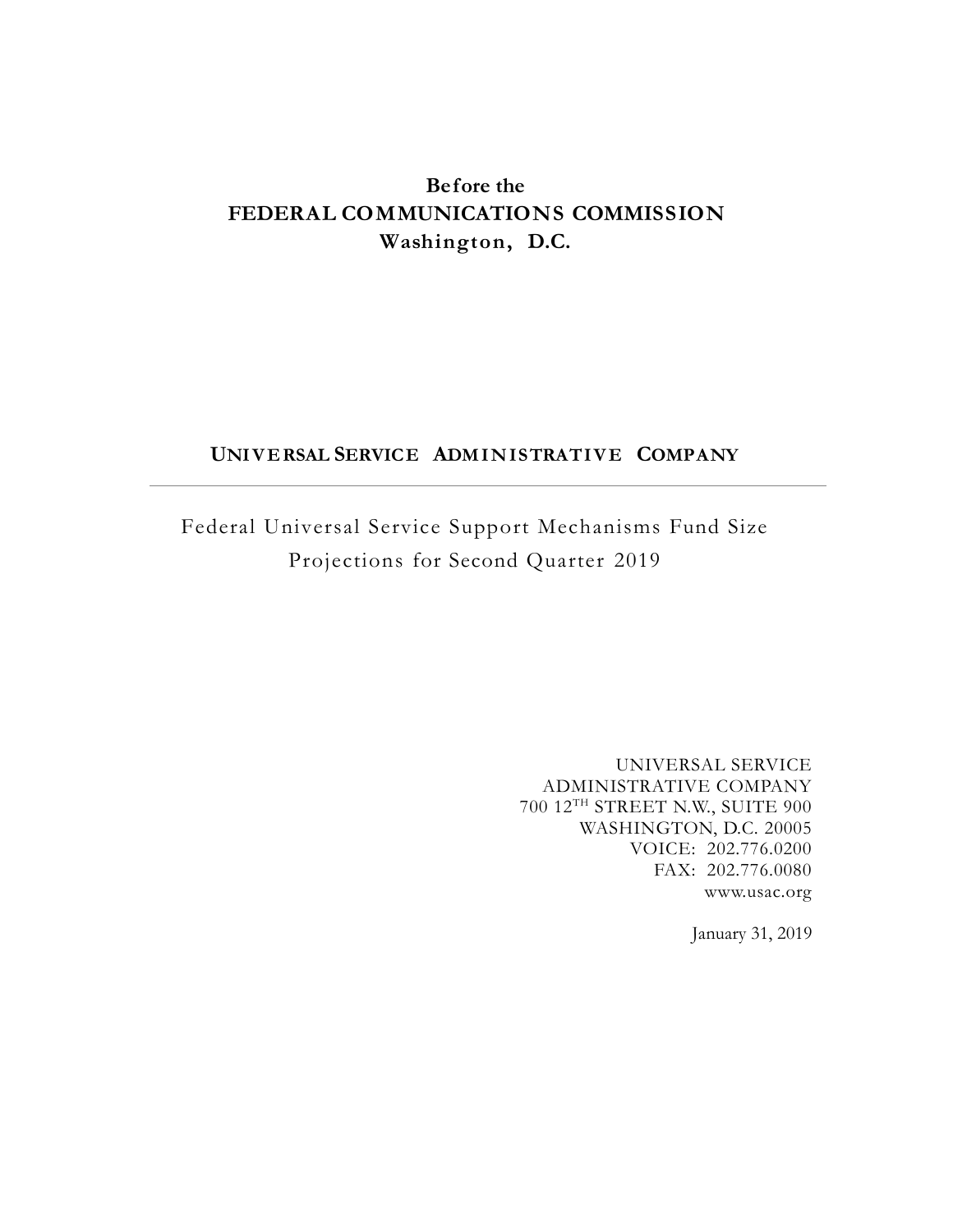# **TABLE OF CONTENTS**

| <b>ADMINISTRATIVE EXPENSES AND INTEREST INCOME PROJECTION  2</b>       |
|------------------------------------------------------------------------|
|                                                                        |
|                                                                        |
|                                                                        |
| EFFORTS TO PREVENT AND REDUCE IMPROPER PAYMENTS  4                     |
|                                                                        |
|                                                                        |
| Connect America Fund Phase I - Incremental Support  11                 |
|                                                                        |
|                                                                        |
| Connect America Fund/Intercarrier Compensation Support 14              |
|                                                                        |
|                                                                        |
|                                                                        |
| High Cost Loop Support (including Safety Net Additive and Safety Valve |
|                                                                        |
|                                                                        |
|                                                                        |
|                                                                        |
| Competitive Eligible Telecommunications Carriers  20                   |
|                                                                        |
|                                                                        |
|                                                                        |
|                                                                        |
|                                                                        |
| LOW INCOME SUPPORT MECHANISM SUMMARY 23                                |
|                                                                        |
|                                                                        |
|                                                                        |
|                                                                        |
|                                                                        |
|                                                                        |
|                                                                        |
|                                                                        |
|                                                                        |
|                                                                        |
|                                                                        |
|                                                                        |
| RURAL HEALTH CARE SUPPORT MECHANISM SUMMARY 30                         |
|                                                                        |
|                                                                        |
|                                                                        |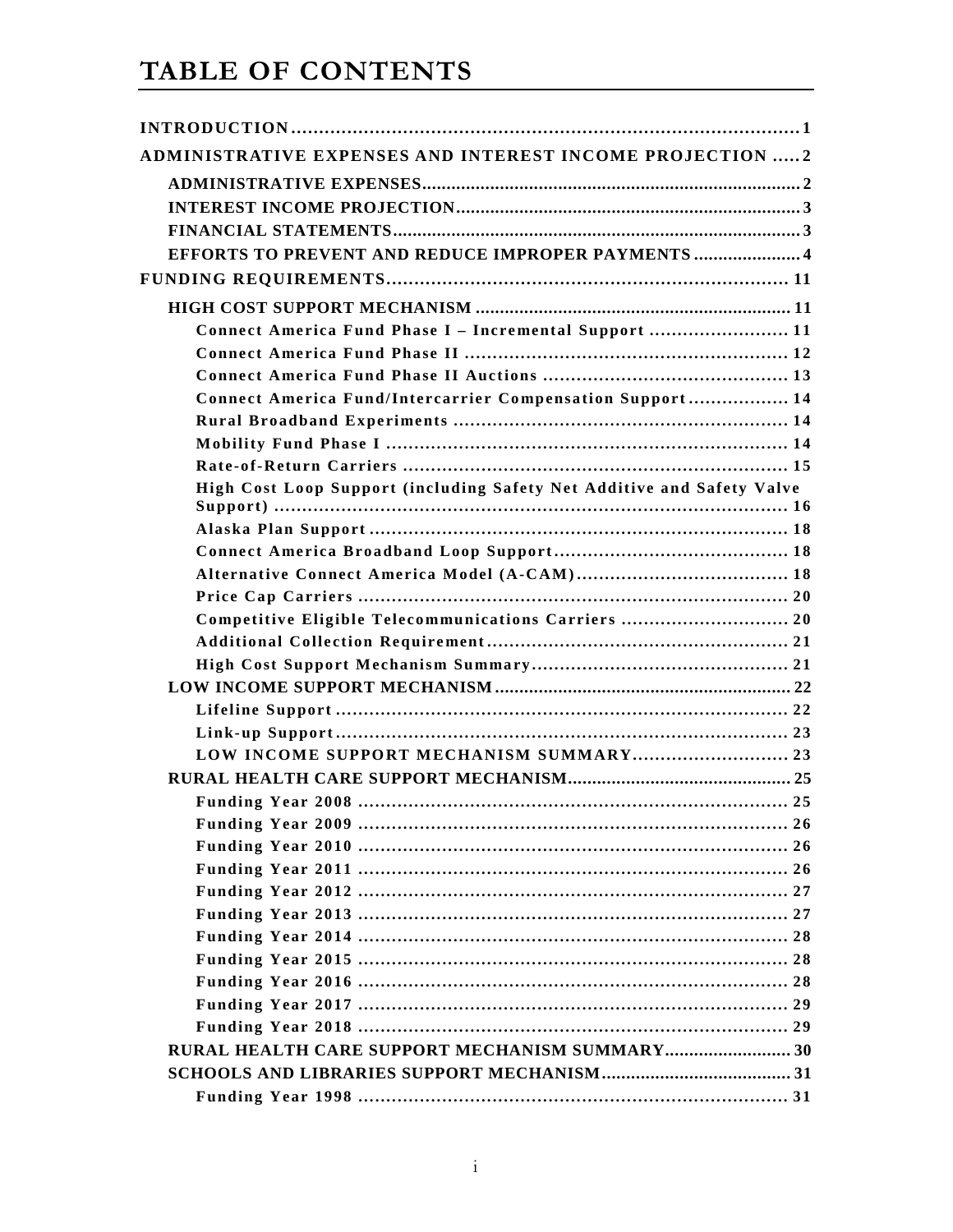| SCHOOLS AND LIBRARIES SUPPORT MECHANISM SUMMARY  68 |  |
|-----------------------------------------------------|--|
|                                                     |  |
|                                                     |  |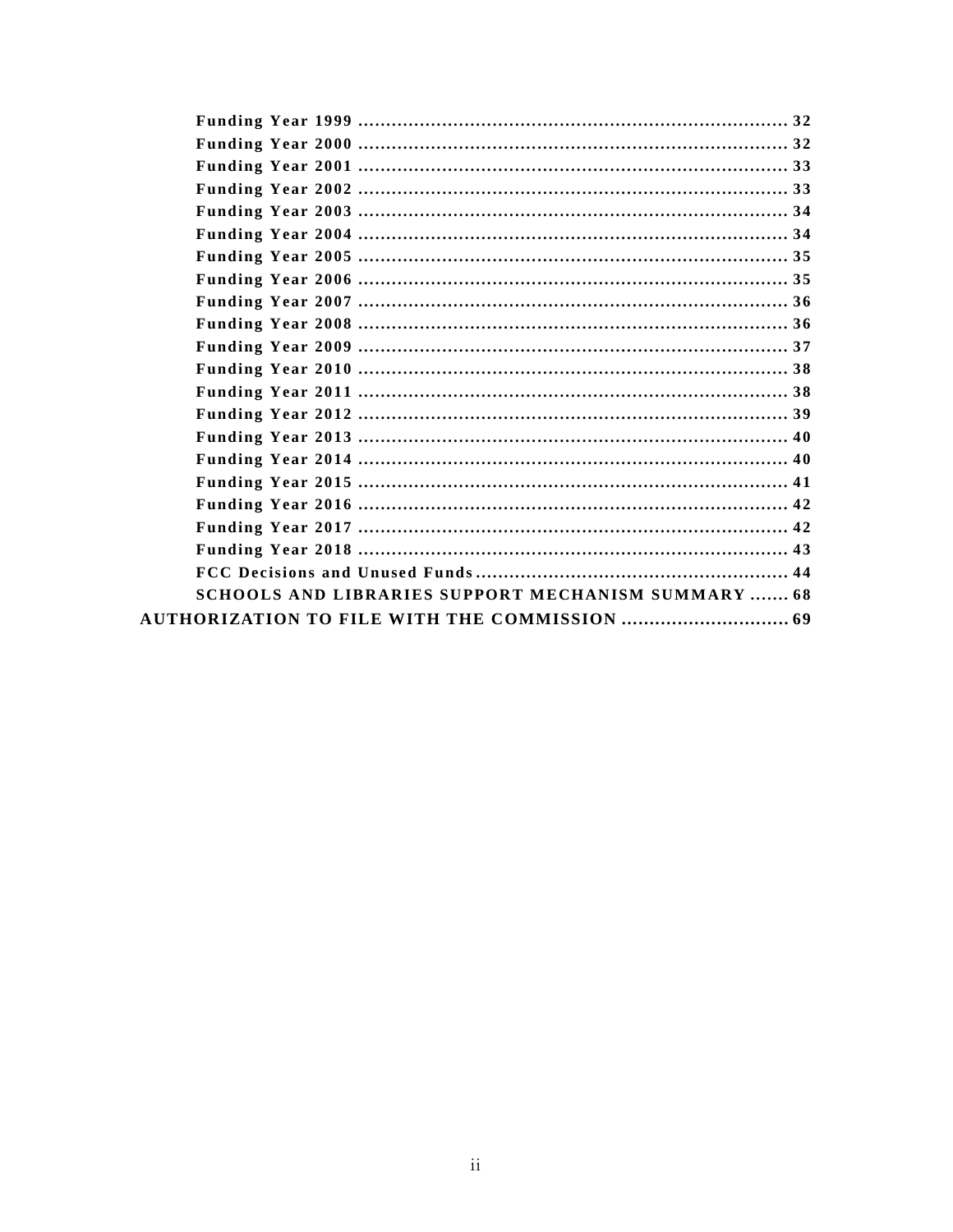# **HIGH COST**

| High Cost Support Projected by State by Study Area - 2Q2019 HC01           |
|----------------------------------------------------------------------------|
|                                                                            |
| Standing Rock Support Projected by State by Study Area - 2Q2019 HC03       |
| Alaska Plan Support Projected by State by Study Area - 2Q2019  HC04        |
| High Cost Loop Support Projected by State by Study Area - 2Q2019 HC05      |
| Safety Valve Support Projected by State by Study Area - 2Q2019 HC06        |
| Frozen High Cost Support Projected by State by Study Area - 2Q2019 HC07    |
| Connect America Fund Broadband Loop Support Projected by State by Study    |
| Connect America Fund Broadband Loop Support Projected by State -           |
| Connect America Fund Intercarrier Compensation Support Projected by State  |
|                                                                            |
| Connect America Fund Phase II Support Projected by State by Study Area -   |
| Rural Broadband Experiments Support Projected by State by Study Area -     |
| Alternative Connect America Cost Model Support Projected by State by Study |
| Rate of Return Budget Control Support Projected - 2Q2019 HC15              |

# **LOW INCOME**

| Quarterly Low Income Disbursement Amounts by Company – 4Q2018 LI04 |  |
|--------------------------------------------------------------------|--|
| Annual Low Income Support Claimed by State and Company –           |  |
|                                                                    |  |
| Historical Data: Support Claimed by ETCs Each Month –              |  |
|                                                                    |  |
| Low Income Support Claimed by State or Jurisdiction –              |  |
|                                                                    |  |
| Lifeline Subscribers by State or Jurisdiction –                    |  |
|                                                                    |  |
| Link-Up Beneficiaries by State or Jurisdiction –                   |  |
|                                                                    |  |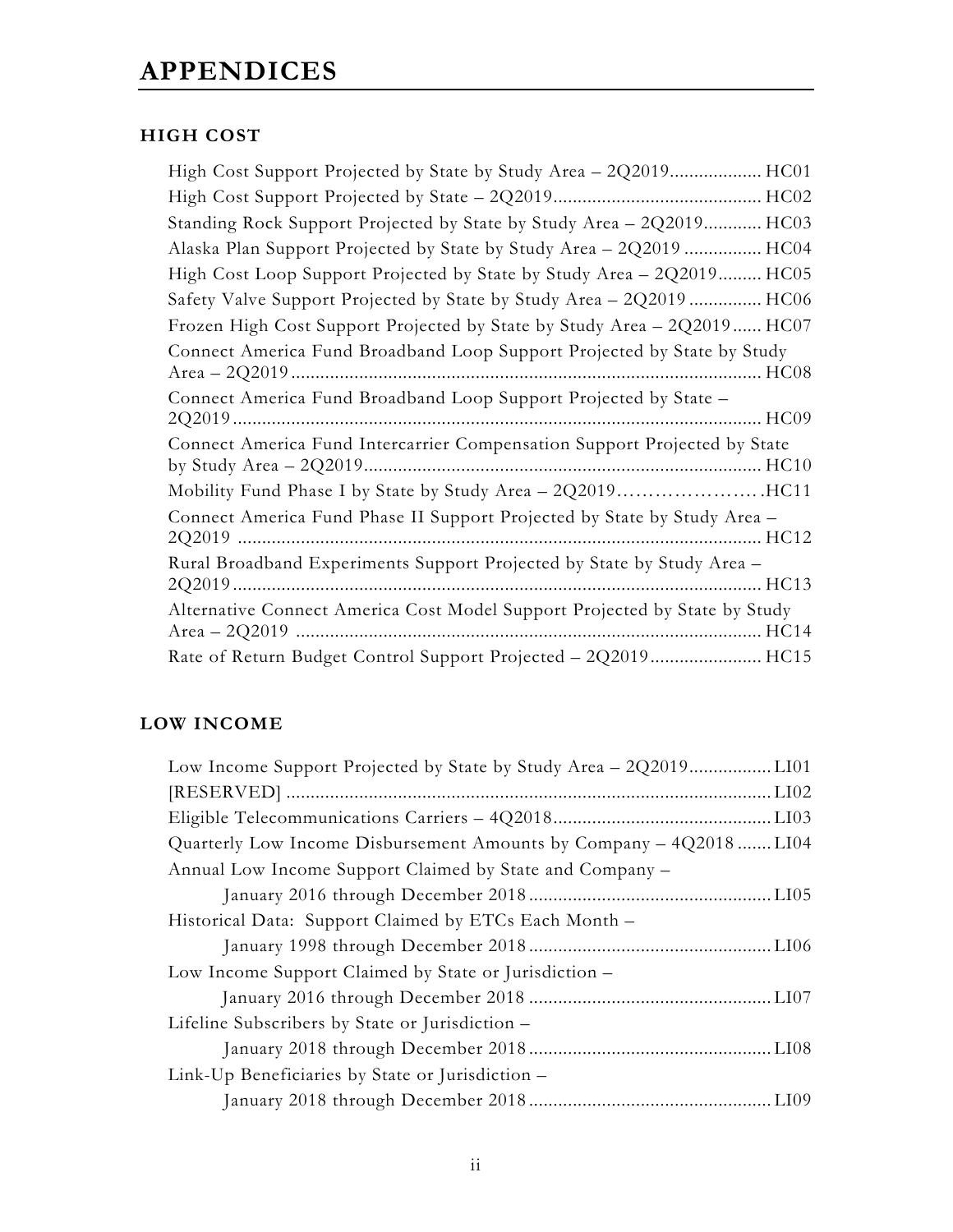# **RURAL HEALTH CARE**

| Funding Year 2008 Disbursements to Service Providers through - 4Q2018RH03 |  |
|---------------------------------------------------------------------------|--|
|                                                                           |  |
|                                                                           |  |
| Funding Year 2009 Disbursements to Service Providers through - 4Q2018RH06 |  |
|                                                                           |  |
|                                                                           |  |
| Funding Year 2010 Disbursements to Service Providers through - 4Q2018RH09 |  |
|                                                                           |  |
|                                                                           |  |
| Funding Year 2011 Disbursements to Service Providers through - 4Q2018RH12 |  |
|                                                                           |  |
|                                                                           |  |
| Funding Year 2012 Disbursements to Service Providers through - 4Q2018RH15 |  |
|                                                                           |  |
|                                                                           |  |
| Funding Year 2013 Disbursements to Service Providers through - 4Q2018RH18 |  |
|                                                                           |  |
|                                                                           |  |
| Funding Year 2014 Disbursements to Service Providers through - 4Q2018RH21 |  |
|                                                                           |  |
|                                                                           |  |
| Funding Year 2015 Disbursements to Service Providers through - 4Q2018RH24 |  |
|                                                                           |  |
|                                                                           |  |
| Funding Year 2016 Disbursements to Service Providers through - 4Q2018RH27 |  |
|                                                                           |  |
|                                                                           |  |
| Funding Year 2017 Disbursements to Service Providers through - 4Q2018RH30 |  |
|                                                                           |  |
|                                                                           |  |
| Funding Year 2018 Disbursements to Service Providers through - 4Q2018RH33 |  |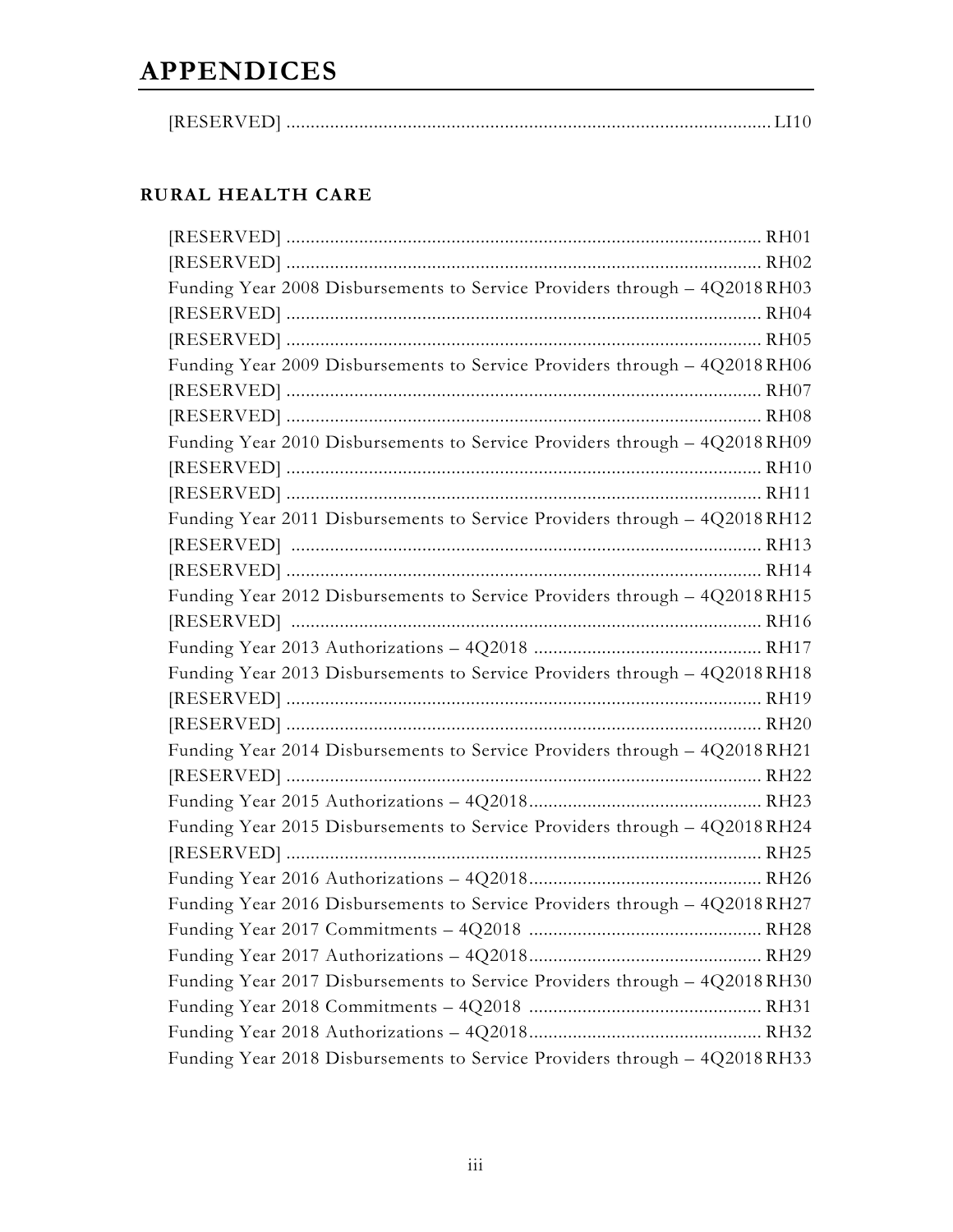# **SCHOOLS AND LIBRARIES**

| Funding Year 2009 Disbursements to Service Providers through - 4Q2018.SL14 |  |
|----------------------------------------------------------------------------|--|
|                                                                            |  |
|                                                                            |  |
|                                                                            |  |
| Funding Year 2011 Disbursements to Service Providers through - 4Q2018.SL18 |  |
|                                                                            |  |
|                                                                            |  |
| Funding Year 2012 Disbursements to Service Providers through - 4Q2018.SL21 |  |
|                                                                            |  |
|                                                                            |  |
|                                                                            |  |
| Funding Year 2014 Disbursements to Service Providers through - 4Q2018.SL25 |  |
|                                                                            |  |
|                                                                            |  |
| Funding Year 2015 Disbursements to Service Providers through - 4Q2018.SL28 |  |
|                                                                            |  |
|                                                                            |  |
| Funding Year 2016 Disbursements to Service Providers through - 4Q2018.SL31 |  |
|                                                                            |  |
|                                                                            |  |
| Funding Year 2017 Disbursements to Service Providers through - 4Q2018.SL34 |  |
|                                                                            |  |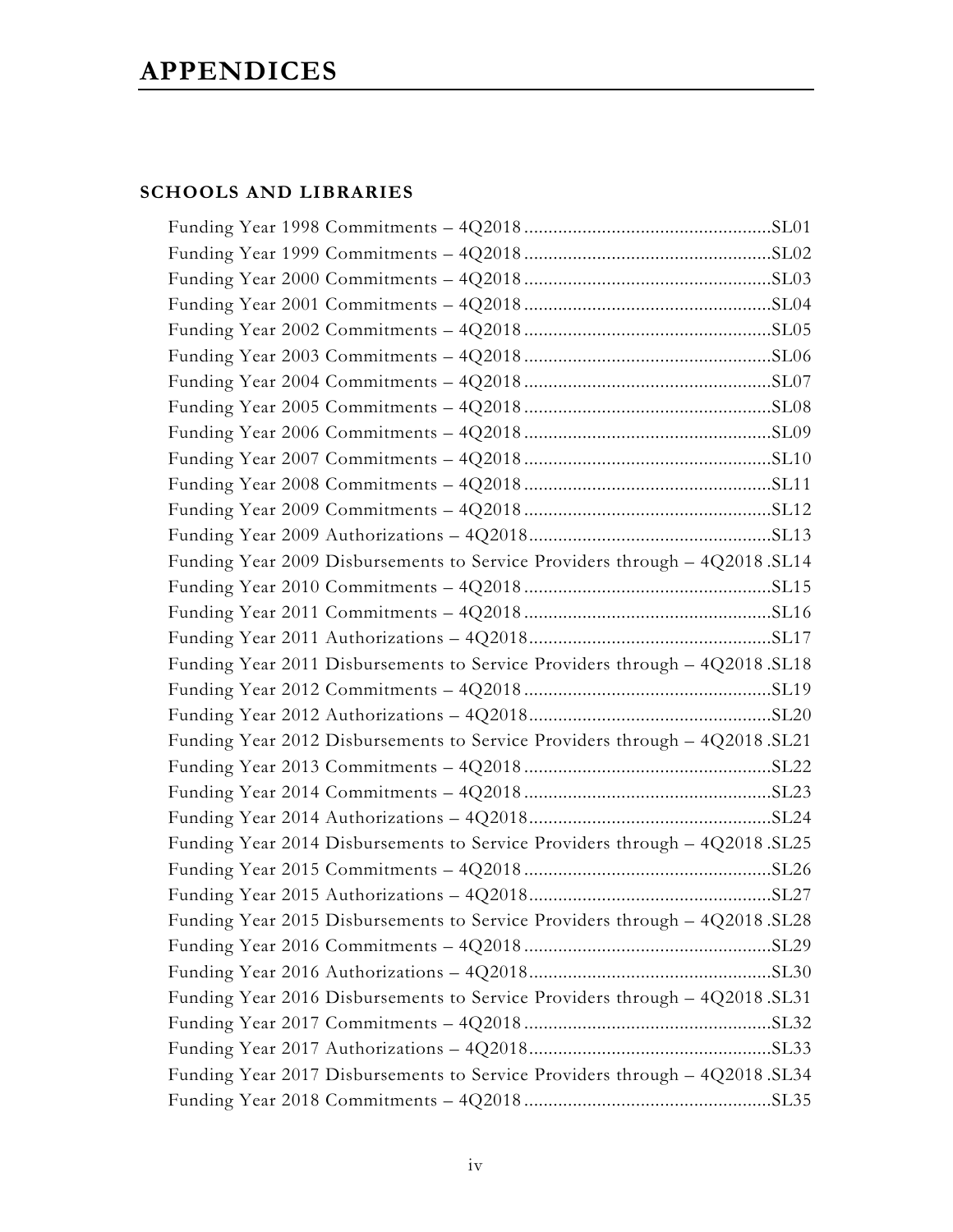|  | Funding Year 2018 Disbursements to Service Providers through – 4Q2018 SL37 |  |
|--|----------------------------------------------------------------------------|--|

# **OTHER APPENDICES**

| Schedule of USF Receipts, Interest Income, and Cash Outlays: |  |
|--------------------------------------------------------------|--|
|                                                              |  |
|                                                              |  |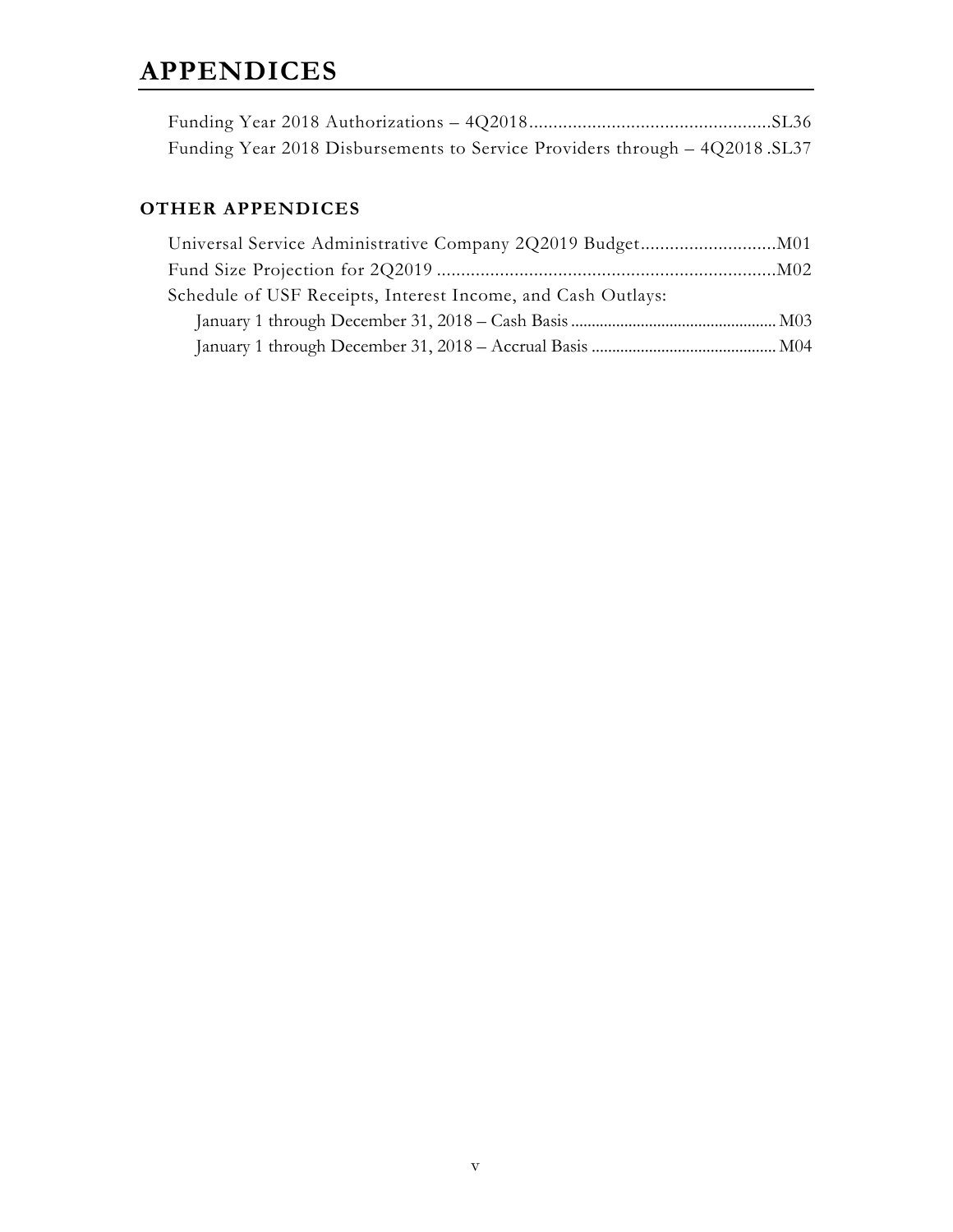## **BEFORE THE FEDERAL COMMUNICATIONS COMMISSION WASHINGTON, D.C.**

# **FEDERAL UNIVERSAL SERVICE SUPPORT MECHANISMS FUND SIZE PROJECTIONS FOR SECOND QUARTER 2019**

#### INTRODUCTION

The Universal Service Administrative Company (USAC) hereby submits the federal Universal Service Support Mechanisms fund size and administrative cost projections for the second quarter of calendar year 2019 (2Q2019), in accordance with Section 54.709 of the Federal Communications Commission's (FCC or Commission) rules.<sup>[1](#page-7-0)</sup>

USAC is the not-for-profit corporation responsible for administering the federal Universal Service Fund (USF) and the following Universal Service Support Mechanisms (also referred to as "Support Mechanisms" or "Programs"): High Cost, Low Income, Rural Health Care, and Schools and Libraries.<sup>[2](#page-7-1)</sup> USAC also performs the billing, collection, and disbursement functions for the Support Mechanisms.<sup>[3](#page-7-2)</sup>

Upon approval of the quarterly funding requirements for the Support Mechanisms, the projected administrative expenses, and the submission of the contribution base amount, the Commission will establish a quarterly contribution factor. USAC will bill USF contributors on a monthly basis for their individual obligations based on the approved contribution factor, collect amounts owed from contributors, and distribute funds to eligible recipients based on the schedules filed herein.<sup>[4](#page-7-3)</sup>

 $147$  C.F.R. § 54.709(a)(3).

<span id="page-7-1"></span><span id="page-7-0"></span><sup>2</sup> 47 C.F.R. § 54.701.

<span id="page-7-2"></span><sup>3</sup> 47 C.F.R. § 54.702(b)

<span id="page-7-3"></span><sup>4</sup> *See* 47 C.F.R. §§ 54.709(a)(3), 54.201, 54.203, 54.301-54.307, 54.407, 54.413, 54.515.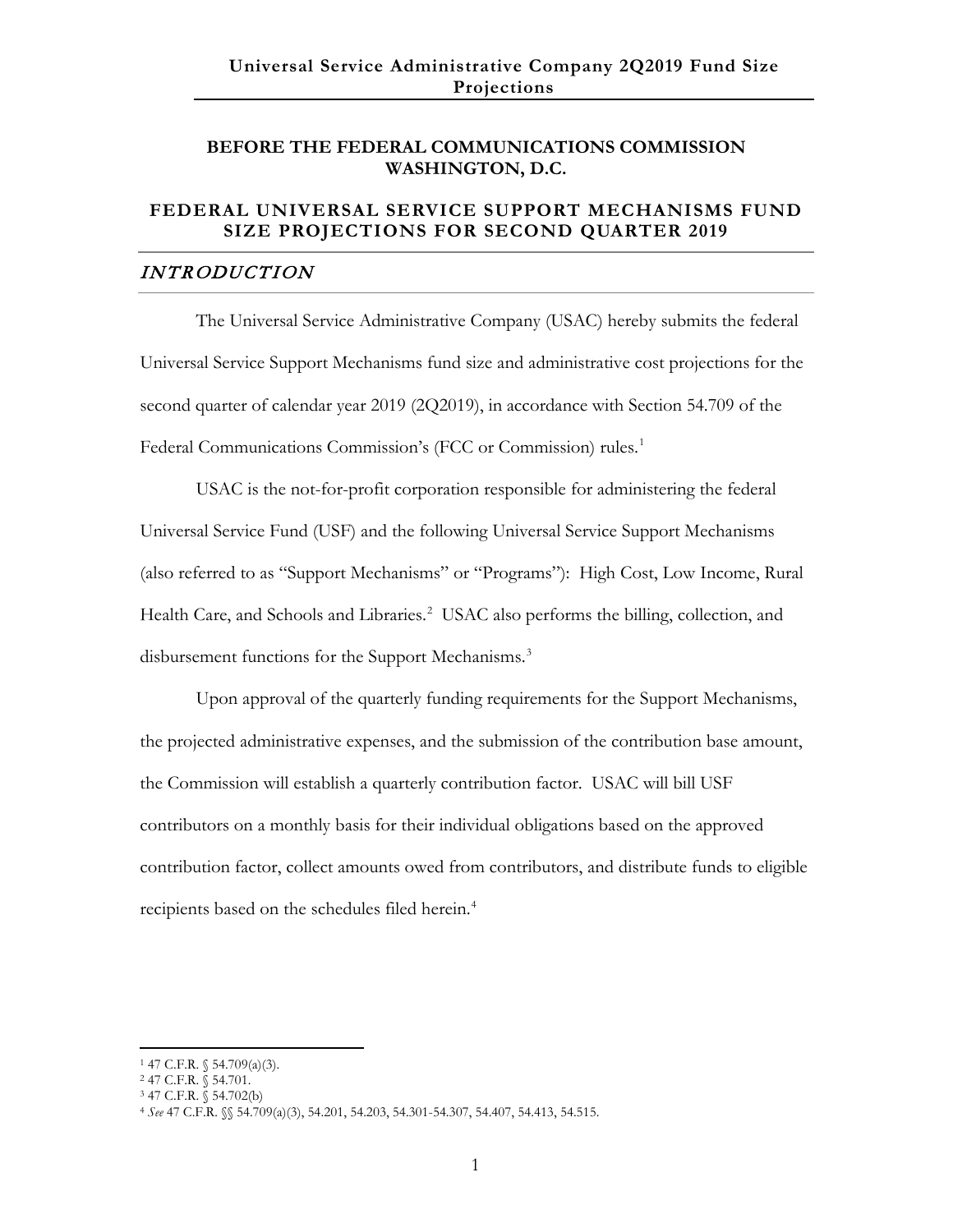# ADMINISTRATIVE EXPENSES AND INTEREST INCOME PROJECTION

# **ADMINISTRATIVE EXPENSES**

Section 54.709 $(a)(3)$  of the Commission's rules requires USAC to submit its projected quarterly budget at least 60 days prior to the start of the quarter.<sup>[5](#page-8-0)</sup> USAC includes any costs that can be directly attributed to the High Cost, Low Income, Rural Health Care, and Schools and Libraries Support Mechanisms in the projected administrative operating and capital expenditures of each mechanism. USAC's remaining joint and common costs, including costs associated with the billing, collection, and disbursement of funds, are included in the projected administrative operating and capital expenditures of the respective support mechanisms based on USAC's methodology for allocating costs submitted to the Commission.<sup>[6](#page-8-1)</sup>

USAC projects a consolidated operating and capital budget of \$59.90 million for 2Q2019. Direct operating and capital costs for all support mechanisms total \$34.66 million and are listed for each mechanism in the chart provided below. Joint and common operating and capital costs (including billing, collection, and disbursement activities) total \$25.24 million and are listed in the chart below based on the allocation methodology on file with the Commission.

<span id="page-8-0"></span><sup>5</sup> 47 C.F.R. § 54.709(a)(3).

<span id="page-8-1"></span><sup>6</sup> On January 1, 2006, USAC implemented a revised methodology for allocating joint and common costs that was filed with the Commission on October 3, 2005. *See* Letter from D. Scott Barash, USAC, to Marlene Dortch, FCC, CC Docket Nos. 97-21 *et al.* (Oct. 3, 2005) (explaining revisions to USAC's method for allocating joint and common administrative costs among the four Universal Service Support Mechanisms).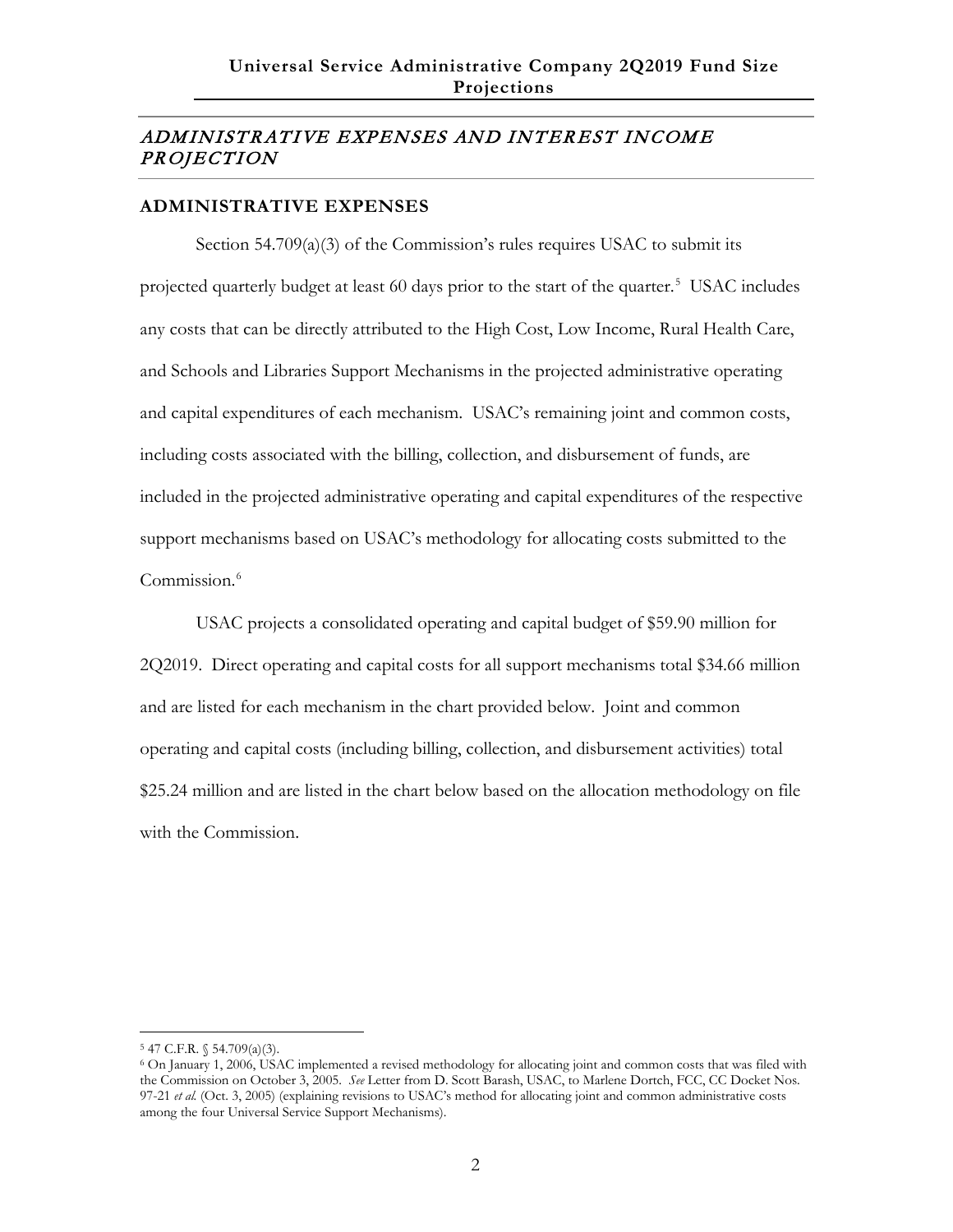| <b>USF Mechanism</b>           | <b>Direct</b><br>Operating and<br><b>Capital Costs</b> | <b>USAC Common</b><br>Operating and<br><b>Capital Costs</b> | Total   |
|--------------------------------|--------------------------------------------------------|-------------------------------------------------------------|---------|
| <b>High Cost</b>               | \$5.76                                                 | \$8.39                                                      | \$14.15 |
| Low Income                     | \$11.53                                                | \$4.00                                                      | \$15.53 |
| <b>Rural Health Care</b>       | \$2.65                                                 | \$1.50                                                      | \$4.15  |
| <b>Schools &amp; Libraries</b> | \$14.72                                                | \$11.35                                                     | \$26.07 |
| Total                          | \$34.66                                                | \$25.24                                                     | \$59.90 |

# 2Q2019 Administrative Expenses (in millions) – Budgeted

Appendix M01 provides USAC's administrative expense and capital expenditure budget for 2Q2019. Appendix M02 provides the fund size projections for 2Q2019.

# **INTEREST INCOME PROJECTION**

For 2Q2019, USAC projects interest income of approximately \$0.82 million for the High Cost Support Mechanism, \$0.06 million for the Low Income Support Mechanism, \$0.30 million for the Rural Health Care Support Mechanism, and \$1.96 million for the Schools and Libraries Support Mechanism, for a total of \$3.14 million. As in previous quarters, projected interest income is being included as an offset to administrative expenses for each of the support mechanisms and reduces the amount that USAC will be required to collect from carriers for all support mechanisms.

#### **FINANCIAL STATEMENTS**

For 4Q2018, on a cash basis, USAC disbursed to beneficiaries \$2,274.05 million in universal service support as follows: \$1,318.53 million in High Cost support, \$274.80 million in Low Income support, \$549.08 million in Schools and Libraries support, and \$131.64 million in Rural Health Care support. The total cash balance available as of December 31, 2018 to the universal service support mechanisms was \$6,366.31 million. On an accrual basis, USAC had a fund balance of \$6,550.59 million at December 31, 2018.

3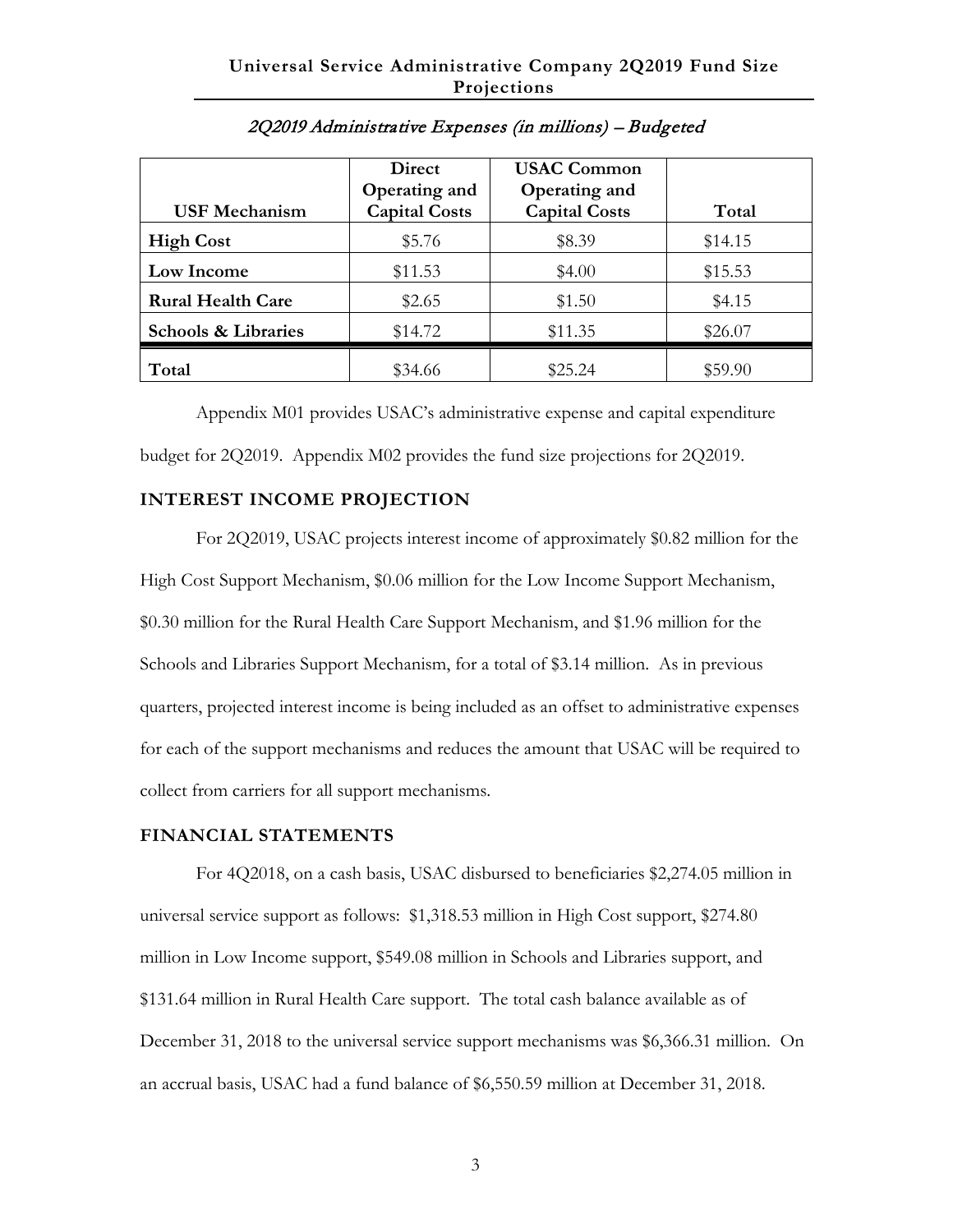Appendices M03 and M04 provide 2018 year-to-date statements of fund activity on a cash and accrual basis.

#### **EFFORTS TO PREVENT AND REDUCE IMPROPER PAYMENTS**

USAC has established a foundation of processes, systems, procedures, and outreach activities to prevent or reduce "improper" payments as defined by the Improper Payments Information Act of 2002 (Pub. L. No. 10[7](#page-10-0)-300).<sup>7</sup> USAC initiated efforts, consistent with its February 28, 2008 letter to the Commission, to identify additional measures to prevent or reduce potential improper payments and to allocate the additional resources needed to implement such measures.<sup>[8](#page-10-1)</sup> Commission staff directed USAC to report its progress in implementing proposed actions to prevent or reduce improper payments and to project the anticipated administrative costs of such actions on a quarterly basis.<sup>[9](#page-10-2)</sup>

The steps initiated by USAC include additional oversight and managerial controls, strengthened audit and investigative techniques, improved information technology tools, and more effective use of outreach resources. In 2Q2019, USAC will continue efforts identified and initiated during the previous years. These efforts include, but are not limited to:

#### 1. *Assessing and strengthening USAC's internal controls*

 USAC's Internal Controls team is responsible for testing key controls of USAC's processes. USAC's Enterprise Portfolio Management Office (EPMO) tracks the completion of the remediation activities and corrective action plans for all control deficiencies developed in response to internal and external testing results. EPMO established a framework for an Enterprise Risk Management (ERM) program at USAC. The EPMO, Internal Controls, and

<sup>7</sup> *See* Improper Payments Information Act of 2002, Pub. L. No. 107-300, 116 Stat 2350 (2002).

<span id="page-10-1"></span><span id="page-10-0"></span><sup>8</sup> *See* Letter from D. Scott Barash, Acting Chief Executive Officer, USAC, to Anthony Dale, FCC Managing Director (Feb. 28, 2008) (concerning suggested additional steps to reduce or prevent improper payments).

<span id="page-10-2"></span><sup>9</sup> *See* Letter from Anthony Dale, FCC Managing Director, to D. Scott Barash, Acting Chief Executive Officer, USAC (Aug. 18, 2008).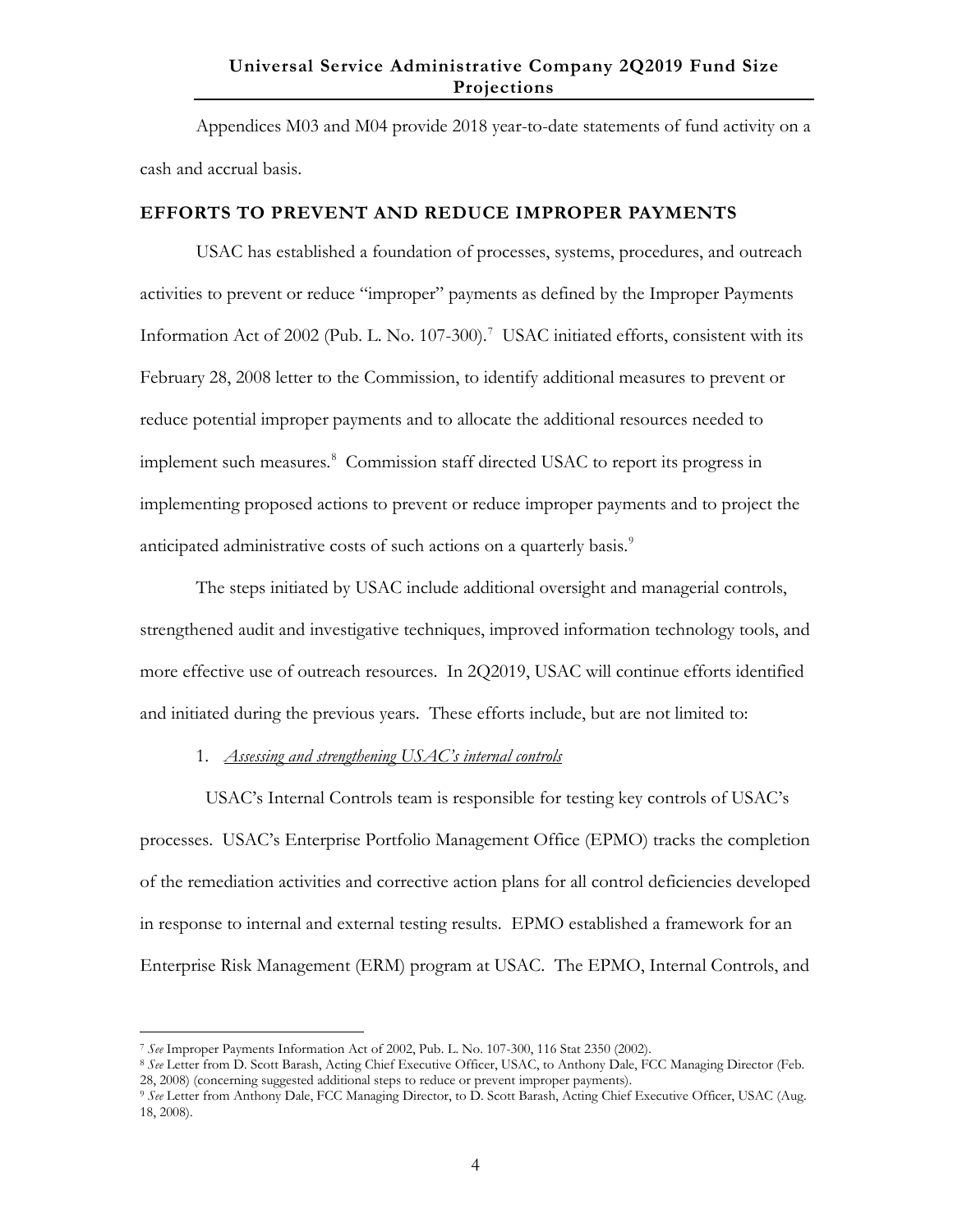Audit and Assurance Division (AAD) groups meet with USAC Leadership quarterly through the Risk Management Council to report on risk-related functions in the enterprise.

#### 2. *Strengthening audit and investigative techniques*

The FCC's Office of Managing Director (OMD) directed USAC to implement an assessment program to determine the rate of improper payments made to universal service support mechanism beneficiaries to support the FCC's reporting requirements under the Improper Payments Elimination and Recovery Improvement Act  $(IPERIA)^{10}$  $(IPERIA)^{10}$  $(IPERIA)^{10}$  and to assess universal service support mechanism beneficiary compliance with FCC regulations.<sup>[11](#page-11-1)</sup> USAC successfully implemented an assessment program, known as the Payment Quality Assurance (PQA) Program, in August 2010.

The FCC also directed USAC to establish a comprehensive support mechanism Beneficiary and USF contributor audit program, which is known as BCAP ("Beneficiary and Contributor Audit Program"). Audits occurring under BCAP are performed using USAC's AAD internal staff and external audit firm resources, upon approval from OMD.

In mid-2013, AAD and OMD staff began discussions on the development of a new audit plan that would address fiscal years 2014 and 2015. The audit plan was developed to cover audits announced beginning October 1, 2013 through December 31, 2015. In late 2014, the external portion of the BCAP began by issuing contracts to audit firms to perform audits. Contracts were awarded to eight firms to perform audits in all of the programs and contributor revenue. One of the firms performed contributor revenue audits, however the related contract ended in July 2018 and the contributor revenue audits are now being

<span id="page-11-1"></span><span id="page-11-0"></span><sup>10</sup> *See* Improper Payments Elimination and Recovery Improvement Act of 2012, Pub L. No. 112-248, 126 Stat. 2390 (2013). On January 10, 2013, the Improper Payment Elimination and Recovery Improvement Act (IPERIA) was signed into law. <sup>11</sup> Letter from Steven Van Roekel, FCC Managing Director, to Scott Barash, USAC Acting Chief Executive Officer (Feb. 12, 2010) (discussing the implementation of the Improper Payments Information Act of 2002 (IPIA) assessment program and companion audit program). Although not subject to IPERIA, USF contributor compliance with FCC regulations is assessed as part of the Beneficiary and Contributor Audit Program (BCAP).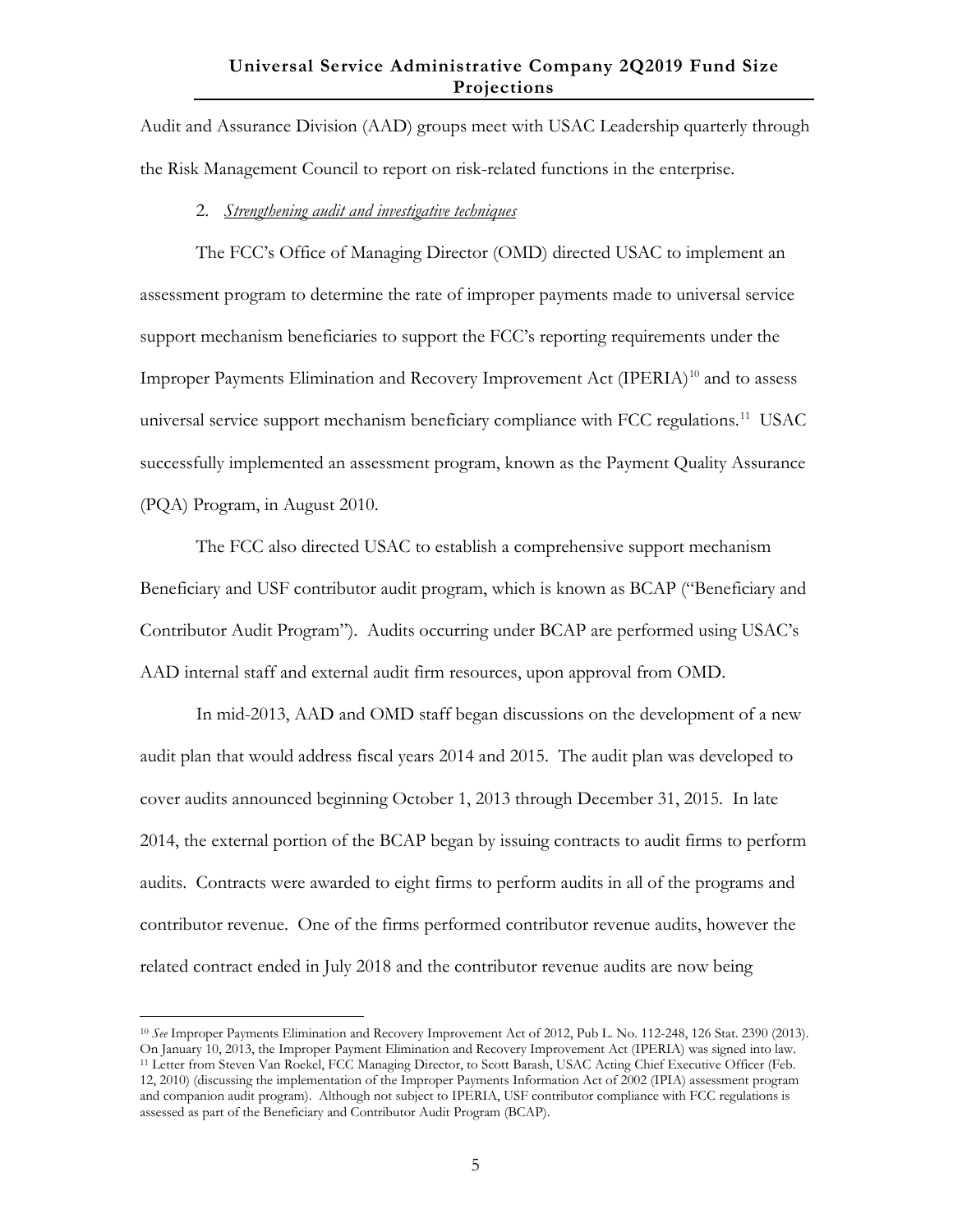performed by AAD staff. The charts below reflect audits that are performed both by AAD and the external audit firms. The status of BCAP 2014 - 2015 as of December 31, 2018 is as follows:

|                     |         |           |            | Will Not |
|---------------------|---------|-----------|------------|----------|
| Program             | Planned | Completed | In Process | Initiate |
| Contributor Revenue | 51      | 43        |            |          |
| <b>High Cost</b>    | 100     |           |            |          |
| Low Income          | 80      |           |            |          |
| Schools & Libraries | 145     | 130       |            |          |
| Rural Health Care   | 31      | 27        |            |          |
| Total               | 407     | 368       |            | 36       |

 AAD did not initiate 36 of the 407 planned audits. These 36 planned audits were selected using a primarily random selection process. Prior to commencing these audits, AAD moved to a risk-based audit selection mechanism and, thus, decided to direct its limited resources to auditees that were selected using risk-based criteria.

In mid-2015, AAD staff began working with FCC OMD and Wireline Competition Bureau (WCB) staff on the development of a new audit plan with an improved ability to detect and deter non-compliance with program rules. The design of this audit program is intended to reduce the burden on lower risk entities and improve the return on investment in audit. The plan was finalized in early 2016 and announcements began in 4Q2016. The status of BCAP 2016 as of December 31, 2018 is as follows:

|                            |         |           |            | Will Not |
|----------------------------|---------|-----------|------------|----------|
| Program                    | Planned | Completed | In Process | Initiate |
| <b>Contributor Revenue</b> | 22      | 20        |            |          |
| <b>High Cost</b>           | 51      | 45        |            |          |
| Low Income                 | 27      | 36        |            |          |
| Schools & Libraries        |         | 65        |            |          |
| Rural Health Care          | 25      | 23        |            |          |
| Total                      | 209     | 189       |            |          |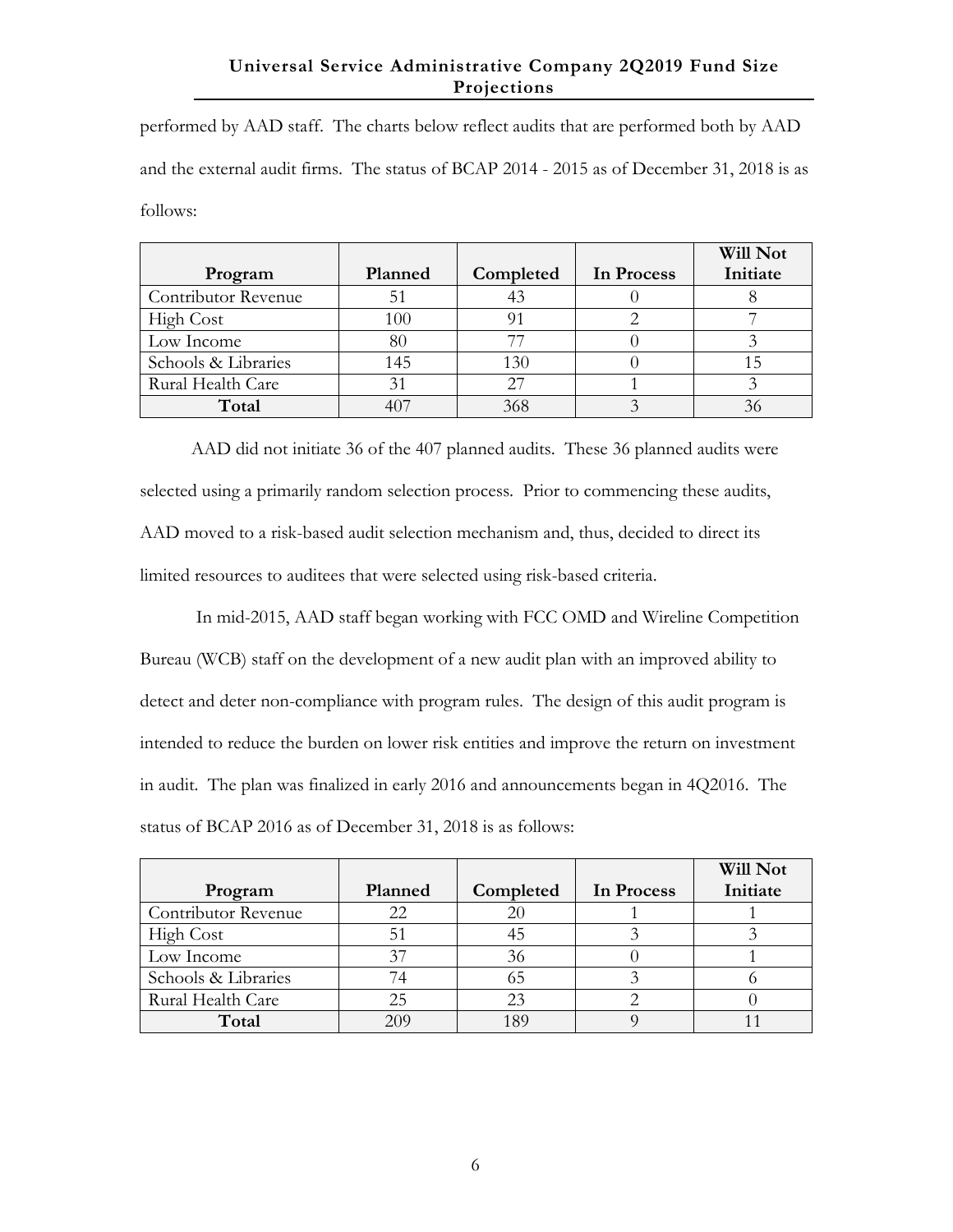AAD did not announce 11 of the audits in the plan noted above for the following reasons:

- One contributor audit was terminated from the BCAP 2016 plan then later added to the BCAP 2018 audit plan.
- Three High Cost audits were terminated as the carriers did not receive Connect America Funds.
- One Lifeline audit was not performed because the carrier is no longer in business.
- Six Schools and Libraries audits were not announced; one due to flooding in Louisiana because the school was nearly under water and the remaining five audits were carried forward to the BCAP 2017 audit plan.

Consistent with prior audit plan development, USAC in coordination with FCC OMD and WCB staff worked together to develop the Fiscal Year 2017 and 2018 audit plans. The status of BCAP 2017 as of December 31, 2018 is as follows:

|                     |         |           |            | Will Not |
|---------------------|---------|-----------|------------|----------|
| Program             | Planned | Completed | In Process | Initiate |
| Contributor Revenue | 20      | 12        |            |          |
| <b>High Cost</b>    | 35      | 12        |            |          |
| Low Income          | 42.     | 32        |            |          |
| Schools & Libraries |         | 33        |            |          |
| Rural Health Care   |         |           |            |          |
| Total               | 160     | ЯC        |            |          |

AAD performed more Schools and Libraries audits than the number specified in the BCAP 2017 audit plan for the following reasons:

- Five Schools and Libraries audits from the BCAP 2016 Plan were carried forward and performed during 2018.
- Three Schools and Libraries audits were targeted.
- One Schools and Libraries audit was initiated based on the findings of another audit.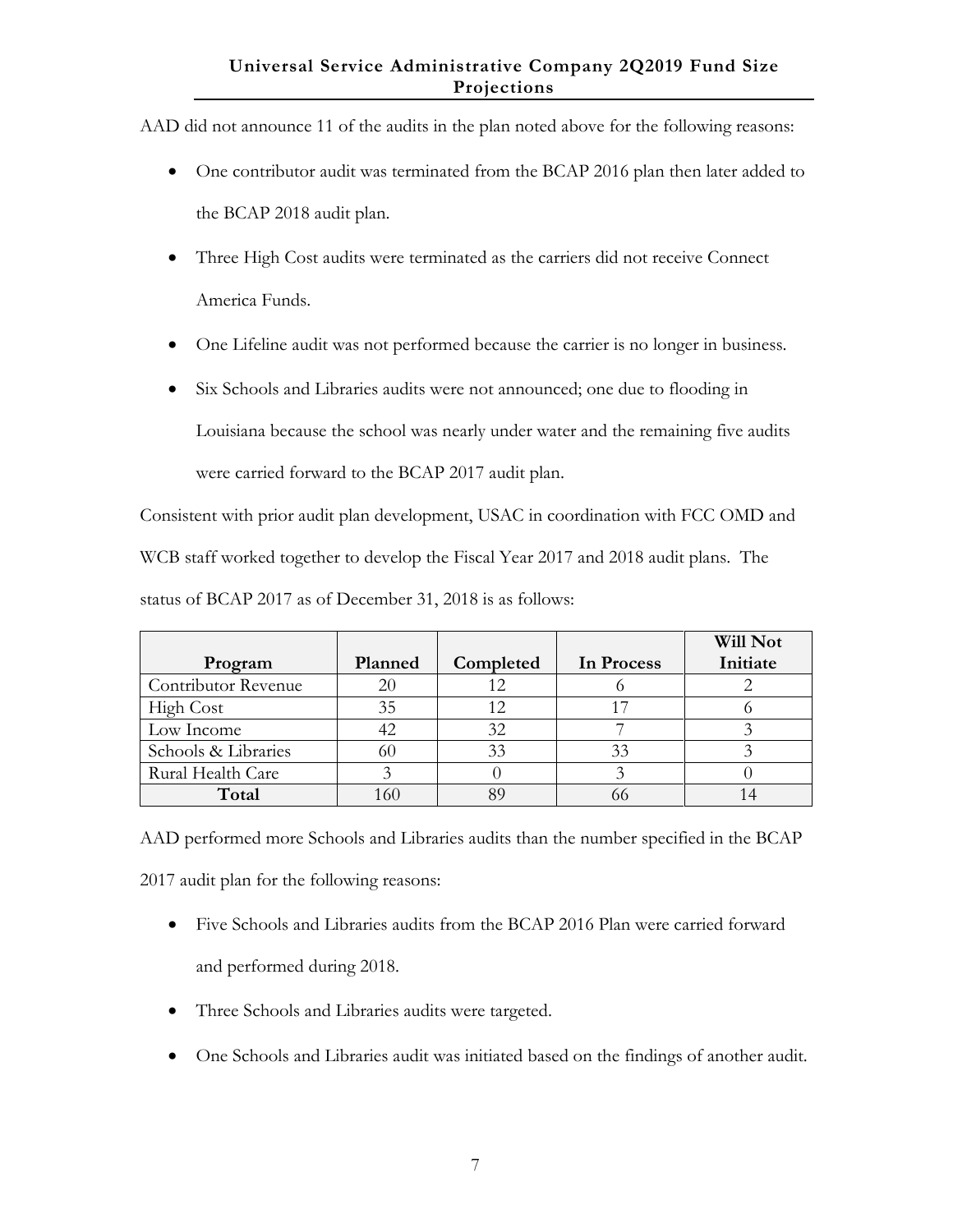AAD did not announce 14 of the audits in the plan noted above for the following reasons:

- Two Contributor Revenue audits were not announced due to redirecting AAD staff to support other AAD work and having one less full time equivalent head count.
- Six High Cost audits were not announced. Three audits were terminated as the carriers requested a waiver from the FCC to delay their build out obligations. Three audits were carried forward to the BCAP 2018 audit plan.
- Three Low Income audits were not announced.
- Three Schools and Libraries audits were terminated or not announced. One audit was terminated when the beneficiary cancelled the FRNs for the funding year under audit. One audit was terminated as requested by the FCC OIG. One audit was not announced.

|                            |         |           |            | Will Not |
|----------------------------|---------|-----------|------------|----------|
| Program                    | Planned | Completed | In Process | Initiate |
| <b>Contributor Revenue</b> |         |           |            |          |
| High Cost                  |         |           |            |          |
| Low Income                 |         |           |            |          |
| Schools & Libraries        |         |           |            |          |
| Rural Health Care          |         |           |            |          |
| Total                      |         |           |            |          |

The status of BCAP 2018 as of December 31, 2018 is as follows:

AAD did not announce 11 of the audits in the plan noted above for the following reasons:

- Four Contributor Revenue audits were not announced due to USAC ending an external audit firm contract early, decreasing the resources to complete the original audit plan.
- Three High Cost audits will be carried forward to the BCAP 2019 audit plan.
- Four Schools and Libraries audits will be carried forward to the BCAP 2019 audit plan.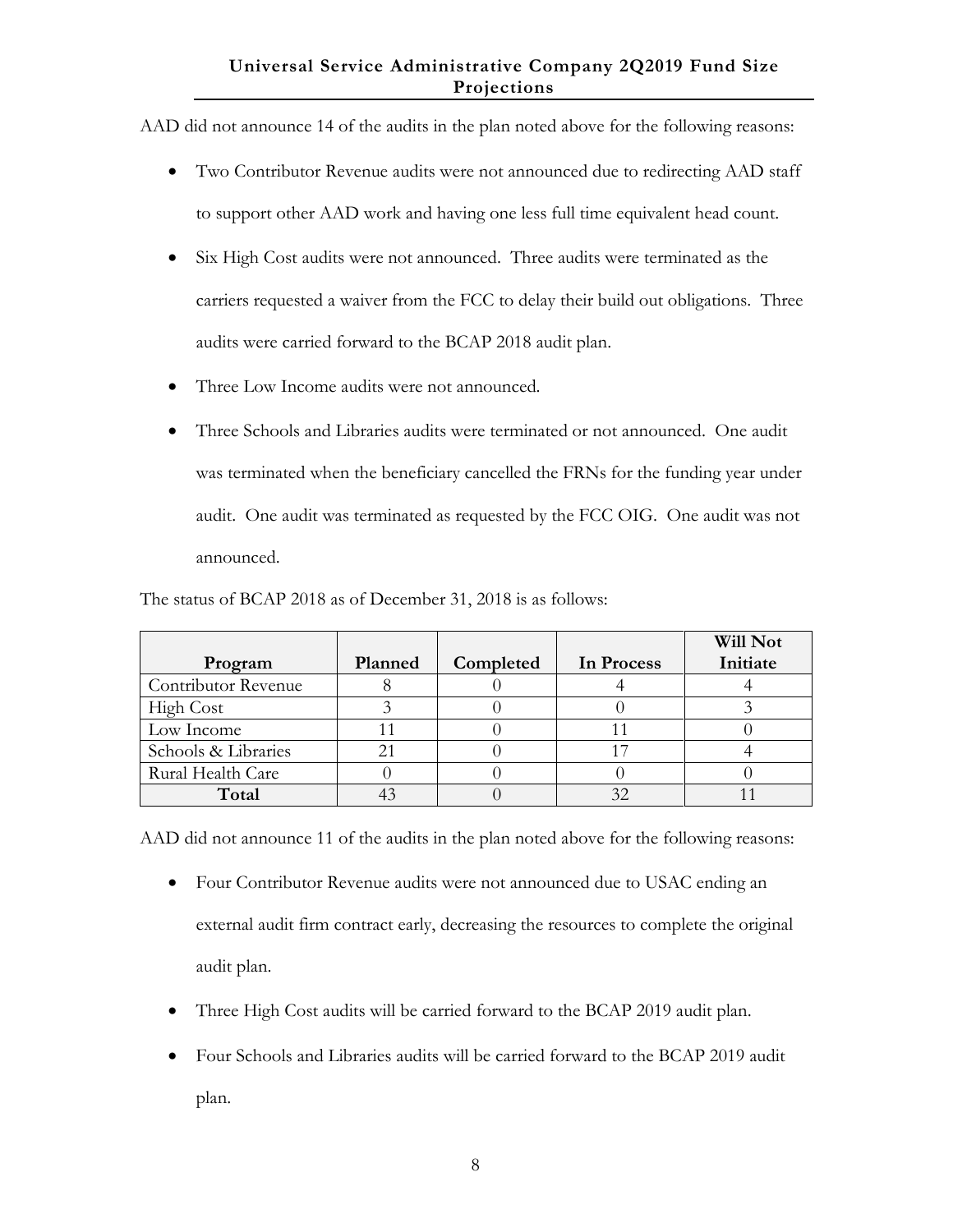As noted above, USAC implemented the PQA Program in 2010 to test improper payments and compliance with FCC regulations. The testing results for the most recent two years are noted below. Using a statistically drawn sample, support mechanism disbursements are selected each month and reviewed to verify that payments were made at the correct amount in accordance with FCC rules. The table below summarizes the error rates noted and the improper payment amounts for each program for calendar year 2017 and 2016 disbursements:

|                       | 2017             |                  |           | 2016       |
|-----------------------|------------------|------------------|-----------|------------|
|                       |                  | <b>Estimated</b> |           | Estimated  |
|                       | <b>Estimated</b> | Improper         | Estimated | Improper   |
|                       | Improper         | Payment          | Improper  | Payment    |
| Support               | Payment          | Amount           | Payment   | Amount     |
| Mechanism             | Rate             | (millions)       | Rate      | (millions) |
| <b>High Cost</b>      | $0.03\%$         | \$1.20           | $0.05\%$  | \$2.50     |
| Low Income            | 18.47%           | \$227.02         | 21.93%    | \$336.39   |
| Schools and Libraries | $2.59\%$         | \$67.99          | $4.34\%$  | \$103.51   |

Payments made from the Rural Health Care Program were not tested as the Rural Health Care Program was deemed low risk for calendar years 2017 and 2016; however, the Rural Health Care Program will be subject to PQA testing for calendar year 2018. Testing of calendar year 2018 disbursements began in 4Q2018 with estimated completion during early 4Q2019.

# 3. *Improving information technology tools*

USAC has undertaken a systematic review of the capabilities of its current financial systems to determine whether additional functionality can be added to improve financial operations, and has made several improvements to its financial systems and is working on other systems enhancement initiatives.

#### 4. *Expanding and enhancing outreach and education*

In the last quarter, USAC conducted extensive outreach, including: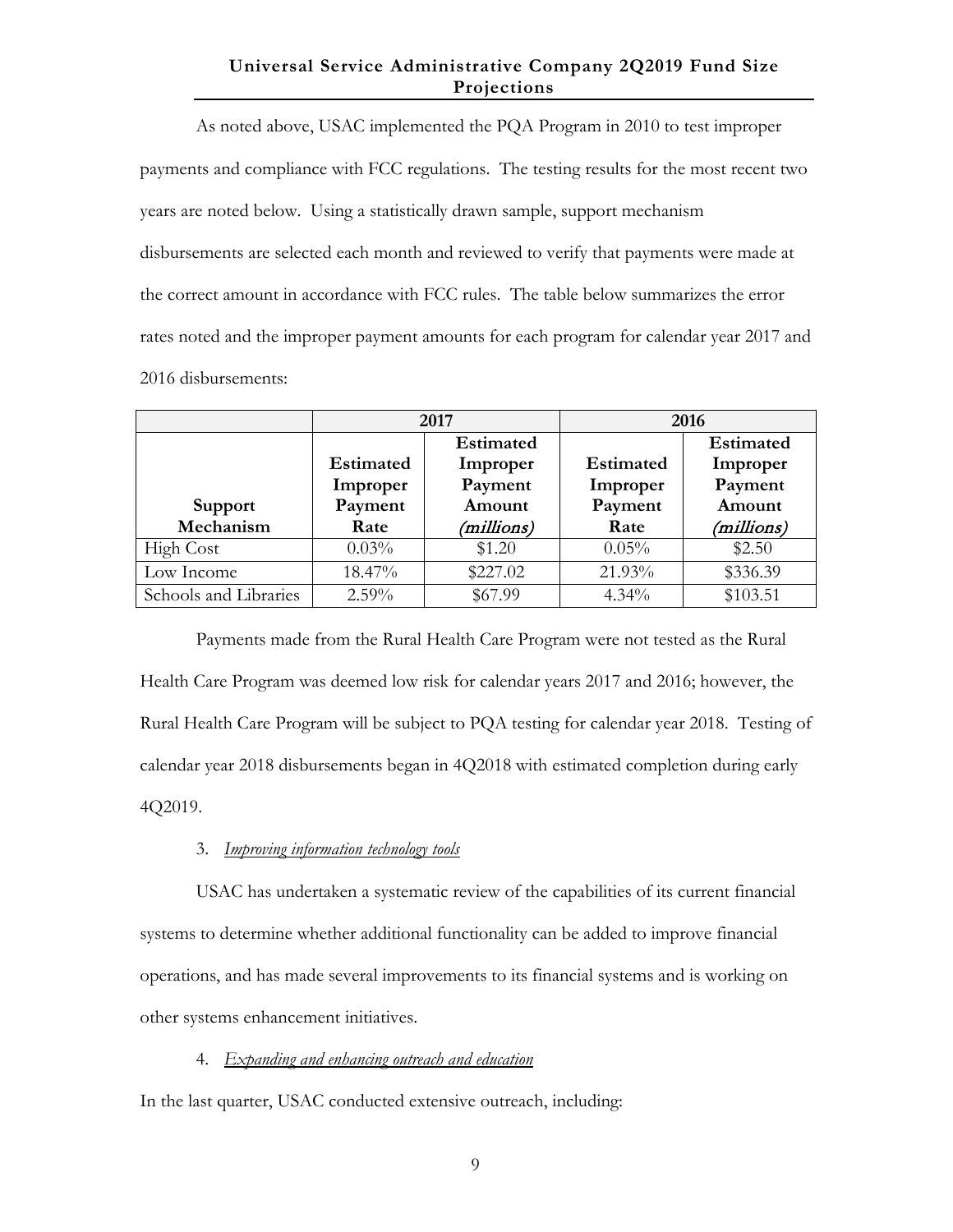- Outreach to High Cost Program audiences to promote CAF Map launch, including in-person presentations at three industry conferences and presentations for key stakeholder groups. Conducted outreach through FCC ONAP and NTTA to provide tribal access to Form 481 filings and manage tribal requests for filings, held listening sessions with multiple Price Cap carriers, and held calls/meetings with trade groups and outside consultants/vendors to inform design of system to collect speed and latency data (Performance Measures System);
- Outreach to states in the first, second, and third launches of the National Verifier for the Low Income Program;
- Outreach to Rural Health Care Program participants regarding Funding Year 2017 and 2018 information, invoicing deadlines, and how to apply to the program;
- Quarterly newsletter to companies that contribute to the USF; and
- Outreach to Schools and Libraries Program, including calls to participants and tribal audiences, as well as eight in-person trainings for applicant and service provider stakeholder groups.

USAC conducted 27 webinars: one webinar on High Cost's common audit findings, three monthly webinars for Lifeline carriers, seventeen training webinars for the National Verifier initial launch states, three webinars for Schools and Libraries audiences, and three webinars for Rural Health Care participants.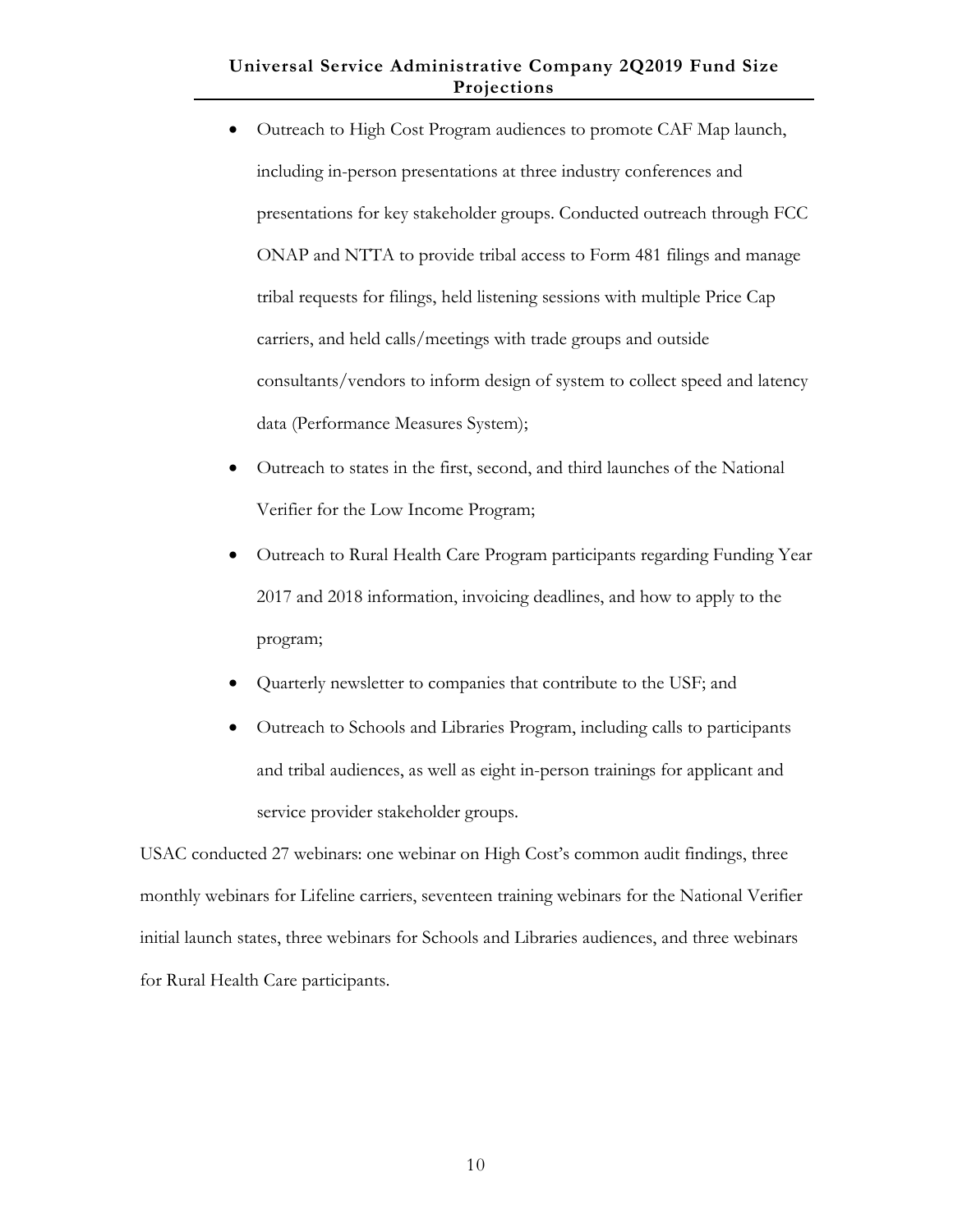# FUNDING REQUIREMENTS

#### **HIGH COST SUPPORT MECHANISM**

Appendix HC01 provides projected High Cost Support by State by Study Area for 2Q2019. HC01 also provides the projected amount of individual company support, and projected per-month amounts for the components of High Cost support that each Eligible Telecommunications Carrier (ETC)<sup>[12](#page-17-0)</sup> may be eligible to receive. HC02 provides the total projected amount of annualized High Cost Support for 2Q2019 for each state.

#### **CONNECT AMERICA FUND PHASE I – INCREMENTAL SUPPORT**

Incremental Support is designed to provide an immediate boost to broadband deployment in areas that are unserved by any broadband provider.<sup>[13](#page-17-1)</sup> Incremental Support is available to price cap carriers at the holding company level. The Commission determined the amount available for each carrier in a Public Notice released on April 25, 2012.<sup>[14](#page-17-2)</sup> Carriers had 90 days to accept all, part, or reject the amount available. If a price cap carrier accepts Incremental Support, it is required to deploy broadband to a number of service locations equal to the amount it accepts divided by \$775.<sup>[15](#page-17-3)</sup>

On May 22, 2013, the Commission announced that a second round of CAF Phase I – Incremental Support funding will be available to promote expansion of broadband to consumers that lack access.<sup>16</sup> The Commission allocated \$300 million for the second round

 $\overline{a}$ <sup>12</sup> *See* 47 C.F.R. § 54.1310; 47 C.F.R. §§ 54.301-54.303.

<span id="page-17-1"></span><span id="page-17-0"></span><sup>13</sup> *See generally Connect America Fund et al.,* WC Docket Nos. 10-90 *et al*., GN Docket No. 09-51, CC Docket Nos. 01-92 *et al.*, WT Docket No. 10-208, Report and Order and Further Notice of Proposed Rulemaking, 26 FCC Rcd at 17717, para. 137 (2011) (*USF/ICC Transformation Order*).

<span id="page-17-2"></span><sup>14</sup> *See Wireline Competition Bureau Announces Support Amounts for Connect America Fund Phase One Incremental Support,* WC Docket Nos. 10-90 *et al*., Public Notice, 27 FCC Rcd 4203 (2012).

<span id="page-17-3"></span><sup>15</sup> *See USF/ICC Transformation Order*, 26 FCC Rcd at 17717, para. 138.

<span id="page-17-4"></span><sup>16</sup> *See Phase I Order*, 28 FCC Rcd at 7768-71, paras. 7, 11.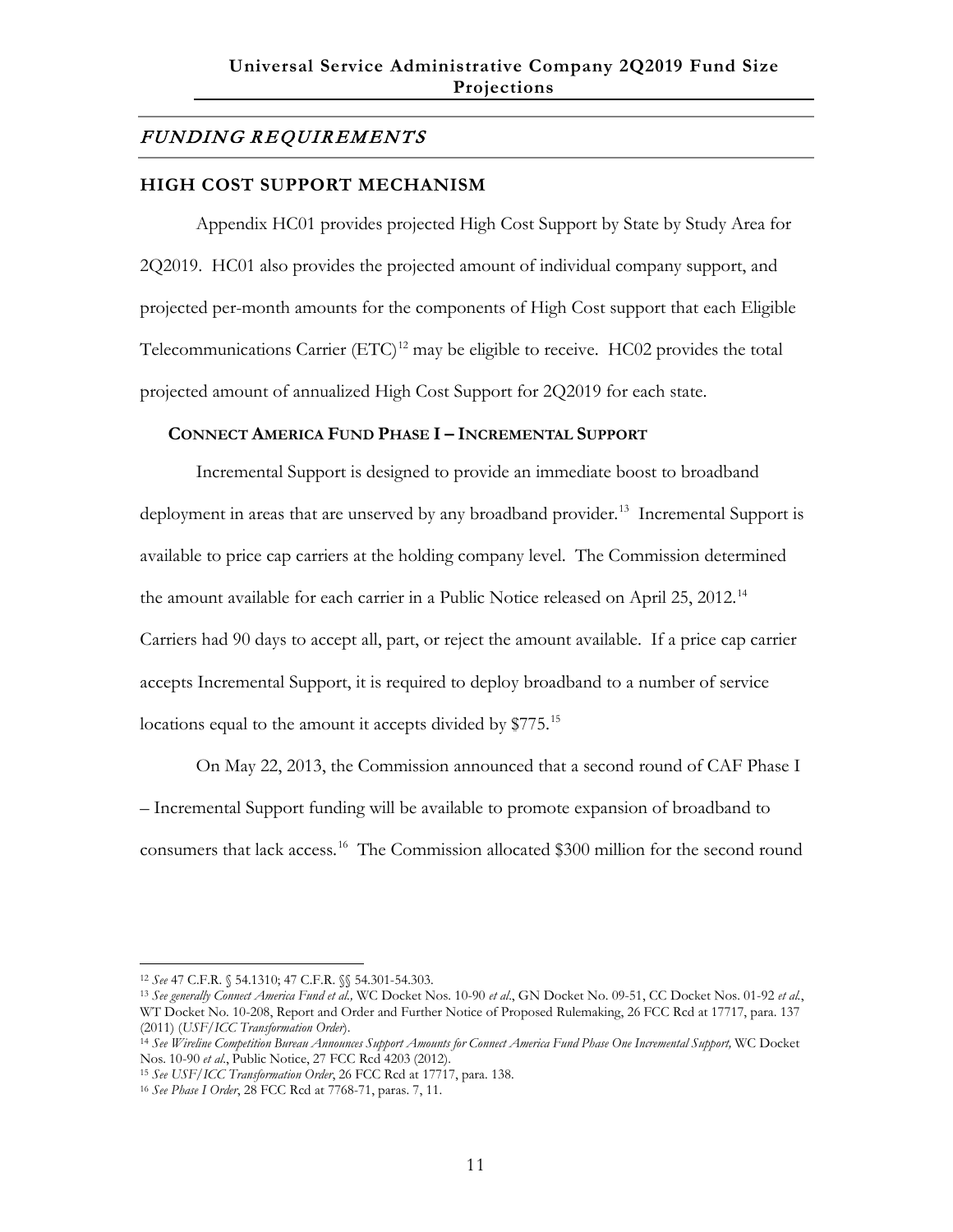of Phase I support.[17](#page-18-0) If total demand exceeds \$300 million, the Commission will authorize up to an additional  $$185$  $$185$  $$185$  million in funding.<sup>18</sup>

On March 14, 2014, the Wireline Competition Bureau issued a Public Notice authorizing \$16.7 million in additional Phase I second round incremental support in response to the modified elections of two carriers, AT&T and Windstream Communications.[19](#page-18-2) AT&T was authorized to receive \$5.3 million in incremental support in exchange for a commitment to deploy broadband-capable infrastructure to  $6,772$  locations.<sup>20</sup> Additionally, Windstream was authorized to receive \$11.5 million in incremental support in exchange for a commitment to deploy to 13,273 locations.<sup>21</sup>

#### **CONNECT AMERICA FUND PHASE II**

The FCC released an Order on June 10, 2014 adopting rules, among other things, to institute the foundation for the award of Phase II (model-based) support through a competitive bidding process in price cap areas where the price cap carrier declines the offer of model-based support.<sup>[22](#page-18-5)</sup> The Order also permits price cap carriers that decline model-based support to participate in the 2016 competitive bidding process.<sup>[23](#page-18-6)</sup> On April 29, 2015, the FCC released a Public Notice announcing the offers of model-based Phase II support to price cap carriers to fund voice and broadband-capable networks in their service areas.<sup>[24](#page-18-7)</sup> The total offer is \$1.675 billion annually, for six calendar years, 2015-2020.<sup>25</sup> Next, on June

<sup>17</sup> *Id*. at 7768, para. 7.

<span id="page-18-1"></span><span id="page-18-0"></span><sup>18</sup> *Id.* at 7768-71, paras. 7, 11.

<span id="page-18-2"></span><sup>19</sup> *See Additional 16.7 Million in Connect America Phase I Support Authorized*, WC Docket No. 10-90, Public Notice, 29 FCC Rcd 2824 (2014).

<span id="page-18-3"></span><sup>20</sup> *Id.*

<sup>21</sup> *Id.*

<span id="page-18-5"></span><span id="page-18-4"></span><sup>22</sup> *See generally Connect America Fund Omnibus Order and FNPRM*, WC Docket Nos. 10-90 *et al.*, Report and Order, Declaratory Ruling, Order, Memorandum Opinion and Order, Seventh Orderon Reconsideration, and Further Notice of Proposed Rulemaking, 29 FCC Rcd 7051 (2014) (*CAF Omnibus Order*). <sup>23</sup> *Id.* at 7062-7063, para. 37.

<span id="page-18-7"></span><span id="page-18-6"></span><sup>24</sup> *See Wireline Competition Bureau Announces Connect America Phase II Support Amounts Offered to Price Cap Carriers to Expand Rural Broadband*, WC Docket No. 10-90, Public Notice, 30 FCC Rcd 3905 (2015).

<span id="page-18-8"></span><sup>25</sup> *Id.*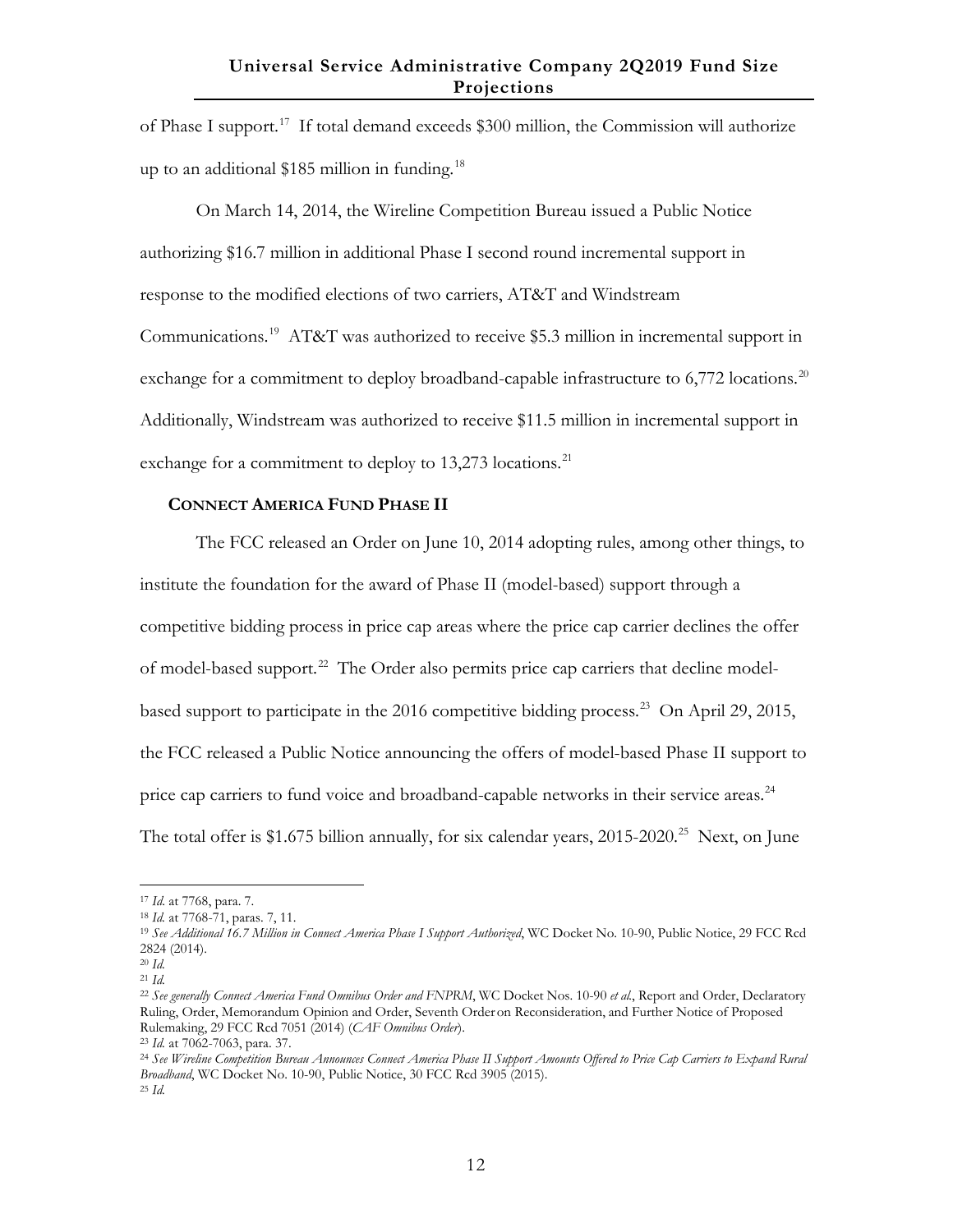16, 2015, the Bureau released a Public Notice announcing acceptance by Frontier Communications of model-based support for each of the 28 states it serves.<sup>26</sup> For states where their model-based support is greater than Phase I Frozen support, Frontier elected to receive the lump sum payment associated with prior months that reflects the difference between Phase II model support and Phase I Frozen support. Finally in August 2015, the Bureau released public notices for Consolidated Communications, AT&T, CenturyTel, Inc. dba CenturyLink, Cincinnati Bell, Fairpoint Communications, Inc., Hawaiian Telecom, Inc., Micronesian, and Windstream Corporation for announcement of acceptance of model-based support.<sup>27</sup>

For 2Q2019, total CAF Phase II projected support is estimated to be \$379.42

million. Total annual 2019 CAF Phase II support is estimated to be \$1,517.67 million.

Appendix HC12 provides projected CAF Phase II Support by State by Study Area

for 2Q2019.

 $\overline{a}$ 

#### **CONNECT AMERICA FUND PHASE II AUCTIONS**

The Wireline Competition Bureau released a Public Notice on August 28, 2018 announcing the winners of the Connect America Find Phase II auction. [28](#page-19-2) For 2Q2019, total CAF Phase II auction projected support is estimated to be \$37.21 million for 2Q2019. Total annual CAF Phase II auction support is estimated to be \$148.84 million.

<span id="page-19-1"></span><span id="page-19-0"></span><sup>26</sup> *See Wireline Competition Bureau Authorizes Frontier Communications Corporation to Receive \$283 Million in Connect America Phase II Support to Serve 1.3 Million Rural Americans in 28 States*, WC Docket No. 10-90, Public Notice, 30 FCC Rcd 6310 (2015). <sup>27</sup> *See* Wireline Competition Bureau Authorizes Windstream to Receive Over \$ 174 Million in Connect America Phase II Support in 17 States, WC Docket No. 10-90, Public Notice, 30 FCC Rcd 8245 (2015); Wireline Competition Bureau Authorizes Fairpoint to Receive Over \$37 Million in Connect America Phase II Support in 14 States, WC Docket No. 10- 90, 30 FCC Rcd 8245 (2015); Wireline Competition Bureau Authorizes the Micronesian Telecommunications Corporation to Receive Over \$2.5 Million and Hawaiian Telecom, Inc. to Receive Over \$ 4 Million in Connect America Phase II Support, WC Docket No. 10-90, 30 FCC Rcd 8471 (2015); Wireline Competition Bureau Authorizes Additional Cap Carriers to Receive Almost \$950 Million in Phase II Connect America Support *et al.*, WC Docket No. 10-90, Public Notice, 30 FCC Rcd 8577 (2015).

<span id="page-19-2"></span><sup>28</sup> *See Connect America Fund Phase II Auction (Auction 903) Closes Winning Bidders Announced FCC Form 683 Due October 15, 2018*, WC Docket Nos. 10-90 *et al.*, Public Notice, 29 FCC Rcd 7051 (2018).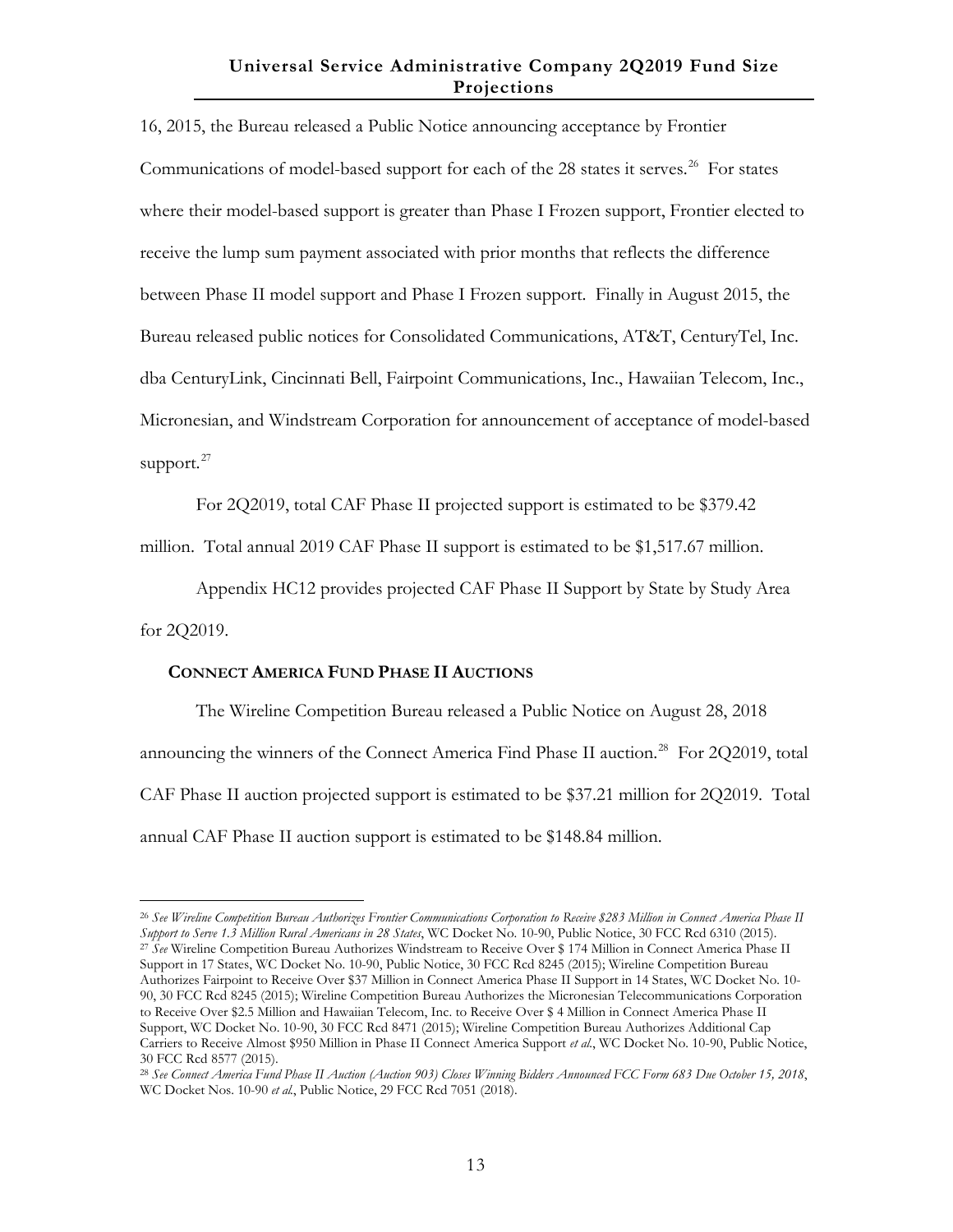#### **CONNECT AMERICA FUND/INTERCARRIER COMPENSATION SUPPORT**

In the *USF/ICC Transformation Order*, the FCC adopted a transitional recovery mechanism with an effective date of July 1, 2012 to facilitate incumbent carriers' gradual transition away from intercarrier compensation  $(ICC)$  revenues.<sup>29</sup> Eligible incumbent carriers may receive additional support through this recovery mechanism.

For 2Q2019, total CAF/ICC Support is estimated to be \$102.32 million and total annual 2019 CAF/ICC Support is estimated to be \$409.27 million. Appendix HC10 provides projected CAF/ICC Support by State by Study Area for 2Q2019.

#### **RURAL BROADBAND EXPERIMENTS**

On July 11, 2014, the FCC adopted the *Rural Broadband Experiments* (*RBE*) *Order* to advance the deployment of voice and broadband networks in high-cost areas and help design the Phase II competitive bidding process and Remote Areas Fund.<sup>30</sup> The FCC established a budget of \$100 million over ten years for funding experiments in price cap areas that are not served by unsubsidized competitors.<sup>31</sup>

For 2Q2019, total RBE support is estimated to be \$0.83 million, all of which will be paid from cash reserved in the High Cost account; thus, there is no 2Q2019 collection requirement for RBE. Total annual 2019 RBE support is estimated to be \$3.33 million. Appendix HC13 provides projected RBE Support by State by Study Area for 2Q2019.

#### **MOBILITY FUND PHASE I**

In accordance with the Public Notice issued by the Wireline Competition Bureau on November 1, 2017, Mobility Fund Phase I support of \$19.50 million for 2Q2019 will be paid

 $\overline{a}$ <sup>29</sup> *See* 47 C.F.R. § 54.304(b).

<span id="page-20-1"></span><span id="page-20-0"></span><sup>30</sup> *See Connect America Fund, ETC Annual Reports and Certifications*, WC Docket No. 10-90 *et al.*, Report and Order and Further Notice of Proposed Rulemaking, 29 FCC Rcd 8769 (2014) (*Rural Broadband Experiments Order*).

<span id="page-20-2"></span><sup>31</sup> *See id.* at 8772, para. 9.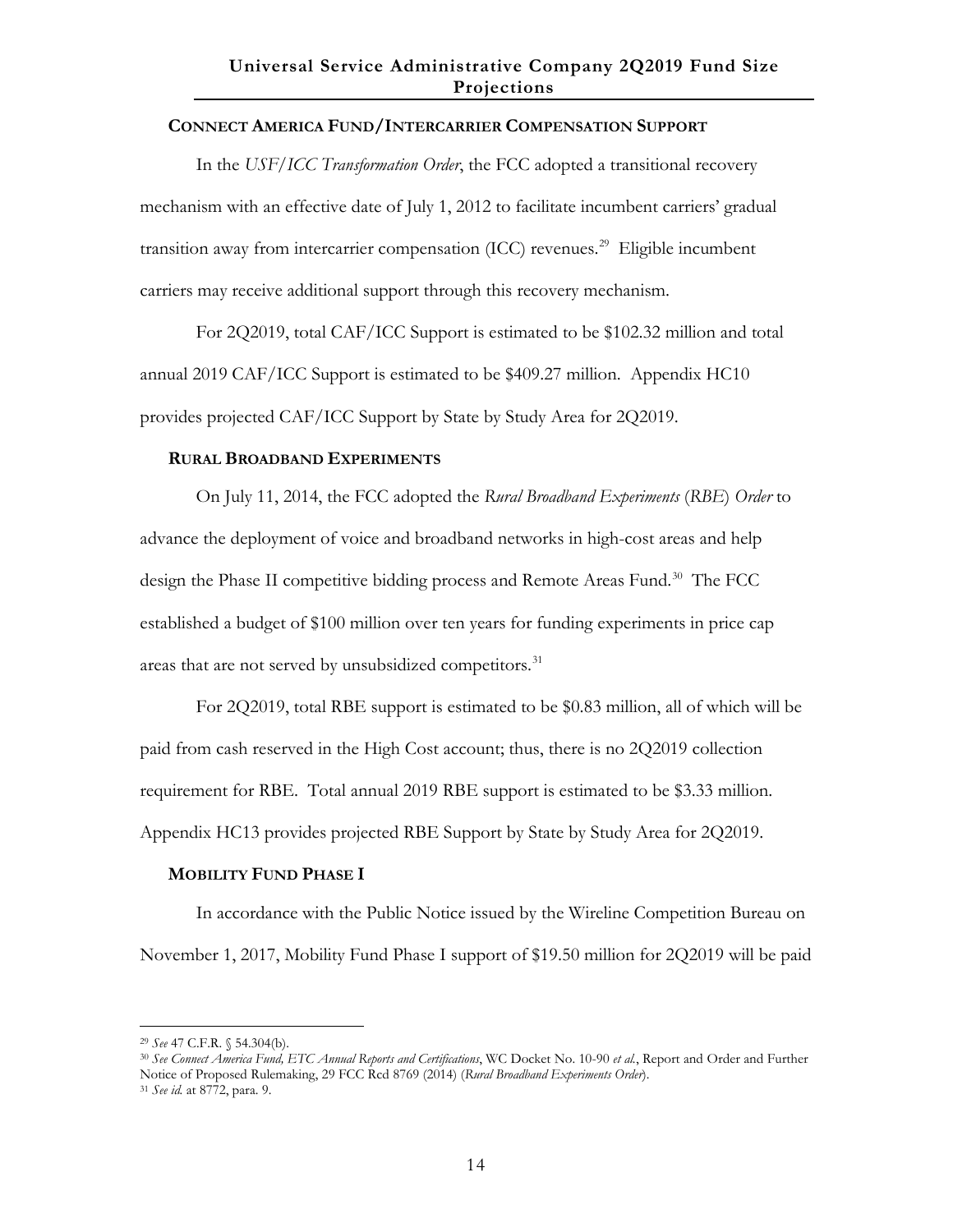with funds available in the High Cost account; thus, there is no 2Q2019 collection requirement for Mobility Fund Phase I.<sup>[32](#page-21-0)</sup> Appendix HC11 provides projected Mobility Fund Phase I Support by State by Study Area for 2Q2019.

#### **RATE-OF-RETURN CARRIERS**

Rate-of-return carriers not affiliated with price cap carriers may continue to receive legacy High Cost Program support and may receive CAF support to offset lost ICC revenues.[33](#page-21-1) On March 30, 2016, the FCC released the *Rate-of-Return Reform Order* setting forth two distinct paths for rate-of-return carriers: (1) voluntary election of model support or  $(2)$  support based on existing mechanisms as modified to include broadband.<sup>[34](#page-21-2)</sup> Furthermore, the Order set a budget of \$2 billion per year and up to an additional \$150 million annually from existing high-cost reserves for the voluntary path to the model.<sup>[35](#page-21-3)</sup> In order to remain within a \$2 billion budget, USAC will apply the FCC Budget Control Mechanism methodology to reduce support for each carrier. Appendix HC15 provides the rate-of-return budget control projected support amounts due to the budget control mechanism.

Moreover, pursuant to the Order, USAC is required to calculate total support available for distribution to Rate-of-Return carriers. In order to remain within the annual rate of return budget, USAC is required to apply the FCC Budget Control Mechanism methodology to reduce support for carriers subject to High Cost Loop (HCL) support

<span id="page-21-1"></span><span id="page-21-0"></span><sup>32</sup> *See Wireline Competition Bureau Provides Guidance to the Universal Service Administrative Company Regarding the High-Cost Universal Services Mechanism Budget*, WC Docket No. 10-90, Public Notice, 32 FCC Rcd 9243 (WCB 2017).

<span id="page-21-2"></span><sup>33</sup> *See USF/ICC Transformation Order*, 26 FCC Rcd at 17740, para. 206.

<span id="page-21-3"></span><sup>34</sup> *See generally Rate-of-Return Reform Order*, 31 FCC Rcd 3087.

<sup>35</sup> *See id.* at 3090-91, para. 4.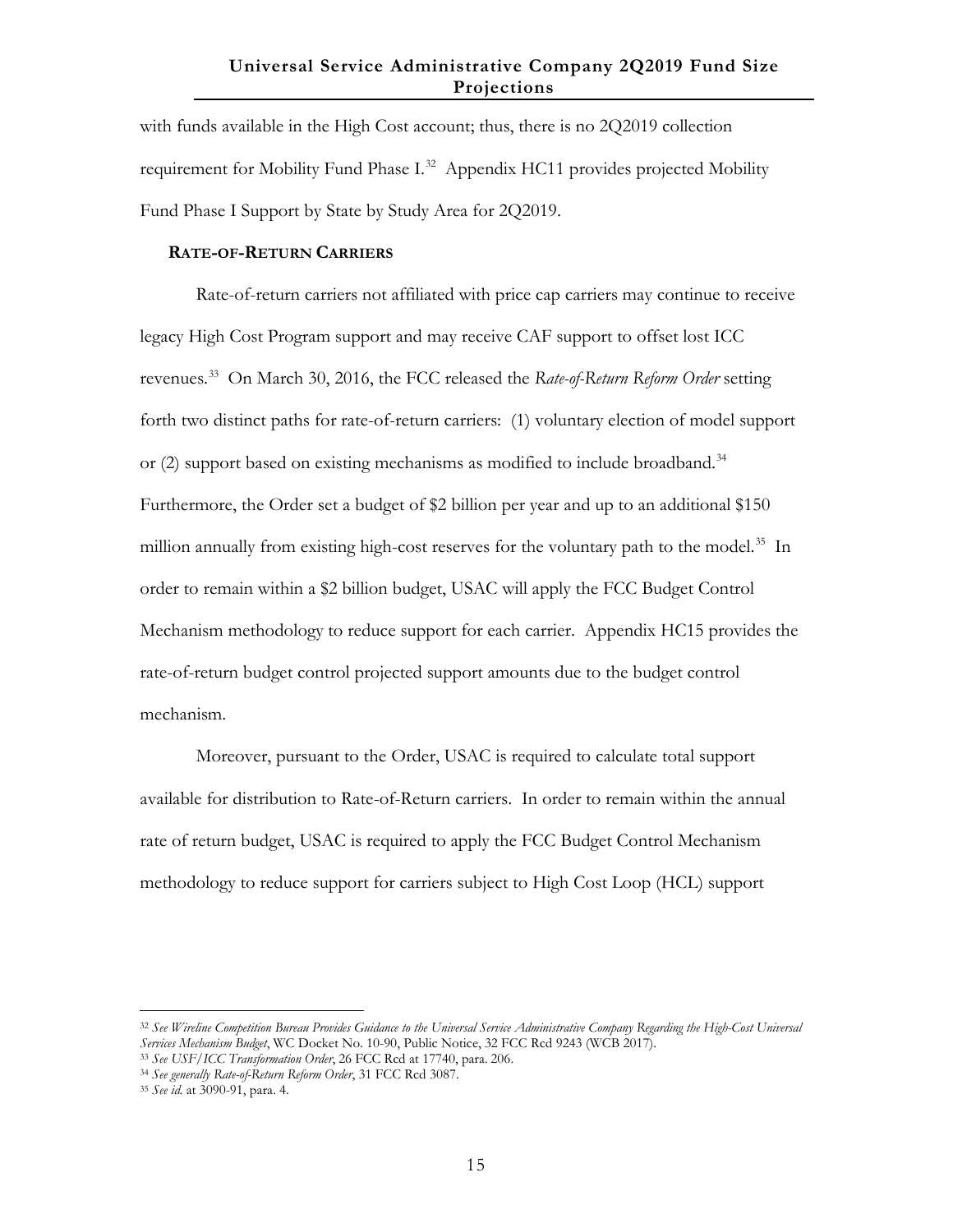(including Safety Net Additive (SNA) and Safety Valve Support (SVS)) and or Connect America Broadband Loops Support (CAF BLS).<sup>[36](#page-22-0)</sup>

In the *2018 Rate-of-Return Reform Order*, the FCC eliminated the effect of the budget control mechanism affecting claims from July 2017 to September 2018 by fully funding claims by legacy rate-of-return carriers during that period. [37](#page-22-1) The order directed USAC to work with the FCC to determine an efficient methodology to calculate the amounts withheld as a result of the budget control mechanism and make payments to fully fund support claims to the affected carriers in a lump sum payment in the second full quarter after the effective date of the order (*i.e.,* 1Q2019), drawing first on funds available in USAC's reserve account.

## **HIGH COST LOOP SUPPORT (INCLUDING SAFETY NET ADDITIVE AND SAFETY VALVE SUPPORT)**

HCL support is calculated based on the results of the annual collection of 2012 incumbent local exchange carrier (LEC) loop cost and expense adjustment data that was submitted to the FCC and USAC on October 1, 2013.<sup>[38](#page-22-2)</sup> Growth in total HCL support for rural carriers is limited under Section 54.1302 of the Commission's rules to the current level of funding increased yearly by the annual growth in supported rural loops.[39](#page-22-3) The *Rural Task Force (RTF) Order* increased HCL support for rural carriers effective July 1, 2001.<sup>[40](#page-22-4)</sup>

Rural HCL support for calendar year 2019 will be less than the level of payments for 2018 because of a rural growth factor of negative 2.3893 percent. Rural HCL support for calendar year 2019, therefore, is capped at \$573.3 million. This capped amount reflects

<sup>36</sup> *See id.* at 3142-3145, paras. 146-155.

<span id="page-22-1"></span><sup>37</sup> *See Connect America Fund et al.*, WC Docket Nos. 10-90 *et al.*, Report and Order, Third Order on Reconsideration, and Notice of Proposed Rulemaking, FCC 18-29, at 35-36, paras 77-82 (Mar. 23, 2018) (*2018 Rate-of-Return Reform Order*). <sup>38</sup> Universal Service Fund (USF) 2012 Submission of 2011 Study Results (filed Oct. 1, 2012) (*USF Data Submission*). <sup>39</sup> 47 C.F.R § 54.1302(a); *see also* 47 C.F.R. § 54.1303.

<span id="page-22-4"></span><span id="page-22-3"></span><span id="page-22-2"></span><span id="page-22-0"></span><sup>40</sup> *Federal-State Joint Board on Universal Service et al.,* CC Docket Nos. 96-45 *et al.*, Fourteenth Report and Order, Twenty-Second Order on Reconsideration, and Further Notice of Proposed Rulemaking, and Report and Order, 16 FCC Rcd 11244 (2001) (*RTF Order*).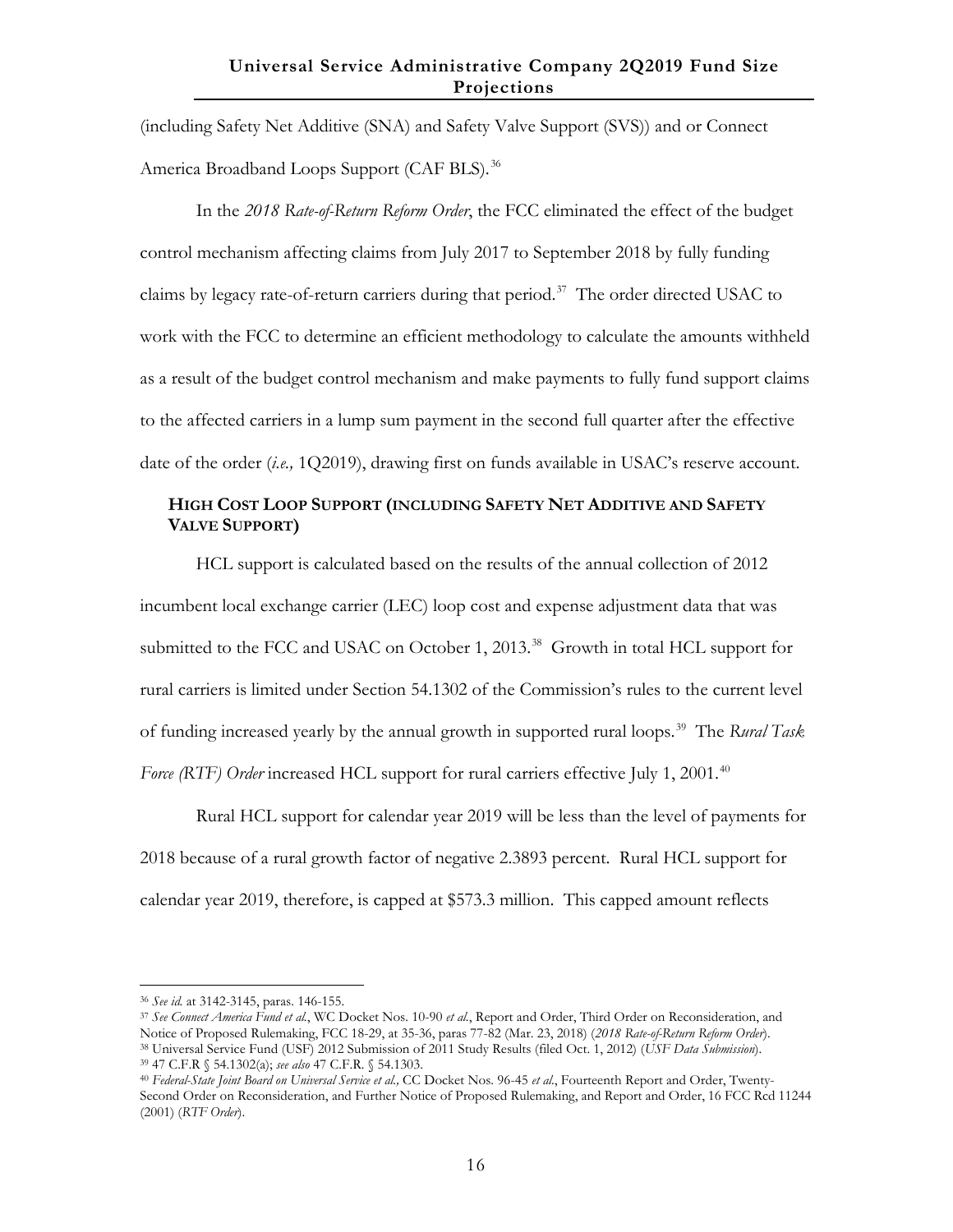reductions pursuant to the *USF/ICC Transformation Order*, which was adjusted by NECA in the first quarter of 2012 to exclude price cap local exchange carriers and their rate-of-return affiliated study areas.

The *RTF Order* provided SNA support above the HCL cap for carriers that make significant investment in rural infrastructure in years in which HCL is capped.<sup>[41](#page-23-0)</sup> To receive support, a rural carrier must show that growth in telecommunications plant in service (TPIS) per loop is at least 14 percent greater than the study area's TPIS per loop in the prior year.<sup>[42](#page-23-1)</sup> Pursuant to the *USF/ICC Transformation Order*, SNA was planned to be phased down over a two-year period, and no SNA support will be provided for carriers whose costs are incurred after 2009.<sup>[43](#page-23-2)</sup> In June 2014, the Commission issued an order allowing carriers that would have qualified for SNA based on increased investment – an increase of at least 14 percent in their total TPIS in 2010 or 2011 – to receive such support.<sup>[44](#page-23-3)</sup> Beginning in 1Q2018, SNA support was phased out, thus there is no projected SNA supported.

For 2Q2019, projected HCL support is \$122.70 million, which includes \$1.03 million for SVS. Total annual 2019 HCL support is projected to be \$490.78 million.

Appendix HC05 provides projected monthly HCL support payments by State by Study Area for 2Q2019. Appendix HC06 displays projected SVS payments by State by Study Area for 2Q2019.

<span id="page-23-0"></span><sup>41</sup> *Id.* at 11276-81, paras. 77-90; *see also* 47 C.F.R. § 54.1304*.*

<span id="page-23-1"></span><sup>42</sup> *Id*. 43 *See USF/ICC Transformation Order*, <sup>26</sup> FCC Rcd at 17758, para. 252.

<span id="page-23-3"></span><span id="page-23-2"></span><sup>44</sup> *See Connect America Fund et al.,* WC Docket Nos. 10-90 *et al.*, Report and Order, Declaratory Ruling, Order, Memorandum Opinion and Order, Seventh Order on Reconsideration, and Further Notice ofProposed Rulemaking, 29 FCC Rcd 7051, 7087-90, paras. 105-115 (2014).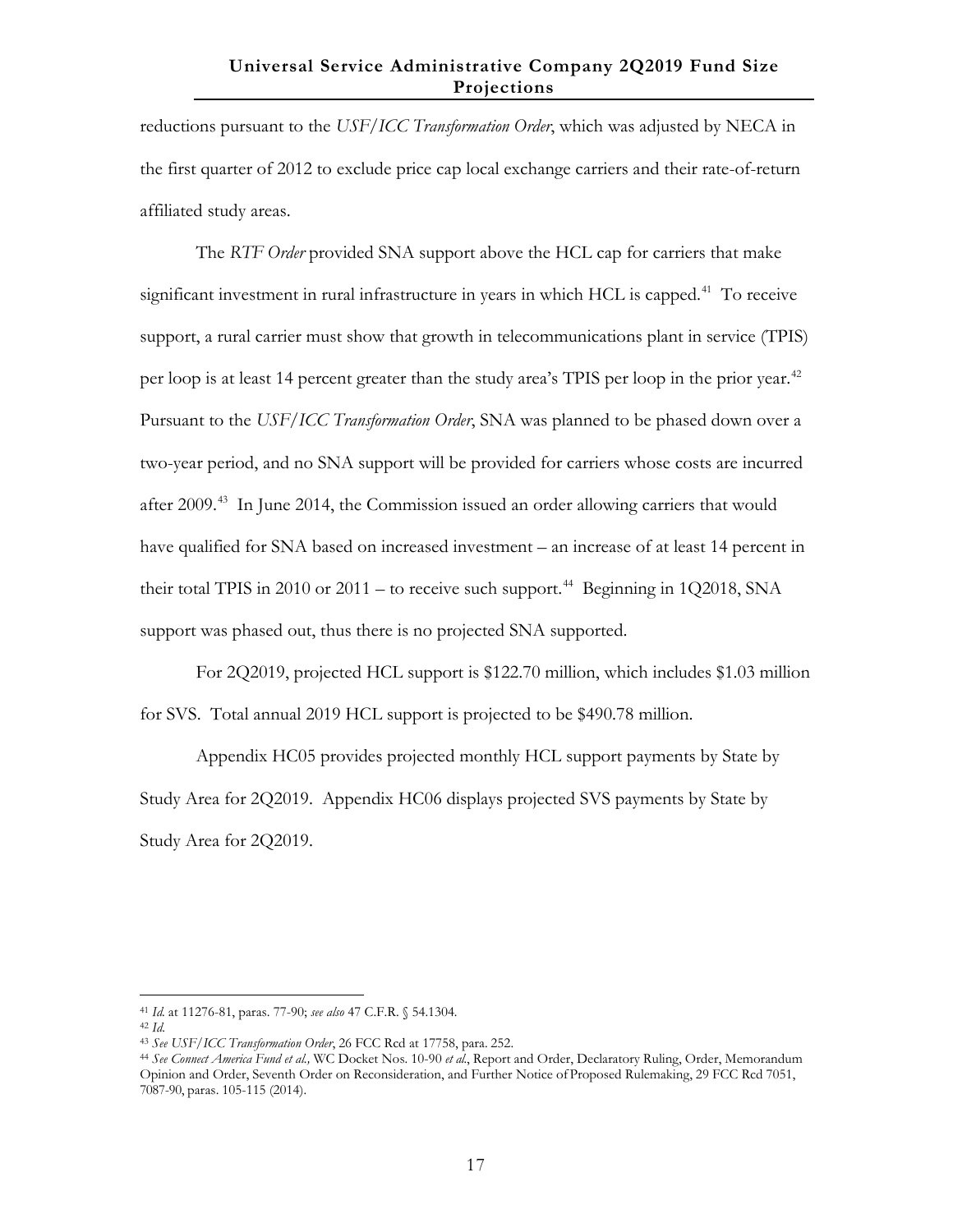#### **ALASKA PLAN SUPPORT**

In the *Alaska Plan Order*, the FCC approved for Alaska rate-of-return carriers to receive frozen support for 10 years and be obligated to offer voice and broadband services at specified speeds to a specified number of locations while meeting certain service obligations.[45](#page-24-0)

For 2Q2019, projected Alaska Plan Support is \$32.08 million. Total annual 2019 Alaska Plan Support is projected to be \$128.31 million. Appendix HC04 provides 2Q2019 projections for Alaska Plan Support by State by Study Area.

# **CONNECT AMERICA BROADBAND LOOP SUPPORT**

Connect America Broadband Loop Support (CAF BLS) replaces what was previously known as Interstate Common Line Support (ICLS). [46](#page-24-1) The FCC made modifications to modernize ICLS rules to provide support in situations where the customer no longer subscribes to traditional regulated local exchange voice service.<sup>[47](#page-24-2)</sup> CAF BLS will provide support for broadband-capable loops, regardless of whether the customer chooses traditional voice, bundle of voice and broadband, or only broadband.<sup>[48](#page-24-3)</sup>

For 2Q2019, CAF BLS is projected to be \$183.28 million and total annual 2019 CAF BLS is estimated to be \$733.11 million.

Appendix HC08 provides USAC's 2Q2019 projections of CAF BLS by State by Study Area and Appendix HC09 provides USAC's 2Q2019 projections of CAF BLS by State.

# **ALTERNATIVE CONNECT AMERICA MODEL (A-CAM)**

Alternative Connect America Model (A-CAM) allows carriers the option of electing a

<span id="page-24-0"></span> $\overline{a}$ <sup>45</sup> See WC-Docket Nos. 10-90 and 16-271 DA 16-425

<sup>46</sup> *See Rate-of-Return Reform Order*, 31 FCC Rcd at 3091, para. 5.

<span id="page-24-3"></span><span id="page-24-2"></span><span id="page-24-1"></span><sup>47</sup> *Id.*

<sup>48</sup> *Id.*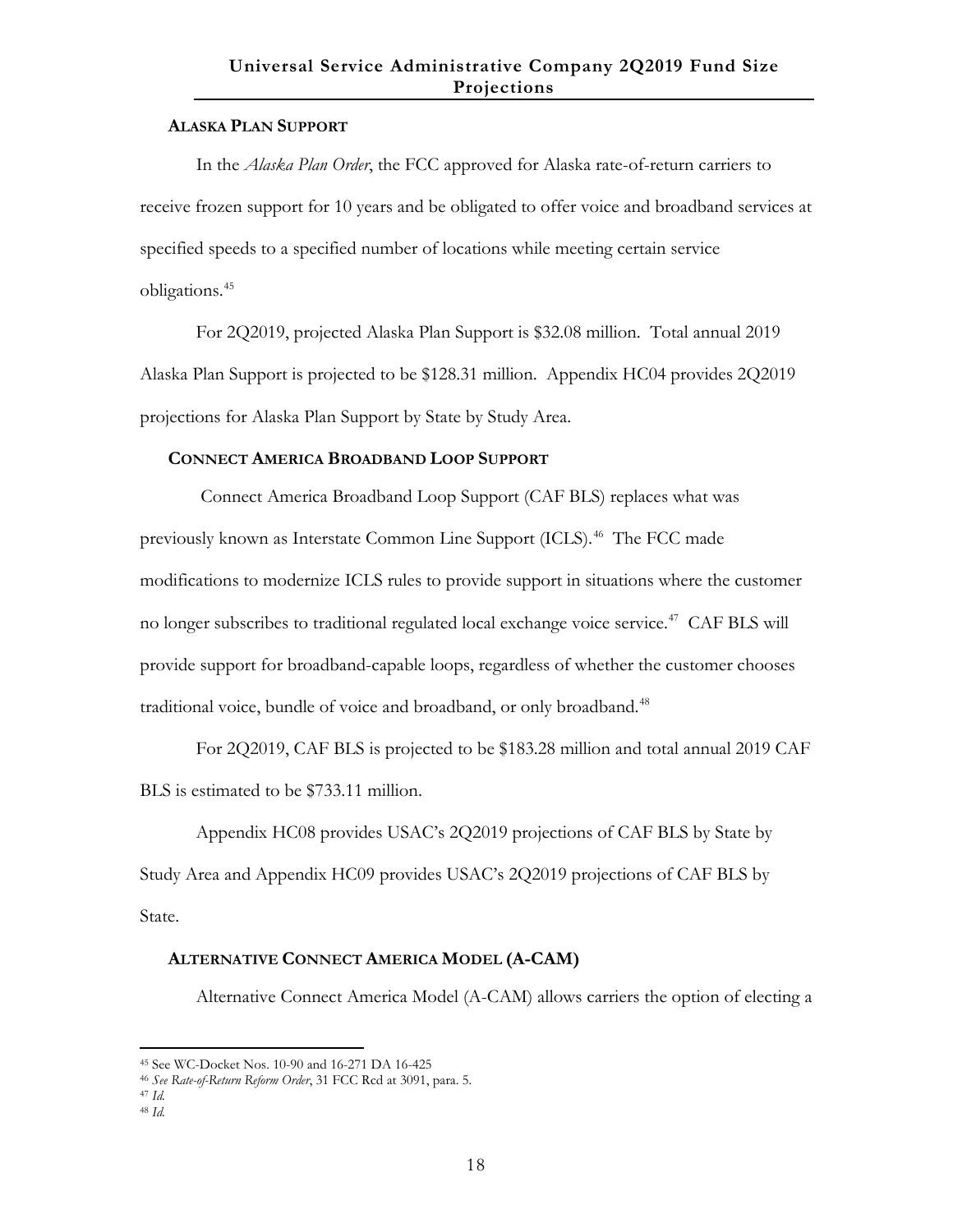set amount of monthly support over 10 years, or remaining with a reformed version of legacy support mechanisms with CAF-BLS and HCL support. The initial November 1, 2016 carrier election led to a high demand for A-CAM support. Thus, additional steps were taken by FCC to address the increased demand.

Those steps included allocating an additional \$50 million annually to the A-CAM budget, and making revised offers to 191 carriers that previously elected A-CAM. The methodology used to calculate the revised offers reduces support by varying percentages based on how many locations in a carrier's eligible service territory still lack access to broadband speeds of 10 megabits per second downstream and 1 megabit per second upstream.

On March 23, 2018, the FCC released the *2018 Rate-of-Return Reform Order*, which directed USAC to offer additional A-CAM support up to \$146.10 per location to all carriers that accepted revised offers of model-based support.<sup>49</sup> The FCC estimated this additional support would increase the A-CAM budget by approximately \$36.50 million annually. The FCC directed that USAC must make a one-time lump sum payment from excess cash in its High Cost account to true up support that would have been disbursed in 2017 at the \$146.10 per-location cap support amount.<sup>[50](#page-25-1)</sup>

For 2Q2019, A-CAM is projected to be \$144.39 million, of which \$53.25 million will be paid from funds available in the High Cost account. Appendix HC14 provides Alternative Connect America Cost Model Support Projected by State by Study Area for 2Q2019.

<span id="page-25-0"></span><sup>49</sup> *See 2018 Rate-of-Return Reform Order*, FCC 18-29, at 31, para. 66.

<span id="page-25-1"></span><sup>50</sup> *See id.* at 32, para. 68.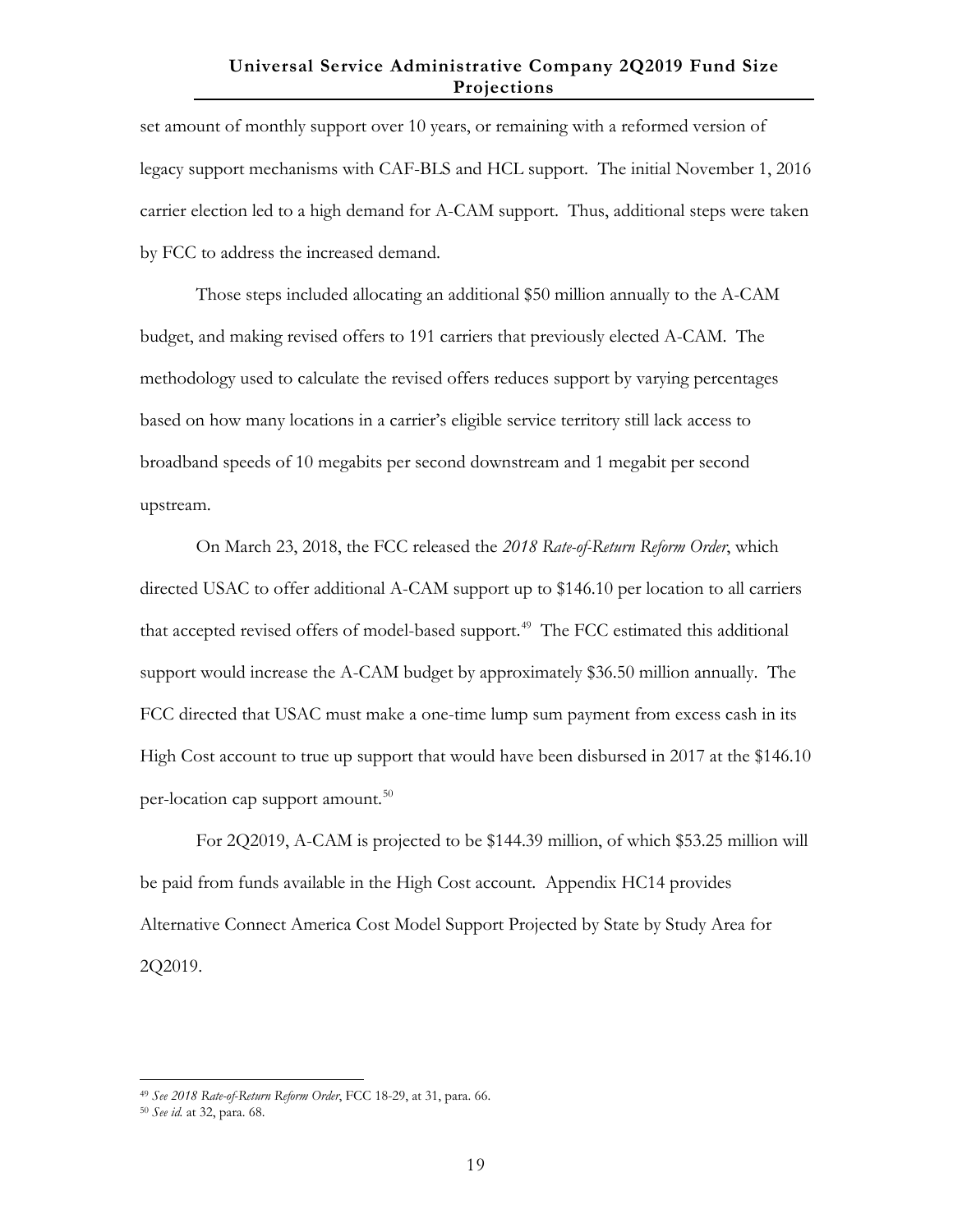#### **PRICE CAP CARRIERS**

For 2Q2019, total frozen high cost support for price cap carriers is estimated to be \$36.74 million and total annual 2019 frozen high cost support for price cap carriers is estimated to be \$146.96 million. Appendix HC07 provides frozen high cost support for price cap carriers by State by Study Area for 2Q2019.

#### **COMPETITIVE ELIGIBLE TELECOMMUNICATIONS CARRIERS**

The *USF/ICC Transformation Order* transitioned existing Competitive Eligible Telecommunications Carriers (CETCs) support to the CAF over a five-year period beginning January 1, 2012.<sup>51</sup> For the transition, the FCC set each CETC's baseline support at its total 2011 support in a given study area, or an amount equal to 3,000 times the number of reported lines as of year-end 2011, whichever was lower.<sup>[52](#page-26-1)</sup> That monthly baseline amount was provided from January 1, 2012 to September 30, 2012. [53](#page-26-2) Beginning July 1, 2012, each CETC's support was reduced by 20 percent for each July to June time period.<sup>[54](#page-26-3)</sup> However, consistent with FCC rules, since Mobility Fund Phase II was not implemented by September 30, 2014, CETC support was not be subject to an additional 20 percent reduction in support beginning July 2014.[55](#page-26-4) The implementation date of Mobility Fund Phase II is yet to be determined.

For 2Q2019, total frozen high cost support for CETCs is \$118.69 million, which includes \$0.12 million for Standing Rock 2Q2019 High Cost Program support. Total annual 2019 frozen high cost support for CETCs, including Standing Rock, is estimated to be \$474.75 million.

<span id="page-26-0"></span><sup>51</sup> *See id.* at 17830, para. 513.

<span id="page-26-1"></span><sup>52</sup> *See id.* at 17831, para. 515.

<span id="page-26-3"></span><span id="page-26-2"></span><sup>53</sup> *See id.*

<sup>54</sup> *See id.*

<span id="page-26-4"></span><sup>55</sup> *USF/ICC Transformation Order*, 26 FCC Rcd at 17831, para. 515; *see also* 47 C.F.R. § 54.307.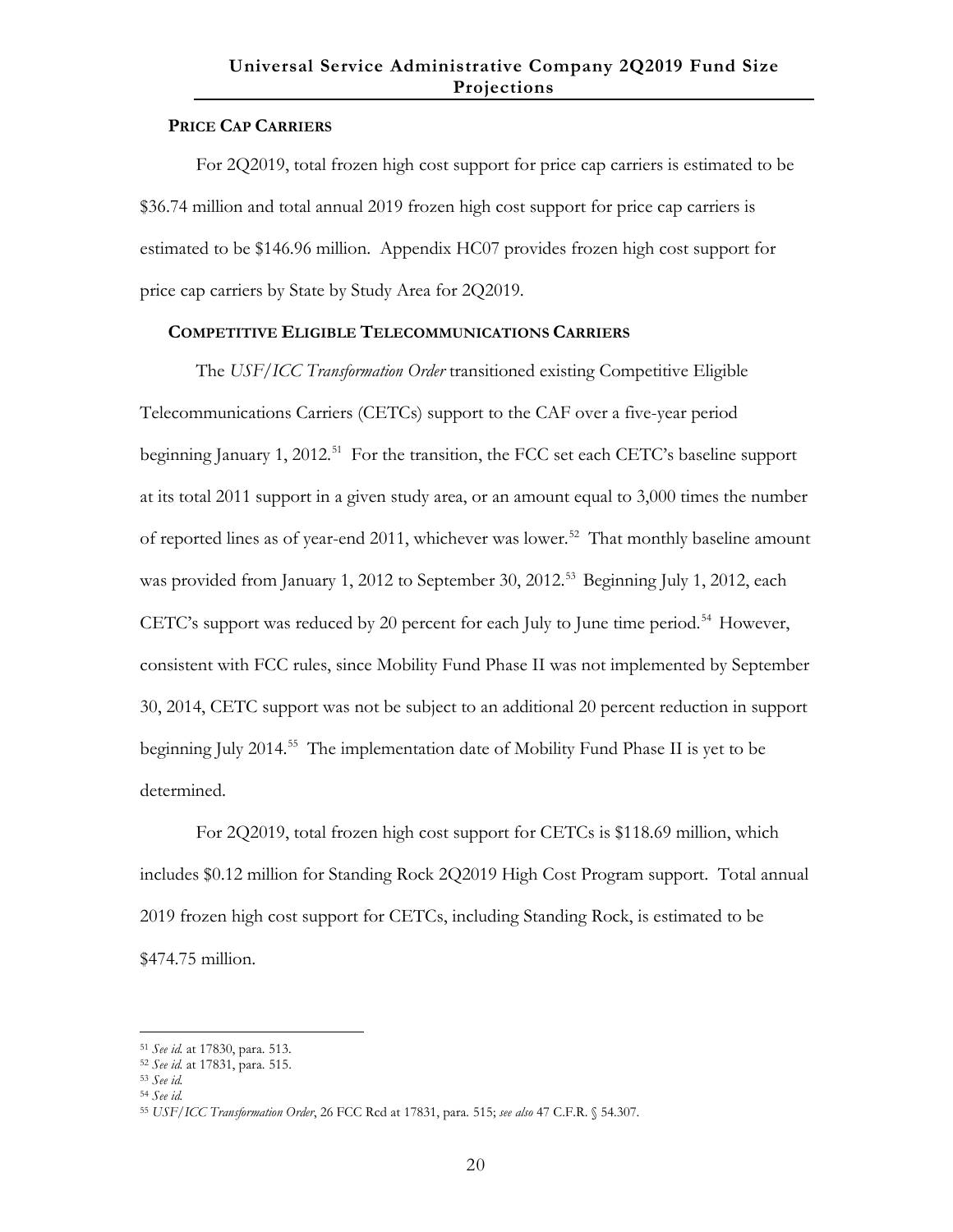Appendix HC07 provides frozen high cost support for CETCs by State by Study Area for 2Q2019. Additionally, Appendix HC03 provides 2Q2019 projections for Standing Rock Support by State by Study Area.

#### **ADDITIONAL COLLECTION REQUIREMENT**

Per the *2018 Rate-of-Return Reform Order*, the FCC instructed USAC to collect  $$1,125.00$  million for each quarter, for a minimum collection of \$4,500.00 million per year.<sup>[56](#page-27-0)</sup> This results in an additional \$21.42 million to collect \$1,125.00 million for 2Q2019. On December 13, 2018, the FCC released an Order directing USAC "to discontinue uniform collections for the high-cost program and going forward to collect contributions based on projected demand."[57](#page-27-1) However, this Order has not been published in the Federal Register and, therefore, is not yet effective.<sup>[58](#page-27-2)</sup> As such, USAC will continue to project demand at no less than \$1.125 billion until the first demand filing after the effective date of this Order.

#### **HIGH COST SUPPORT MECHANISM SUMMARY**

The 2Q2019 High Cost Support Mechanism funding requirements are projected as follows: \$122.70 million for HCL support, \$183.28 million for CAF BLS, \$36.74 million for frozen Price Cap Carrier Support, \$379.42 million for CAF Phase II, \$37.21 million for CAF Phase II auction, \$118.69 million for frozen CETC Support, \$102.32 million for CAF/ICC Support, \$32.08 million for Alaska Plan Support, and \$91.14 million for A-CAM. In addition, \$21.42 million will be collected to collect \$1,125.00 million for 2Q2019. This results in base projected demand of \$1,125.00 million.

The following funding requirements will be paid from funds available in the High

<span id="page-27-0"></span><sup>56</sup> *2018 Rate-of-Return Reform* Order, FCC 18-29, at para. 70.

<span id="page-27-1"></span><sup>57</sup> *See Connect America Fund et al.,* WC Docket Nos. 10-90 et al., Report and Order, Further Notice of Proposed Rulemaking, and Order on Reconsideration, FCC 18-176, para. 181 (2018).

<span id="page-27-2"></span><sup>58</sup> *Id.* at para. 227.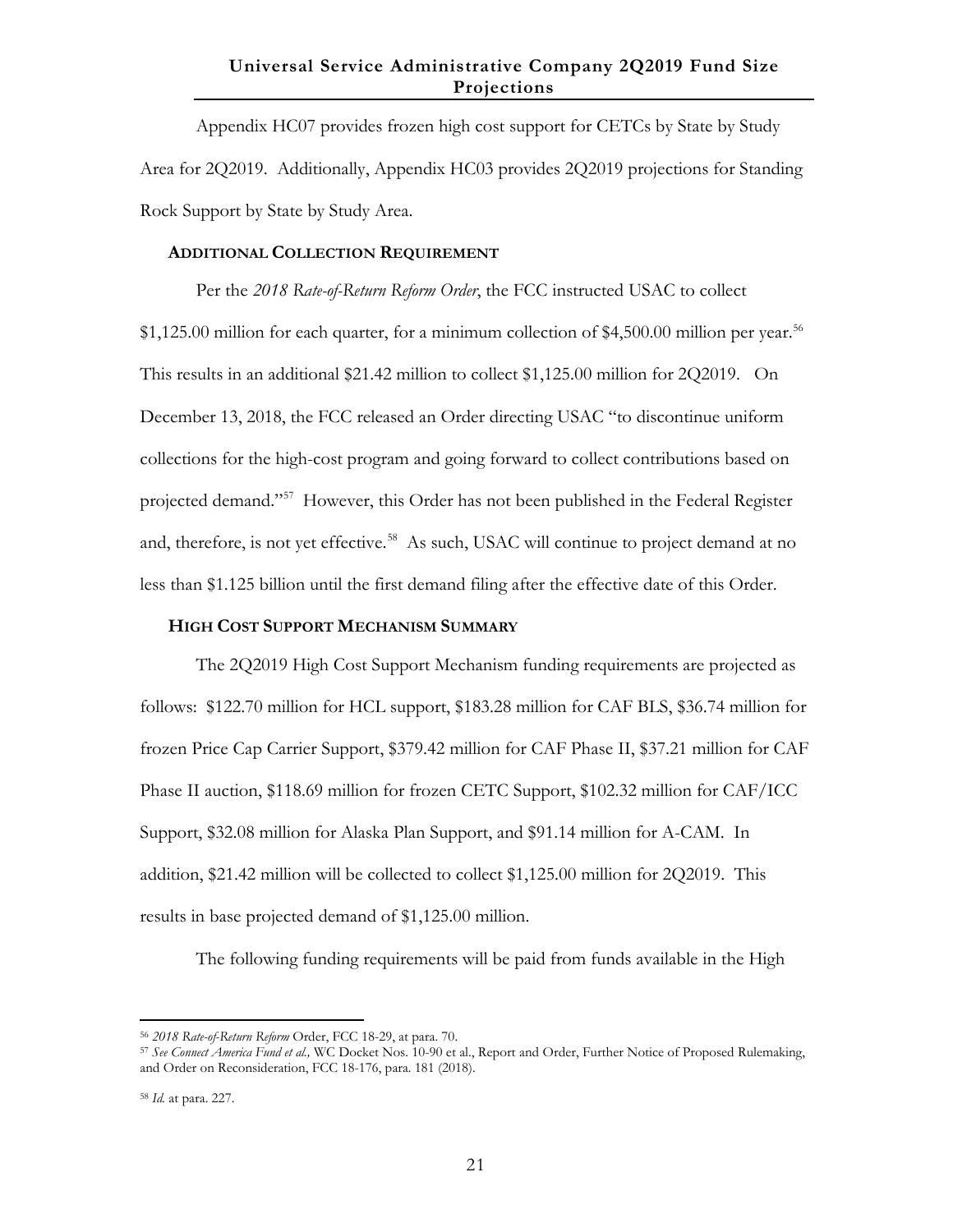Cost account: Rural Broadband Experiments (\$0.83 million), Mobility Fund Phase I (\$19.50 million), and incremental A-CAM support (\$53.25 million).

The total fund requirement of \$1,125.00 million is adjusted as follows: decreased by prior period adjustments of \$29.93 million,<sup>[59](#page-28-0)</sup> increased by administrative costs of \$14.15 million, and reduced by projected interest income of \$0.82 million; resulting in a total projected 2Q2019 funding requirement for the High Cost Support Mechanism of \$1,108.40 million.

#### **LOW INCOME SUPPORT MECHANISM**

#### **LIFELINE SUPPORT**

ETCs providing Lifeline support are entitled to receive funding for the waiver of charges and reduced rates provided to qualified low-income subscribers.<sup>60</sup> In the *Lifeline Reform Order*, all non-tribal Lifeline support was set to a flat rate of \$9.25 for all subscribers equally, regardless of whether they subscribe to wireline or wireless Lifeline service.<sup>[61](#page-28-2)</sup> As established in the *Tribal Order,* tribal support makes available each month up to an additional \$25 per low-income subscriber to eligible residents of tribal lands.<sup>[62](#page-28-3)</sup> The 2016 Lifeline Order extended Lifeline support to broadband services and adopted a phase-down of support for voice-only service beginning in 2019.<sup>63</sup>

For 2Q2019, USAC projects \$272.56 million will be required for Lifeline support.

 $\overline{a}$ 

<span id="page-28-2"></span><sup>61</sup> *See Lifeline and Link Up Reform and Modernization et al.,* WC Docket Nos. 11-42 *et al.*, CC Docket No. 96-45, Report and Order and Further Notice of Proposed Rule Making, 27 FCC Rcd 6656, 6683, para. 58 (2012) (*Lifeline Reform Order)*.

<span id="page-28-0"></span><sup>59</sup> Prior period adjustments reconcile projections to actual results and include adjustments for billings, interest income, bad debt and administrative expenses.

<span id="page-28-1"></span><sup>60</sup> 47 C.F.R. §§ 54.401-54.417.

<span id="page-28-3"></span><sup>62</sup> *See* 47 C.F.R. § 54.400(e); *Federal-Joint Board on Universal Service et al*., CC Docket 96-45, Twenty-Fifth Order on Reconsideration, Report and Order, Order, and Further Notice of Proposed Rulemaking, 18 FCC Rcd 10958 (2003) (*Tribal Order*). On August 31, 2000, the FCC stayed the implementation of the federal Lifeline and Link-up rule amendments only to the extent that they apply to qualifying low-income consumers living near reservations.<br><sup>63</sup> See Lifeline and Link Up Reform and Modernization, et al., WC Docket Nos. 11-42, Third Report and Order and Further

<span id="page-28-4"></span>Report and Order, and Order on Reconsideration, 31 FCC Rcd 3962, 3985-87, paras. 62-66 (2016) (*2016 Lifeline Order*).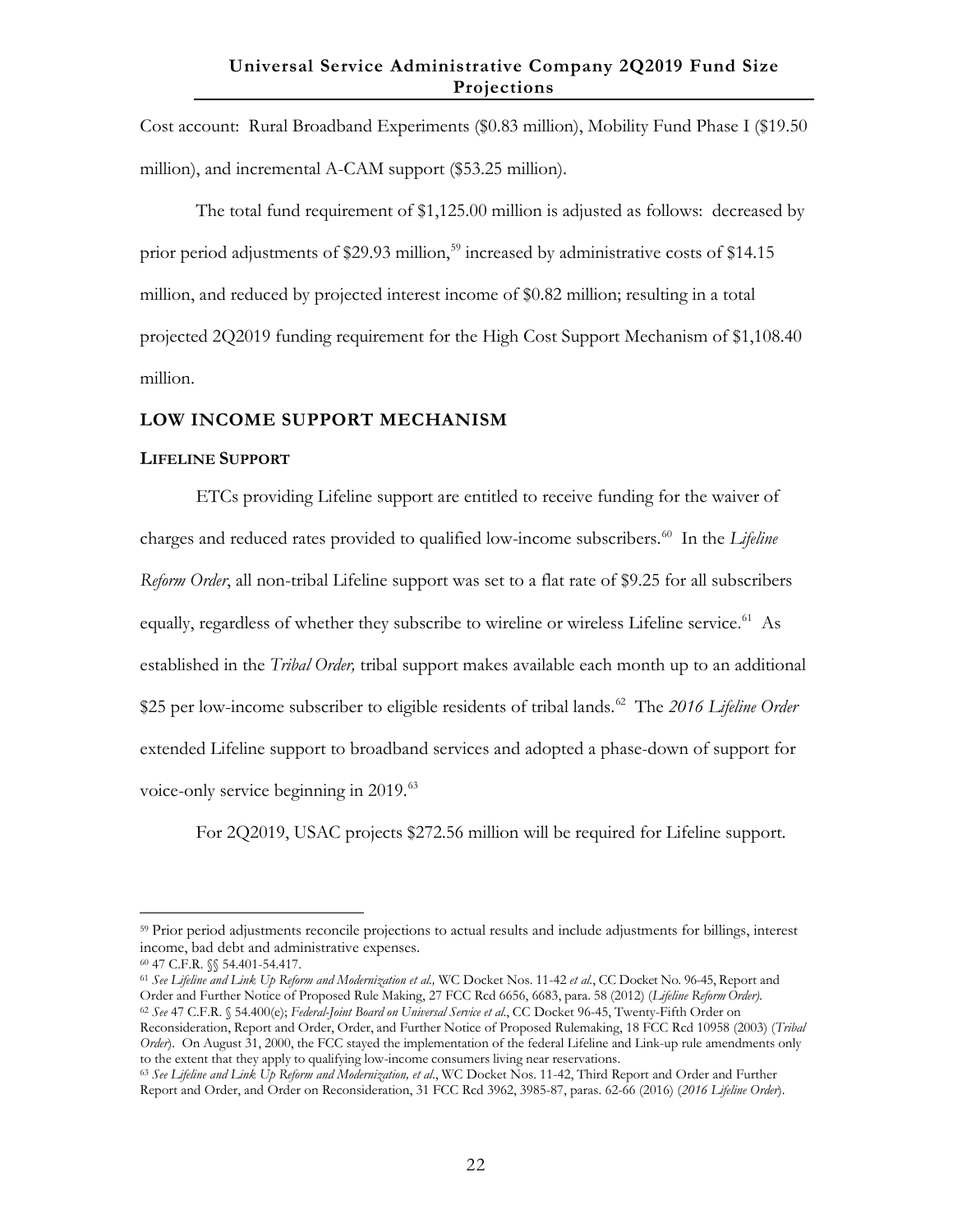#### **LINK-UP SUPPORT**

Link-Up support is available for ETCs that provide support on tribal lands, but is limited to those ETCs receiving High Cost Program support.<sup>64</sup> ETCs may claim a 100 percent reduction up to \$100 of the customary charge for commencing telephone service for a single telecommunication connection at a subscriber's principal place of residence.<sup>[65](#page-29-1)</sup>

For 2Q2019, USAC projects that \$0.07 million will be required for Link-Up support.

# **LOW INCOME SUPPORT MECHANISM SUMMARY**

The estimated 2Q2019 Low Income Support Mechanism funding requirements are projected as follows: \$272.56 million for Lifeline and \$0.07 million for Link-Up, resulting in total of \$272.63 million.

The total fund requirement of \$272.63 million is adjusted as follows: decreased by prior period adjustment of \$24.34 million,<sup>[66](#page-29-2)</sup> increased for administrative costs of \$15.53 million, and decreased by projected interest income of \$0.06 million; resulting in a total projected 2Q2019 funding requirement for the Low Income Support Mechanism of \$263.76 million.

Appendix LI01 provides projected Low Income support amounts by State and Study Area for 2Q2019.<sup>[67](#page-29-3)</sup> LI03 provides a list of ETCs for 4Q2018.<sup>68</sup> LI04 provides detail on company specific Low Income disbursement amounts for 4Q2018. LI05 provides detail on annual company-specific Low Income support claimed by state and company for January 2015 through December 2018. LI06 provides historical data of monthly support amounts claimed by ETCs from January 1998 through December 2018. LI07 provides detail on Low

<span id="page-29-0"></span><sup>64</sup> *See id.* at 6767, para. 254.

<span id="page-29-1"></span><sup>65</sup> 47 C.F.R. § 54.413(a)(1).

<span id="page-29-2"></span><sup>66</sup> Prior period adjustments reconcile projections to actual results and include adjustments for billings, disbursements, interest income, bad debt and administrative expenses.

<span id="page-29-3"></span><sup>67</sup> Companies that are no longer ETCs have been removed from LI01.

<span id="page-29-4"></span><sup>68</sup> Companies that are no longer ETCs have been removed from LI03.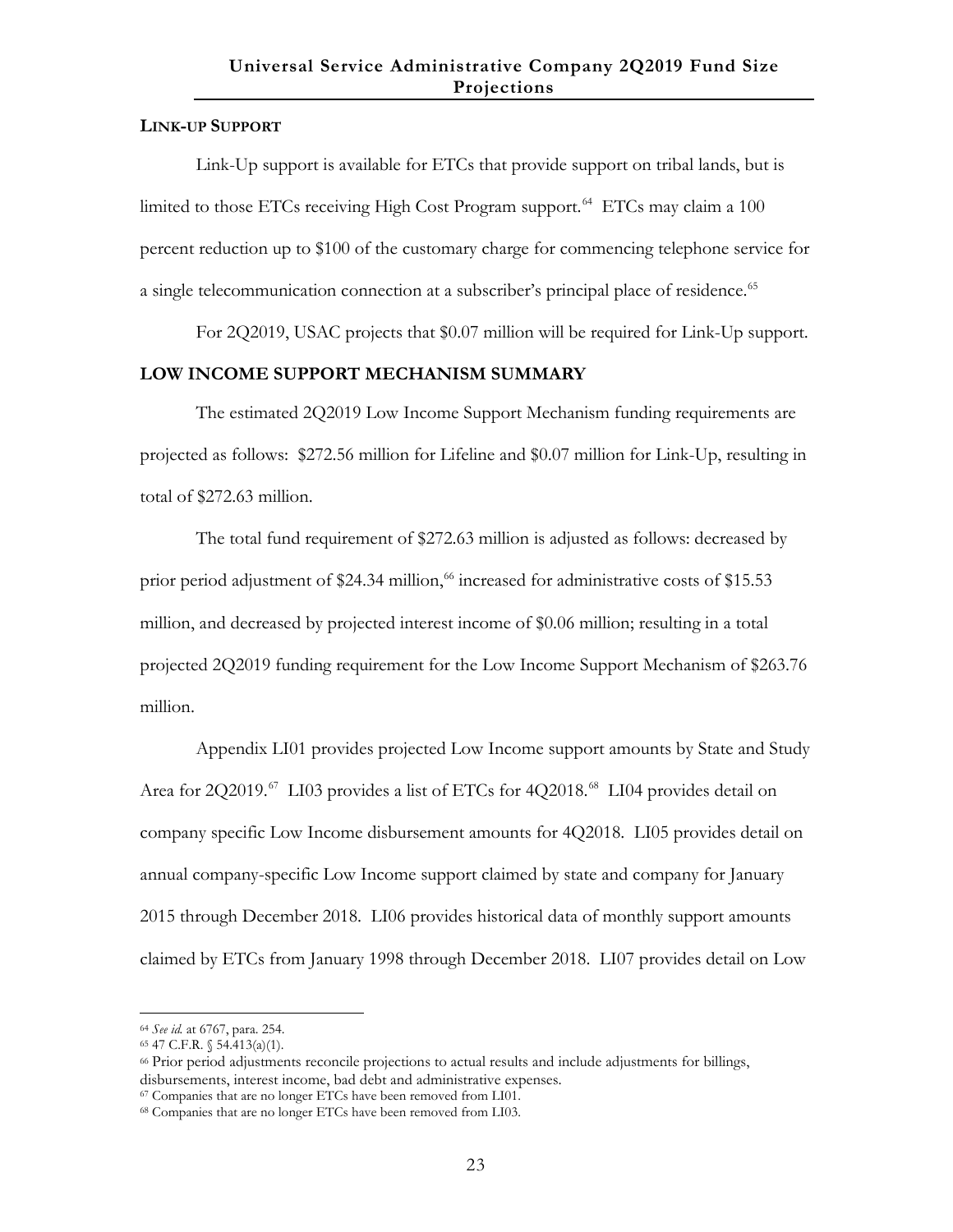Income support claimed by state or jurisdiction for January 2015 through December 2018. LI08 and LI09 provide subscriber and beneficiary information by state or jurisdiction for Lifeline and Link-Up support, respectively, for January 2018 through December 2018.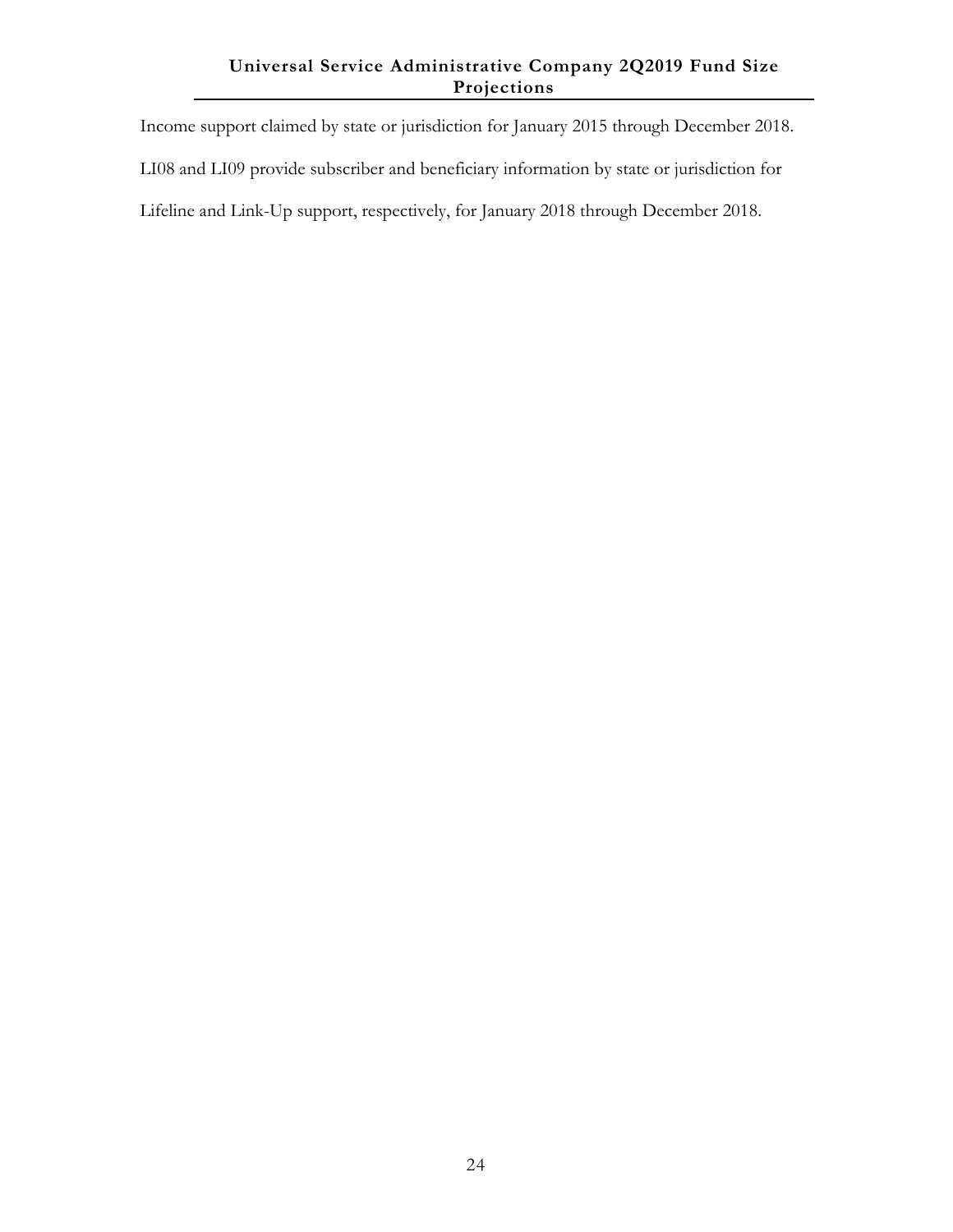# **RURAL HEALTH CARE SUPPORT MECHANISM**

In the *2018 Rural Health Care Program Funding Cap Order*, the Commission amended its rules to allow unused funds from previous funding years to be carried forward for use in subsequent funding years, beginning in Funding Year 2018.<sup>69</sup> On an annual basis, unused funds will be made available in the second quarter of each calendar year for use in the next full funding year of the Rural Health Care Program.<sup>70</sup>

In the *2018 Rural Health Care Program Funding Cap Order*, the Commission also

required USAC to file quarterly estimates of unused funds that will be available for carryover in subsequent funding years.<sup>71</sup> The following is a summary of estimated unused funds as of December 31, 2018 for Funding Years 2008 through 2016. Funding years prior to Funding Year 2008 are closed.

#### **FUNDING YEAR 2008**

Funding Year 2008 began on July 1, 2008 and ended on June 30, 2009. Balances as of December 31, 2018 are as follows:

| <b>Funding Year 2008</b>                 | <b>Amounts in Millions</b> |
|------------------------------------------|----------------------------|
| Amount Authorized and Actually Collected | \$205.92                   |
| Amount Authorized for Disbursement       | $(\$80.95)$                |
| Reserve for Outstanding Obligations      | \$0.00                     |
| Amount Carried Forward / Backward        | $(\$124.97)$               |
| Reserve for Pending Applications         | \$0.00                     |
| Reserve for USAC Appeals                 | \$0.00                     |
| Reserve for FCC Appeals                  | \$0.00                     |
| <b>Estimated Remaining Balance</b>       | \$0.00                     |

Cumulative payments to service providers through 4Q2018 are listed in Appendix RH03.

<span id="page-31-0"></span> $\overline{a}$ <sup>69</sup> *Promoting Telehealth in Rural America,* WC Docket No. 17-310, Report and Order, FCC 18-82, para. 25 (2018) *(2018 Rural Health Care Program Funding Cap Order).*

<span id="page-31-2"></span><span id="page-31-1"></span><sup>70</sup> *Id.*, para. 27.

<sup>71</sup> *Id.,* para. 26.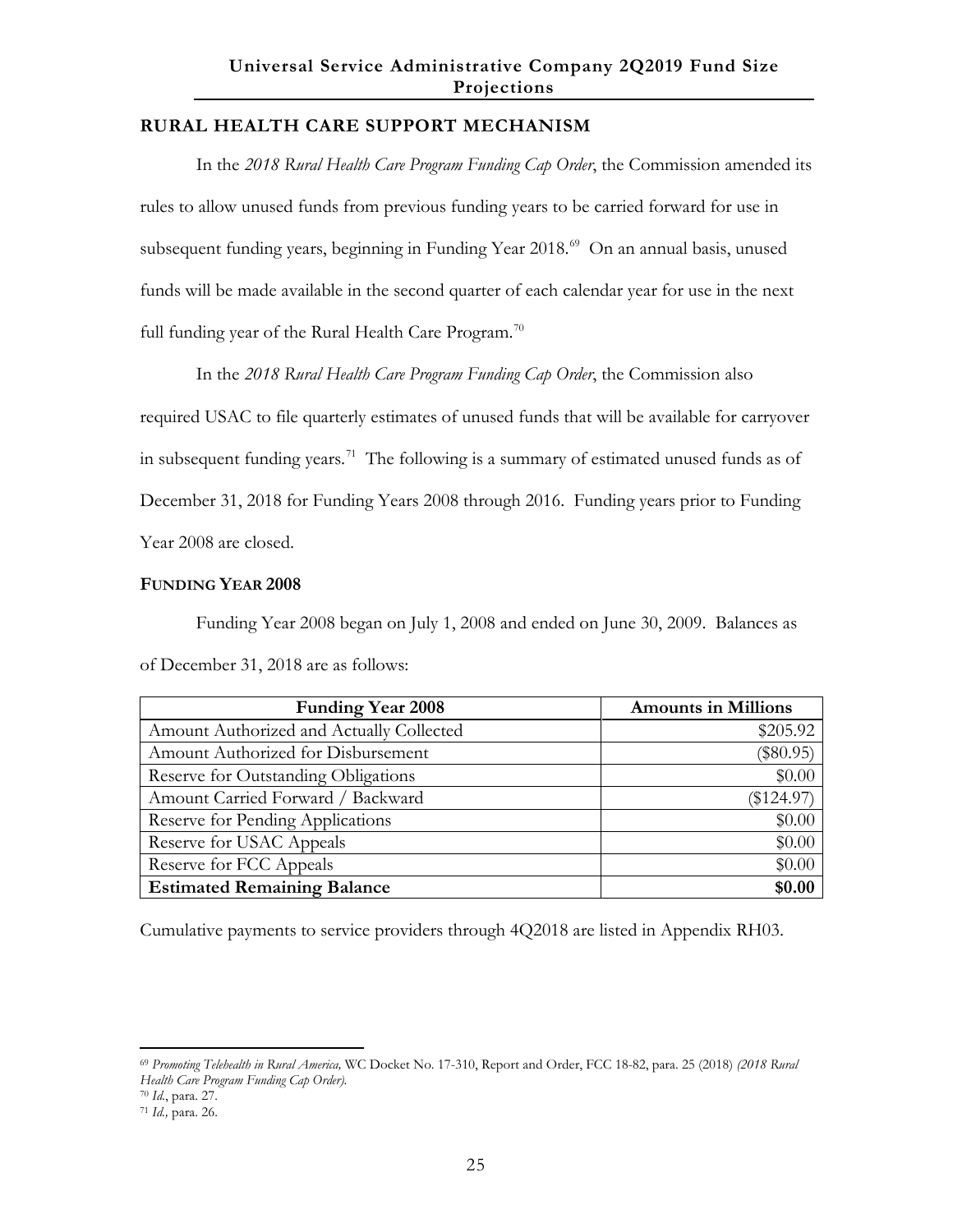# **FUNDING YEAR 2009**

Funding Year 2009 began on July 1, 2009 and ended on June 30, 2010. Balances as

of December 31, 2018 are as follows:

| <b>Funding Year 2009</b>                 | <b>Amounts in Millions</b> |
|------------------------------------------|----------------------------|
| Amount Authorized and Actually Collected | \$211.02                   |
| Amount Authorized for Disbursement       | $(\$355.82)$               |
| Reserve for Outstanding Obligations      | $(\$0.32)$                 |
| Amount Carried Forward / Backward        | \$145.69                   |
| Reserve for Pending Applications         | \$0.00                     |
| Reserve for USAC Appeals                 | \$0.00                     |
| Reserve for FCC Appeals                  | \$0.00                     |
| <b>Estimated Remaining Balance</b>       | \$0.57                     |

Cumulative payments to service providers through 4Q2018 are listed in Appendix RH06.

# **FUNDING YEAR 2010**

Funding Year 2010 began on July 1, 2010 and ended on June 30, 2011. Balances as

of December 31, 2018 are as follows:

| <b>Funding Year 2010</b>                 | <b>Amounts in Millions</b> |
|------------------------------------------|----------------------------|
| Amount Authorized and Actually Collected | \$87.39                    |
| Amount Authorized for Disbursement       | $(\$87.32)$                |
| Reserve for Outstanding Obligations      | $(\$0.06)$                 |
| Amount Carried Forward / Backward        | \$0.00                     |
| Reserve for Pending Applications         | \$0.00                     |
| Reserve for USAC Appeals                 | \$0.00                     |
| Reserve for FCC Appeals                  | \$0.00                     |
| <b>Estimated Remaining Balance</b>       | \$0.01                     |

Cumulative payments to service providers through 4Q2018 are listed in Appendix RH09.

# **FUNDING YEAR 2011**

Funding Year 2011 began on July 1, 2011 and ended on June 30, 2012. Balances as

of December 31, 2018 are as follows: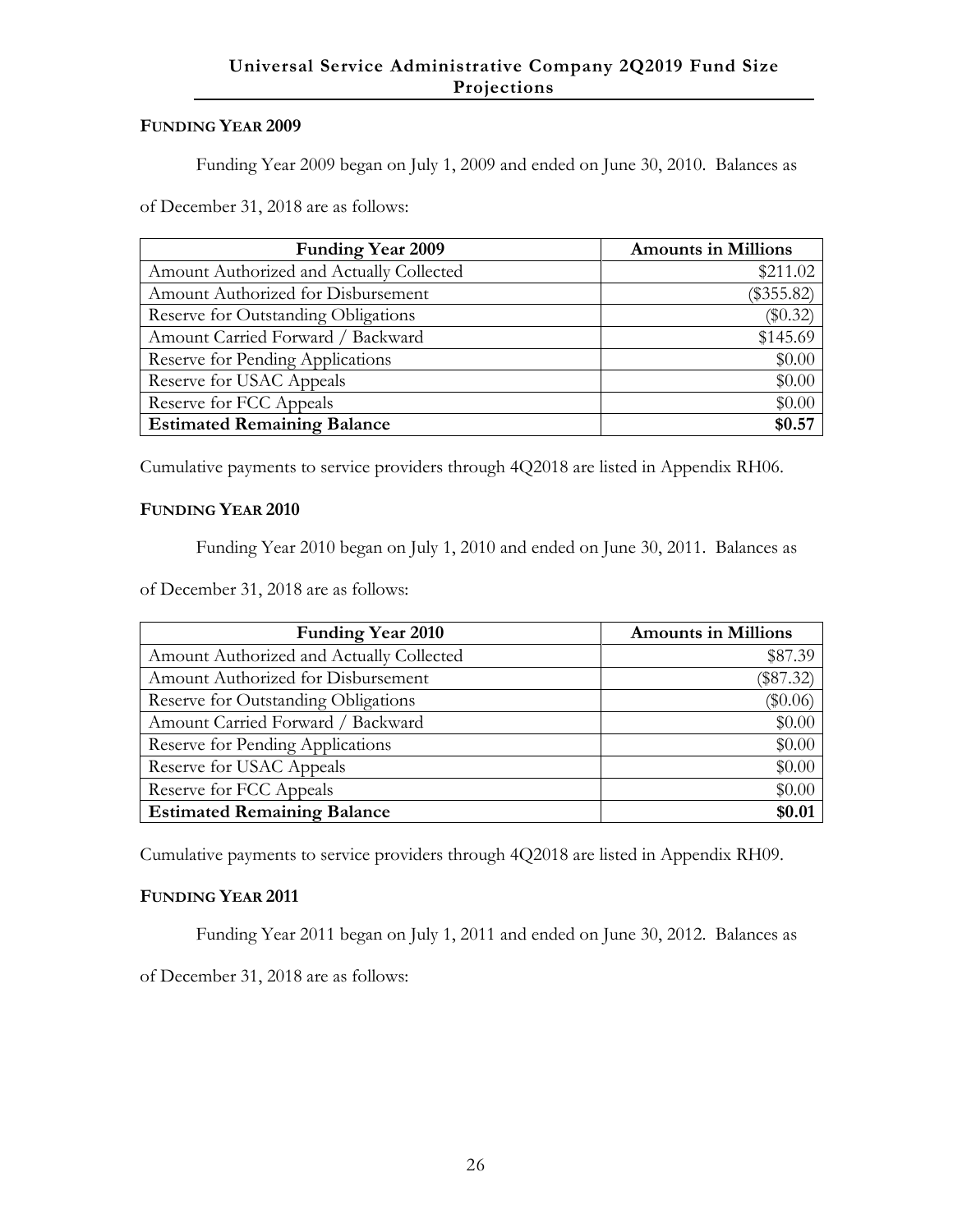| <b>Funding Year 2011</b>                 | <b>Amounts in Millions</b> |
|------------------------------------------|----------------------------|
| Amount Authorized and Actually Collected | \$101.33                   |
| Amount Authorized for Disbursement       | $(\$101.29)$               |
| Reserve for Outstanding Obligations      | $(\$0.04)$                 |
| Amount Carried Forward / Backward        | \$0.00                     |
| Reserve for Pending Applications         | \$0.00                     |
| Reserve for USAC Appeals                 | \$0.00                     |
| Reserve for FCC Appeals                  | \$0.00                     |
| <b>Estimated Remaining Balance</b>       | \$0.00                     |

Cumulative payments to service providers through 4Q2018 are listed in Appendix RH12.

# **FUNDING YEAR 2012**

Funding Year 2012 began on July 1, 2012 and ended on June 30, 2013. Balances as

of December 31, 2018 are as follows:

| <b>Funding Year 2012</b>                 | <b>Amounts in Millions</b> |
|------------------------------------------|----------------------------|
| Amount Authorized and Actually Collected | \$118.32                   |
| Amount Authorized for Disbursement       | $(\$116.90)$               |
| Reserve for Outstanding Obligations      | (\$1.29)                   |
| Amount Carried Forward / Backward        | \$0.00                     |
| Reserve for Pending Applications         | \$0.00                     |
| Reserve for USAC Appeals                 | \$0.00                     |
| Reserve for FCC Appeals                  | $(\$0.13)$                 |
| <b>Estimated Remaining Balance</b>       | \$0.00                     |

Cumulative payments to service providers through 4Q2018 are listed in Appendix RH15.

# **FUNDING YEAR 2013**

Funding Year 2013 began on July 1, 2013 and ended on June 30, 2014. Balances as

of December 31, 2018 are as follows:

| <b>Funding Year 2013</b>                 | <b>Amounts in Millions</b> |
|------------------------------------------|----------------------------|
| Amount Authorized and Actually Collected | \$178.76                   |
| Amount Authorized for Disbursement       | $(\$175.07)$               |
| Reserve for Outstanding Obligations      | (\$1.61)                   |
| Amount Carried Forward / Backward        | $(\$2.01)$                 |
| Reserve for Pending Applications         | \$0.00                     |
| Reserve for USAC Appeals                 | \$0.00                     |
| Reserve for FCC Appeals                  | \$0.07                     |
| <b>Estimated Remaining Balance</b>       | \$0.00                     |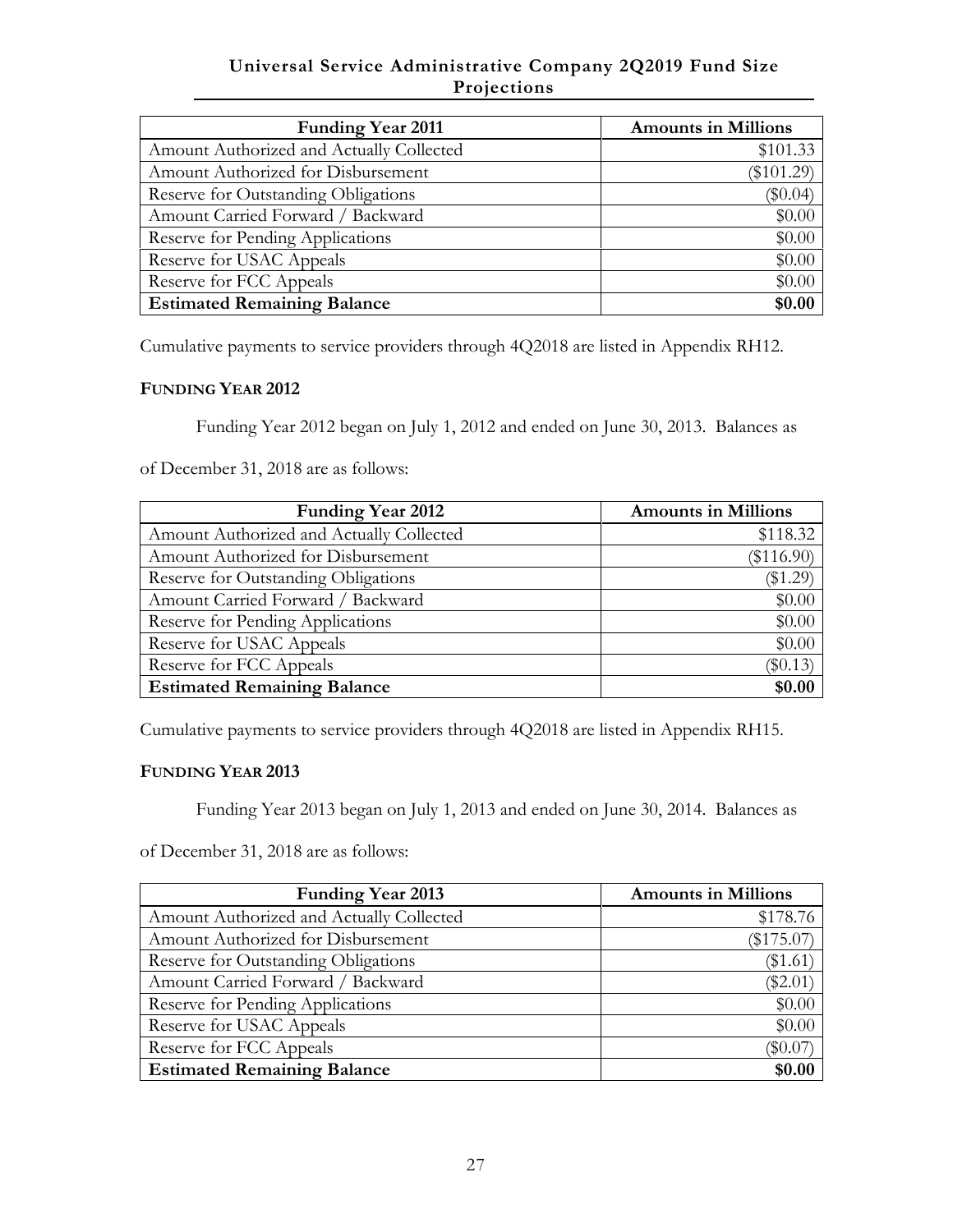Authorized funding by applicant during 4Q2018 and cumulative payments to service

providers through 4Q2018 are listed in Appendices RH17 and RH18, respectively.

## **FUNDING YEAR 2014**

Funding Year 2014 began on July 1, 2014 and ended on June 30, 2015. Balances as

of December 31, 2018 are as follows:

| <b>Funding Year 2014</b>                 | <b>Amounts in Millions</b> |
|------------------------------------------|----------------------------|
| Amount Authorized and Actually Collected | \$232.88                   |
| Amount Authorized for Disbursement       | $(\$218.49)$               |
| Reserve for Outstanding Obligations      | $(\$1.04)$                 |
| Amount Carried Forward / Backward        | (\$1.84)                   |
| Reserve for Pending Applications         | \$0.00                     |
| Reserve for USAC Appeals                 | $(\$0.00)$                 |
| Reserve for FCC Appeals                  | $(\$11.43)$                |
| <b>Estimated Remaining Balance</b>       | \$0.08                     |

Cumulative payments to service providers through 4Q2018 are listed in Appendices RH21.

#### **FUNDING YEAR 2015**

Funding Year 2015 began on July 1, 2015 and ended on June 30, 2016. Balances as

of December 31, 2018 are as follows:

| <b>Funding Year 2015</b>                 | <b>Amounts in Millions</b> |
|------------------------------------------|----------------------------|
| Amount Authorized and Actually Collected | \$294.16                   |
| Amount Authorized for Disbursement       | $(\$268.42)$               |
| Reserve for Outstanding Obligations      | (\$19.61)                  |
| Amount Carried Forward / Backward        | \$12.48                    |
| Reserve for Pending Applications         | \$0.00                     |
| Reserve for USAC Appeals                 | (\$0.28)                   |
| Reserve for FCC Appeals                  | $(\$17.11$                 |
| <b>Estimated Remaining Balance</b>       | \$1.22                     |

Authorized funding by applicant during 4Q2018 and cumulative payments to service

providers through 4Q2018 are listed in Appendices RH23 and RH24, respectively.

## **FUNDING YEAR 2016**

Funding Year 2016 began on July 1, 2016 and ended on June 30, 2017. Balances as

of December 31, 2018 are as follows: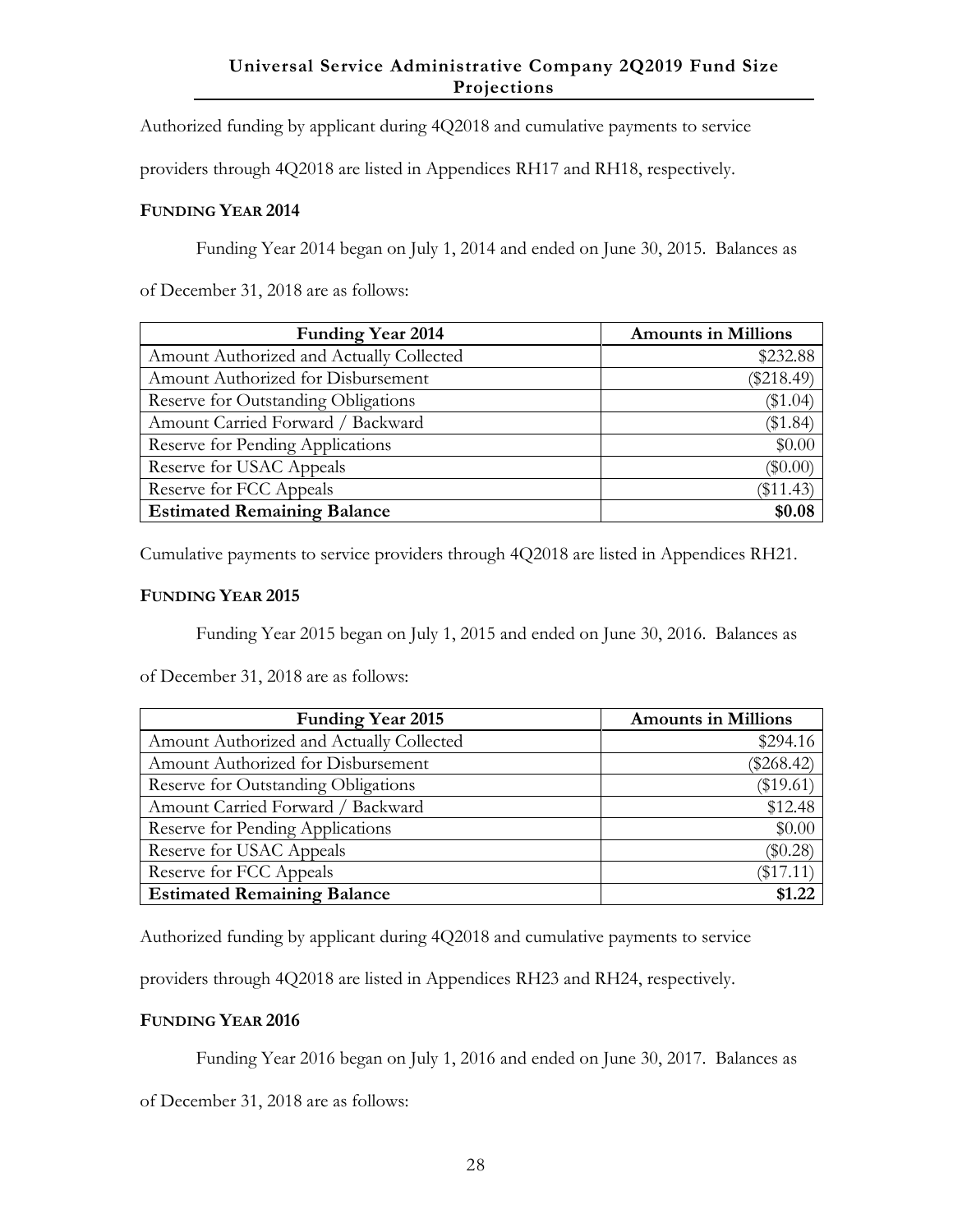| <b>Funding Year 2016</b>                 | <b>Amounts in Millions</b> |
|------------------------------------------|----------------------------|
| Amount Authorized and Actually Collected | \$402.70                   |
| Amount Authorized for Disbursement       | $(\$277.25)$               |
| Reserve for Outstanding Obligations      | $(\$52.21)$                |
| Amount Carried Forward / Backward        | (\$13.84)                  |
| Reserve for Pending Applications         | $(\$3.39)$                 |
| Reserve for USAC Appeals                 | $(\$6.86)$                 |
| Reserve for FCC Appeals                  | \$22.05                    |
| Administrative Expenses                  | $(\$12.29)$                |
| <b>Estimated Remaining Balance</b>       | \$14.81                    |

Authorized funding by applicant during 4Q2018 and cumulative payments to service providers through 4Q2018 are listed in Appendices RH26 and RH27, respectively.

#### **FUNDING YEAR 2017**

Funding Year 2017 began on July 1, 2017 and ended on June 30, 2018. In the *2018 Rural Health Care Program Funding Cap Order*, the Commission increased the funding cap for Funding Year 2017 from  $$400.00$  million to  $$570.74$  million.<sup>[72](#page-35-0)</sup>

Funding commitments made to applicants during 4Q2018 are included in Appendix

RH28. Authorized funding by applicant during 4Q2018 and cumulative payments to service

providers through 4Q2018 are listed in Appendices RH29 and RH30, respectively.

# **FUNDING YEAR 2018**

Funding Year 2018 began on July 1, 2018 and will end on June 30, 2019. In the *2018 Rural Health Care Program Funding Cap Order*, the Commission announced a funding cap for Funding Year 2018 of \$581.28 million.<sup>[73](#page-35-1)</sup> USAC will be collecting funds up to the cap for Funding Year 2018. Prior to the Commission increasing the Funding Year 2018 funding cap to \$581.28 million, USAC calculated a Funding Year 2018 collection requirement of \$400.00 million. One quarter, or \$100.00 million, of this collection requirement was included in the 4Q2018 demand filing. Thus, the remaining funds to collect for Funding Year 2018 are

<span id="page-35-0"></span> $\overline{a}$ <sup>72</sup> *2018 Rural Health Care Program Funding Cap Order,* para. 13.

<span id="page-35-1"></span><sup>73</sup> *2018 Rural Health Care Program Funding Cap Order,* para. 13, note 75.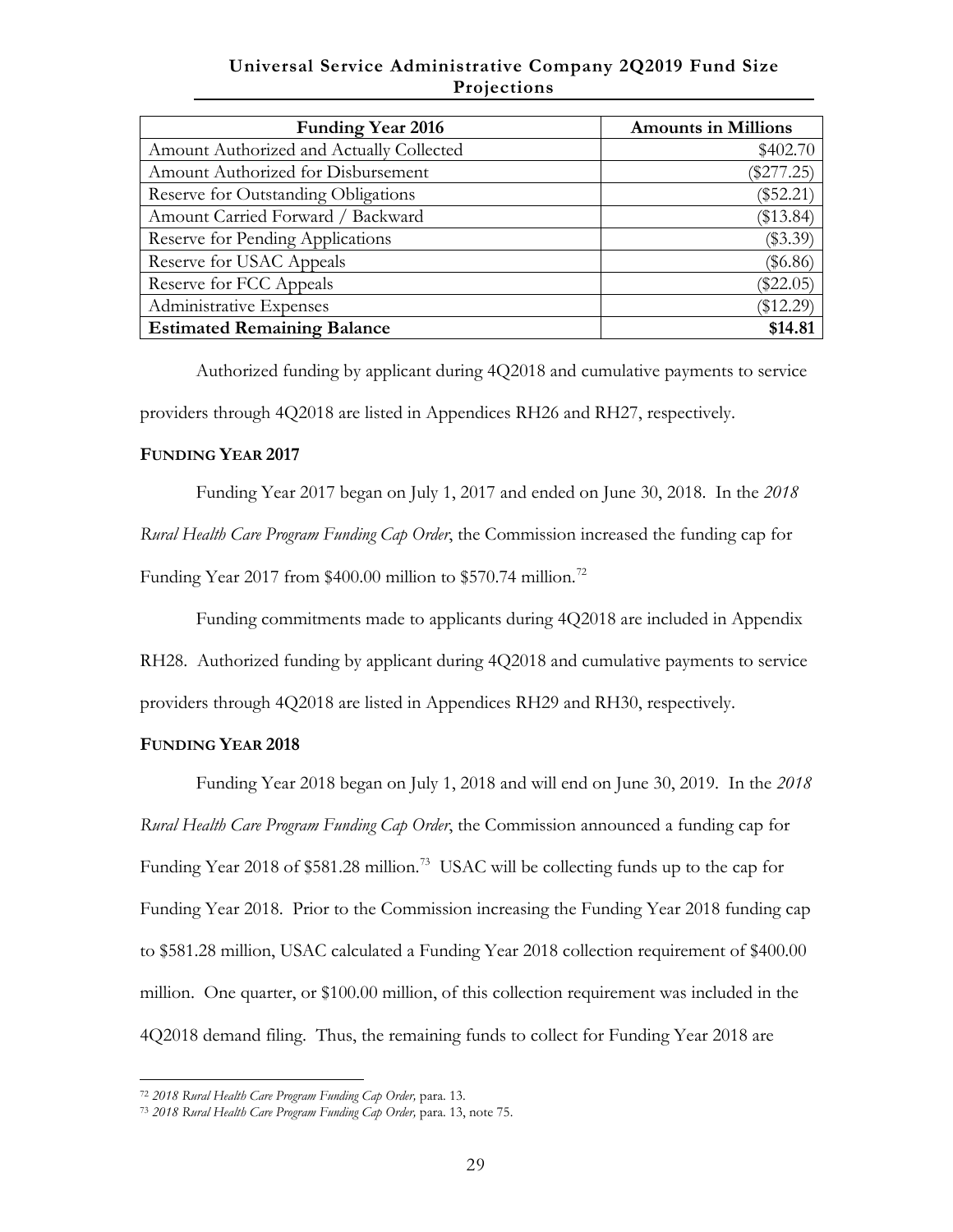\$481.28 million, or \$160.43 million for the remaining three quarters in the Funding Year, including 2Q2019. As of December 31, 2018, \$27.72 million in funding commitments have been issued for Funding Year 2018. The remaining requests received under the filing window, which ended on June 29, 2018, are under review.

Funding commitments made to applicants during 4Q2018 are included in Appendix RH31. Authorized funding by applicant during 4Q2018 and cumulative payments to service providers through 4Q2018 are listed in Appendices RH32 and RH33, respectively.

#### **RURAL HEALTH CARE SUPPORT MECHANISM SUMMARY**

The estimated 2Q2019 Rural Health Care Support Mechanism demand requirement is \$160.43 million, which includes amounts for the Telecommunications Program, the Healthcare Connect Fund, and administrative costs.

The total fund requirement of \$160.43 million is adjusted as follows: decreased by the prior period adjustment of \$4.49 million<sup>[74](#page-36-0)</sup> and reduced by projected interest income of \$0.30 million; resulting in a total projected 2Q2019 funding requirement for the Rural Health Care Support Mechanism of \$155.64 million.

 $\overline{a}$ 

<span id="page-36-0"></span><sup>74</sup> Prior period adjustments reconcile projections to actual results and include adjustments for billings, interest income, bad debt and administrative expenses.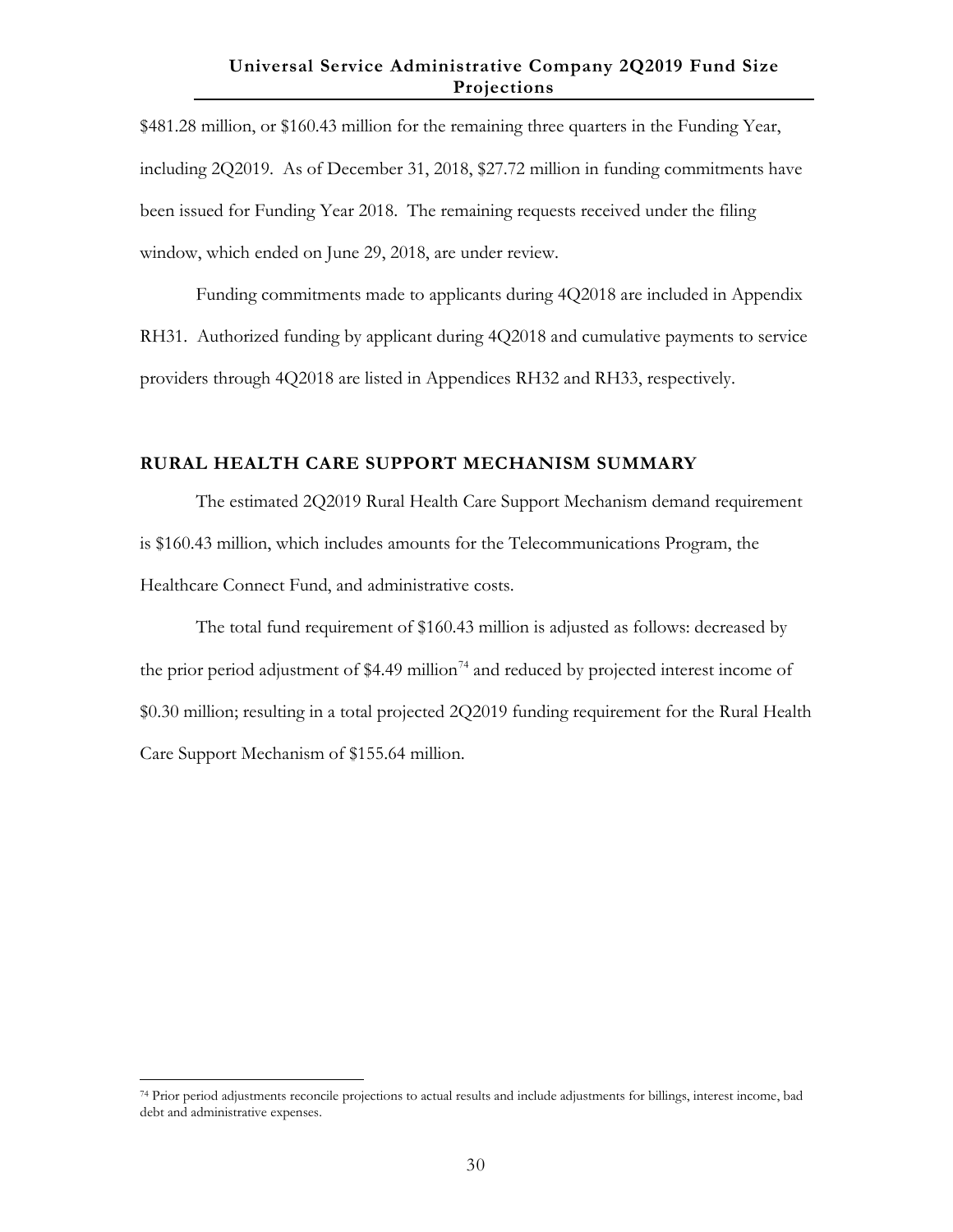## **SCHOOLS AND LIBRARIES SUPPORT MECHANISM**

Following is a summary of Schools and Libraries Support Mechanism net

commitments<sup>[75](#page-37-0)</sup> and net authorized for payment<sup>[76](#page-37-1)</sup> by Funding Year as of December 31, 2018.

#### **FUNDING YEAR 1998**

|                                              |                    | <b>Funding Year 1998</b> |                        |                               |                                  |
|----------------------------------------------|--------------------|--------------------------|------------------------|-------------------------------|----------------------------------|
|                                              |                    | <b>Net Commitments</b>   |                        | Net Authorized for<br>Payment | Auth/Com                         |
|                                              |                    |                          |                        | % of Total                    | $%$ of<br>Authorized   Committed |
|                                              | <b>Millions</b> of | % of Total               | <b>Millions</b>        | for                           | Authorized                       |
|                                              | <b>Dollars</b>     | Commitments of Dollars   |                        | Payment                       | for Payment                      |
| Telecommunications                           | 679.22<br>\$       | $39.98\%$                | 507.76<br>S            | $36.30\%$                     | 74.76%                           |
| <b>Internet Access</b>                       | 134.10             | $7.89\%$                 | $\mathbf{\$}$<br>94.82 | 6.78%                         | 70.71%                           |
| <b>Internal Connections</b>                  | \$<br>885.73       | 52.13%                   | $\mathbb{S}$<br>796.37 | 56.93%                        | 89.91%                           |
| <b>TOTAL</b>                                 | 1,699.05<br>\$     |                          | 100.00% \$1,398.95     | 100.00%                       | 82.34%                           |
| De-obligations due to<br><b>Expired FRNs</b> | (300.10)<br>\$     |                          |                        |                               |                                  |
| <b>Net Commitments</b>                       | 1,398.95<br>\$     |                          |                        |                               |                                  |

No Funding Year 1998 applications remain in the Program Integrity Assurance

(PIA) review process.

Funding commitments made to applicants during 4Q2018 are included in Appendix

SL01.

<span id="page-37-0"></span> $\overline{a}$ <sup>75</sup> Net Commitments are the amount of total funding commitments (including appeals, less funding commitment adjustments (COMADs) and other recaptures) reduced by the remaining dollar amount of commitments that had not been fully disbursed by their invoicing deadline.

<span id="page-37-1"></span><sup>76</sup> Net authorized for payment is the amount of total approved invoices less any returned funds. Authorized payments may be greater than net commitments due to recoveries in the process of collection.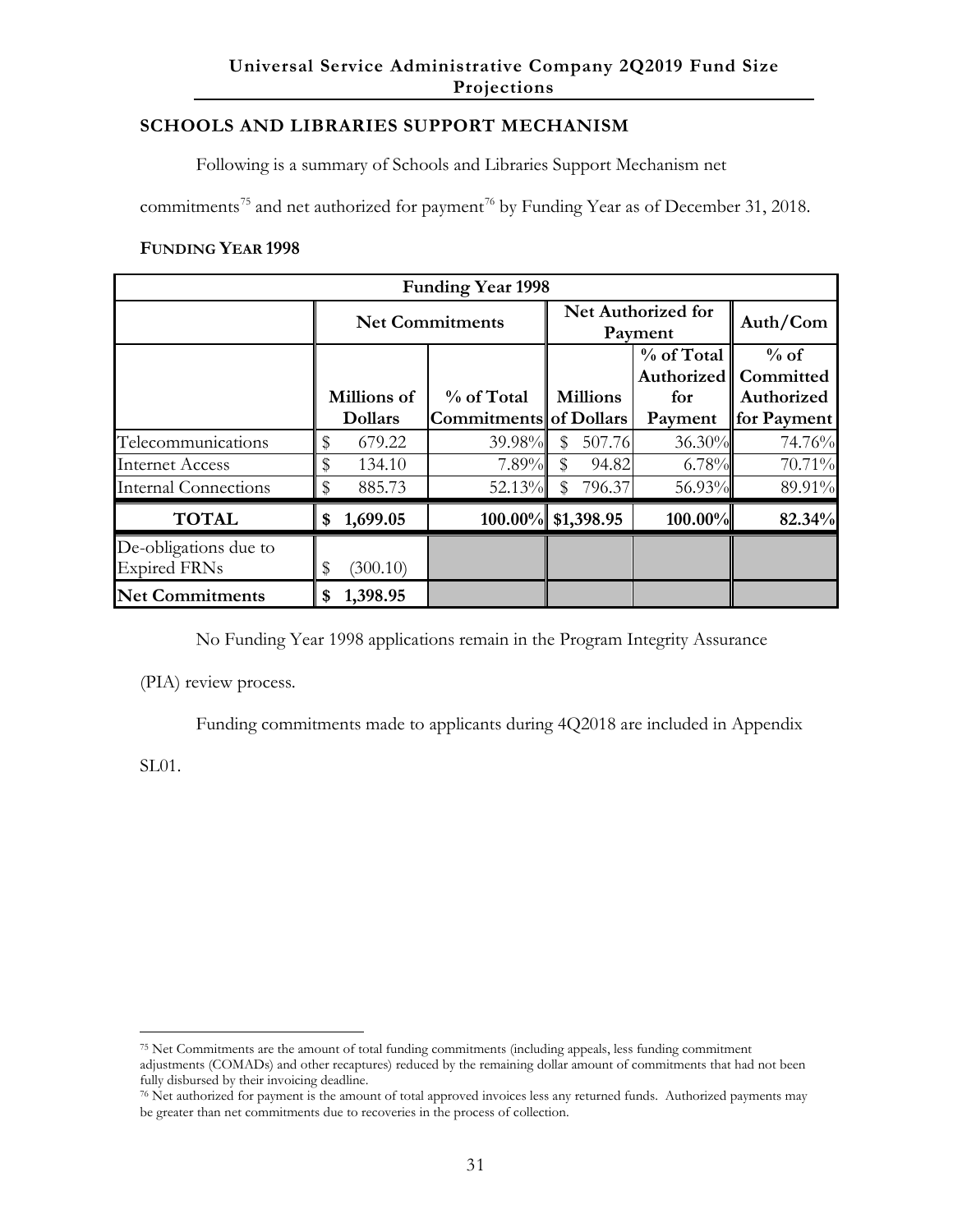## **FUNDING YEAR 1999**

|                             |                | <b>Funding Year 1999</b> |                        |                               |                                |
|-----------------------------|----------------|--------------------------|------------------------|-------------------------------|--------------------------------|
|                             |                | <b>Net Commitments</b>   |                        | Net Authorized for<br>Payment | Auth/Com                       |
|                             |                |                          |                        | $%$ of Total                  | $%$ of<br>Authorized Committed |
|                             | Millions of    | % of Total               | <b>Millions</b>        | for                           | Authorized                     |
|                             | <b>Dollars</b> | Commitments of Dollars   |                        | Payment                       | for Payment                    |
| Telecommunications          | \$<br>634.53   | $29.54\%$                | $\mathbb{S}$<br>452.16 | $27.40\%$                     | 71.26%                         |
| <b>Internet Access</b>      | 148.67         | 6.92% $$$                | 95.40                  | 5.78%                         | 64.16%                         |
| <b>Internal Connections</b> | \$<br>1,364.62 | $63.54\%$                | \$1,102.46             | $66.81\%$                     | 80.78%                         |
| <b>TOTAL</b>                | 2,147.82<br>\$ | $100.00\%$               | \$1,650.02             | $100.00\%$                    | 76.82%                         |
| Deobligations due to        |                |                          |                        |                               |                                |
| <b>Expired FRNs</b>         | (497.80)<br>\$ |                          |                        |                               |                                |
| <b>Net Commitments</b>      | 1,650.02<br>\$ |                          |                        |                               |                                |

No Funding Year 1999 applications remain in the PIA review process. Funding

commitments made to applicants during 4Q2018 are included in Appendix SL02.

## **FUNDING YEAR 2000**

|                             |    |                | <b>Funding Year 2000</b> |  |                        |                               |             |
|-----------------------------|----|----------------|--------------------------|--|------------------------|-------------------------------|-------------|
|                             |    |                | <b>Net Commitments</b>   |  |                        | Net Authorized for<br>Payment | Auth/Com    |
|                             |    |                |                          |  |                        | % of Total                    | $%$ of      |
|                             |    |                |                          |  |                        | Authorized                    | Committed   |
|                             |    | Millions of    | % of Total               |  | Millions of            | for                           | Authorized  |
|                             |    | <b>Dollars</b> | <b>Commitments</b>       |  | <b>Dollars</b>         | Payment                       | for Payment |
| Telecommunications          | \$ | 743.42         | $35.35\%$ \$             |  | 481.21                 | $29.22\%$                     | 66.93%      |
| <b>Internet Access</b>      |    | 218.72         | $10.52\%$ \$             |  | 131.92                 | $8.01\%$                      | $60.32\%$   |
| <b>Internal Connections</b> | \$ | 1,141.02       | 54.89%                   |  | \$1,033.87             | 62.77%                        | 90.61%      |
| <b>TOTAL</b>                | \$ | 2,103.16       |                          |  | $100.00\%$ \$ 1,647.00 | $100.00\%$                    | 79.23%      |
| Deobligations due to        |    |                |                          |  |                        |                               |             |
| <b>Expired FRNs</b>         | \$ | (431.76)       |                          |  |                        |                               |             |
| <b>Net Commitments</b>      | S  | 1,671.40       |                          |  |                        |                               |             |

No Funding Year 2000 applications remain in the PIA review process. Funding

commitments made to applicants during 4Q2018 are included in Appendix SL03.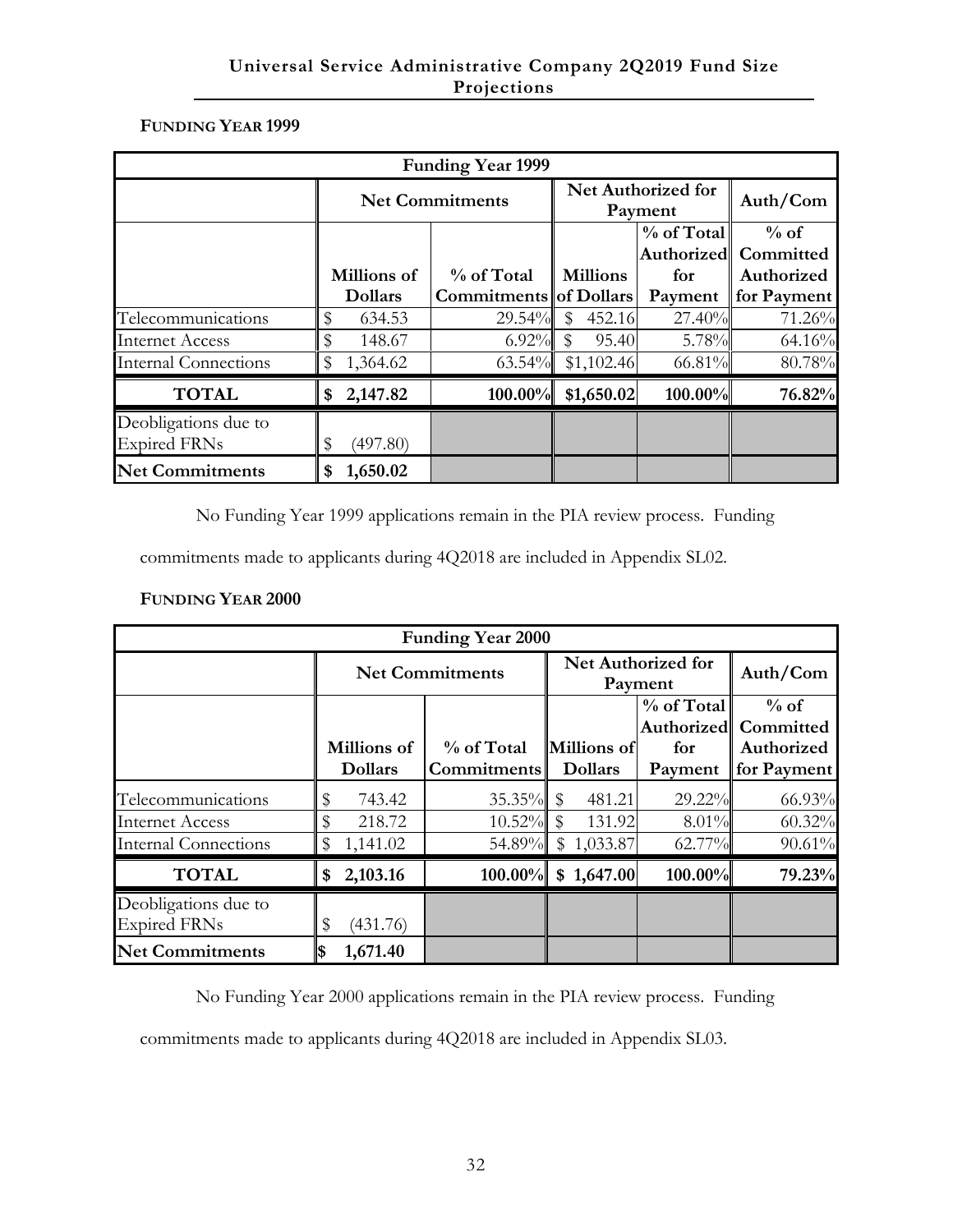# **FUNDING YEAR 2001**

|                                             |    |                               | <b>Funding Year 2001</b>                                     |                               |                         |                     |
|---------------------------------------------|----|-------------------------------|--------------------------------------------------------------|-------------------------------|-------------------------|---------------------|
|                                             |    |                               | <b>Net Commitments</b>                                       | Net Authorized for<br>Payment | Auth/Com                |                     |
|                                             |    |                               |                                                              |                               | % of Total              | $%$ of<br>Committed |
|                                             |    | Millions of<br><b>Dollars</b> | % of Total<br>Commitments of Dollars for Payment for Payment | <b>Millions</b>               | Authorized   Authorized |                     |
| Telecommunications                          | \$ | 766.53                        | $35.32\%$ \$                                                 | 540.89                        | $31.90\%$               | 70.56%              |
| <b>Internet Access</b>                      |    | 224.70                        | $10.35\%$ \$                                                 | 146.93                        | 8.66%                   | 65.39%              |
| <b>Internal Connections</b>                 | S  | 1,178.99                      |                                                              | 54.33% \$1,007.88             | $59.44\%$               | 85.49%              |
| <b>TOTAL</b>                                | S  | 2,170.22                      |                                                              | $100.00\%$ \$ 1,695.70        | $100.00\%$              | 78.13%              |
| Deobligations due to<br><b>Expired FRNs</b> |    | (474.52)                      |                                                              |                               |                         |                     |
| <b>Net Commitments</b>                      | S  | 1,695.70                      |                                                              |                               |                         |                     |

As of December 31, 2018, two potentially fundable Funding Year 2001 applications

remain in the PIA review process. Funding commitments made to applicants during

4Q2018 are included in Appendix SL04.

|                                             |    |                               | <b>Funding Year 2002</b>             |               |                 |                                            |                                                  |
|---------------------------------------------|----|-------------------------------|--------------------------------------|---------------|-----------------|--------------------------------------------|--------------------------------------------------|
|                                             |    |                               | <b>Net Commitments</b>               |               |                 | Net Authorized for<br>Payment              | Auth/Com                                         |
|                                             |    | Millions of<br><b>Dollars</b> | % of Total<br>Commitments of Dollars |               | <b>Millions</b> | % of Total<br>Authorized<br>for<br>Payment | $%$ of<br>Committed<br>Authorized<br>for Payment |
| Telecommunications                          | S  | 848.93                        | $40.20\%$                            | \$            | 610.64          | $38.27\%$                                  | 71.93%                                           |
| <b>Internet Access</b>                      |    | 251.03                        | 11.89%                               | $\mathbf{\$}$ | 169.42          | $10.62\%$                                  | 67.49%                                           |
| <b>Internal Connections</b>                 | \$ | 1,008.47                      | 47.91%                               | $\mathbb{S}$  | 815.74          | 51.12%                                     | 80.63%                                           |
| <b>TOTAL</b>                                |    | 2,108.43                      | $100.00\%$                           |               | \$1,595.80      | $100.00\%$                                 | 75.57%                                           |
| Deobligations due to<br><b>Expired FRNs</b> | S  | (512.63)                      |                                      |               |                 |                                            |                                                  |
| <b>Net Commitments</b>                      | S  | 1,595.80                      |                                      |               |                 |                                            |                                                  |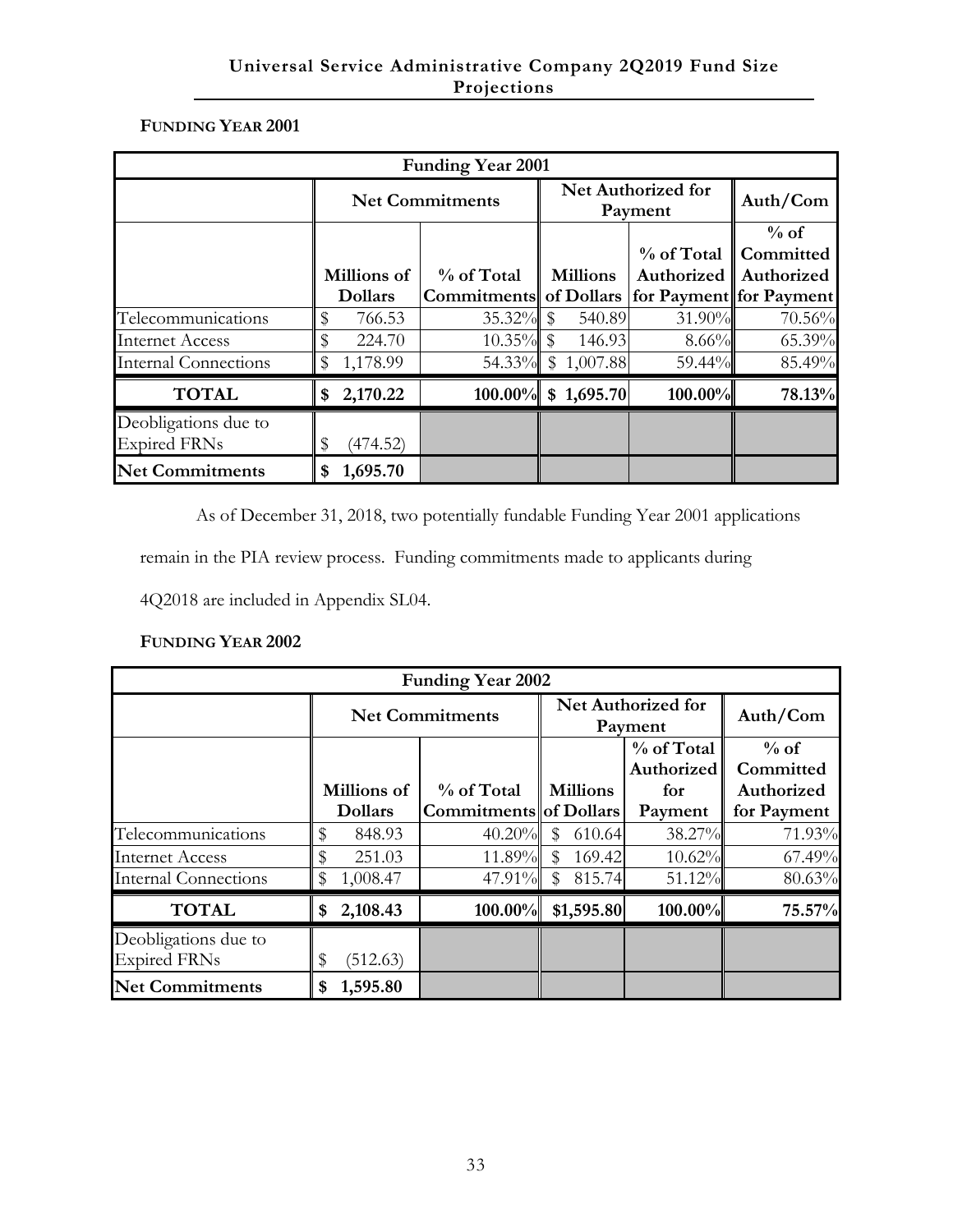As of December 31, 2018, one potentially fundable Funding Year 2002 application

remains in the PIA review process. Funding commitments made to applicants during

4Q2018 are included in Appendix SL05.

#### **FUNDING YEAR 2003**

|                                             |    |                        | <b>Funding Year 2003</b>                   |             |                 |                           |                                              |
|---------------------------------------------|----|------------------------|--------------------------------------------|-------------|-----------------|---------------------------|----------------------------------------------|
|                                             |    | <b>Net Commitments</b> |                                            |             | Payment         | Net Authorized for        | Auth/Com                                     |
|                                             |    | <b>Millions</b> of     | % of Total                                 |             | <b>Millions</b> | $%$ of<br>Total<br>ed for | $%$ of<br>Authoriz   Committed<br>Authorized |
|                                             |    | <b>Dollars</b>         | Commitments of Dollars Payment for Payment |             |                 |                           |                                              |
| Telecommunications                          |    | 898.77                 | $35.64\%$                                  | \$          | 657.50          | 33.93%                    | 73.16%                                       |
| Internet Access                             |    | 274.76                 | $10.90\%$                                  | $\mathbb S$ | 203.32          | 10.49%                    | 74.00%                                       |
| <b>Internal Connections</b>                 |    | 1,348.21               | 53.46%                                     |             | \$1,076.71      | 55.57%                    | 79.86%                                       |
| <b>TOTAL</b>                                |    | \$2,521.75             | $100.00\%$                                 |             | \$1,937.53      | 100.00%                   | 76.83%                                       |
| Deobligations due to<br><b>Expired FRNs</b> | S  | (584.22)               |                                            |             |                 |                           |                                              |
| <b>Net Commitments</b>                      | \$ | 1,937.53               |                                            |             |                 |                           |                                              |

As of December 31, 2018, two potentially fundable Funding Year 2003 applications

remain in the PIA review process. Funding commitments made to applicants during

4Q2018 are included in Appendix SL06.

|                             | <b>Funding Year 2004</b> |                        |                               |                         |                     |  |  |  |  |  |
|-----------------------------|--------------------------|------------------------|-------------------------------|-------------------------|---------------------|--|--|--|--|--|
|                             |                          | <b>Net Commitments</b> | Net Authorized for<br>Payment | Auth/Com                |                     |  |  |  |  |  |
|                             |                          |                        |                               | % of Total<br>Authorize | $%$ of<br>Committed |  |  |  |  |  |
|                             | Millions of              | % of Total             | Millions of                   | d for                   | Authorized          |  |  |  |  |  |
|                             | <b>Dollars</b>           | <b>Commitments</b>     | <b>Dollars</b>                | Payment                 | for Payment         |  |  |  |  |  |
| Telecommunications          | 933.66                   | 46.02% \$              | 689.99                        | $44.94\%$               | 73.90%              |  |  |  |  |  |
| Internet Access             | \$<br>245.12             | $12.08\%$ \$           | 193.35                        | $12.59\%$               | 78.88%              |  |  |  |  |  |
| <b>Internal Connections</b> | 850.25                   | 41.90% \$              | 651.98                        | $42.47\%$               | 76.68%              |  |  |  |  |  |
| <b>TOTAL</b>                | 2,029.03                 |                        | $100.00\%$ \$1,535.32         | $100.00\%$              | 75.67%              |  |  |  |  |  |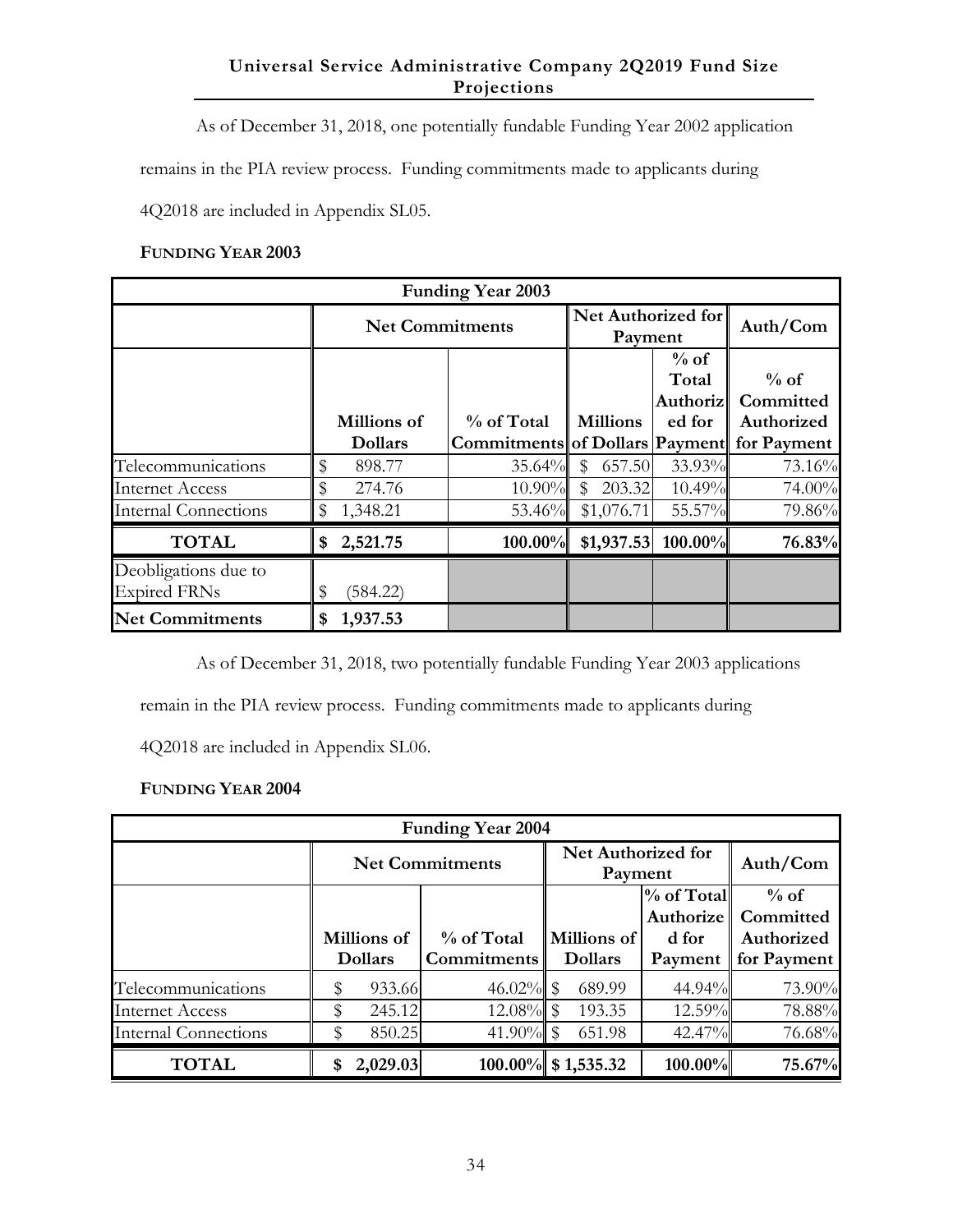| Deobligations due to                          |                        |  |  |
|-----------------------------------------------|------------------------|--|--|
| <b>Expired FRNs</b><br><b>Net Commitments</b> | (493.71)<br>\$1,535.32 |  |  |

No Funding Year 2004 applications remain in the PIA review process. Funding

commitments made to applicants during 4Q2018 are included in Appendix SL07.

# **FUNDING YEAR 2005**

|                                              |    |                | <b>Funding Year 2005</b>                |    |                        |                               |                                                         |
|----------------------------------------------|----|----------------|-----------------------------------------|----|------------------------|-------------------------------|---------------------------------------------------------|
|                                              |    |                | <b>Net Commitments</b>                  |    |                        | Net Authorized for<br>Payment | Auth/Com                                                |
|                                              |    |                | % of Total                              |    |                        |                               | $%$ of<br>% of Total Committed<br>Authorized Authorized |
|                                              |    | <b>Dollars</b> | Millions of Commitment Millions of<br>S |    | <b>Dollars</b>         | for<br>Payment                | for<br>Payment                                          |
| Telecommunications                           | \$ | 983.88         | 49.02%                                  | \$ | 778.02                 | 47.92%                        | 79.08%                                                  |
| <b>Internet Access</b>                       | \$ | 259.42         | 12.92%                                  | \$ | 214.35                 | 13.20%                        | 82.63%                                                  |
| <b>Internal Connections</b>                  | \$ | 643.80         | 32.08%                                  | \$ | 539.52                 | 33.23%                        | 83.80%                                                  |
| Basic Maintenance of Internal<br>Connections | \$ | 119.97         | 5.98% \$                                |    | 91.76                  | $5.65\%$                      | 76.48%                                                  |
| <b>TOTAL</b>                                 | \$ | 2,007.07       |                                         |    | $100.00\%$ \$ 1,623.65 | $100.00\%$                    | 80.89%                                                  |
| Deobligations due to Expired<br><b>FRNs</b>  | \$ | (383.42)       |                                         |    |                        |                               |                                                         |
| <b>Net Commitments</b>                       | \$ | 1,623.65       |                                         |    |                        |                               |                                                         |

No Funding Year 2005 applications remain in the PIA review process. Funding

commitments made to applicants during 4Q2018 are included in Appendix SL08.

|                        | <b>Funding Year 2006</b> |                                        |                |                               |                        |  |  |  |  |  |
|------------------------|--------------------------|----------------------------------------|----------------|-------------------------------|------------------------|--|--|--|--|--|
|                        |                          | <b>Net Commitments</b>                 |                | Net Authorized for<br>Payment | Auth/Com               |  |  |  |  |  |
|                        |                          |                                        |                | $%$ of Total                  | $%$ of                 |  |  |  |  |  |
|                        |                          | % of Total                             |                |                               | Authorized   Committed |  |  |  |  |  |
|                        |                          | Millions of   Commitment   Millions of |                | for                           | Authorized             |  |  |  |  |  |
|                        | <b>Dollars</b>           | S                                      | <b>Dollars</b> | Payment                       | for Payment            |  |  |  |  |  |
| Telecommunications     | 1,063.65                 | 54.629% \$                             | 849.65         | 54.24%                        | 79.88%                 |  |  |  |  |  |
| <b>Internet Access</b> | 290.34<br>\$             | $14.91\%$ \$                           | 236.52         | $15.10\%$                     | 81.46%                 |  |  |  |  |  |
| Internal Connections   | 475.22<br>\$             | $24.40\%$ \$                           | 394.74         | $25.20\%$                     | 83.06%                 |  |  |  |  |  |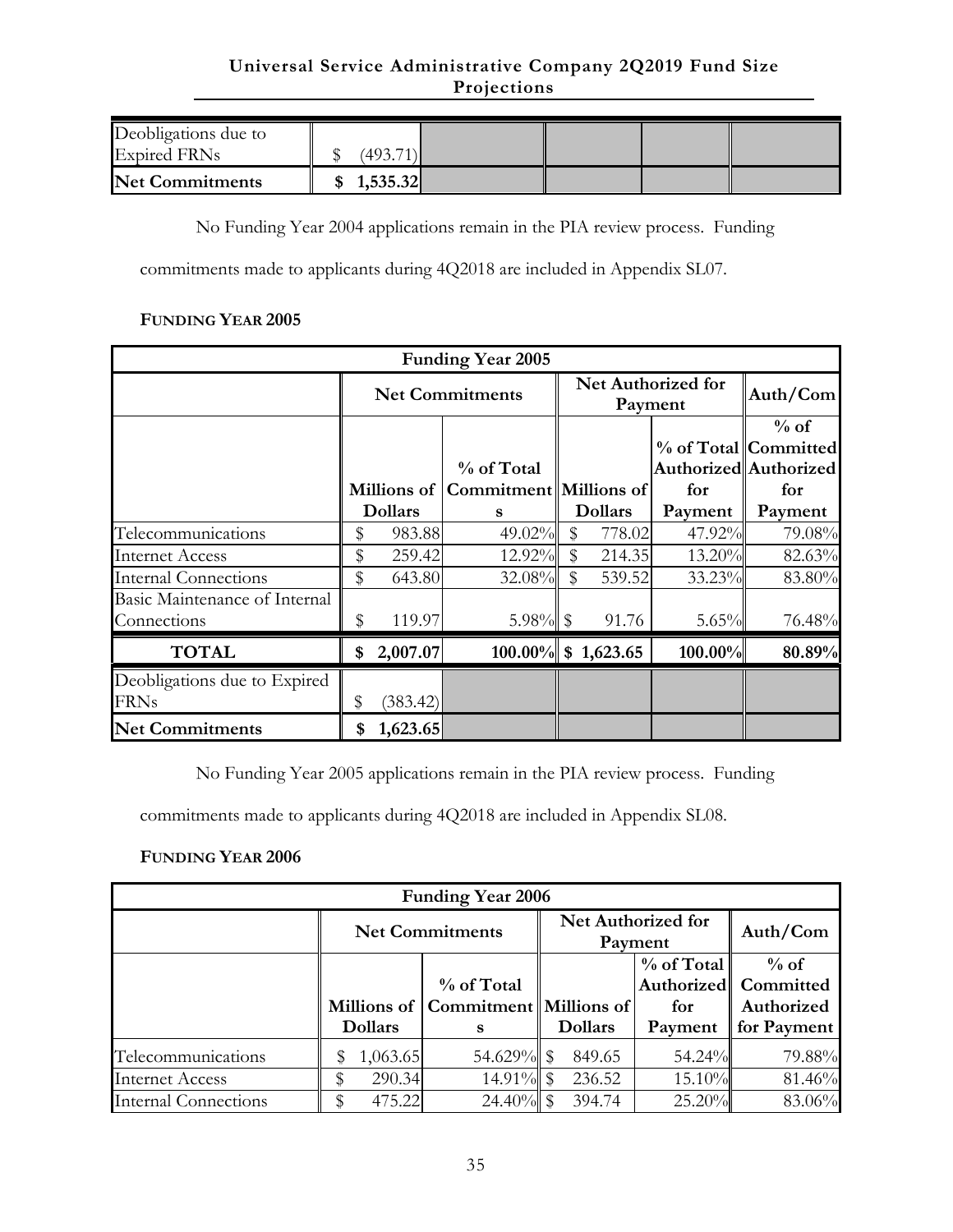| Basic Maintenance Internal<br>Connections   |   | 118.22     | $6.07\%$ \$           | 85.62 | $5.47\%$   | 72.42% |
|---------------------------------------------|---|------------|-----------------------|-------|------------|--------|
| <b>TOTAL</b>                                |   | \$1,947.43 | $100.00\%$ \$1,566.53 |       | $100.00\%$ | 80.44% |
| Deobligations due to<br><b>Expired FRNs</b> |   | (380.79)   |                       |       |            |        |
| Net Commitments                             | S | 1,566.64   |                       |       |            |        |

No Funding Year 2006 applications remain in the PIA review process. Funding

commitments made to applicants during 4Q2018 are included in Appendix SL09.

## **FUNDING YEAR 2007**

|                                                     |                                                            | <b>Funding Year 2007</b> |                               |                                              |                                                  |
|-----------------------------------------------------|------------------------------------------------------------|--------------------------|-------------------------------|----------------------------------------------|--------------------------------------------------|
|                                                     |                                                            | <b>Net Commitments</b>   |                               | Net Authorized for<br>Payment                | Auth/Com                                         |
|                                                     | Millions of<br>% of Total<br><b>Dollars</b><br>Commitments |                          | Millions of<br><b>Dollars</b> | $%$ of Total<br>Authorized<br>for<br>Payment | $%$ of<br>Committed<br>Authorized for<br>Payment |
| Telecommunications                                  | 1,164.11                                                   | 49.41%                   | \$<br>947.38                  | $48.50\%$                                    | 81.38%                                           |
| <b>Internet Access</b>                              | 309.84                                                     | 13.15%                   | \$<br>258.90                  | 13.25%                                       | 83.56%                                           |
| <b>Internal Connections</b>                         | \$<br>724.65                                               | 30.76%                   | \$<br>627.73                  | 32.14%                                       | 86.63%                                           |
| Basic Maintenance of<br><b>Internal Connections</b> | \$<br>157.53                                               | $6.69\%$                 | \$<br>119.33                  | 6.11%                                        | 75.75%                                           |
| <b>TOTAL</b>                                        | \$<br>2,356.13                                             | 100.00%                  | \$1,953.34                    | $100.00\%$                                   | 82.90%                                           |
| Deobligations due to<br><b>Expired FRNs</b>         | \$<br>(401.80)                                             |                          |                               |                                              |                                                  |
| <b>Net Commitments</b>                              | \$<br>1,954.33                                             |                          |                               |                                              |                                                  |

No Funding Year 2007 applications remain in the PIA review process. Funding

commitments made to applicants during 4Q2018 are included in Appendix SL10.

| <b>Funding Year 2008</b> |                |                        |  |                               |           |  |  |  |  |
|--------------------------|----------------|------------------------|--|-------------------------------|-----------|--|--|--|--|
|                          |                | <b>Net Commitments</b> |  | Net Authorized for<br>Payment | Auth/Com  |  |  |  |  |
|                          |                |                        |  |                               |           |  |  |  |  |
|                          | Millions of    | % of Total             |  | Millions of $\%$ of Total     | $\%$ of   |  |  |  |  |
|                          | <b>Dollars</b> | <b>Commitments</b>     |  | Dollars   Authorized          | Committed |  |  |  |  |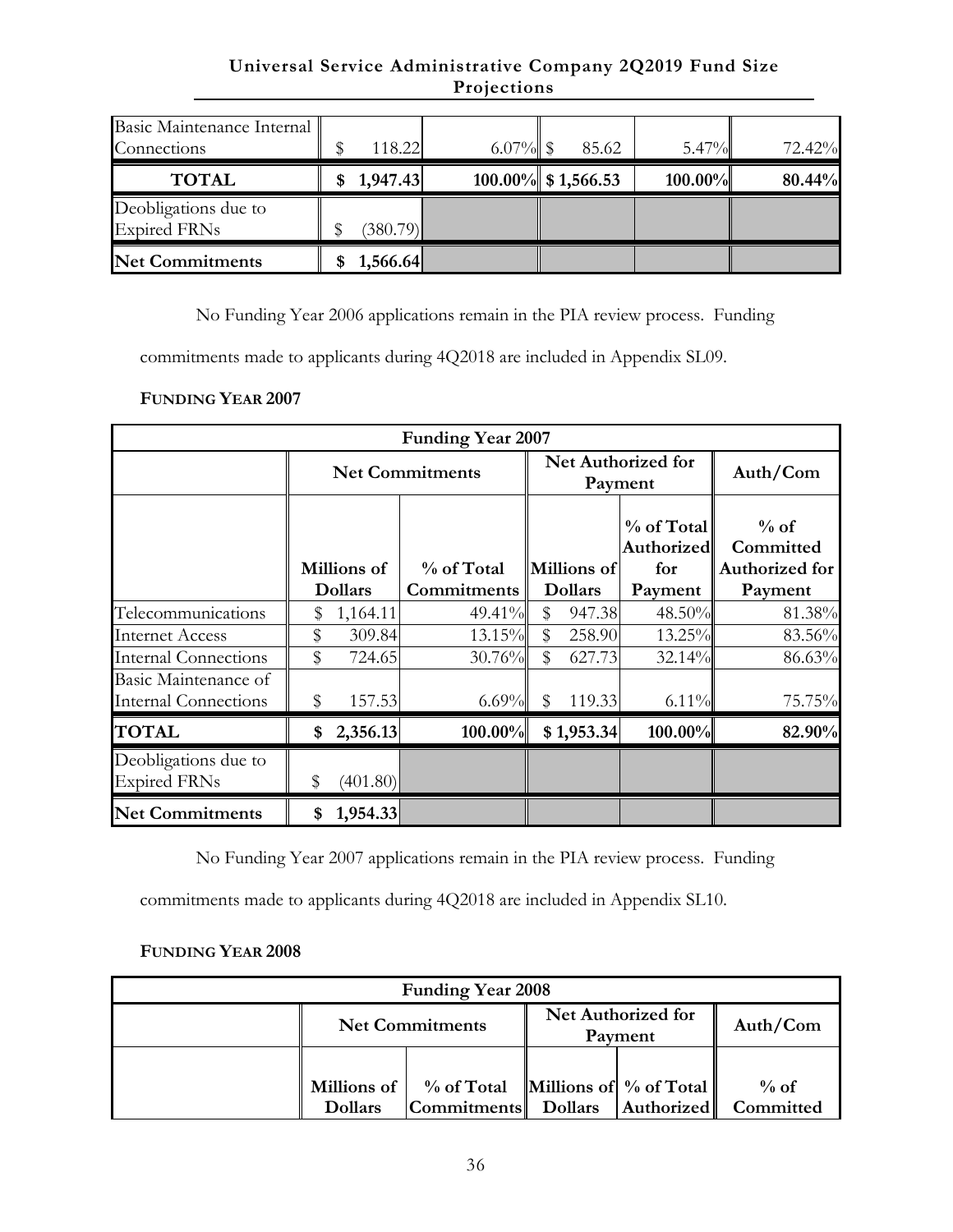|                                                     |    |          |                       |              | for<br>Payment | Authorized for<br>Payment |
|-----------------------------------------------------|----|----------|-----------------------|--------------|----------------|---------------------------|
| Telecommunications                                  | \$ | 1,291.88 | 54.44%                | \$1,047.22   | 54.36%         | 81.06%                    |
| <b>Internet Access</b>                              | \$ | 332.77   | $14.02\%$             | \$<br>278.65 | $14.46\%$      | 83.74%                    |
| <b>Internal Connections</b>                         | \$ | 623.75   | $26.28\%$             | \$<br>508.18 | $26.38\%$      | 81.47%                    |
| Basic Maintenance of<br><b>Internal Connections</b> | S  | 124.68   | 5.25%                 | \$<br>92.46  | 4.80%          | 74.16%                    |
| <b>TOTAL</b>                                        | \$ | 2,373.08 | $100.00\%$ \$1,926.51 |              | $100.00\%$     | 81.18%                    |
| Deobligations due to<br><b>Expired FRNs</b>         | \$ | (446.40) |                       |              |                |                           |
| <b>Net Commitments</b>                              | \$ | 1,926.68 |                       |              |                |                           |

No Funding Year 2008 applications remain in the PIA review process. Funding

commitments made to applicants during 4Q2018 are included in Appendix SL11.

## **FUNDING YEAR 2009**

|                             | <b>Funding Year 2009</b> |                |                        |  |                        |                                       |             |  |  |  |
|-----------------------------|--------------------------|----------------|------------------------|--|------------------------|---------------------------------------|-------------|--|--|--|
|                             |                          |                | <b>Net Commitments</b> |  |                        | Net Authorized for<br>Payment         | Auth/Com    |  |  |  |
|                             |                          |                |                        |  |                        |                                       | $%$ of      |  |  |  |
|                             |                          |                |                        |  |                        | % of Total                            | Committed   |  |  |  |
|                             |                          | Millions of    | % of Total             |  |                        | Millions of Authorized for Authorized |             |  |  |  |
|                             |                          | <b>Dollars</b> | <b>Commitments</b>     |  | <b>Dollars</b>         | Payment                               | for Payment |  |  |  |
| Telecommunications          |                          | 1,353.29       | 48.22%                 |  | \$1,111.22             | 47.70%                                | 82.11%      |  |  |  |
| Internet Access             | \$                       | 349.42         | $12.45\%$ \$           |  | 292.66                 | $12.56\%$                             | 83.76%      |  |  |  |
| <b>Internal Connections</b> | \$                       | 910.97         | 32.46% $\frac{$}{8}$   |  | 785.39                 | 33.71%                                | 86.21%      |  |  |  |
| Basic Maintenance of        |                          |                |                        |  |                        |                                       |             |  |  |  |
| <b>Internal Connections</b> | \$                       | 192.54         | $6.86\%$ \$            |  | 140.37                 | 6.03%                                 | 72.90%      |  |  |  |
| <b>TOTAL</b>                | \$                       | 2,806.22       |                        |  | $100.00\%$ \$ 2,329.64 | $100.00\%$                            | 83.02%      |  |  |  |
| Deobligations due to        |                          |                |                        |  |                        |                                       |             |  |  |  |
| <b>Expired FRNs</b>         | \$                       | (469.02)       |                        |  |                        |                                       |             |  |  |  |
| <b>Net Commitments</b>      | S                        | 2,337.20       |                        |  |                        |                                       |             |  |  |  |

No Funding Year 2009 applications remain in the PIA review process. Funding

commitments made to applicants during 4Q2018 are included in Appendix SL12.

Authorized funding by applicant during 4Q2018 and cumulative payments to service

providers through 4Q2018 are listed in Appendices SL13 and SL14, respectively.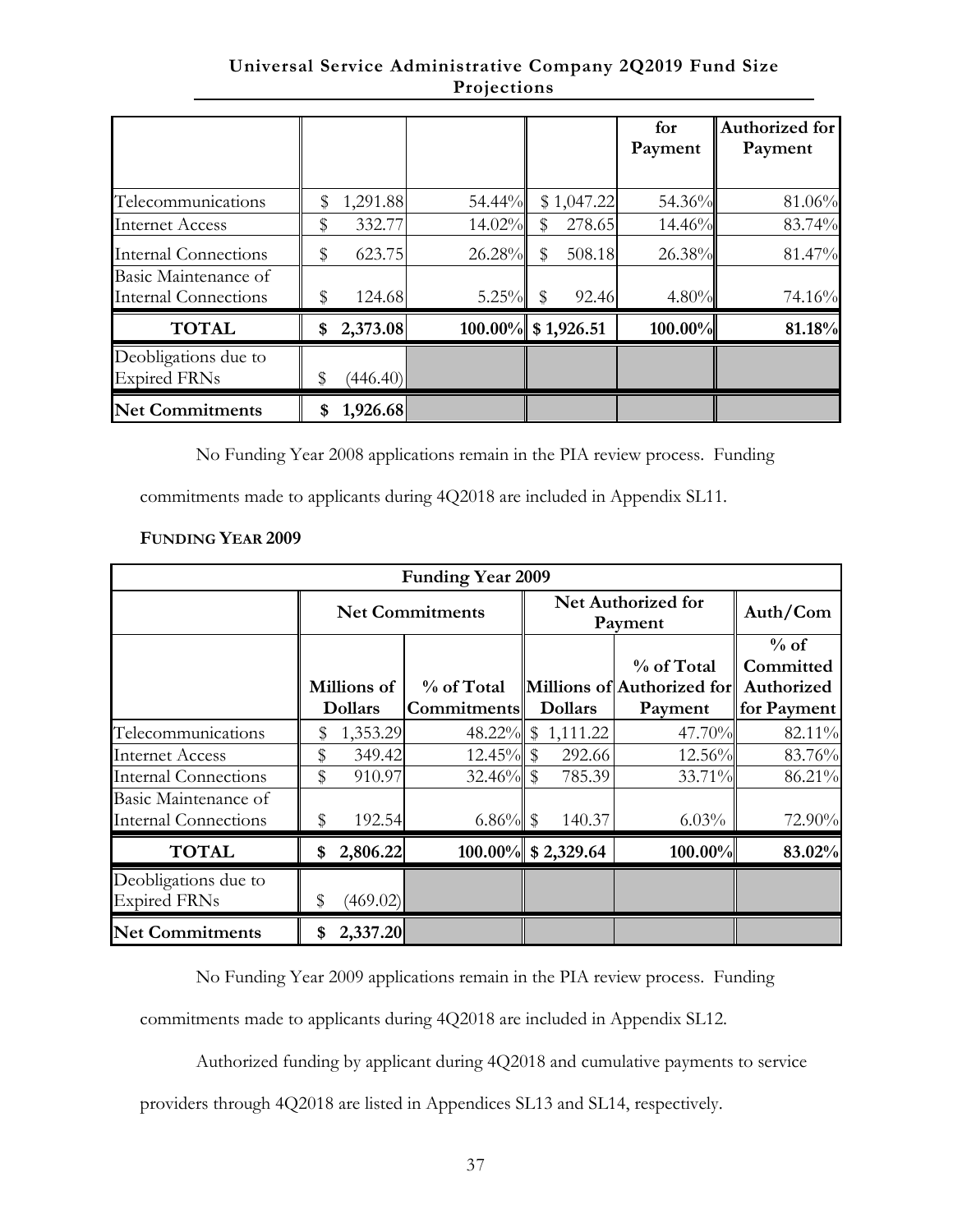# **FUNDING YEAR 2010**

|                               |                | <b>Funding Year 2010</b> |                       |                               |             |
|-------------------------------|----------------|--------------------------|-----------------------|-------------------------------|-------------|
|                               |                | <b>Net Commitments</b>   |                       | Net Authorized for<br>Payment | Auth/Com    |
|                               |                |                          |                       | % of Total                    | $%$ of      |
|                               |                |                          |                       | Authorized                    | Committed   |
|                               | Millions of    | % of Total               | Millions of           | for                           | Authorized  |
|                               | <b>Dollars</b> | <b>Commitments</b>       | <b>Dollars</b>        | Payment                       | for Payment |
| Telecommunications            | 1,430.33<br>\$ | $47.69\%$                | \$1,176.92            | 48.12%                        | 82.28%      |
| <b>Internet Access</b>        | \$<br>391.83   | 13.07%                   | \$<br>330.26          | 13.50%                        | 84.29%      |
| <b>Internal Connections</b>   | \$<br>974.74   | 32.48%                   | 790.49<br>\$          | 32.32%                        | 81.10%      |
| Basic Maintenance of Internal |                |                          |                       |                               |             |
| Connections                   | \$<br>202.73   | 6.76%                    | 147.97<br>$\mathbb S$ | 6.05%                         | 72.99%      |
| <b>TOTAL</b>                  | \$2,999.63     | $100.00\%$               | \$2,445.64            | 100.00%                       | 81.55%      |
| Deobligations due to Expired  |                |                          |                       |                               |             |
| <b>FRNs</b>                   | (537.60)<br>\$ |                          |                       |                               |             |
| <b>Net Commitments</b>        | \$2,462.03     |                          |                       |                               |             |

No Funding Year 2010 applications remain in the PIA review process. Funding

commitments made to applicants during 4Q2018 are included in Appendix SL15.

|                                                     | <b>Funding Year 2011</b> |                |                        |    |                |                               |                     |  |  |  |
|-----------------------------------------------------|--------------------------|----------------|------------------------|----|----------------|-------------------------------|---------------------|--|--|--|
|                                                     |                          |                | <b>Net Commitments</b> |    |                | Net Authorized for<br>Payment | Auth/Com            |  |  |  |
|                                                     |                          |                |                        |    |                | % of Total<br>Authorized      | $%$ of<br>Committed |  |  |  |
|                                                     |                          | Millions of    | % of Total             |    | Millions of    | for                           | Authorized          |  |  |  |
|                                                     |                          | <b>Dollars</b> | <b>Commitments</b>     |    | <b>Dollars</b> | Payment                       | for Payment         |  |  |  |
| Telecommunications                                  |                          | 1,468.88       | 55.12%                 |    | \$1,188.71     | 55.41%                        | 80.94%              |  |  |  |
| <b>Internet Access</b>                              | \$                       | 466.77         | 17.52%                 | \$ | 387.77         | $18.07\%$                     | 83.07%              |  |  |  |
| <b>Internal Connections</b>                         | \$                       | 602.83         | 22.62%                 | \$ | 492.72         | $22.97\%$                     | 81.73%              |  |  |  |
| Basic Maintenance of<br><b>Internal Connections</b> | \$                       | 126.23         | 4.74% $\parallel$ \$   |    | 76.23          | $3.55\%$                      | 60.39%              |  |  |  |
| <b>TOTAL</b>                                        | \$                       | 2,664.71       | $100.00\%$             |    | \$2,145.43     | 100.00%                       | 80.52%              |  |  |  |
| Deobligations due to<br><b>Expired FRNs</b>         | \$                       | (505.27)       |                        |    |                |                               |                     |  |  |  |
| <b>Net Commitments</b>                              | \$                       | 2,159.44       |                        |    |                |                               |                     |  |  |  |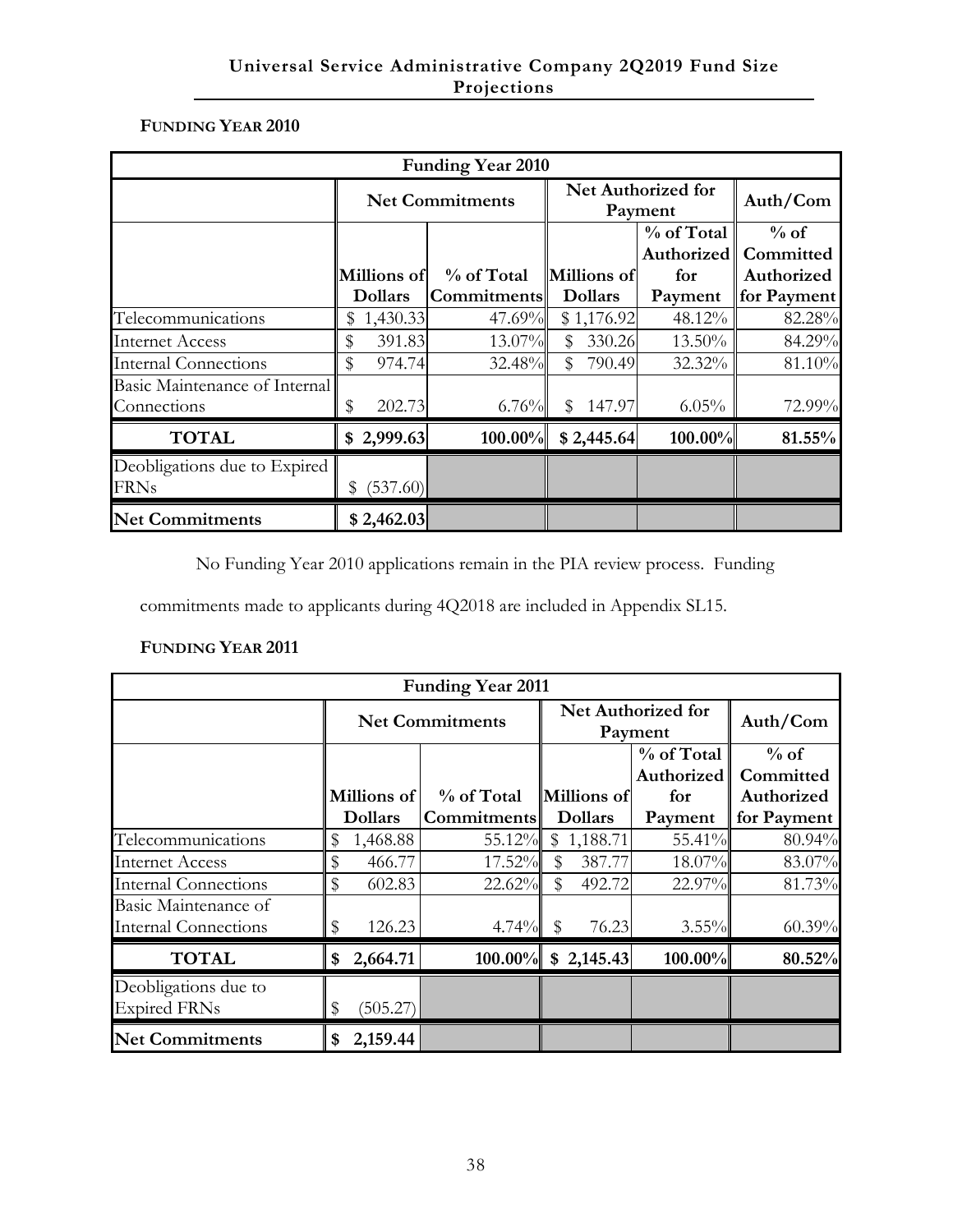No Funding Year 2011 applications remain in the PIA review process. Funding

commitments made to applicants during 4Q2018 are included in Appendix SL16.

Authorized funding by applicant during 4Q2018 and cumulative payments to service

providers through 4Q2018 are listed in Appendices SL17 and SL18 respectively.

#### **FUNDING YEAR 2012**

|                                                     |              |                               | <b>Funding Year 2012</b>         |       |                               |                                      |                                                             |
|-----------------------------------------------------|--------------|-------------------------------|----------------------------------|-------|-------------------------------|--------------------------------------|-------------------------------------------------------------|
|                                                     |              |                               | <b>Net Commitments</b>           |       |                               | <b>Net Authorized for</b><br>Payment | Auth/Com                                                    |
|                                                     |              | Millions of<br><b>Dollars</b> | % of Total<br><b>Commitments</b> |       | Millions of<br><b>Dollars</b> | $%$ of Total<br>for<br>Payment       | $%$ of<br>Authorized Committed<br>Authorized<br>for Payment |
| Telecommunications                                  | \$           | 1,515.44                      | $51.35\%$                        |       | \$1,220.98                    | 52.51%                               | 80.57%                                                      |
| Internet Access                                     | \$           | 556.11                        | 18.84%                           | \$    | 449.42                        | 19.33%                               | 80.81%                                                      |
| <b>Internal Connections</b>                         | $\mathbb{S}$ | 747.20                        | 25.32%                           | $\$\$ | 575.65                        | $24.76\%$                            | 77.05%                                                      |
| Basic Maintenance of<br><b>Internal Connections</b> | \$           | 132.59                        | 4.49%                            | \$    | 79.21                         | $3.41\%$                             | 59.74%                                                      |
| <b>TOTAL</b>                                        | \$           | 2,951.34                      | $100.00\%$ \$                    |       | 2,325.26                      | 100.00%                              | 78.79%                                                      |
| Deobligations due to<br><b>Expired FRNs</b>         | \$           | (569.27)                      |                                  |       |                               |                                      |                                                             |
| <b>Net Commitments</b>                              | \$           | 2,382.07                      |                                  |       |                               |                                      |                                                             |

As of December 31, 2018, 10 potentially fundable Funding Year 2012 applications remain in the PIA review process. Funding commitments made to applicants during 4Q2018 are included in Appendix SL19. Authorized funding by applicant during 4Q2018 and cumulative payments to service providers through 4Q2018 are listed in Appendices SL20 and SL21, respectively.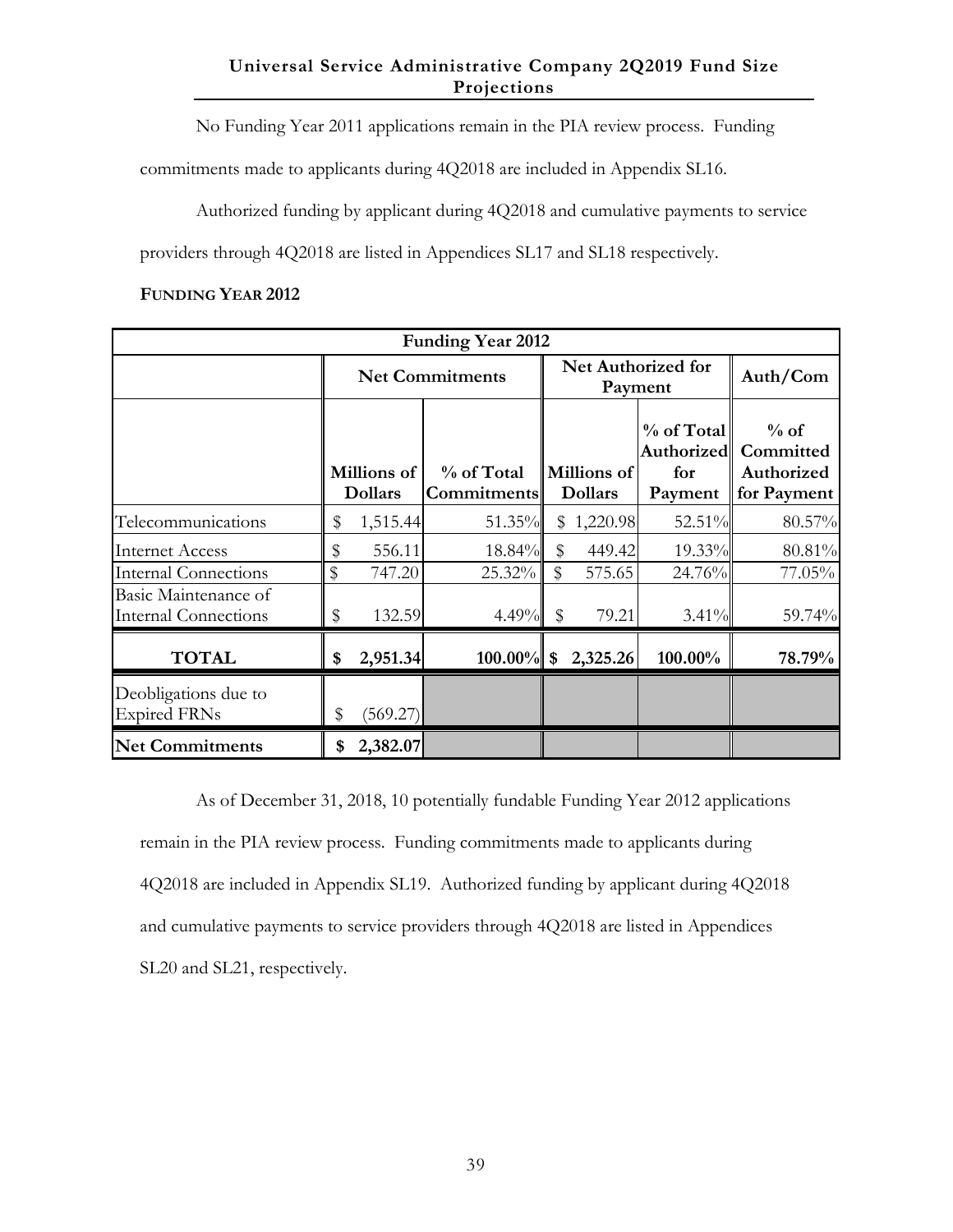## **FUNDING YEAR 2013**

|                                                     |                               | <b>Funding Year 2013</b>         |                         |                        |                                     |                                                             |
|-----------------------------------------------------|-------------------------------|----------------------------------|-------------------------|------------------------|-------------------------------------|-------------------------------------------------------------|
|                                                     |                               | <b>Net Commitments</b>           |                         |                        | Net Authorized for<br>Payment       | Auth/Com                                                    |
|                                                     | Millions of<br><b>Dollars</b> | % of Total<br><b>Commitments</b> |                         | <b>Dollars</b>         | Millions of Authorized   Authorized | $%$ of<br>% of Total   Committed<br>for Payment for Payment |
| Telecommunications                                  | \$<br>1,563.16                | 71.07%                           |                         | \$1,241.17             | $70.75\%$                           | 79.40%                                                      |
| <b>Internet Access</b>                              | \$<br>636.28                  | $28.93\%$                        | \$                      | 513.16                 | 29.25%                              | 80.65%                                                      |
| <b>Internal Connections</b>                         | \$<br>0.00                    | $0.00\%$                         | $\sqrt[6]{\frac{1}{2}}$ | 0.00                   | $0.00\%$                            | $0.00\%$                                                    |
| Basic Maintenance of<br><b>Internal Connections</b> | \$<br>0.00                    | $0.00\%$                         | $\sqrt[6]{\frac{1}{2}}$ | 0.00                   | $0.00\%$                            | $0.00\%$                                                    |
| <b>TOTAL</b>                                        | \$<br>2,199.44                |                                  |                         | $100.00\%$ \$ 1,754.33 | $100.00\%$                          | 79.76%                                                      |
| Deobligations due to<br><b>Expired FRNs</b>         | \$<br>(444.58)                |                                  |                         |                        |                                     |                                                             |
| <b>Net Commitments</b>                              | \$<br>1,754.86                |                                  |                         |                        |                                     |                                                             |

As of December 31, 2018, 40 potentially fundable Funding Year 2013 applications

remain in the PIA review process. Funding commitments made to applicants during

4Q2018 are included in Appendix SL22.

| <b>Funding Year 2014</b>                            |            |                               |                                  |    |                                      |                                         |                                                  |  |  |
|-----------------------------------------------------|------------|-------------------------------|----------------------------------|----|--------------------------------------|-----------------------------------------|--------------------------------------------------|--|--|
|                                                     |            |                               | <b>Net Commitments</b>           |    |                                      | Net Authorized for<br>Payment           | Auth/Com                                         |  |  |
|                                                     |            | Millions of<br><b>Dollars</b> | % of Total<br><b>Commitments</b> |    | <b>Millions</b> of<br><b>Dollars</b> | % of Total<br>Authorized<br>for Payment | $%$ of<br>Committed<br>Authorized<br>for Payment |  |  |
| Telecommunications                                  | \$         | 1,629.70                      | $69.50\%$                        | \$ | 1,273.35                             | $69.04\%$                               | 78.13%                                           |  |  |
| Internet Access                                     |            | 715.33                        | $30.50\%$                        | \$ | 571.04                               | $30.96\%$                               | 79.83%                                           |  |  |
| <b>Internal Connections</b>                         | S          | 0.00                          | $0.00\%$                         | \$ | 0.00                                 | $0.00\%$                                | $0.00\%$                                         |  |  |
| Basic Maintenance of<br><b>Internal Connections</b> | \$         | 0.00                          | $0.00\%$                         | \$ | 0.00                                 | $0.00\%$                                | $0.00\%$                                         |  |  |
| <b>TOTAL</b>                                        | $\sqrt{3}$ | 2,345.03                      | 100.00%                          |    | \$1,844.39                           | $100.00\%$                              | 78.65%                                           |  |  |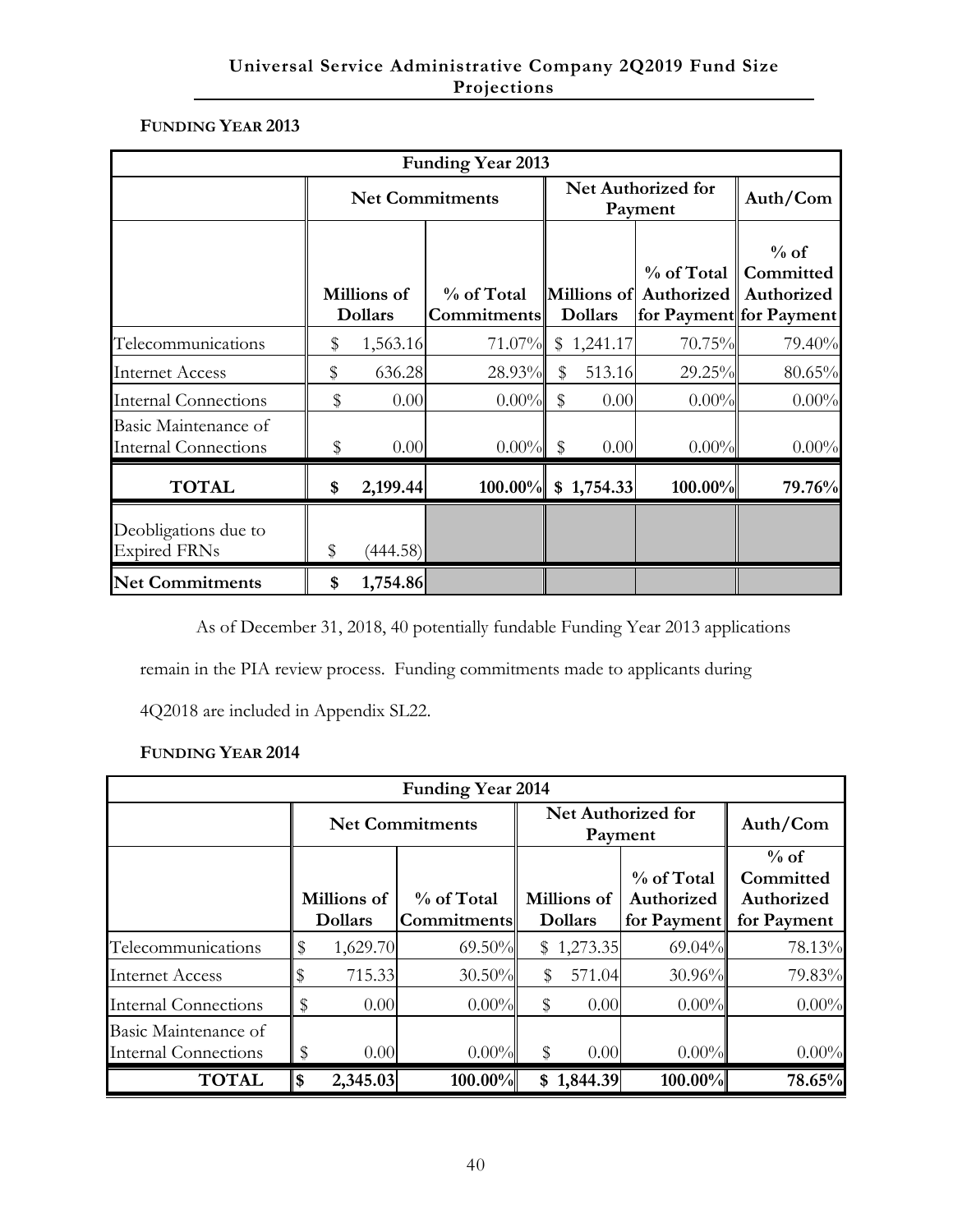| Deobligations due to<br><b>Expired FRNs</b> | (465.74)] |  |  |
|---------------------------------------------|-----------|--|--|
| <b>Net Commitments</b>                      | 1,879.29  |  |  |

As of December 31, 2018, 24 potentially fundable Funding Year 2014 applications

remain in the PIA review process. Funding commitments made to applicants during

4Q2018 are included in Appendix SL23. Authorized funding by applicant during 4Q2018

and cumulative payments to service providers through 4Q2018 are listed in Appendices

SL24 and SL25, respectively.

#### **FUNDING YEAR 2015**

|                                                     | <b>Funding Year 2015</b>      |                        |                                  |                                      |            |                                         |                                                  |  |  |  |  |
|-----------------------------------------------------|-------------------------------|------------------------|----------------------------------|--------------------------------------|------------|-----------------------------------------|--------------------------------------------------|--|--|--|--|
|                                                     |                               | <b>Net Commitments</b> |                                  |                                      | Payment    | <b>Net Authorized for</b>               | Auth/Com                                         |  |  |  |  |
|                                                     | Millions of<br><b>Dollars</b> |                        | % of Total<br><b>Commitments</b> | <b>Millions</b> of<br><b>Dollars</b> |            | % of Total<br>Authorized<br>for Payment | $%$ of<br>Committed<br>Authorized<br>for Payment |  |  |  |  |
| Telecommunications                                  | \$                            | 821.90                 | 25.28%                           | \$                                   | 677.77     | 24.73%                                  | 82.46%                                           |  |  |  |  |
| <b>Internet Access</b>                              | \$                            | 723.85                 | 22.26%                           | \$                                   | 604.08     | 22.04%                                  | 83.45%                                           |  |  |  |  |
| <b>Internal Connections</b>                         | \$                            | 1,177.54               | 36.21%                           |                                      | \$1,077.48 | 39.32%                                  | 91.50%                                           |  |  |  |  |
| Basic Maintenance of<br><b>Internal Connections</b> | \$                            | 23.34                  | 0.72%                            | \$                                   | 17.32      | 0.63%                                   | 74.21%                                           |  |  |  |  |
| <b>MIBS</b>                                         | \$                            | 24.53                  | 0.75%                            | \$                                   | 13.15      | 0.48%                                   | 53.61%                                           |  |  |  |  |
| <b>Voice Services</b>                               | \$                            | 480.48                 | 14.78%                           | \$                                   | 350.73     | 12.80%                                  | 72.99%                                           |  |  |  |  |
| <b>TOTAL</b>                                        | \$                            | 3,251.65               | 100.00%                          | \$                                   | 2,740.52   | $100.00\%$                              | 84.28%                                           |  |  |  |  |
| Deobligations due to<br><b>Expired FRNs</b>         | \$                            | (415.34)               |                                  |                                      |            |                                         |                                                  |  |  |  |  |
| <b>Net Commitments</b>                              | \$                            | 2,836.31               |                                  |                                      |            |                                         |                                                  |  |  |  |  |

As of December 31, 2018, 25 potentially fundable Funding Year 2015 applications remain in the PIA review process. Funding commitments made to applicants during 4Q2018 are included in Appendix SL26. Authorized funding by applicant during 4Q2018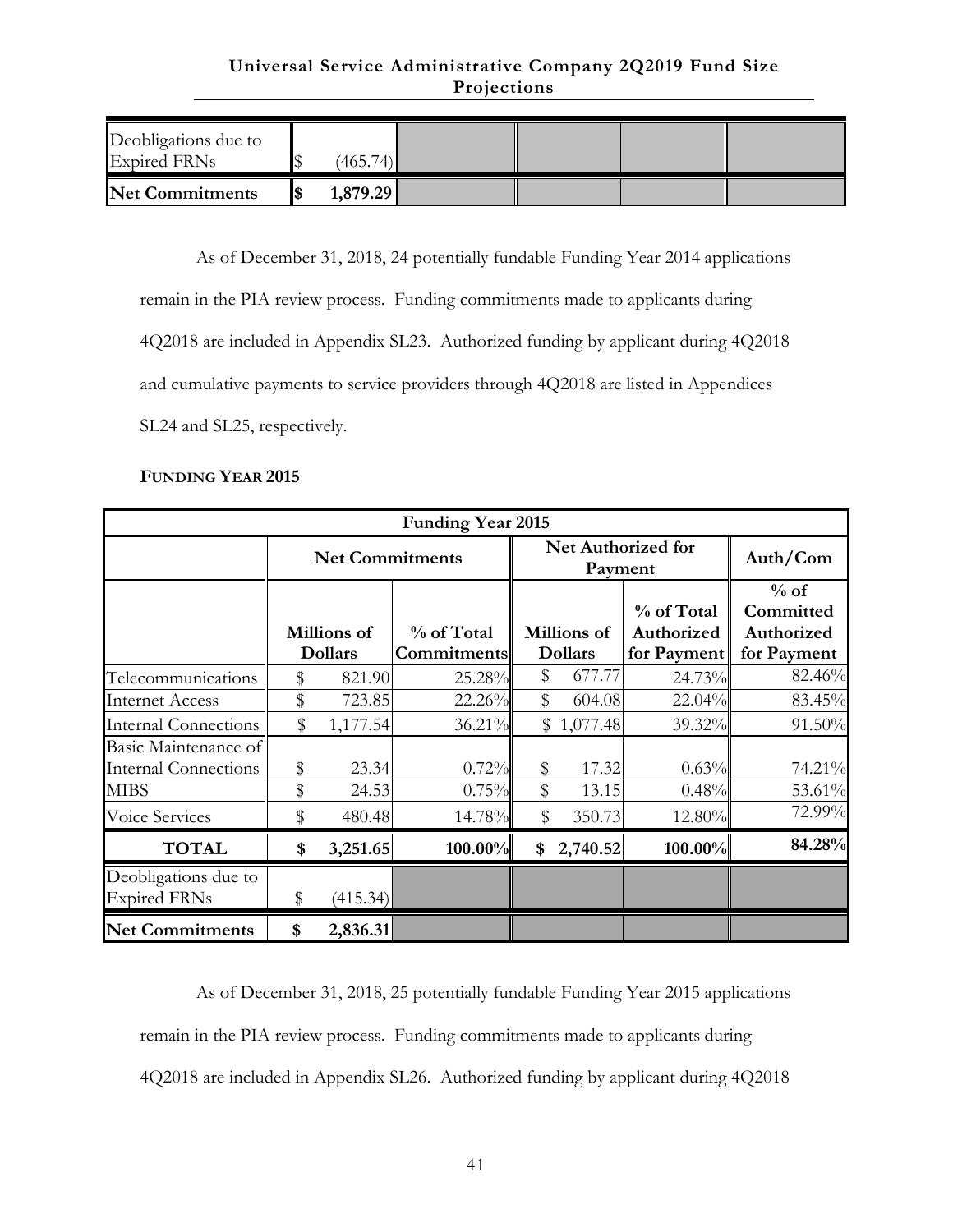and cumulative payments to service providers through 4Q2018 are listed in Appendices

SL27 and SL28, respectively.

## **FUNDING YEAR 2016**

|                                                     | <b>Funding Year 2016</b> |                               |                                  |          |                                      |                                         |                                                  |  |  |  |  |  |
|-----------------------------------------------------|--------------------------|-------------------------------|----------------------------------|----------|--------------------------------------|-----------------------------------------|--------------------------------------------------|--|--|--|--|--|
|                                                     |                          |                               | <b>Net Commitments</b>           |          | Payment                              | Net Authorized for                      | Auth/Com                                         |  |  |  |  |  |
|                                                     |                          | Millions of<br><b>Dollars</b> | % of Total<br><b>Commitments</b> |          | <b>Millions</b> of<br><b>Dollars</b> | % of Total<br>Authorized<br>for Payment | $%$ of<br>Committed<br>Authorized for<br>Payment |  |  |  |  |  |
| Telecommunications                                  | \$                       | 0.00                          | $0.00\%$                         | \$       | 0.00                                 | $0.00\%$                                | $0.00\%$                                         |  |  |  |  |  |
| <b>Internet Access</b>                              | \$                       | 1,719.05                      | 60.24%                           | \$       | 1,330.20                             | 58.53%                                  | 77.38%                                           |  |  |  |  |  |
| <b>Internal Connections</b>                         | \$                       | 812.60                        | 28.47%                           | \$       | 707.58                               | 31.13%                                  | 87.08%                                           |  |  |  |  |  |
| Basic Maintenance of<br><b>Internal Connections</b> | \$                       | 24.88                         | $0.87\%$                         | \$       | 14.56                                | 0.64%                                   | 58.53%                                           |  |  |  |  |  |
| <b>MIBS</b><br>Voice Services                       | \$<br>\$                 | 23.42<br>273.78               | 0.82%<br>$9.59\%$                | \$<br>\$ | 20.55<br>199.91                      | $0.90\%$<br>$8.80\%$                    | 87.74%<br>73.01%                                 |  |  |  |  |  |
| <b>TOTAL</b>                                        | \$                       | 2,853.73                      | $100.00\%$                       |          | \$2,272.80                           | 100.00%                                 | 79.64%                                           |  |  |  |  |  |
| Deobligations due to<br><b>Expired FRNs</b>         | \$                       | (391.13)                      |                                  |          |                                      |                                         |                                                  |  |  |  |  |  |
| <b>Net Commitments</b>                              | \$                       | 2,462.60                      |                                  |          |                                      |                                         |                                                  |  |  |  |  |  |

As of December 31, 2018, 171 potentially fundable Funding Year 2016 applications remain in the PIA review process. Funding commitments made to applicants during 4Q2018 are included in Appendix SL29. Authorized funding by applicant during 4Q2018 and cumulative payments to service providers through 4Q2018 are listed in Appendices, SL30 and SL31, respectively.

| <b>Funding Year 2017</b> |                |                        |                |      |                                       |          |  |  |  |
|--------------------------|----------------|------------------------|----------------|------|---------------------------------------|----------|--|--|--|
|                          |                | <b>Net Commitments</b> |                |      | Net Authorized for Payment   Auth/Com |          |  |  |  |
|                          |                |                        |                |      |                                       | $%$ of   |  |  |  |
|                          |                |                        |                |      | $\%$ of Total   Committed             |          |  |  |  |
|                          | Millions of    | % of Total             | Millions of    |      | Authorized   Authorized               |          |  |  |  |
|                          | <b>Dollars</b> | <b>Commitments</b>     | <b>Dollars</b> |      | for Payment   for Payment             |          |  |  |  |
| Telecommunications       | 0.00           | $0.00\%$               |                | 0.00 | $0.00\%$                              | $0.00\%$ |  |  |  |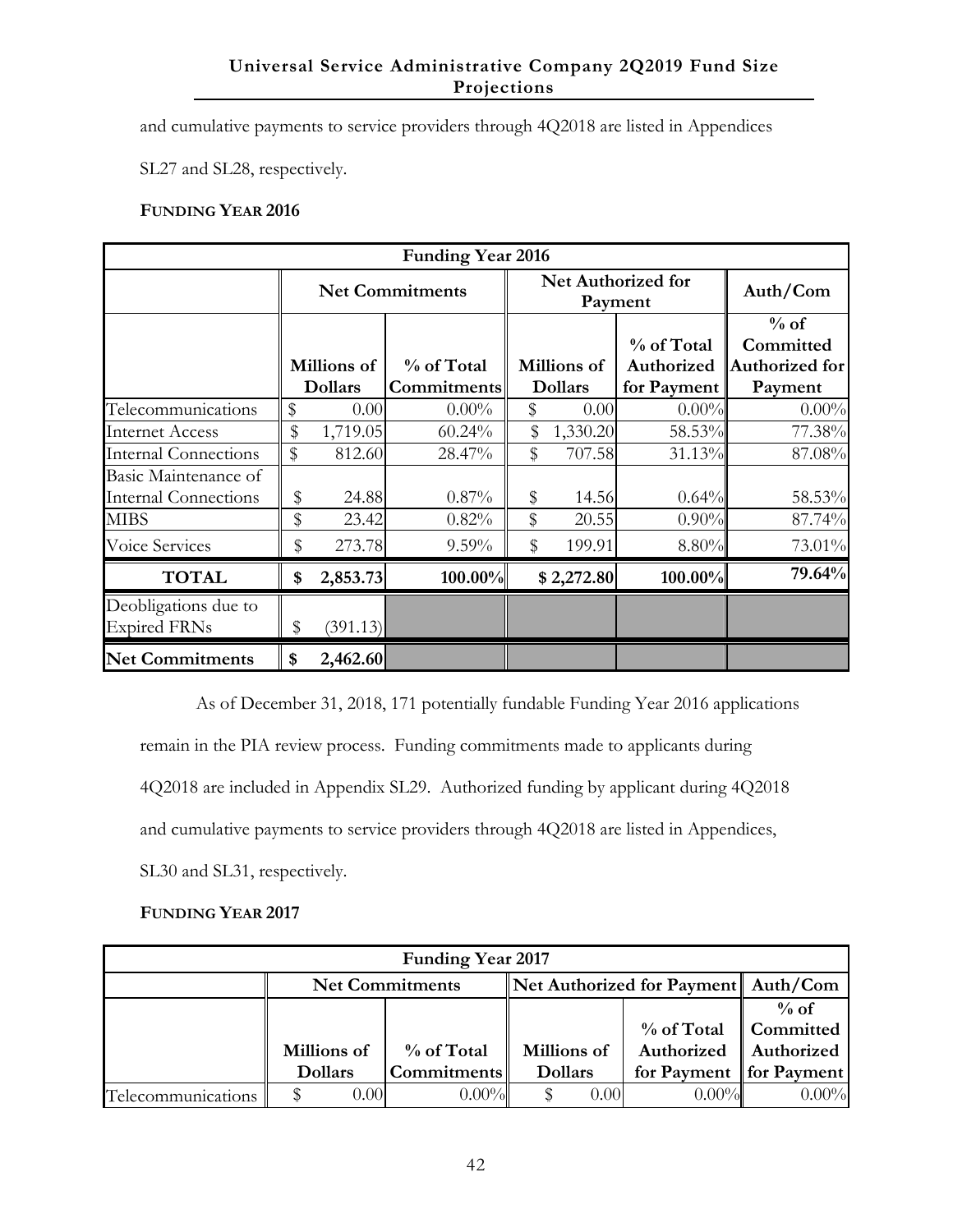| <b>Net Commitments</b>                      | 2,234.27       |           |    |          |            |           |
|---------------------------------------------|----------------|-----------|----|----------|------------|-----------|
| Deobligations due to<br><b>Expired FRNs</b> | \$<br>(73.44)  |           |    |          |            |           |
| <b>TOTAL</b>                                | \$<br>2,307.71 | 100.00%   | \$ | 1,639.35 | $100.00\%$ | 71.04%    |
| Voice Services                              | 119.10         | 5.16%     |    | 72.90    | $4.45\%$   | 61.21%    |
| <b>MIBS</b>                                 | 26.04          | 1.13%     | \$ | 16.06    | 0.98%      | $61.67\%$ |
| Internal Connections                        |                |           |    |          |            |           |
| Basic Maintenance of                        | 23.88          | 1.03%     |    | 6.95     | 0.42%      | 29.10%    |
| Internal Connections                        | 539.19         | $23.36\%$ | S  | 388.28   | $23.68\%$  | 72.01%    |
| <b>Internet Access</b>                      | 1,599.50       | $69.31\%$ |    | 1,155.16 | 70.46%     | 72.22%    |

As of December 31, 2018, 310 potentially fundable Funding Year 2017 applications

remain in the PIA review process. Funding commitments made to applicants during

4Q2018 are included in Appendix SL32. Authorized funding by applicant during 4Q2018

and cumulative payments to service providers through 4Q2018 are listed in Appendices

SL33 and SL34, respectively.

| <b>FUNDING YEAR 2018</b>                    |                 |                        |                           |             |             |
|---------------------------------------------|-----------------|------------------------|---------------------------|-------------|-------------|
|                                             |                 |                        | <b>Net Authorized for</b> |             |             |
|                                             |                 | <b>Net Commitments</b> | Payment                   |             | Auth/Com    |
|                                             |                 |                        |                           |             | $%$ of      |
|                                             |                 |                        |                           | % of Total  | Committed   |
|                                             | <b>Millions</b> | % of Total             | Millions of               | Authorized  | Authorized  |
|                                             | of Dollars      | Commitments            | <b>Dollars</b>            | for Payment | for Payment |
| Telecommunications                          | \$0.00          | $0.00\%$               | \$0.00                    | $0.00\%$    | $0.00\%$    |
| <b>Internet Access</b>                      | \$1,453.25      | 72.14%                 | \$200.62                  | 53.09%      | 13.80%      |
| <b>Internal Connections</b>                 | \$503.20        | 24.98%                 | \$171.81                  | 45.46%      | 34.14%      |
| <b>Internal Connections-</b>                |                 |                        |                           |             |             |
| Maint                                       | \$22.41         | $1.11\%$               | \$0.34                    | $0.09\%$    | $1.52\%$    |
| <b>MIBS</b>                                 | \$15.56         | $0.77\%$               | \$3.97                    | $1.05\%$    | 25.51%      |
| Voice Services                              | \$20.13         | $1.00\%$               | \$1.17                    | $0.31\%$    | 5.81%       |
| <b>TOTAL</b>                                | \$2,014.55      | 100.00%                | \$377.91                  | 100.00%     | 18.76%      |
| Deobligations due to<br><b>Expired FRNs</b> | \$0.00          |                        |                           |             |             |
| <b>Net Commitments</b>                      | \$2,014.55      |                        |                           |             |             |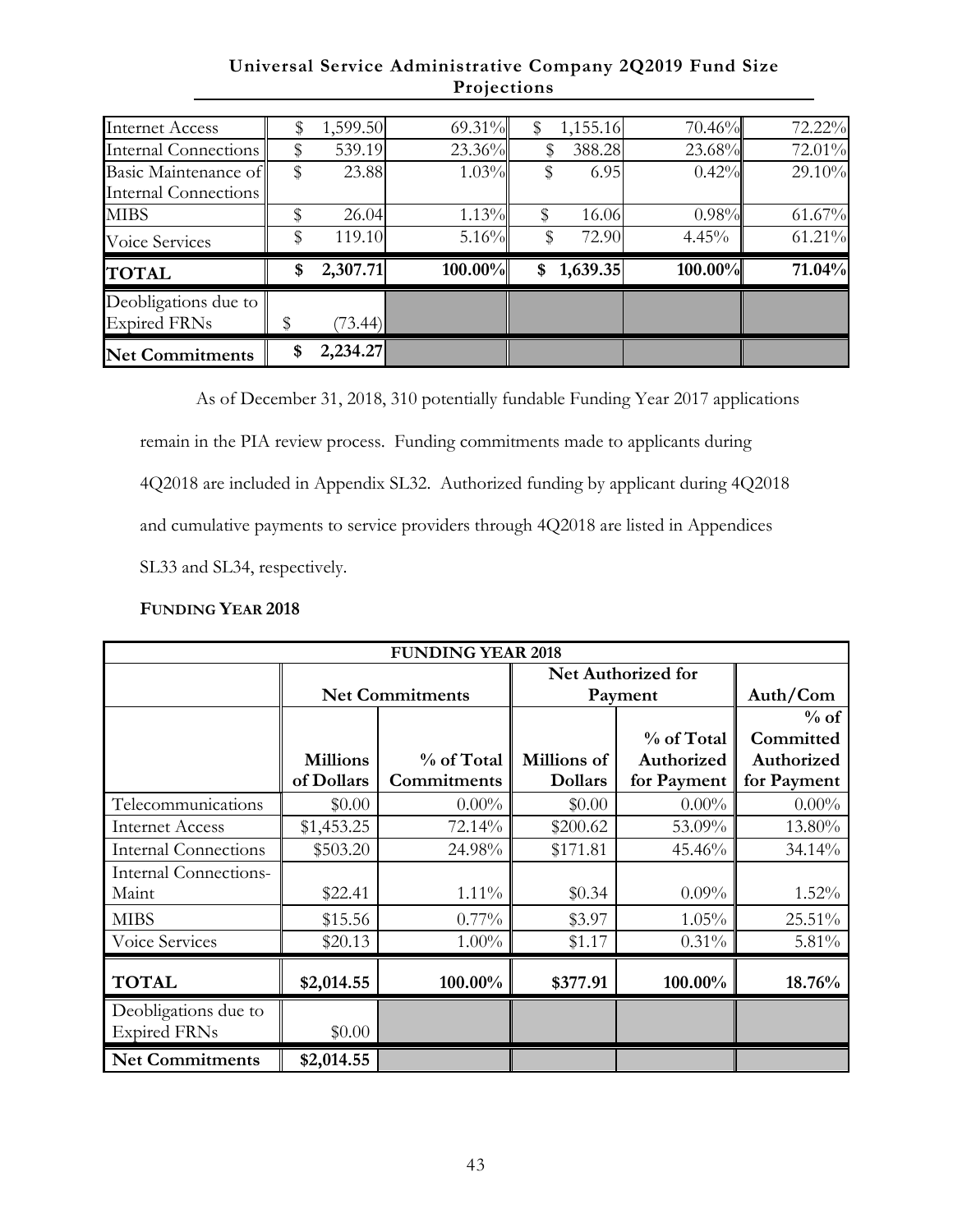As of December 31, 2018, 514 potentially fundable Funding Year 2018 applications remain in the PIA review process. Funding commitments made to applicants during 4Q2018 are included in Appendix SL35. Authorized funding by applicant during 4Q2018 and cumulative payments to service providers through 4Q2018 are listed in Appendices SL36 and SL37, respectively.

#### **FCC DECISIONS AND UNUSED FUNDS**

 $\overline{a}$ 

In a series of actions from December 1999 through December 2002, the Commission used a net total of \$477.16 million of undisbursed Funding Year 1998 Schools and Libraries Support Mechanism funds to reduce USF collection requirements. Consistent with the Commission's direction in the *Schools and Libraries First Report and Order*, a total of \$852.12 million of undisbursed Funding Years 1999 and 2000 collections were used to stabilize USF contributions and offset collections for 3rd Quarter 2002 (3Q2002), 4th Quarter 2002 (4Q2002), and 1st Quarter 2003 (1Q2003).<sup>[77](#page-50-0)</sup>

On October 1, 2004, as required by the FCC, USAC changed the accounting methodology for the USF to generally accepted accounting principles for federal agencies.<sup>[78](#page-50-1)</sup> Commission staff subsequently determined that Funding Commitment Decision Letters (FCDLs) for the Schools and Libraries Support Mechanism are to be treated as "obligations" for federal budgetary accounting purposes and subject to the requirements of the Antideficiency Act  $(ADA)$ .<sup>[79](#page-50-2)</sup> The ADA generally requires that sufficient unobligated resources

<span id="page-50-2"></span><span id="page-50-1"></span><span id="page-50-0"></span><sup>77</sup> *See Schools and Libraries Universal Service Support Mechanism*, CC Docket No. 02-6, First Report and Order, 17 FCC Rcd 11521,11532, para. 22 (2002) (*Schools and Libraries First Report and Order*). See *also* Application of Generally Accepted Accounting Principles for Federal Agencies and Generally Accepted Government Auditing Standards to the Universal Service Fund et al., CC Docket No. 96-45 et al., Order, 18 FCC Rcd 19911 (2003); see also 47 C.F.R. § 54.702(n). <sup>78</sup> *See* Application of Generally Accepted Accounting Principles for Federal Agencies and Generally Accepted Government Auditing Standards to the Universal Service Fund et al., CC Docket No. 96-45 et al., Order, 18 FCC Rcd 19911 (2003); see also 47 C.F.R. § 54.702(n). <sup>79</sup> 31 U.S.C. § 1341.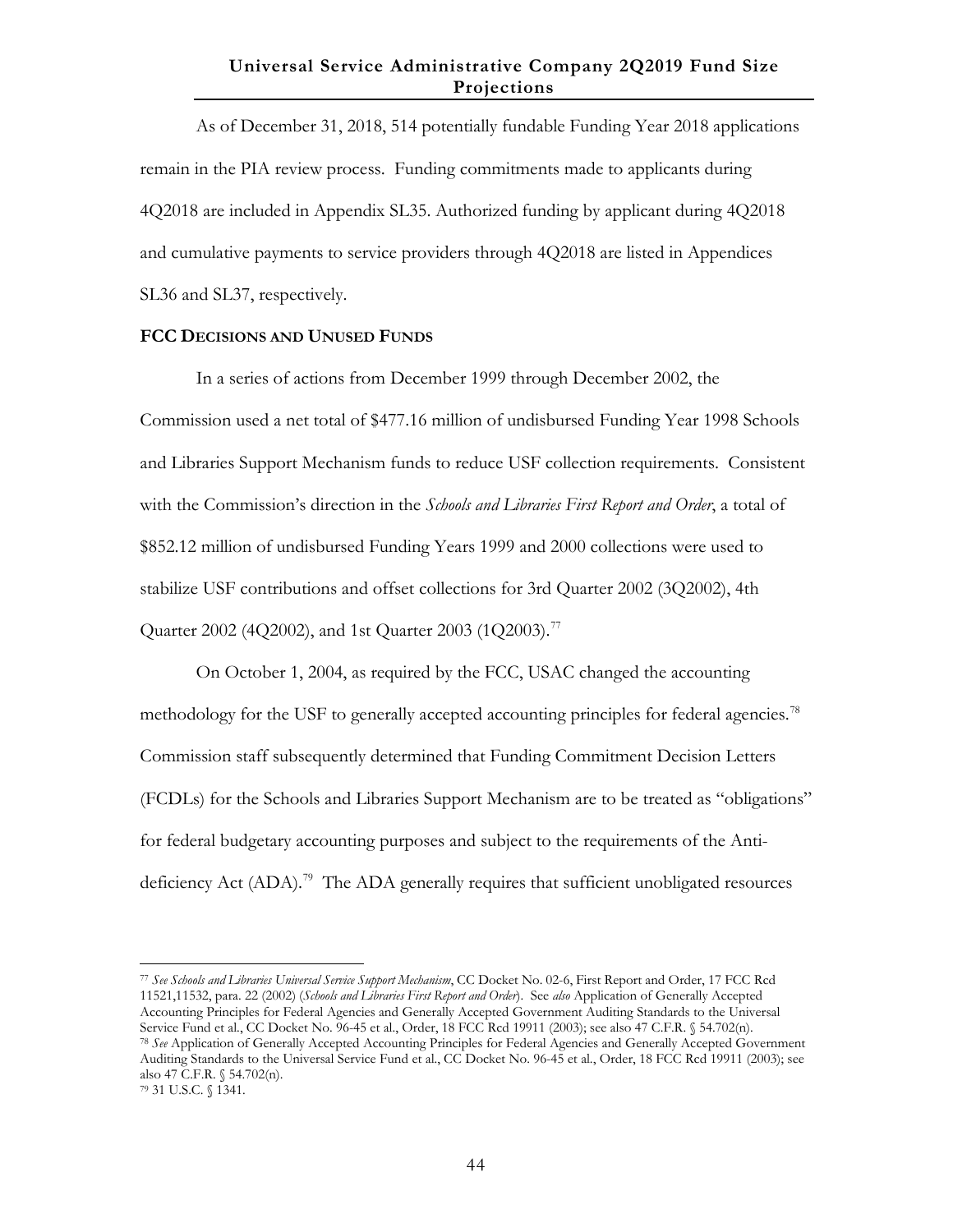be available before an obligation can be incurred. Congress exempted the USF from the requirements of the ADA through December 31, 2019.<sup>[80](#page-51-0)</sup>

To reduce the USF cash reserve that has accumulated primarily because the structure of the program necessarily results in significant time lags between the commitments and actual disbursements while at the same time retaining the ability of the USF to satisfy all outstanding commitments based on historic disbursement patterns, the Commission applied a total of \$550 million of the undisbursed USF balance from prior years against Schools and Libraries Support Mechanism demand in 2004. The Commission applied \$200 million of the cash balance in both Second Quarter and Third Quarter 2004, and \$150 million in Fourth Ouarter 2004.<sup>[81](#page-51-1)</sup>

The Commission subsequently authorized the recovery by adjusting subsequent

funding years for these changes as follows: 2010: \$140M; 2011: \$250M; 2012: \$40M; and

2013: \$120M.<sup>82</sup>

 $\overline{a}$ 

In the *Schools and Libraries Third Report and Order*, the Commission amended its rules to allow unused funds from prior Funding Years to be carried forward on an annual basis in

<span id="page-51-0"></span><sup>80</sup> *See* Consolidated Appropriations Act of 2016, H.R. 2029, 114th Cong. § 501 (2015), became Pub. L. No. 114–113 ("Section 302 of the Universal Service Antideficiency Temporary Suspension Act is amended by striking 'December 31, 2016', each place it appears and inserting 'March 31, 2018'."); see also H.R. 5419, 108th Cong. § 302 (2004) (Universal Service Antideficiency Temporary Suspension Act) ("During the period beginning on the date of enactment of this Act and ending on December 31, 2005, section 1341 and subchapter II of chapter 15 of title 31, United States Code, do not apply (1) to any amount collected or received as Federal universal service contributions required by section 254 of the Communications Act of 1934 (47 U.S.C. 254), including any interest earned on such contributions; nor (2) to the expenditure or obligation of amounts attributable to such contributions for universal service support programs established pursuant to that section."); H.R. 2862, 109th Cong. § 633 (2005); H.R.J. Res. 20, 110th Cong. § 20946 (2007); H.R. 2764, 110th Cong. (2007); H.R. 1105, 111th Cong. (2009); H.R. 3288, 111th Cong. (2009); H.R. 3082, 111th Cong. § 155 (2010); H.R. 2055, 112th Cong. (2011); H.R. 2775, 113th Cong. § 128 (2013), H.R. 3547, 113th Cong. (2014); H.R. 83, 113th Cong. (2014). H.R. 1625, Pub. L. No. 115-141, 115th Cong., Div. P, § 201 (2018).

<span id="page-51-1"></span><sup>81</sup> As stated in its January 31, 2004 Federal Universal Service Support Mechanisms Fund Size Projections for the Second Quarter 2005, and in its subsequent quarterly filings, USAC will continue to consult with the Commission as appropriate concerning the necessity and timing of any recovery of this \$550 million.

<span id="page-51-2"></span><sup>82</sup> As stated in its January 31, 2004, Federal Universal Service Support Mechanisms Fund Size Projections for the Second Quarter 2005, and in its subsequent quarterly filings, USAC will continue to consult with the Commission as appropriate concerning the necessity and timing of any recovery of this \$550 million. In October of 2014, the Commission authorized the recovery of these funds from subsequent fund years. *See Carryover of Unused Funds for Funding Year 2004*, CC Docket No. 02-6, Public Notice, 19 FCC Rcd 20420 (2004).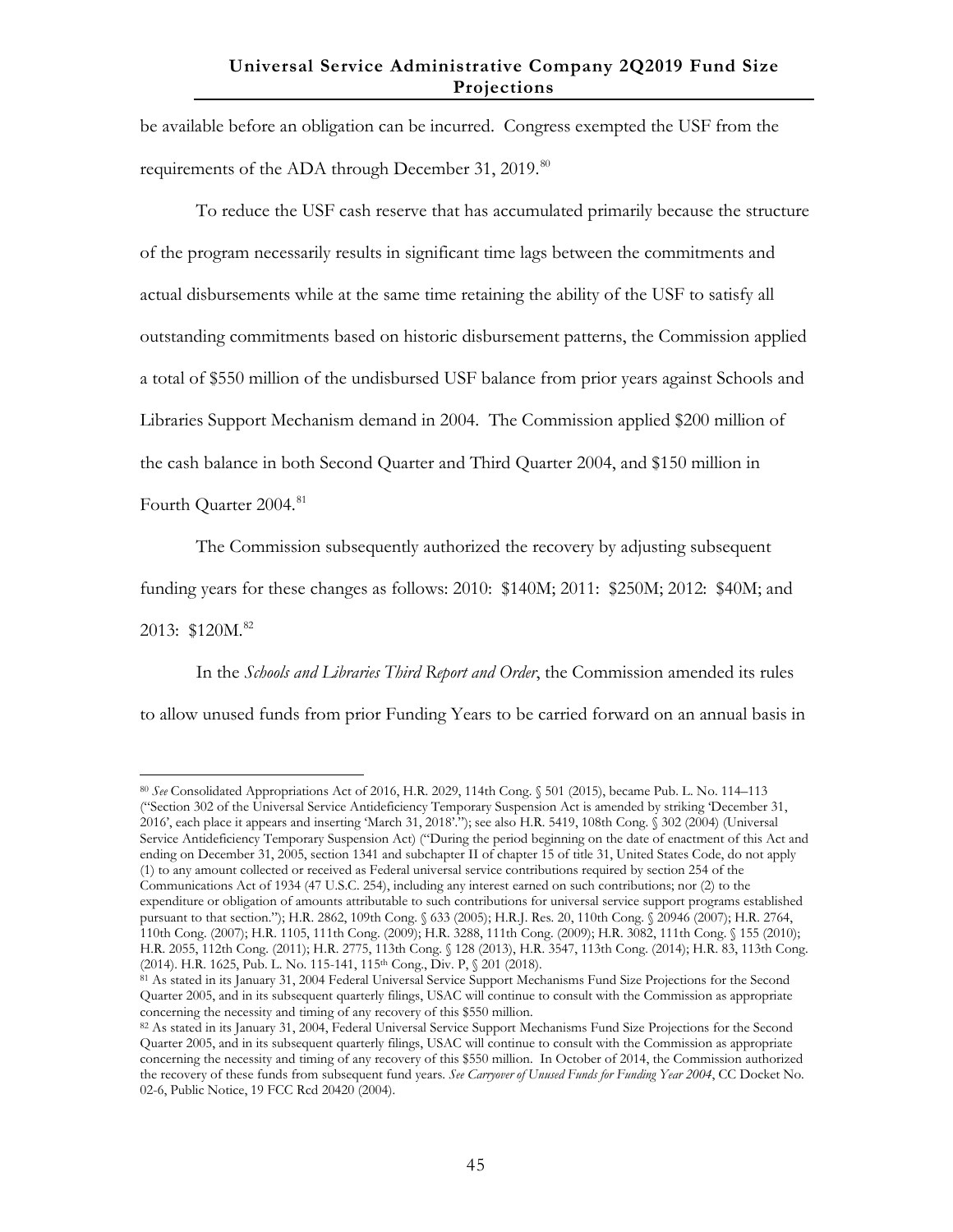the second quarter of each calendar year for use in the next full Funding Year. [83](#page-52-0) The Commission required USAC to file quarterly estimates of unused funds from prior Funding Years in submitting its projection of Schools and Libraries Support Mechanism demand for the upcoming quarter. The Commission modified the schedule to implement the process for Funding Year 2003 and directed USAC to carry-forward \$420 million of unused prior year funds for use in Funding Year 2003.<sup>[84](#page-52-1)</sup> In accordance with the *Schools and Libraries Third Report and Order*, the Commission announced that \$150 million in unused funds from Funding Year 2001 would be carried forward to increase disbursements to schools and libraries in Funding Year 2004.<sup>[85](#page-52-2)</sup>

On June 11, 2007, the Commission instructed USAC to carry-forward \$650 million in unused funds to Funding Year 2007.<sup>86</sup> The funds were carried forward from Funding Years 2001, 2002, 2003, and 2004 in the amount of \$50 million, \$300 million, \$150 million, and \$150 million, respectively. On June 23, 2008, the Commission instructed USAC to carry-forward \$600 million in unused funds to Funding Year 2008.<sup>[87](#page-52-4)</sup> The funds were carried forward from Funding Years 2002, 2003, and 2004 in the amount of \$150 million, \$200 million, and \$250 million, respectively. On July 31, 2009, the Commission instructed USAC to carry-forward \$900 million in unused funds to Funding Year 2009.<sup>[88](#page-52-5)</sup> The funds were carried-forward from Funding Years 1999, 2001, 2002, 2003, 2004, 2005, and 2006 in the amount of \$25 million, \$60 million, \$60 million, \$210 million, \$275 million, \$200 million,

 $\overline{a}$ 

<span id="page-52-0"></span><sup>83</sup> Schools and Libraries Universal Service Support Mechanism, CC Docket No. 02-6, Third Report and Order and Second Further Notice of Proposed Rulemaking, 18 FCC Rcd 26912, paras. 52-57 (2003) (*Schools and Libraries Third Report and Order*).<br><sup>84</sup> Id.; see also 47 C.F.R. § 54.507(a)(3).

<span id="page-52-2"></span><span id="page-52-1"></span>

<sup>&</sup>lt;sup>85</sup> See Carryover of Unused Funds for Funding Year 2004, CC Docket No. 02-6, Public Notice, 19 FCC Rcd 20420 (2004).<br><sup>86</sup> See Carryover of Unused Federal Universal Service Funds for Funding Year 2007, CC Docket No. 02-6,

<span id="page-52-3"></span><sup>10795</sup> (2007).

<span id="page-52-4"></span><sup>87</sup> *Schools and Libraries Universal Service Support Mechanism,* CC Docket No. 02-6*,* Order, 24 FCC Rcd 9960 (2008).

<span id="page-52-5"></span><sup>88</sup> *Schools and Libraries Universal Service Support Mechanism*, CC Docket No. 02-6, Order, 24 FCC Rcd 10164 (WCB 2009)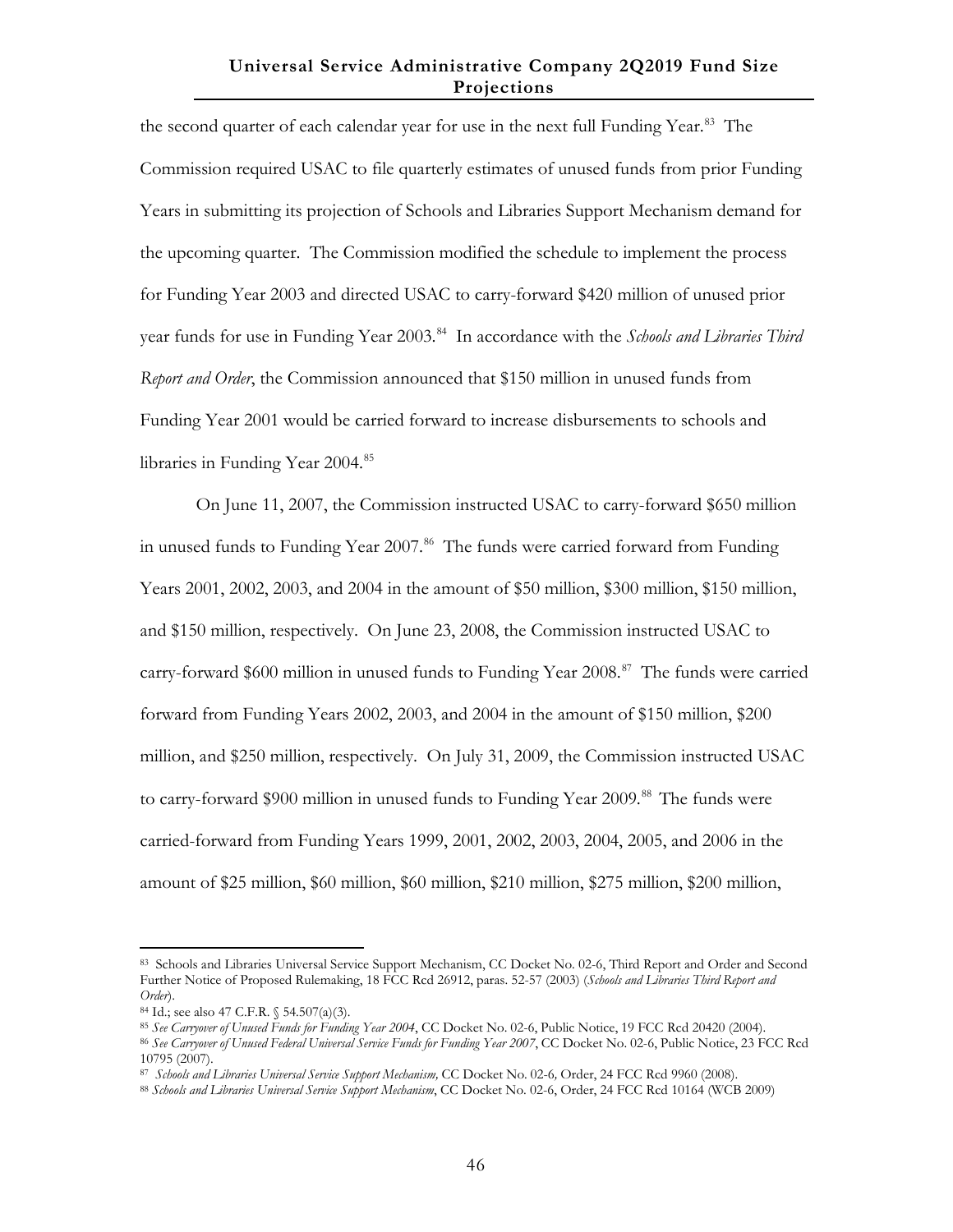and \$70 million, respectively. On July 1, 2010, the Commission instructed USAC to carry-forward \$900 million in unused funds to Funding Year 2010.<sup>[89](#page-53-0)</sup> The funds were carriedforward from Funding Years 2002, 2005, 2006, 2007, and 2008 in the amount of \$25 million, \$100 million, \$300 million, \$375 million, and \$100 million, respectively. On August 22, 2011, the Commission instructed USAC to carry-forward an additional \$250 million in unused funds from Funding Year 2008 to Funding Year  $2010$ .<sup>[90](#page-53-1)</sup> The total funds carried forward to Funding Year 2010 amount to \$1,150 million. The Commission further instructed USAC to carry-forward \$850 million in unused funds from Funding Years 2003, 2004, 2005, 2006, 2007, 2008, and 2009 to Funding Year 2011<sup>91</sup> The funds were carriedforward from Funding Years 2003, 2004, 2005, 2006, 2007, 2008, and 2009 in the amount of \$20 million, \$50 million, \$120 million, \$115 million, \$275 million, \$140 million, and \$130 million, respectively. On July 18, 2012, the FCC authorized USAC to carry-forward \$1,050 million in unused funds from prior years to increase Funding Year 2012 disbursements in excess of the \$2.34 billion annual cap.<sup>[92](#page-53-3)</sup> The funds were carried-forward from Funding Years 1998, 1999, 2000, 2001, 2002, 2003, 2004, 2005, 2006, 2007, 2008, 2009, and 2010 in the amount of \$5 million, \$15 million, \$20 million, \$25 million, \$15 million, \$55 million, \$60 million, \$120 million, \$80 million, \$140 million, \$115 million, \$300 million, and \$100 million, respectively. On May 16, 2013, the FCC authorized USAC to carry-forward \$450 million in unused funds from prior years to increase Funding Year 2013 disbursements in excess of the \$2.38 billion annual cap.<sup>[93](#page-53-4)</sup> The funds were carried forward from Funding Years 2007, 2008,

 $\overline{a}$ 

<span id="page-53-0"></span><sup>&</sup>lt;sup>89</sup> See Wireline Competition Bureau Announces Carryover of Unused Schools and Libraries Universal Service Funds for Funding Year 2010, CC Docket No. 02-6, Public Notice, 25 FCC Rcd 8483 (2010).

<span id="page-53-1"></span><sup>90</sup> *Schools and Libraries Universal Service Support Mechanism*, CC Docket No. 02-6, Order, 26 FCC Rcd 11145 (WCB 2011) <sup>91</sup> *Id.* at 11150, para. 13.

<span id="page-53-3"></span><span id="page-53-2"></span><sup>92</sup> *See Wireline Competition Bureau Announces Carry-Forward of Unused Schools and Libraries Universal Service Funds for Funding Year 2012*, CC Docket No. 02-6, Public Notice, 27 FCC Rcd 8109 (2012).

<span id="page-53-4"></span><sup>93</sup> See Wireline Competition Bureau Announces Carry-Forward of Unused Schools and Libraries Universal Service Funds for Funding Year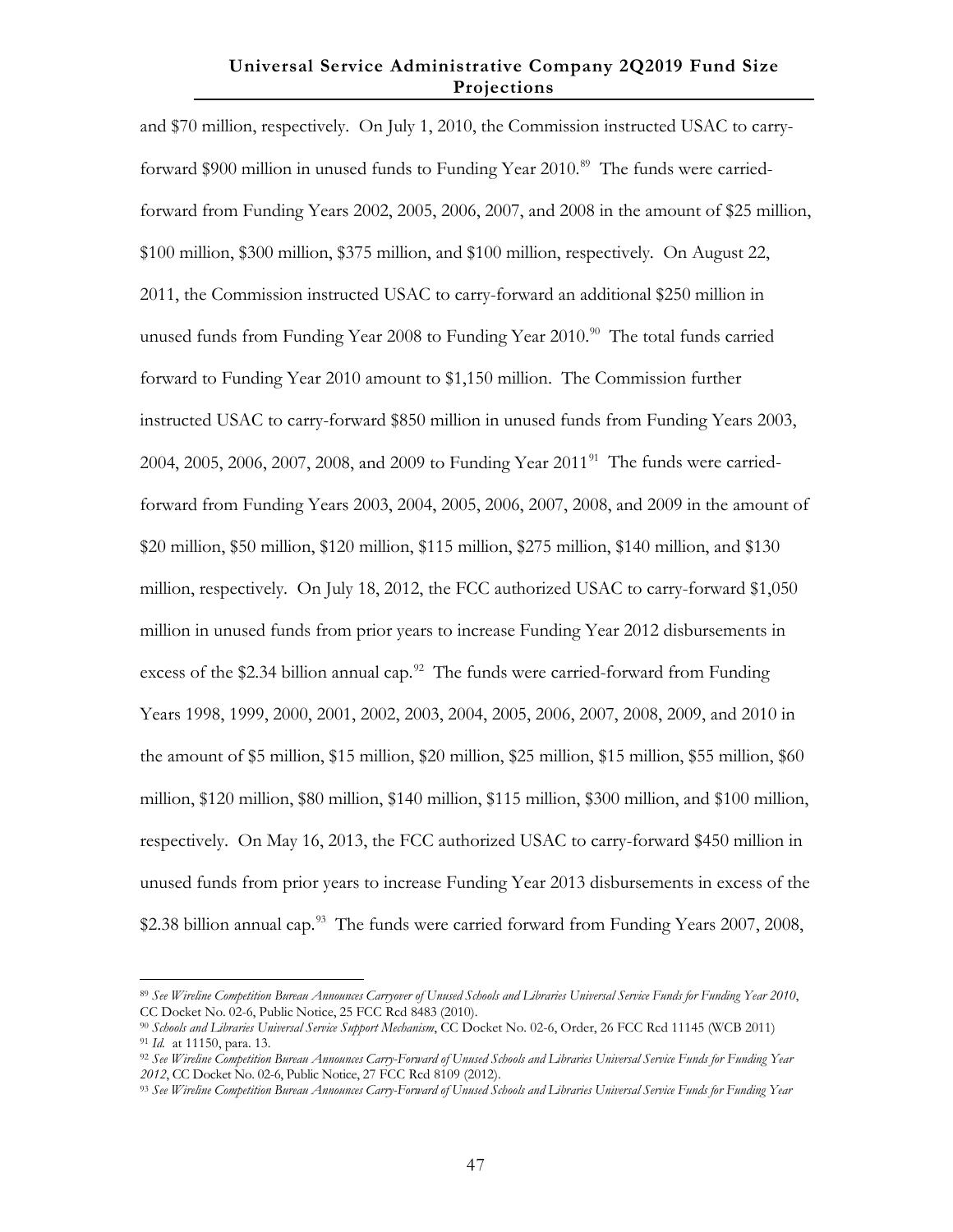2009 and 2010 in the amount of \$20 million, \$150 million, \$150 million and \$130 million, respectively. On May 2, 2014, the FCC authorized USAC to carry-forward \$200 million in unused funds from prior years to increase Funding Year 2014 disbursements in excess of the \$2.41 billion annual cap.<sup>94</sup> The funds were carried forward from Funding Years 2002, 2007, 2009 and 2010 in the amount of \$40 million, \$30 million, \$70 million and \$60 million, respectively.

In the *Schools and Libraries Sixth Report and Order*, the Commission amended its rules to increase the cap on program funding by indexing the cap to inflation.<sup>95</sup> The Commission calculates this annual increase by using the percentage increase in the gross domestic product chain type price index (GDP-CPI) from the previous year and rounds this to the nearest 0.1 percent. The Commission found that the GDP-CPI increased 0.9 percent between 2008 and 2009. Using this analysis, the Commission set the cap for Funding Year 2010 to \$2,270,250,000. On August 5, 2011, the Commission set the cap for Funding Year 2011 at  $$2,290,682,250.96$  $$2,290,682,250.96$  On November 18, 2011, the FCC ordered USAC to include the inflation adjustments to the E-rate cap in the Schools and Libraries Support Mechanism demand projection.<sup>[97](#page-54-3)</sup> On May 18, 2012, the Commission set the cap for Funding Year 2012 to \$2,338,786,577. $98$  On March 11, 2013, the FCC set the cap for Funding Year 2013 at

 $\overline{a}$ 

<sup>95</sup>*Schools and Libraries Universal Service Support Mechanism,* CC Docket Nos No. 02-6

*<sup>2013</sup>*, CC Docket No. 02-6, Public Notice 28 FCC Rcd 7239 (2013).

<span id="page-54-0"></span><sup>94</sup> See Wireline Competition Bureau Announces Carry-Forward of Unused Schools and Libraries Universal Service Funds for Funding Year *2014*, CC Docket No. 02-6, Public Notice, 29 FCC Rcd 4967 (2014).

<span id="page-54-2"></span><span id="page-54-1"></span>*et al.*, Sixth Report and Order*,* 25 FCC Rcd 18762, 18780-83, paras. 35-40 (2010) (*Schools and Libraries Sixth Report and Order).* <sup>96</sup> *Wireline Competition Bureau Announces E-Rate Inflation-Based Cap for Funding Year 2011*, CC Docket No. 02-6, Public Notice, 26 FCC Rcd 11097 (2011).

<span id="page-54-3"></span><sup>97</sup> *See USF/ICC Transformation Order*, 26 FCC Rcd at 17848, para. 567.

<span id="page-54-4"></span><sup>98</sup> *See Wireline Competition Bureau Announces E-Rate Inflation-Based Cap for Funding Year 2012*, CC Docket No. 02-6, Public Notice, 27 FCC Rcd 5305 (2012).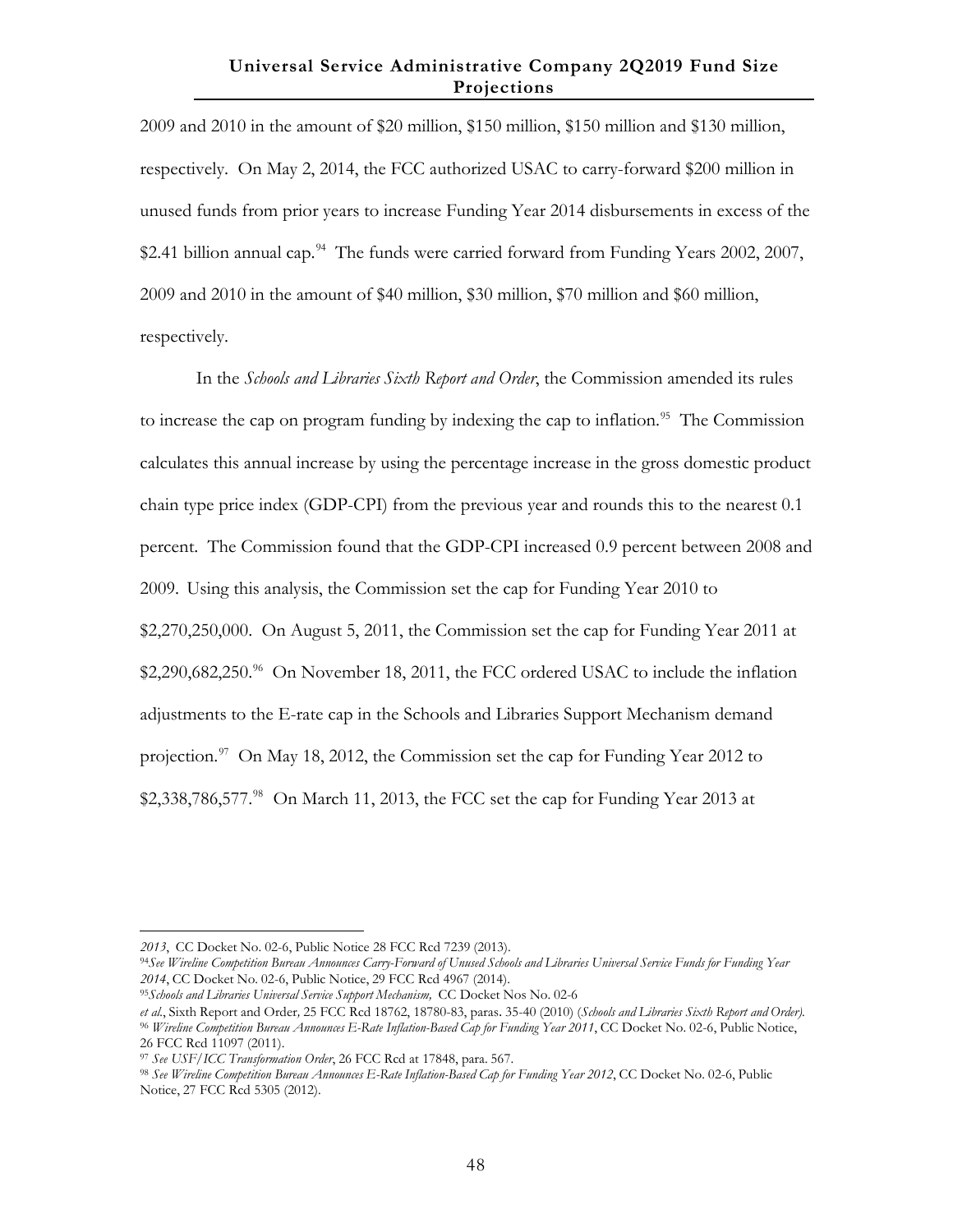$$2,380,314,485.99$  $$2,380,314,485.99$  On March 28, 2014, the FCC set the cap for Funding Year 2014 at  $$2,413,817,693.<sup>100</sup>$  $$2,413,817,693.<sup>100</sup>$  $$2,413,817,693.<sup>100</sup>$ 

On December 15, 2014, the FCC Managing Director provided guidance to USAC concerning maintenance of cash reserves for meeting funding commitments for the Schools and Libraries Support Mechanism. [101](#page-55-2) On December 19, 2014, the FCC released the *Second E-rate Modernization Order*, adjusting the \$2.41 billion annual cap (after giving effect to inflation adjustments) to \$3.9 billion, effective for Funding Year 2015.<sup>[102](#page-55-3)</sup> On December 23, 2014, USAC submitted information to the FCC consistent with that guidance.<sup>[103](#page-55-4)</sup>

On May 6, 2015, USAC submitted an estimate of demand for the E-rate program for Funding Year 2015 of \$3.92 billion, which includes estimated demand for Category One services (telecommunications, telecommunications services and Internet access) of \$2.255 billion and of \$1.665 billion for Category Two services (internal connections, basic maintenance of internal connections and managed internal broadband services).

On May 8, 2015, the FCC authorized USAC to carry-forward \$1,575 million in unused funds from prior years to fund Funding Year 2015 disbursements up to the \$3.92 billion demand. The funds were carried-forward from Funding Years 1998, 1999, 2000, 2001, 2002, 2003, 2004, 2005, 2006, 2007, 2008, 2009, 2010, 2011, 2012 and 2013 in the amount of \$4.99 million; \$8.44 million; \$7.70 million; \$27.70 million; \$15.20 million; \$43.83

 $\overline{a}$ 

<span id="page-55-0"></span><sup>99</sup> *See Wireline Competition Bureau Announces E-Rate Inflation-Based Cap for Funding Year 2013*, CC Docket No. 02-6, Public Notice, 28 FCC Rcd 2318 (2013).

<span id="page-55-1"></span><sup>100</sup> *See Wireline Competition Bureau Announces E-Rate Inflation-Based Cap for Funding Year 2014*, CC Docket No. 02-6, Public Notice, 29 FCC Rcd 3222 (2014).

<span id="page-55-2"></span><sup>101</sup> *See* Letter from John Wilkins, Managing Director, FCC, to Chris Henderson, Chief Executive Officer, USAC, 29 FCC Rcd 14858 (dated Dec. 15, 2014).

<span id="page-55-3"></span><sup>102</sup> *See Modernizing the E-Rate Program for Schools and Libraries,* WC Docket Nos. 13-184 and 10-90, Second Report and Order and Order on Reconsideration, 29 FCC Rcd 15538 (2014) (*Second 2014 E-rate Order*).

<span id="page-55-4"></span><sup>103</sup> *See* Letter from Chris Henderson, Chief Executive Officer, USAC, to Marlene H. Dortch, Secretary, FCC (Dec. 23, 2014) (regarding Submission for the Record – WC Docket 13-184 *et al.*, Information on Schools and Support Mechanism Funds Available for Carry-Forward).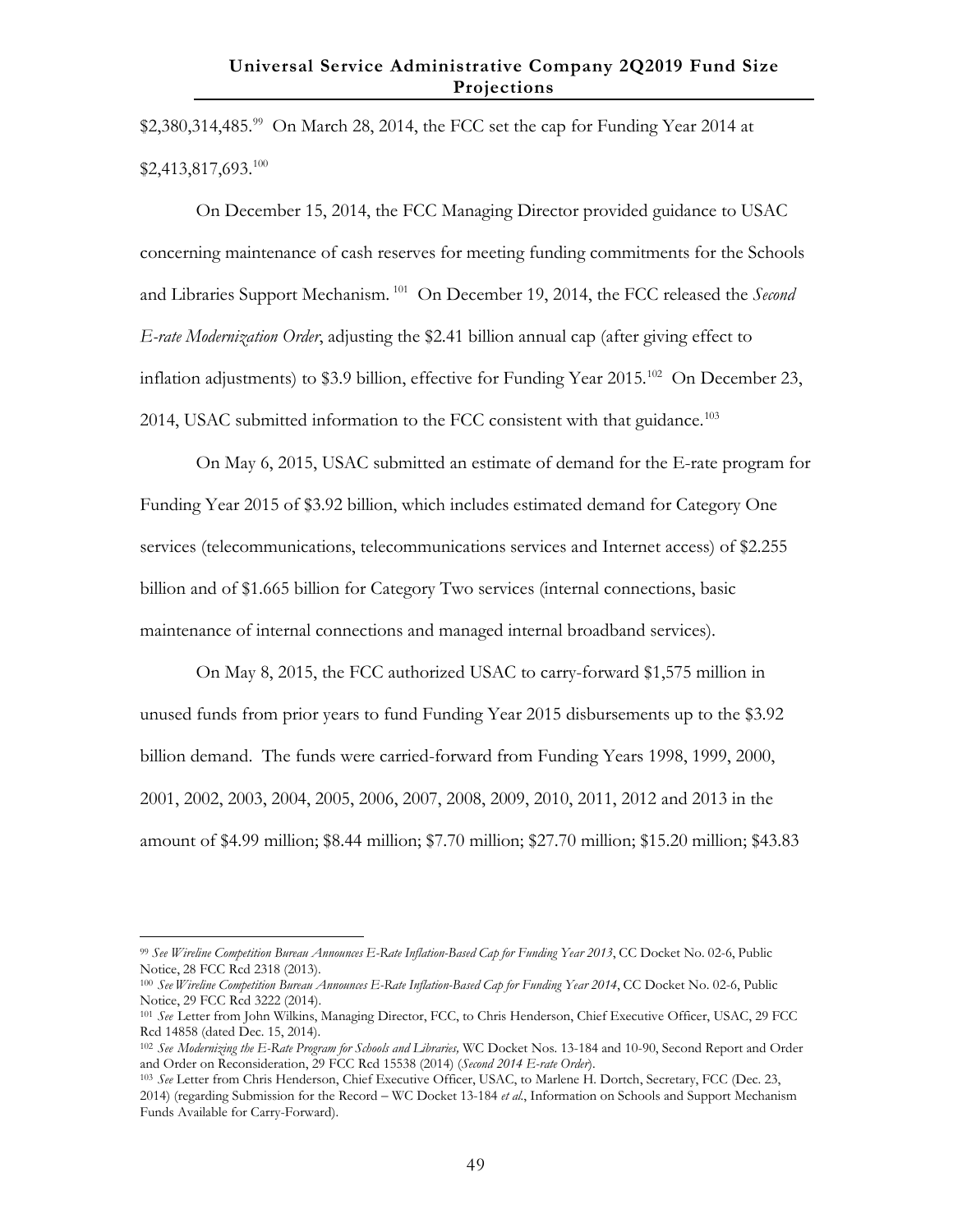million; \$20.95 million; \$18.62 million; \$31.80 million; \$19.49 million; \$18.46 million; \$70.37 million; \$378.57 million; \$595.81 million; \$295.12 million; and \$18 million, respectively.

On June 6, 2016, USAC submitted an estimate of demand for the E-rate program for Funding Year 2016 (July 1, 2016 to September 30, 2017) of \$3.609 billion, which includes estimated demand for Category One services (i.e., telecommunications, telecommunications services and Internet access) of \$2.330 billion and of \$1.279 billion for Category Two services (i.e., internal connections, basic maintenance of internal connections and managed internal broadband services).

On June 8, 2016, the FCC authorized USAC to carry forward \$1,900 million in unused funds from prior years to fund Funding Year 2016 disbursements up to the \$3.609 billion demand. The funds were carried-forward from Funding Years 2004, 2006, 2008, 2010, 2011, 2012, 2013, 2014 and 2015 in the amount of \$1.69 million; \$2.00 million; \$7.00 million; \$4.31 million; \$17.00 million; \$540.00 million; \$850.00 million; \$290 million; and \$188.00 million, respectively.

The FCC directed USAC to fully fund eligible Category One services under the new cap. The FCC also directed USAC to fully fund eligible Category Two services, first using the unused \$1.90 billion in E-rate funds from prior years, and then using any additional funds needed under the new cap to fully meet demand.

On May 24, 2017, the FCC authorized USAC to carry forward \$1,200.24 million to Funding Year 2017 from prior Funding Years as follows: 2014: \$215.04 million; 2015: \$561.88 million; and 2016: \$423.32 million.

The FCC directed USAC to fully fund eligible Category One and Category Two requests, using \$1.2 billion in E-rate funds unused from previous years, and any additional funds needed under the current cap to fully meet demand for such services.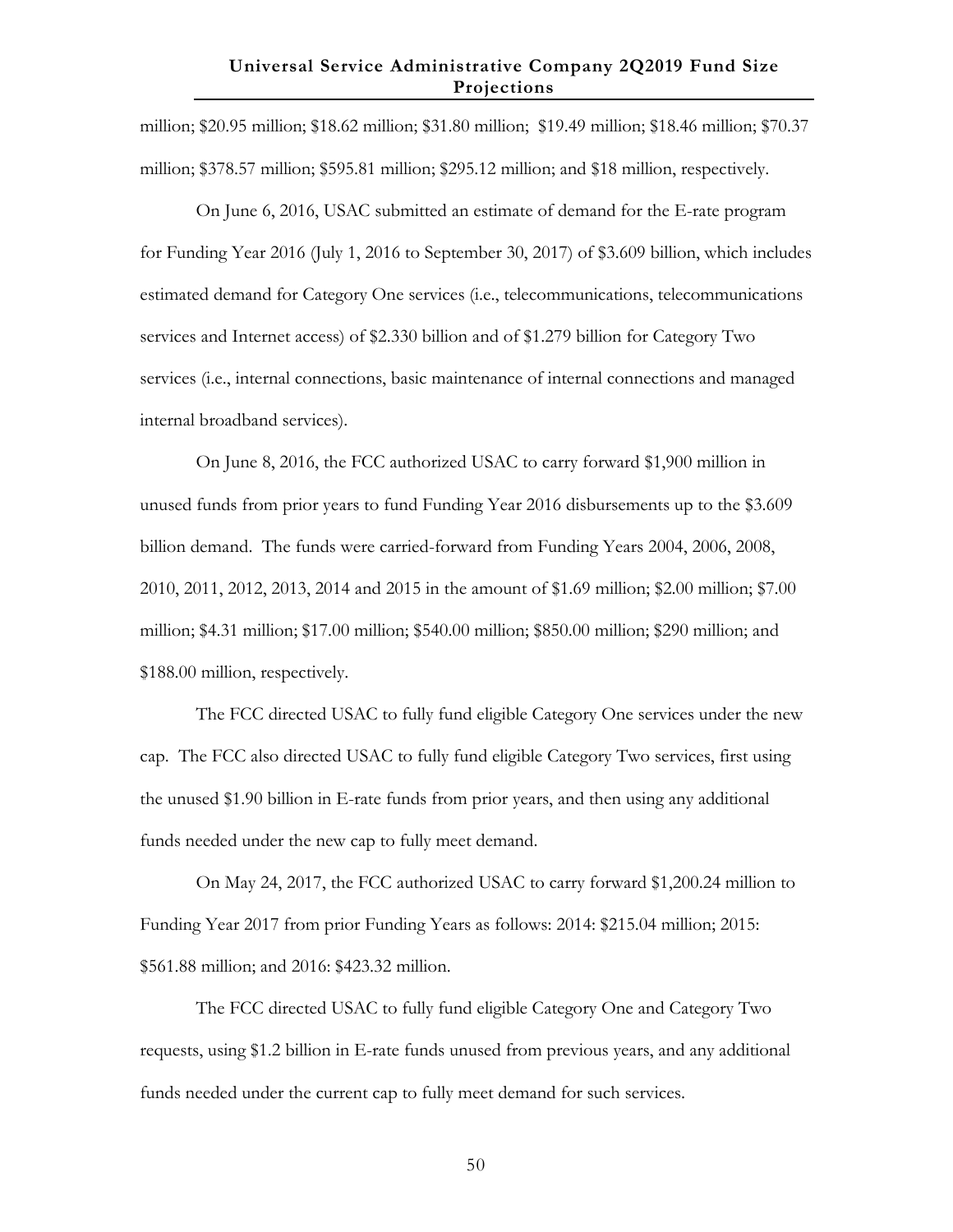The following sections provide information regarding the use of funds for each funding year, including adjustments made by the Commission and projections of unused funds as required by Commission rules.

#### Funding Year 1998 True-Up

As of December 31, 2018, \$1,398.95 million of Funding Year 1998 support has been disbursed. The Commission, in a series of actions, has directed USAC to move outstanding contingency funds to subsequent years in an effort to utilize unused funds. On April 17, 2017,<sup>[104](#page-57-0)</sup> the Commission directed USAC to reserve 100 percent for pending appeals. Given these requirements, USAC estimates \$0.01 million of Funding Year 1998 funds are available to carry-forward.. The estimated Funding Year 1998 balance is based on the following:

|                                                           | Amounts in      |
|-----------------------------------------------------------|-----------------|
| <b>Funding Year 1998</b>                                  | <b>Millions</b> |
| Amount Authorized and Actually Collected                  | \$1,925.00      |
| Amount Authorized for Disbursement                        | $(\$1,398.95)$  |
| Administrative Expenses (21 months)                       | $(\$41.79)$     |
| Amount Applied to Adjust 2000, 2001, and 2002 Collections | $(\$477.16)$    |
| Amount Carried Forward / Backward                         | $(\$7.06)$      |
| Potential Additional Disbursements on Committed FRNs      | \$0.00          |
| Reserved for Invoices Awaiting Approval Expired FRNs      | \$0.00          |
| Reserve for USAC Appeals                                  | $(\$0.01)$      |
| Reserve for FCC Appeals                                   | $(\$0.02)$      |
| <b>Estimated Remaining Balance</b>                        | \$0.01          |

#### Funding Year 1999 True-Up

 $\overline{a}$ 

As of December 31, 2018, \$1,650.02 million of Funding Year 1999 support had been disbursed. The Commission in a series of actions has directed USAC to move outstanding

<span id="page-57-0"></span><sup>104</sup> Letter from Mark Stephens, Managing Director, FCC to Chris Henderson, Chief Executive Officer, USAC, DA-17-367, at 2 (Apr. 17, 2017) (directing USAC to reverse one hundred percent for pending funding requests that are awaiting a decision from USAC or the Commission) (April 17, 2017 Letter).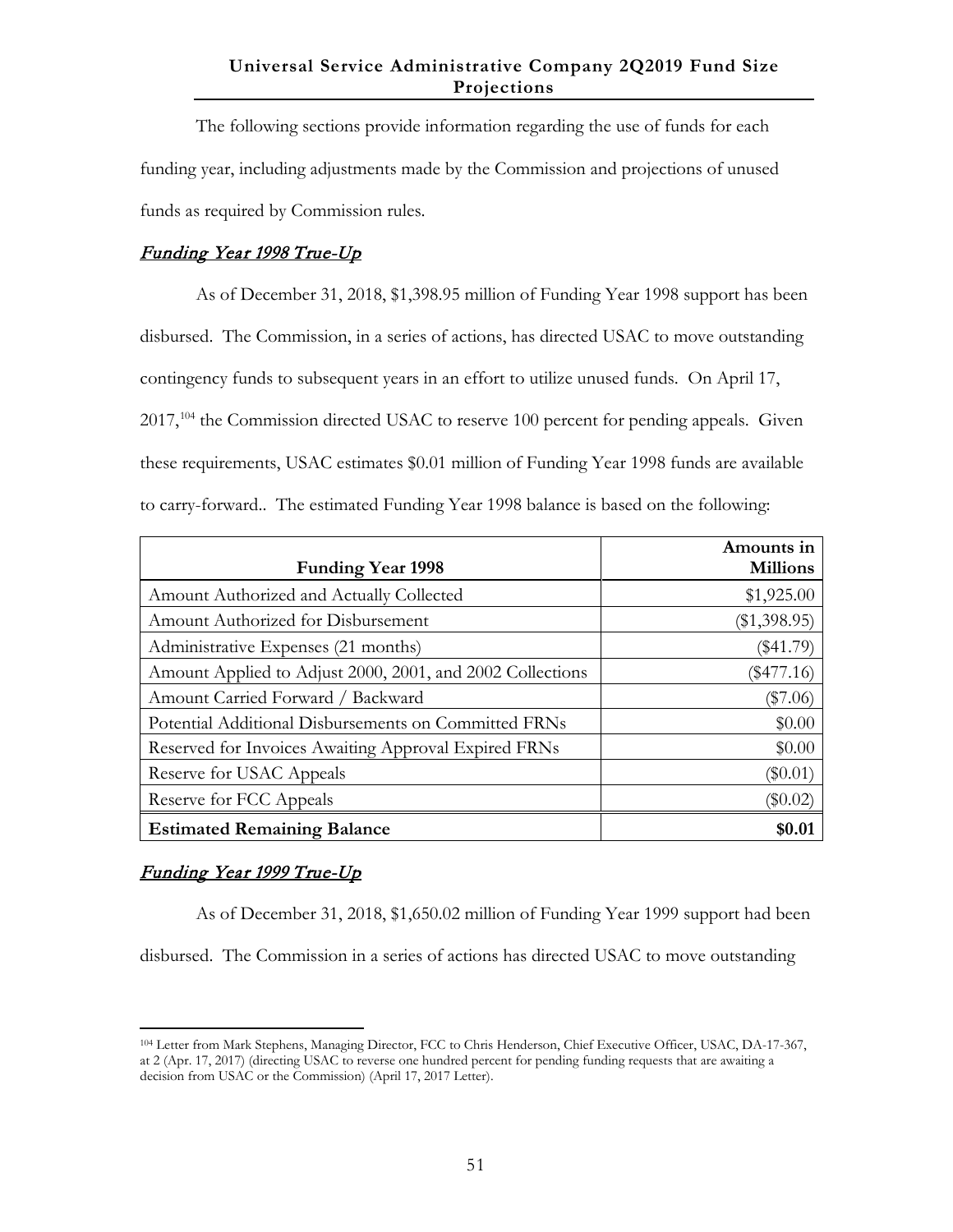contingency funds to subsequent years in an effort to utilize unused funds. On April 17, 2017, the Commission directed USAC to reserve 100 percent for pending appeals.<sup>[105](#page-58-0)</sup> USAC's projection of remaining Funding Year 1999 funds includes an estimate for additional disbursements on committed but undisbursed funding requests, and a reserve for pending appeals. Given these requirements, USAC estimates \$4.65 million of Funding Year 1999 funds are available to carry-forward. The estimated remaining Funding Year 1999 balance is based on the following:

| <b>Funding Year 1999</b>                                 | Amounts in<br><b>Millions</b> |
|----------------------------------------------------------|-------------------------------|
| Amount Authorized and Actually Collected                 | \$2,250.00                    |
| Amount Authorized for Disbursement                       | $(\$1,650.02)$                |
| Administrative Expenses                                  | $(\$32.32)$                   |
| Amount Applied to Adjust Third Quarter 2002 Collections  | $(\$256.16)$                  |
| Amount Applied to Adjust Fourth Quarter 2002 Collections | $(\$212.93)$                  |
| Amount Carried Forward / Backward                        | $(\$89.93)$                   |
| Potential Additional Disbursements on Committed FRNs     | \$0.00                        |
| Reserved for Invoices Awaiting Approval Expired FRNs     | \$0.00                        |
| Reserve for USAC Appeals                                 | $(\$0.02)$                    |
| Reserve for FCC Appeals                                  | (3.97)                        |
| <b>Estimated Remaining Balance</b>                       | \$4.65                        |

## Funding Year 2000 True-Up

As of December 31, 2018, \$1,647.00 million of Funding Year 2000 support had been authorized for disbursement. The Commission in a series of actions has directed USAC to move outstanding contingency funds to subsequent years in an effort to utilize unused funds. On April 17, 2017, the Commission directed USAC to reserve 100 percent for pending appeals.[106](#page-58-1) USAC's projection of remaining Funding Year 2000 funds includes an

<span id="page-58-0"></span> $\overline{a}$ <sup>105</sup> *See April 17, 2017 Letter, at 2*.

<span id="page-58-1"></span><sup>106</sup> *See April 17, 2017 Letter,* at 2.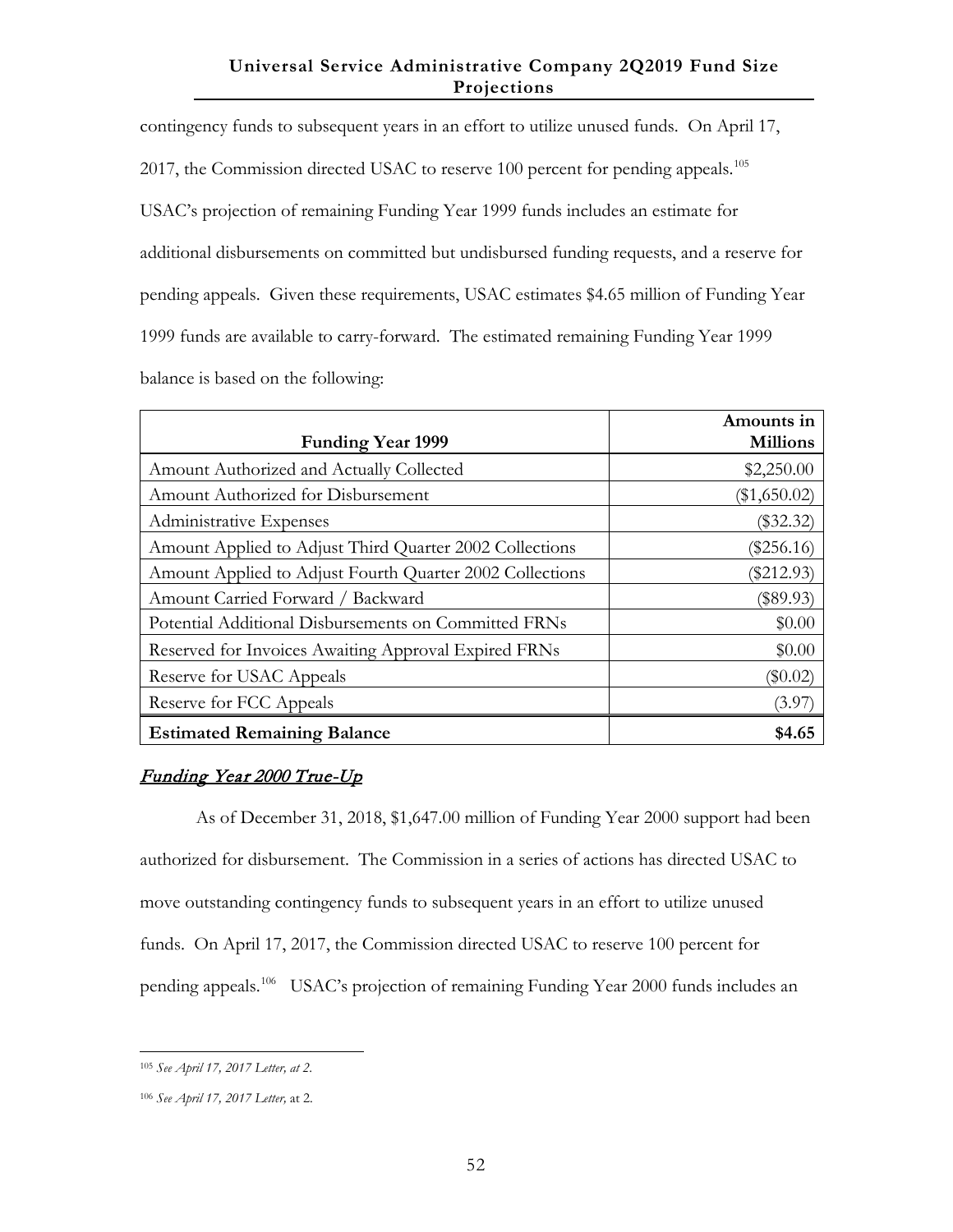estimate to pay additional disbursements on committed but undisbursed funding requests and a reserve for pending appeals. Given these requirements, USAC estimates that \$8.73 million of Funding Year 2000 funds are available to carry-forward. The estimated remaining Funding Year 2000 balance is based on the following:

|                                                          | Amounts in      |
|----------------------------------------------------------|-----------------|
| <b>Funding Year 2000</b>                                 | <b>Millions</b> |
| Amount Authorized and Actually Collected                 | \$2,250.00      |
| Amount Authorized for Disbursement                       | $(\$1,647.00)$  |
| Administrative Expenses                                  | $(\$32.24)$     |
| Amount Applied to Adjust Fourth Quarter 2002 Collections | $(\$136.85)$    |
| Amount Applied to Adjust First Quarter 2003 Collections  | $(\$246.18)$    |
| Amount Carried Forward / Backward                        | (\$149.63)      |
| Potential Additional Disbursements on Committed FRNs     | $(\$24.40)$     |
| Reserved for Invoices Awaiting Approval Expired FRNs     | \$0.00          |
| Reserve for USAC Appeals                                 | \$0.00          |
| Reserve for FCC Appeals                                  | (\$4.97)        |
| <b>Estimated Remaining Balance</b>                       | \$8.73          |

## Funding Year 2001 True-Up

As of December 31, 2018, \$1,695.70 million of Funding Year 2001 support had been authorized for disbursement. The Commission in a series of actions has directed USAC to move outstanding contingency funds to subsequent years in an effort to utilize unused funds. On April 17, 2017, the Commission directed USAC to reserve 100 percent for pending appeals.[107](#page-59-0) USAC's projection of remaining Funding Year 2001 funds includes an estimate to pay additional disbursements on committed but undisbursed funding requests, a reserve for pending applications and a reserve for appeals. Given these requirements, USAC estimates that \$0.06 million of Funding Year 2001 funds are available to carry forward.

<span id="page-59-0"></span> $\overline{a}$ <sup>107</sup> *See April 17, 2017 Letter,* at 2.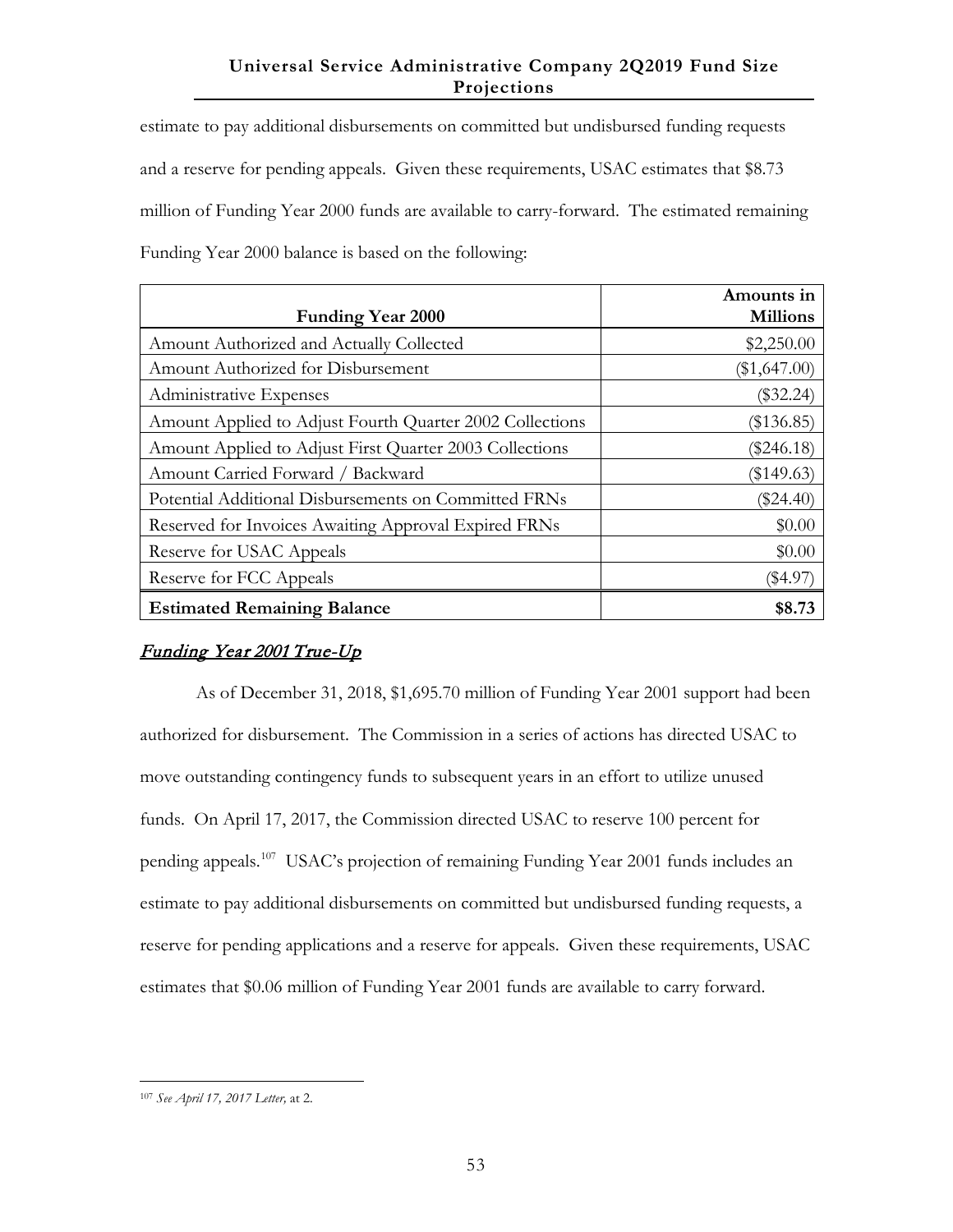| <b>Funding Year 2001</b>                             | Amounts in<br><b>Millions</b> |
|------------------------------------------------------|-------------------------------|
| Amount Authorized and Actually Collected             | \$2,250.00                    |
| Amount Authorized for Disbursement                   | $(\$1,695.70)$                |
| Administrative Expenses                              | $(\$30.56)$                   |
| Amount Carried Forward / Backward                    | $(\$460.28)$                  |
| Potential Additional Disbursements on Committed FRNs | \$0.00                        |
| Reserved for Invoices Awaiting Approval Expired FRNs | \$0.00                        |
| Remaining Uncommitted Requests                       | \$20.33                       |
| Reserve for USAC Appeals                             | $(\$8.76)$                    |
| Reserve for FCC Appeals                              | $(\$34.31)$                   |
| <b>Estimated Remaining Balance</b>                   | \$0.06                        |

## Funding Year 2002 True-Up

As of December 31, 2018, \$1,595.80 million of Funding Year 2002 support had been authorized for disbursement. The Commission in a series of actions has directed USAC to move outstanding contingency funds to subsequent years in an effort to utilize unused funds. On April 17, 2017, the Commission directed USAC to reserve 100 percent for pending appeals.[108](#page-60-0) USAC's projection of remaining Funding Year 2002 funds includes an estimate to pay additional disbursements on committed but undisbursed funding requests, a reserve for pending applications, and a reserve for appeals. Given these requirements, USAC estimates (\$0.18) million of Funding Year 2002 funds are available to carry-forward. The estimated remaining Funding Year 2002 balance is based on the following:

|                                                      | Amounts in      |
|------------------------------------------------------|-----------------|
| <b>Funding Year 2002</b>                             | <b>Millions</b> |
| Amount Authorized and Actually Collected             | \$2,250.00      |
| Amount Authorized for Disbursement                   | $(\$1,595.80)$  |
| Administrative Expenses                              | $(\$38.53)$     |
| Amount Carried Forward / Backward                    | $(\$595.95)$    |
| Potential Additional Disbursements on Committed FRNs | \$0.00          |
| Reserved for Invoices Awaiting Approval Expired FRNs | \$0.00          |

<span id="page-60-0"></span> $\overline{a}$ <sup>108</sup> *See April 17, 2017 Letter*, at 2.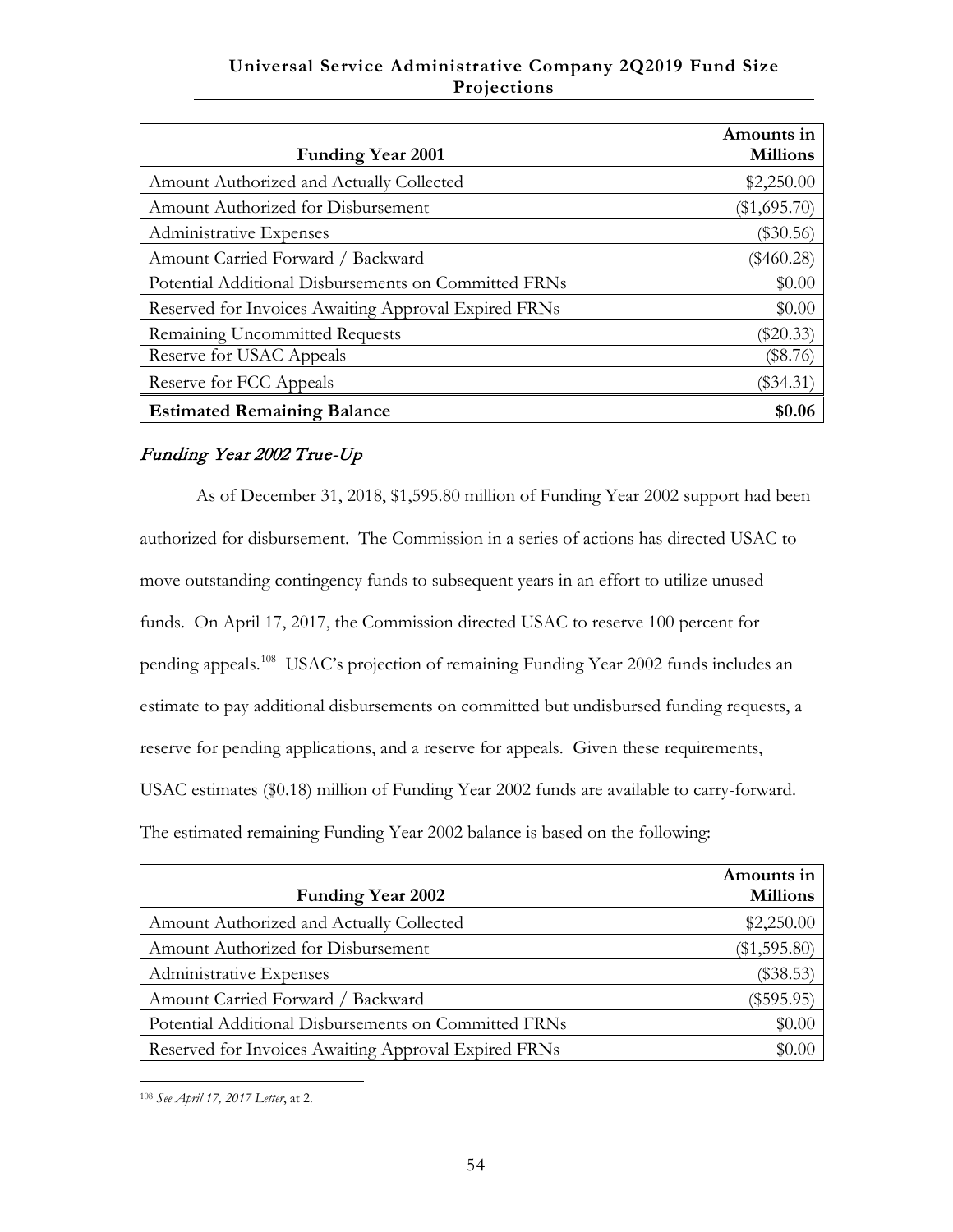| Remaining Uncommitted Requests     | SO.92       |
|------------------------------------|-------------|
| Reserve for USAC Appeals           | \$0.22      |
| Reserve for FCC Appeals            | $(\$18.76)$ |
| <b>Estimated Remaining Balance</b> | (\$0.18     |

## Funding Year 2003 True-Up

As of December 31, 2018, \$1,937.53 million of Funding Year 2003 support had been authorized for disbursement. The Commission in a series of actions has directed USAC to move outstanding contingency funds to subsequent years in an effort to utilize unused funds. On April 17, 2017, the Commission directed USAC to reserve 100 percent for pending appeals.[109](#page-61-0) USAC's projection of remaining Funding Year 2003 funds includes an estimate to pay additional disbursements on committed but undisbursed funding requests, a reserve for pending applications, and a reserve for appeals. Given these requirements, USAC estimates (\$0.02) million of Funding Year 2003 funds are available to carry-forward. The estimated remaining Funding Year 2003 balance is based on the following:

|                                                      | Amounts in      |
|------------------------------------------------------|-----------------|
| <b>Funding Year 2003</b>                             | <b>Millions</b> |
| Amount Authorized and Actually Collected             | \$2,250.00      |
| Amount Authorized for Disbursement                   | $(\$1,937.53)$  |
| Amount Carried Forward / Backward                    | $(\$638.98)$    |
| Amount Received from Rollover                        | \$420.00        |
| Administrative Expenses                              | (\$44.19)       |
| Potential Additional Disbursements on Committed FRNs | \$0.00          |
| Reserved for Invoices Awaiting Approval Expired FRNs | \$0.00          |
| Remaining Uncommitted Requests                       | $(\$32.83)$     |
| Reserve for USAC Appeals                             | $(\$0.02)$      |
| Reserve for FCC Appeals                              | (\$16.47)       |
| <b>Estimated Remaining Balance</b>                   | $(\$0.02)$      |

<span id="page-61-0"></span> $\overline{a}$ <sup>109</sup> *See April 17, 2017 Letter,* at 2.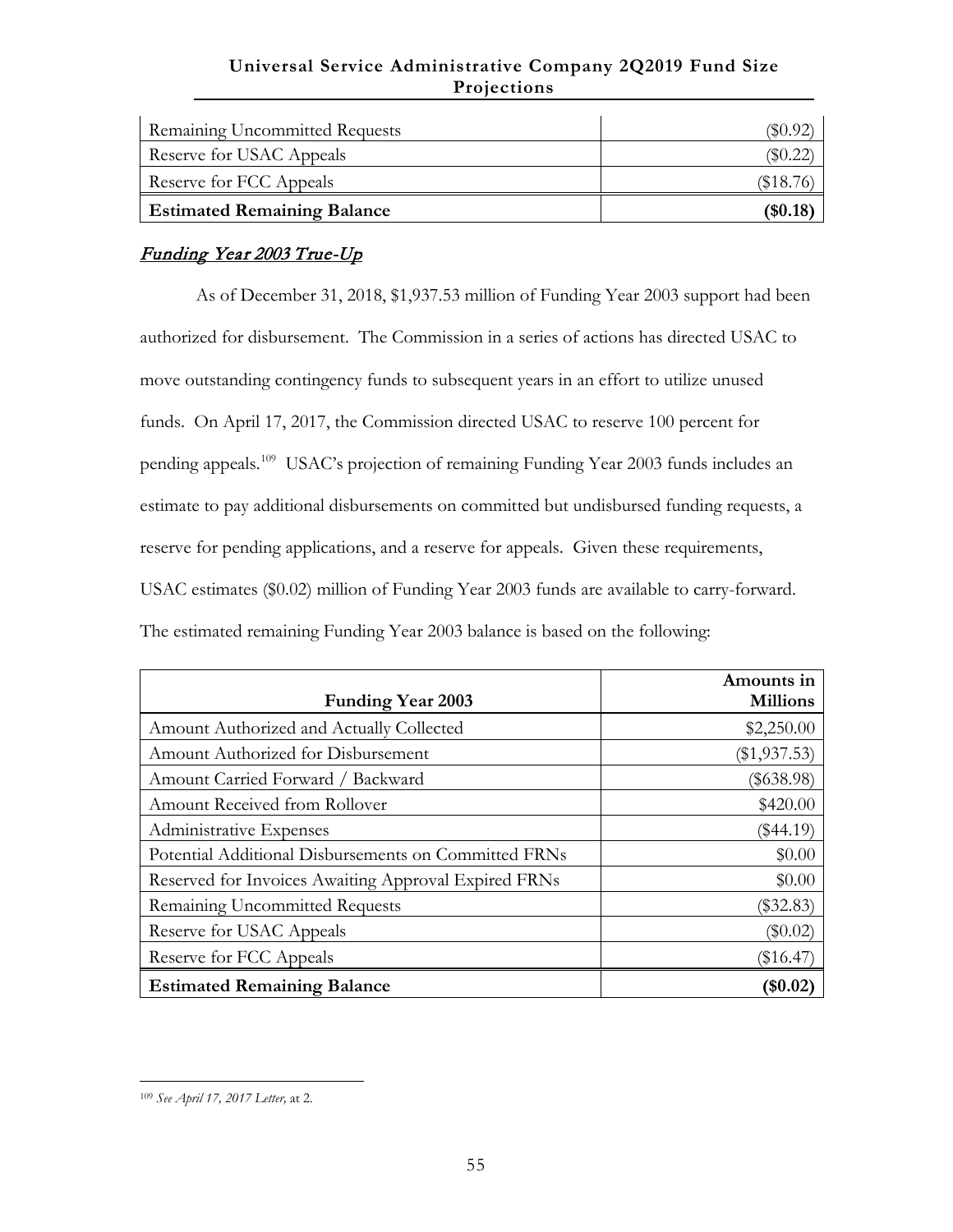# Funding Year 2004 True-Up

As of December 31, 2018, \$1,535.32 million of Funding Year 2004 support had been authorized for disbursement. The Commission in a series of actions has directed USAC to move outstanding contingency funds to subsequent years in an effort to utilize unused funds. On April 17, 2017, the Commission directed USAC to reserve 100 percent for pending appeals.[110](#page-62-0) USAC's projection of remaining Funding Year 2004 funds includes an estimate to pay additional disbursements on committed but undisbursed funding requests, a reserve for pending applications, and a reserve for appeals. Given these requirements, USAC estimates that (\$1.09) million of Funding Year 2004 funds are available to carryforward. The estimated remaining Funding Year 2004 balance is based on the following:

| <b>Funding Year 2004</b>                             | Amounts in<br><b>Millions</b> |
|------------------------------------------------------|-------------------------------|
| Amount Authorized and Actually Collected             | \$2,250.00                    |
| Amount Authorized for Disbursement                   | $(\$1,535.32)$                |
| Amount Carried Forward / Backward                    | $(\$723.42)$                  |
| Amount Received from Rollover                        | \$150.00                      |
| Amount Applied to Adjust Collections                 | $(\$550.00)$                  |
| Adjustment for Reduction in Collections              | \$550.00                      |
| Administrative Expenses                              | $(\$55.75)$                   |
| Potential Additional Disbursements on Committed FRNs | \$0.00                        |
| Reserved for Invoices Awaiting Approval Expired FRNs | \$0.00                        |
| Reserve for USAC Appeals                             | \$(0.11)                      |
| Reserve for FCC Appeals                              | (\$86.49)                     |
| <b>Estimated Remaining Balance</b>                   | (\$1.09)                      |

# Funding Year 2005 True-Up

As of December 31, 2018, \$1,623.65 million of Funding Year 2005 support had been authorized for disbursement. The Commission in a series of actions has directed USAC to

<span id="page-62-0"></span> $\overline{a}$ <sup>110</sup> *See April 17, 2017 Letter,* at 2.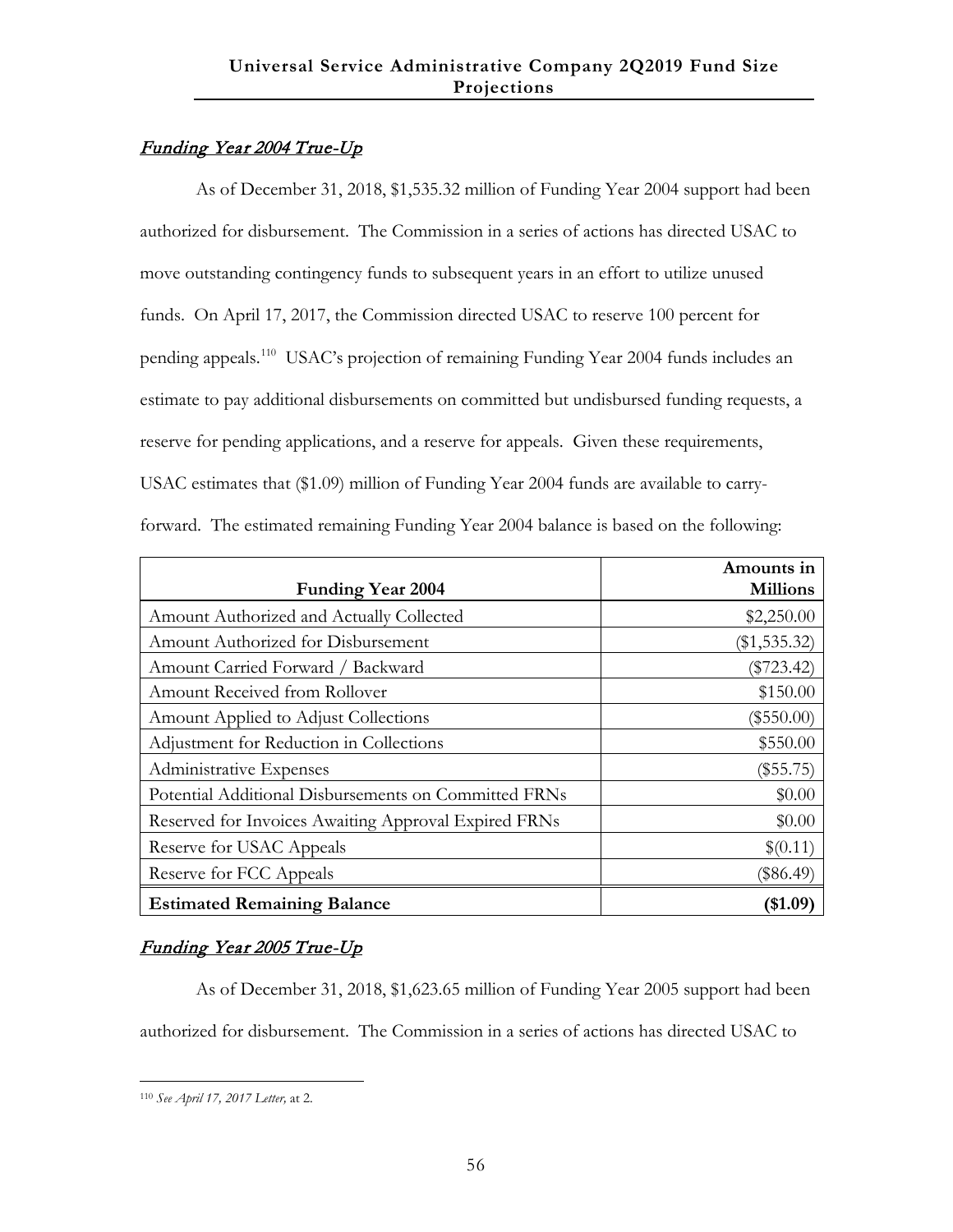move outstanding contingency funds to subsequent years in an effort to utilize unused funds. On April 17, 2017, the Commission directed USAC to reserve 100 percent for pending appeals.[111](#page-63-0) USAC's projection of remaining Funding Year 2005 funds includes an estimate to pay additional disbursements on committed but undisbursed funding requests, a reserve for pending applications, and a reserve for appeals. Given these requirements, USAC estimates that (\$0.20) million of Funding Year 2005 funds are available to carryforward. The estimated remaining Funding Year 2005 balance is based on the following:

| <b>Funding Year 2005</b>                             | Amounts in<br><b>Millions</b> |
|------------------------------------------------------|-------------------------------|
| Amount Authorized and Actually Collected             | \$2,250.00                    |
| Amount Authorized for Disbursement                   | $(\$1,623.65)$                |
| Amount Carried Forward / Backward                    | $(\$530.73)$                  |
| Administrative Expenses                              | (\$64.99)                     |
| Potential Additional Disbursements on Committed FRNs | \$0.00                        |
| Reserved for Invoices Awaiting Approval Expired FRNs | \$0.00                        |
| Remaining Uncommitted Requests                       | \$0.00                        |
| Reserve for USAC Appeals                             | \$0.00                        |
| Reserve for FCC Appeals                              | $(\$30.83)$                   |
| <b>Estimated Remaining Balance</b>                   | $\$0.20$                      |

#### Funding Year 2006 True-Up

As of December 31, 2018, \$1,566.53 million of Funding Year 2006 support had been authorized for disbursement. The Commission in a series of actions has directed USAC to move outstanding contingency funds to subsequent years in an effort to utilize unused funds. On April 17, 2017, the Commission directed USAC to reserve 100 percent for pending appeals.[112](#page-63-1) USAC's projection of remaining Funding Year 2006 funds includes an estimate to pay additional disbursements on committed but undisbursed funding requests, a

 $\overline{a}$ 

<span id="page-63-0"></span><sup>111</sup> *See April 17, 2017 Letter,* at 2.

<span id="page-63-1"></span><sup>112</sup> *See April 17, 2017 Letter,* at 2.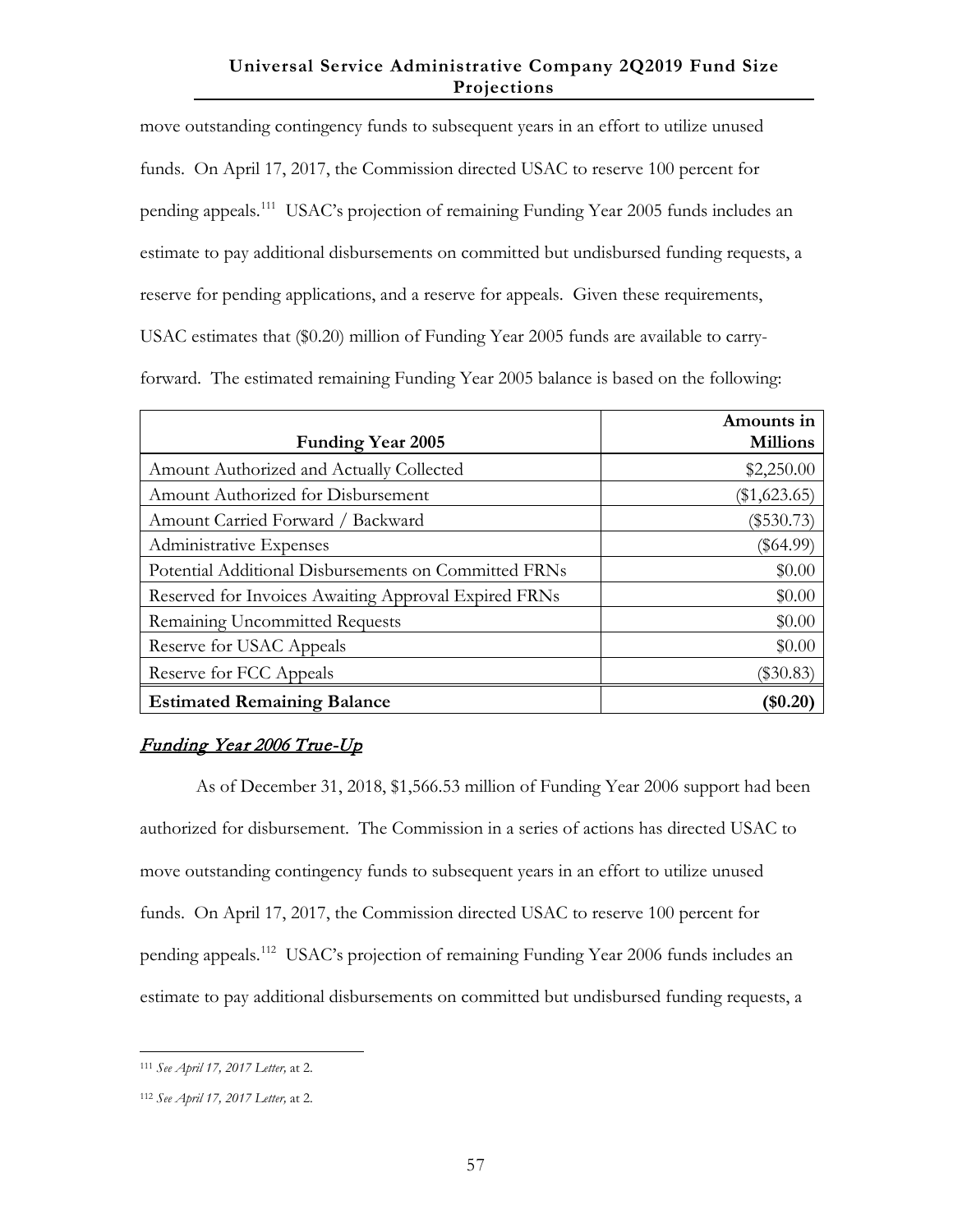reserve for pending applications, and a reserve for appeals. Given these requirements,

USAC estimates that (\$0.10) million of Funding Year 2006 funds are available to carry-

forward. The estimated remaining Funding Year 2006 balance is based on the following:

|                                                      | Amounts in      |
|------------------------------------------------------|-----------------|
| <b>Funding Year 2006</b>                             | <b>Millions</b> |
| Amount Authorized and Actually Collected             | \$2,250.00      |
| Amount Authorized for Disbursement                   | $(\$1,566.53)$  |
| Amount Carried Forward / Backward                    | $(\$581.29)$    |
| Administrative Expenses                              | $(\$80.74)$     |
| Potential Additional Disbursements on Committed FRNs | $(\$0.01)$      |
| Reserved for Invoices Awaiting Approval Expired FRNs | $(\$0.11)$      |
| Remaining Uncommitted Requests                       | \$0.00          |
| Reserve for USAC Appeals                             | $(\$1.28)$      |
| Reserve for FCC Appeals                              | $(\$20.14)$     |
| <b>Estimated Remaining Balance</b>                   | (\$0.10         |

## Funding Year 2007 True-Up

As of December 31, 2018, \$1,953.34 million of Funding Year 2007 support had been authorized for disbursement. The Commission in a series of actions has directed USAC to move outstanding contingency funds to subsequent years in an effort to utilize unused funds. On April 17, 2017, the Commission directed USAC to reserve 100 percent for pending appeals.[113](#page-64-0) USAC's projection of remaining Funding Year 2007 funds includes an estimate to pay additional disbursements on committed but undisbursed funding requests, a reserve for pending applications, and a reserve for appeals. Given these requirements, USAC estimates that \$0.63 million of Funding Year 2007 funds are available to carryforward. The estimated remaining Funding Year 2007 balance is based on the following:

<span id="page-64-0"></span> $\overline{a}$ <sup>113</sup> *See April 17, 2017 Letter,* at 2.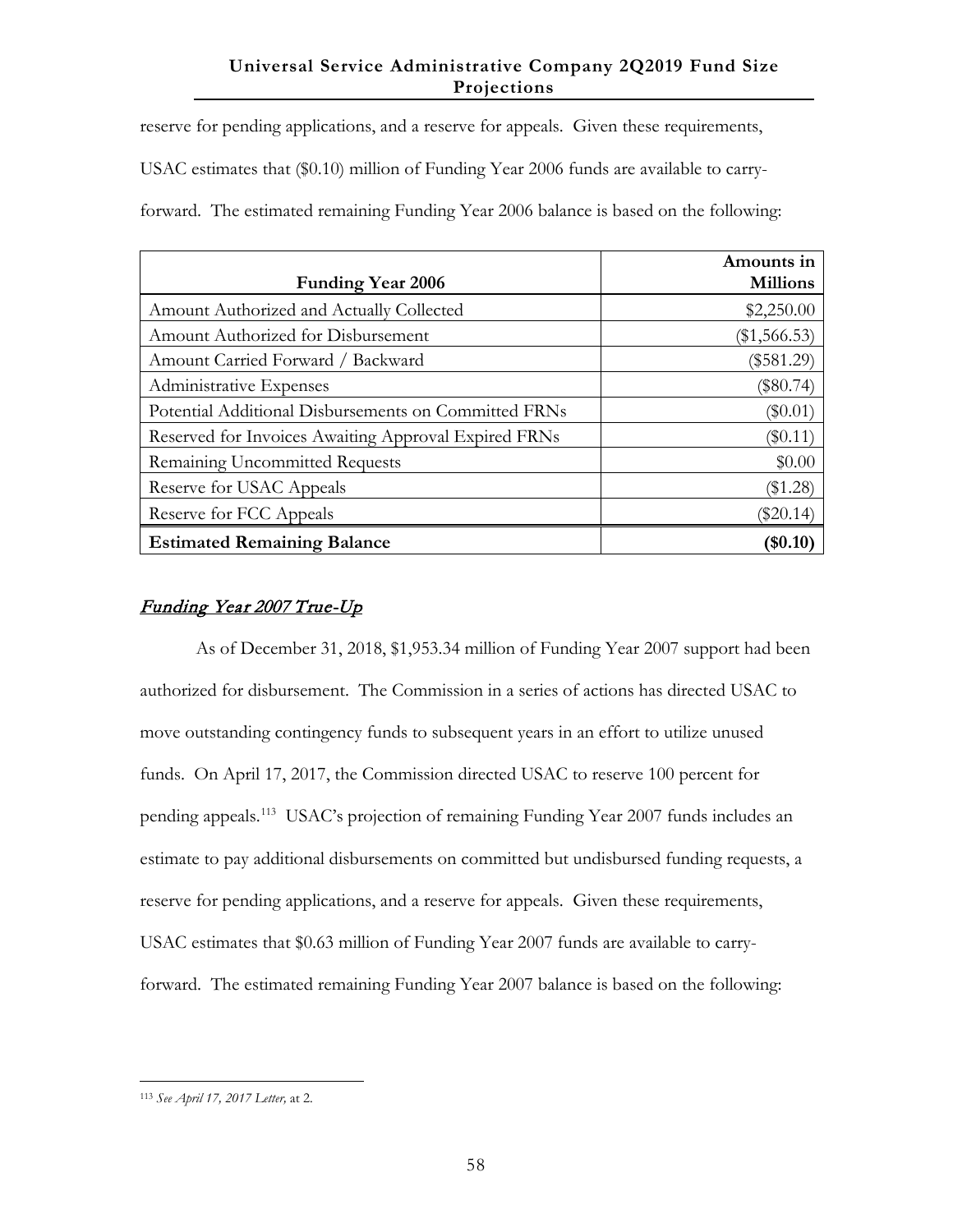| <b>Funding Year 2007</b>                             | Amounts in<br><b>Millions</b> |
|------------------------------------------------------|-------------------------------|
| Amount Authorized and Actually Collected             | \$2,250.00                    |
| Amount Authorized for Disbursement                   | $(\$1,953.34)$                |
| Amount Carried Forward / Backward                    | $(\$847.96)$                  |
| Amount Received from Rollover                        | \$650.00                      |
| Administrative Expenses                              | $(\$81.24)$                   |
| Potential Additional Disbursements on Committed FRNs | (\$0.99)                      |
| Reserved for Invoices Awaiting Approval Expired FRNs | \$0.00                        |
| Remaining Uncommitted Requests                       | \$0.00                        |
| Reserve for USAC Appeals                             | \$0.00                        |
| Reserve for FCC Appeals                              | (\$15.84)                     |
| <b>Estimated Remaining Balance</b>                   | \$0.63                        |

## Funding Year 2008 True-Up

As of December 31, 2018, \$1,926.51 million of Funding Year 2008 support had been authorized for disbursement. The Commission in a series of actions has directed USAC to move outstanding contingency funds to subsequent years in an effort to utilize unused funds. On April 17, 2017, the Commission directed USAC to reserve 100 percent for pending appeals.[114](#page-65-0) USAC's projection of remaining Funding Year 2008 funds includes an estimate to pay additional disbursements on committed but undisbursed funding requests, a reserve for pending applications, and a reserve for appeals. Given these requirements, USAC estimates that \$7.57 million of Funding Year 2008 funds are available to carryforward. The estimated remaining Funding Year 2008 balance is based on the following:

|                                          | Amounts in      |
|------------------------------------------|-----------------|
| <b>Funding Year 2008</b>                 | <b>Millions</b> |
| Amount Authorized and Actually Collected | \$2,250.00      |
| Amount Authorized for Disbursement       | $(\$1,926.51)$  |
| Amount Carried Forward / Backward        |                 |

<span id="page-65-0"></span> $\overline{a}$ <sup>114</sup> *See April 17, 2017 Letter,* at 2.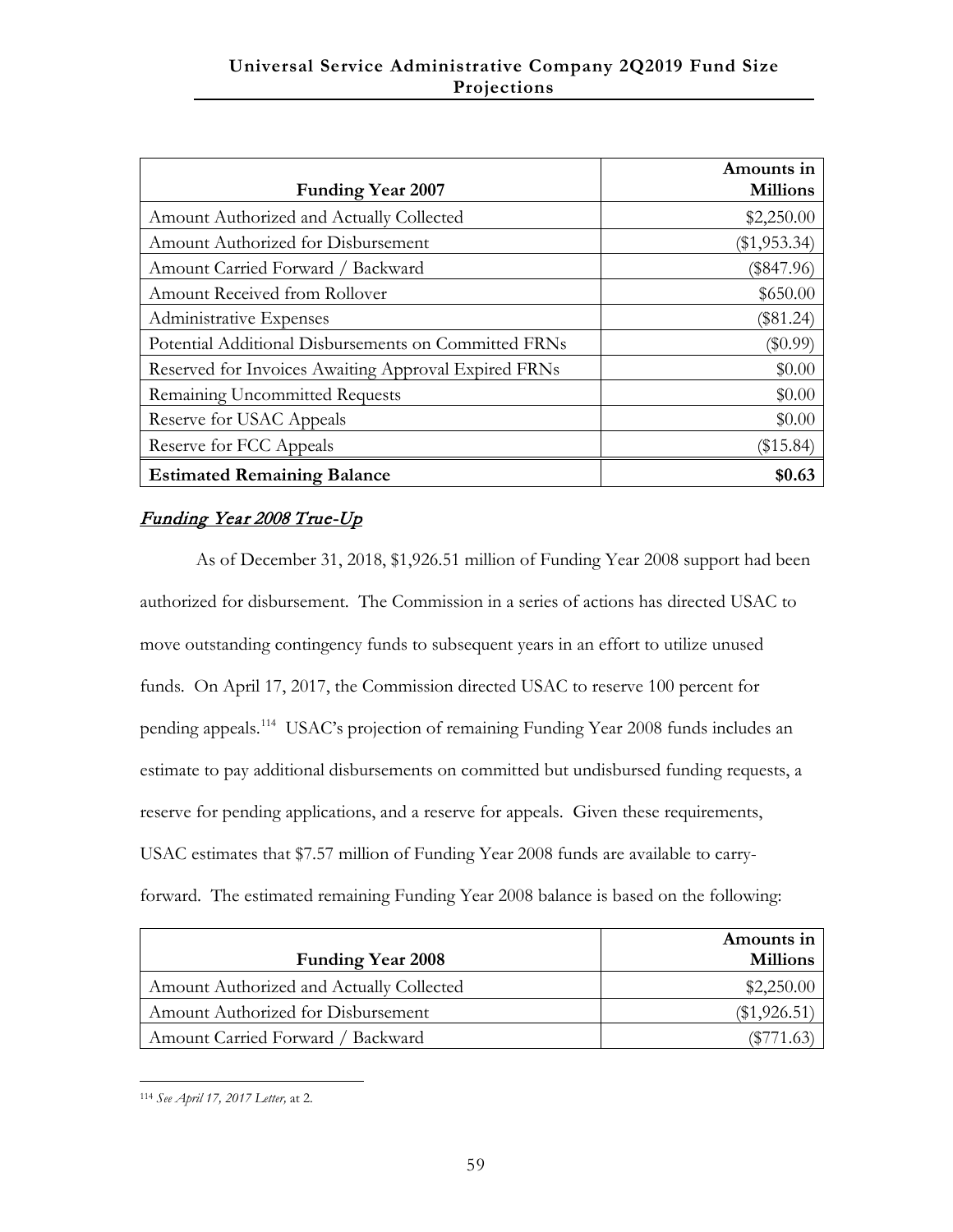| Amount Received from Rollover                        | \$600.00     |
|------------------------------------------------------|--------------|
| Administrative Expenses                              | $(\$125.59)$ |
| Potential Additional Disbursements on Committed FRNs | $(\$0.17$    |
| Reserved for Invoices Awaiting Approval Expired FRNs | \$0.00       |
| Remaining Uncommitted Requests                       | \$0.00       |
| Reserve for USAC Appeals                             | \$0.00       |
| Reserve for FCC Appeals                              | (\$18.53)    |
| <b>Estimated Remaining Balance</b>                   | \$7.57       |

## Funding Year 2009 True-Up

As of December 31, 2018, \$2,329.64 million of Funding Year 2009 support had been authorized for disbursement. The Commission in a series of actions has directed USAC to move outstanding contingency funds to subsequent years in an effort to utilize unused funds. On April 17, 2017, the Commission directed USAC to reserve 100 percent for pending appeals.[115](#page-66-0) USAC's projection of remaining Funding Year 2009 funds includes an estimate to pay additional disbursements on committed but undisbursed funding requests, a reserve for pending applications, and a reserve for appeals. Given these requirements, USAC estimates that \$8.86 million of Funding Year 2009 funds are available to carryforward. The estimated remaining Funding Year 2009 balance is based on the following:

| <b>Funding Year 2009</b>                             | Amounts in<br><b>Millions</b> |
|------------------------------------------------------|-------------------------------|
|                                                      |                               |
| Amount Authorized and Actually Collected             | \$2,250.00                    |
| Amount Authorized for Disbursement                   | $(\$2,329.64)$                |
| Amount Carried Forward / Backward                    | $(\$711.60)$                  |
| Amount Received from Rollover                        | \$900.00                      |
| Administrative Expenses                              | (\$81.27)                     |
| Potential Additional Disbursements on Committed FRNs | $(\$7.25)$                    |
| Reserved for Invoices Awaiting Approval Expired FRNs | $(\$0.31)$                    |
| Remaining Uncommitted Requests                       | \$0.00                        |
| Reserve for USAC Appeals                             | $(\$0.00)$                    |
| Reserve for FCC Appeals                              | \$11.07                       |

<span id="page-66-0"></span> $\overline{a}$ <sup>115</sup> *See April 17, 2017 Letter,* at 2.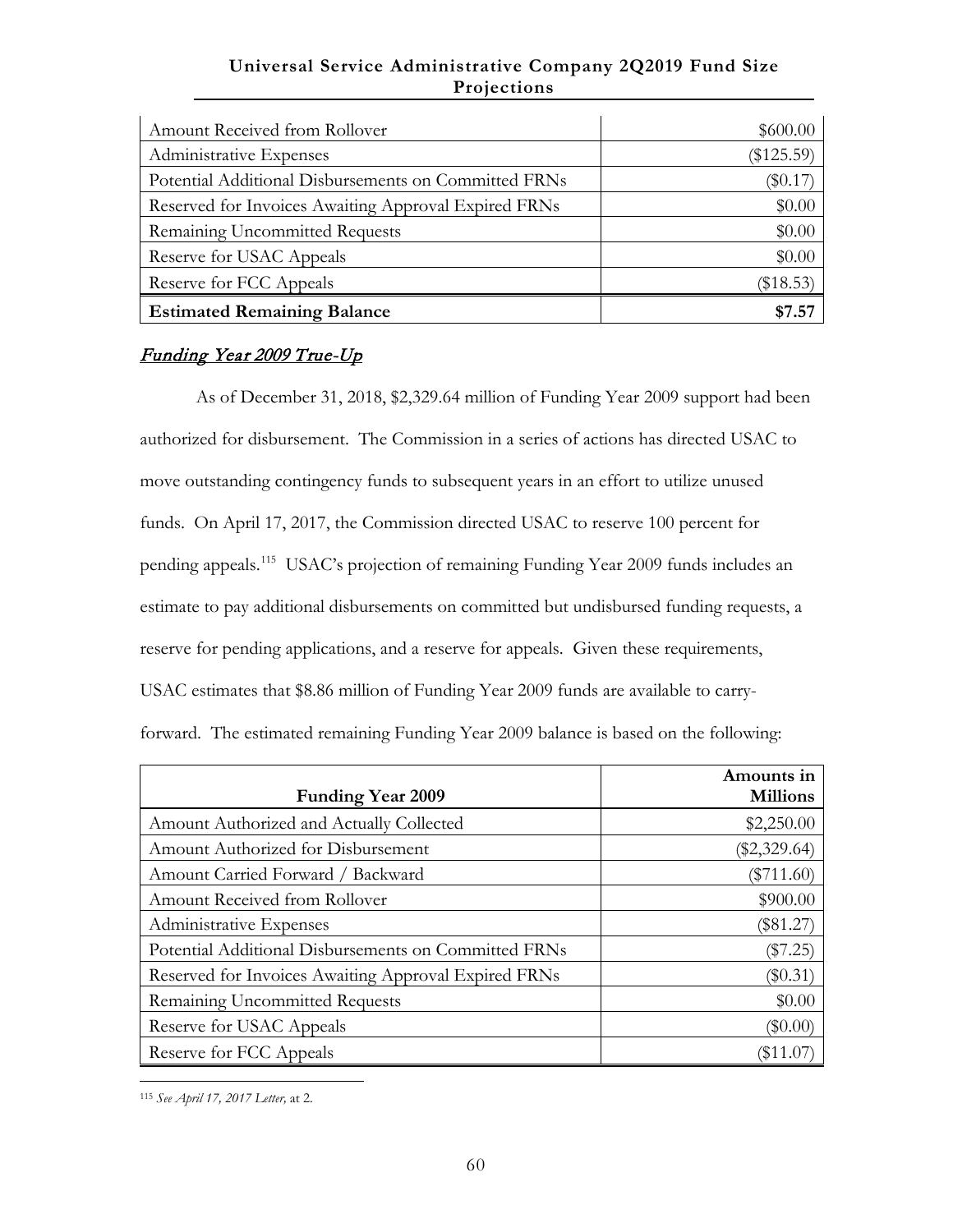## Funding Year 2010 True-Up

As of December 31, 2018, \$2,445.64 million of Funding Year 2010 support had been authorized for disbursement. The Commission in a series of actions has directed USAC to move outstanding contingency funds to subsequent years in an effort to utilize unused funds. On April 17, 2017, the Commission directed USAC to reserve 100 percent for pending appeals.[116](#page-67-0) USAC's projection of remaining Funding Year 2010 funds includes an estimate to pay additional disbursements on committed but undisbursed funding requests, a reserve for pending applications, and a reserve for appeals. Given these requirements, USAC estimates that \$10.25 million of Funding Year 2010 funds are available to carryforward. The estimated remaining Funding Year 2010 balance is based on the following:

|                                                        | Amounts in      |
|--------------------------------------------------------|-----------------|
| <b>Funding Year 2010</b>                               | <b>Millions</b> |
| Amount Authorized and Actually Collected               | \$2,270.25      |
| Amount Authorized for Disbursement                     | $(\$2,445.64)$  |
| Amount Carried Forward / Backward                      | $(\$718.40)$    |
| Amount Received from Rollover                          | \$1,150.00      |
| Amount Applied to Adjust Collections Funding Year 2004 | $(\$140.00)$    |
| Administrative Expenses                                | $(\$75.33)$     |
| Potential Additional Disbursements on Committed FRNs   | $(\$15.79)$     |
| Reserved for Invoices Awaiting Approval Expired FRNs   | \$0.00          |
| Remaining Uncommitted Requests                         | \$0.00          |
| Reserve for USAC Appeals                               | \$0.00          |
| Reserve for FCC Appeals                                | (\$14.84)       |
| <b>Estimated Remaining Balance</b>                     | \$10.25         |

<span id="page-67-0"></span> $\overline{a}$ <sup>116</sup> *See April 17, 2017 Letter,* at 2.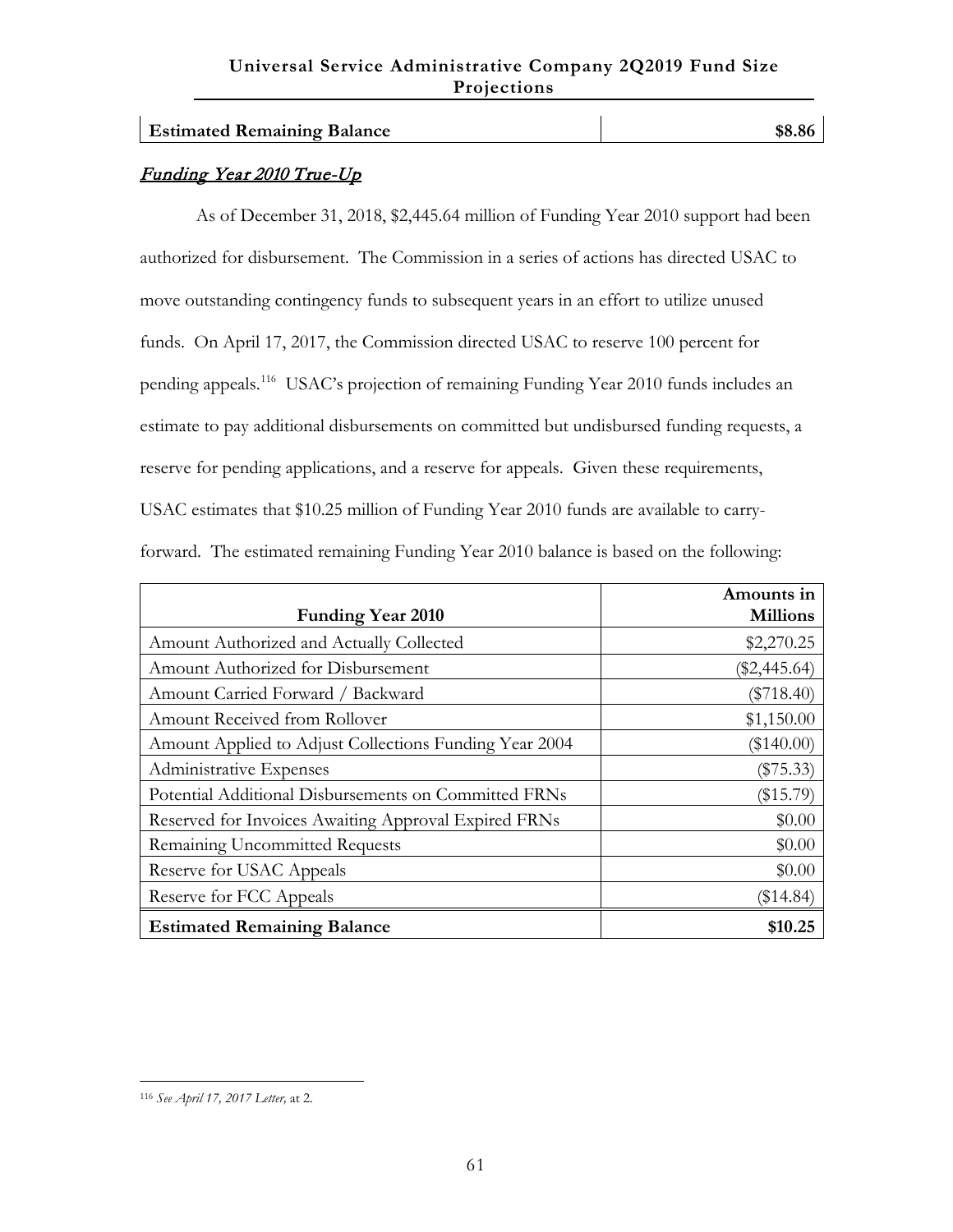# Funding Year 2011 True-Up

As of December 31, 2018, \$2,145.43 million of Funding Year 2011 support had been authorized for disbursement. The Commission in a series of actions has directed USAC to move outstanding contingency funds to subsequent years in an effort to utilize unused funds. On April 17, 2017, the Commission directed USAC to reserve 100 percent for pending appeals.[117](#page-68-0) USAC's projection of remaining Funding Year 2011 funds includes an estimate to pay additional disbursements on committed but undisbursed funding requests, a reserve for pending applications, and a reserve for appeals. Given these requirements, USAC estimates that \$0.51 million of Funding Year 2011 funds are available to carryforward. The estimated remaining Funding Year 2011 balance is based on the following:

| <b>Funding Year 2011</b>                               | Amounts in<br><b>Millions</b> |
|--------------------------------------------------------|-------------------------------|
|                                                        |                               |
| Amount Authorized and Actually Collected               | \$2,290.68                    |
| Amount Authorized for Disbursement                     | $(\$2,145.43)$                |
| Amount Carried Forward / Backward                      | $(\$643.78)$                  |
| Amount Received from Rollover                          | \$850.00                      |
| Amount Applied to Adjust Collections Funding Year 2004 | $(\$250.00)$                  |
| Administrative Expenses                                | $(\$69.17)$                   |
| Potential Additional Disbursements on Committed FRNs   | (\$13.69)                     |
| Reserved for Invoices Awaiting Approval Expired FRNs   | $(\$0.12)$                    |
| Remaining Uncommitted Requests                         | \$0.00                        |
| Reserve for USAC Appeals                               | $(\$0.00)$                    |
| Reserve for FCC Appeals                                | (\$17.98)                     |
| <b>Estimated Remaining Balance</b>                     | \$0.51                        |

<span id="page-68-0"></span> $\overline{a}$ <sup>117</sup> *See April 17, 2017 Letter,* at 2.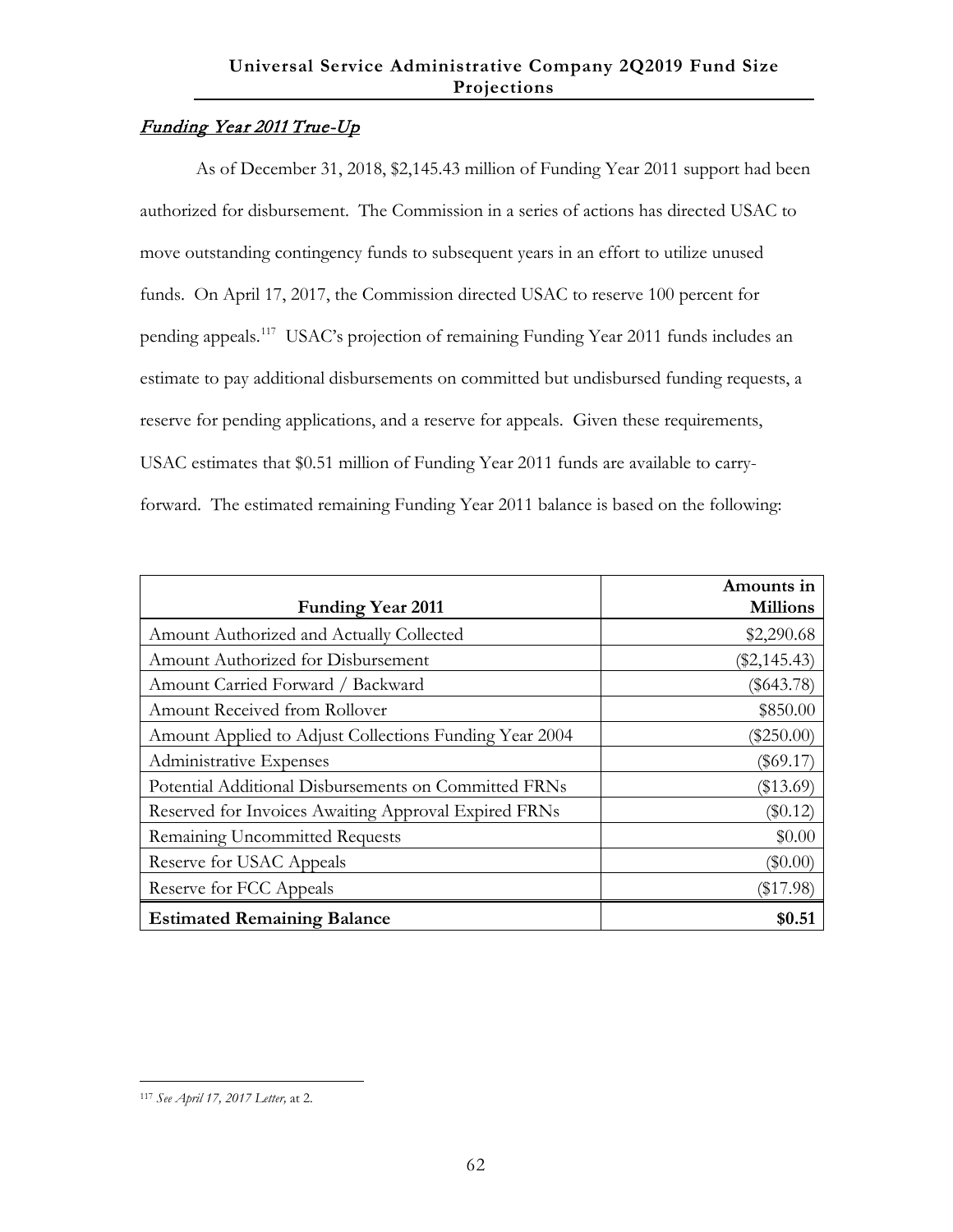# Funding Year 2012 True-Up

As of December 31, 2018, \$2,325.26 million of Funding Year 2012 support had been authorized for disbursement. The Commission in a series of actions has directed USAC to move outstanding contingency funds to subsequent years in an effort to utilize unused funds. On April 17, 2017, the Commission directed USAC to reserve 100 percent for pending appeals.[118](#page-69-0) USAC's projection of remaining Funding Year 2012 funds includes an estimate to pay additional disbursements on committed but undisbursed funding requests, a reserve for pending applications, and a reserve for appeals. Given these requirements, USAC estimates that \$5.31 million of Funding Year 2012 funds are available to carryforward. The estimated remaining Funding Year 2012 balance is based on the following:

|                                                        | Amounts in      |
|--------------------------------------------------------|-----------------|
| <b>Funding Year 2012</b>                               | <b>Millions</b> |
| Amount Authorized and Actually Collected               | \$2,338.80      |
| Amount Authorized for Disbursement                     | $(\$2,325.26)$  |
| Amount Carried Forward / Backward                      | $(\$861.66)$    |
| Amount Received from Rollover                          | \$1,050.00      |
| Amount Applied to Adjust Collections Funding Year 2004 | $(\$40.00)$     |
| Administrative Expenses                                | $(\$67.31)$     |
| Potential Additional Disbursements on Committed FRNs   | $(\$51.16)$     |
| Reserved for Invoices Awaiting Approval Expired FRNs   | $(\$5.65)$      |
| Remaining Uncommitted Requests                         | $(\$3.99)$      |
| Reserve for USAC Appeals                               | $(\$0.08)$      |
| Reserve for FCC Appeals                                | $(\$28.38)$     |
| <b>Estimated Remaining Balance</b>                     | \$5.31          |

Funding Year 2013 True-Up

<span id="page-69-0"></span> $\overline{a}$ <sup>118</sup> *See April 17, 2017 Letter,* at 2.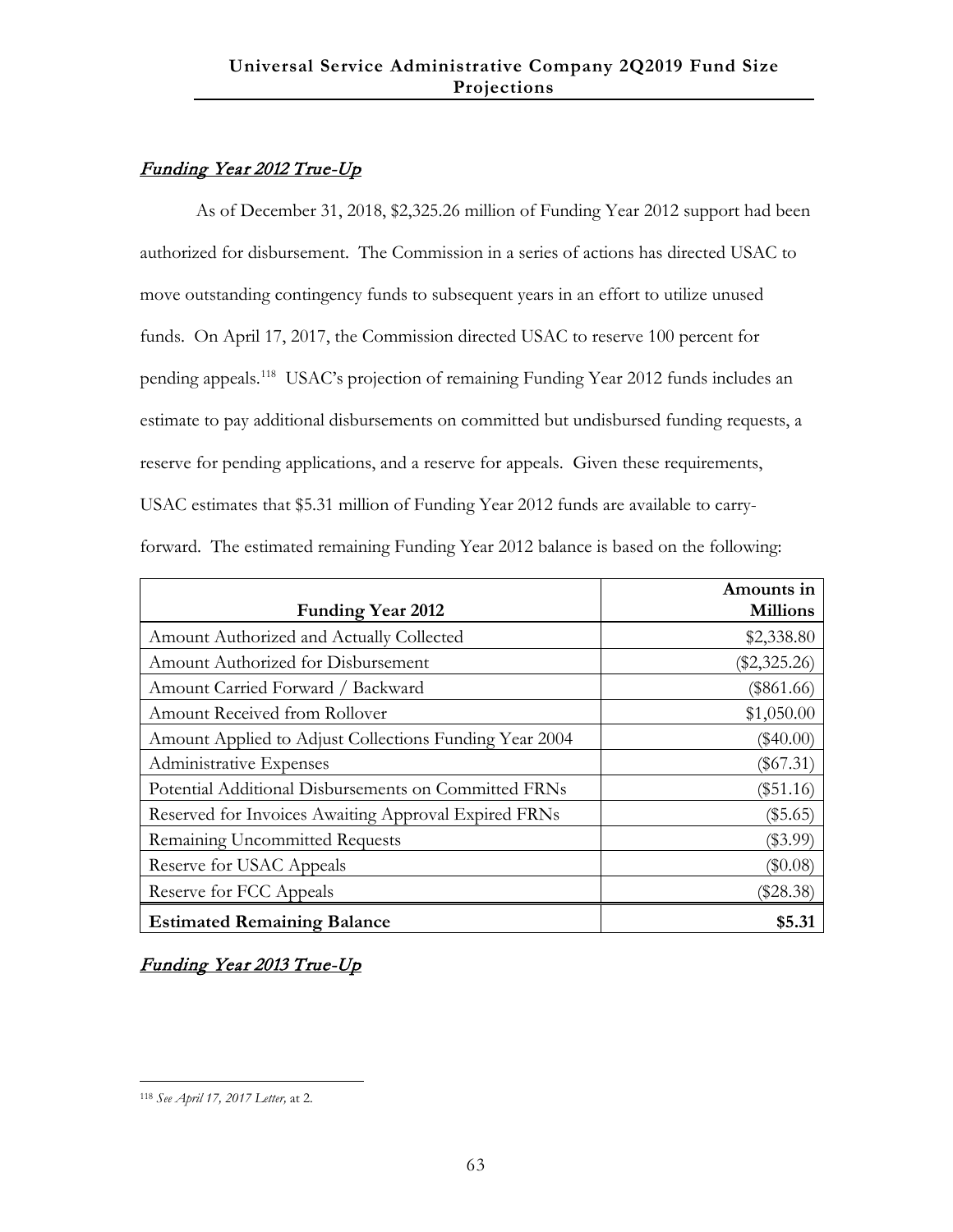As of December 31, 2018, \$1,754.33 million of Funding Year 2013 support had been authorized for disbursement. The Commission in a series of actions has directed USAC to move outstanding contingency funds to subsequent years in an effort to utilize unused funds. On April 17, 2017, the Commission directed USAC to reserve 100 percent for pending appeals.[119](#page-70-0) USAC's projection of remaining Funding Year 2013 funds includes an estimate to pay additional disbursements on committed but undisbursed funding requests, a reserve for pending applications, and a reserve for appeals. Given these requirements, USAC estimates that an additional \$2.38 million of Funding Year 2013 funds are available to carry-forward. The estimated remaining Funding Year 2013 balance is based on the following:

|                                                        | Amounts in      |
|--------------------------------------------------------|-----------------|
| <b>Funding Year 2013</b>                               | <b>Millions</b> |
| Amount Authorized and Actually Collected               | \$2,380.30      |
| Amount Authorized for Disbursement                     | $(\$1,754.33)$  |
| Amount Carried Forward / Backward                      | $(\$872.88)$    |
| Amount Received from Rollover                          | \$450.00        |
| Amount Applied to Adjust Collections Funding Year 2004 | $(\$120.00)$    |
| Administrative Expenses                                | $(\$62.90)$     |
| Potential Additional Disbursements on Committed FRNs   | $(\$0.13)$      |
| Reserved for Invoices Awaiting Approval Expired FRNs   | $(\$0.39)$      |
| Remaining Uncommitted Requests                         | (\$2.94)        |
| Reserve for USAC Appeals                               | $(\$0.16)$      |
| Reserve for FCC Appeals                                | (\$14.19)       |
| <b>Estimated Remaining Balance</b>                     | \$2.38          |

## Funding Year 2014 True-Up

As of December 31, 2018, \$1,844.39 million of Funding Year 2014 support had been authorized for disbursement. The Commission in a series of actions has directed USAC to

<span id="page-70-0"></span> $\overline{a}$ <sup>119</sup> *See April 17, 2017 Letter,* at 2.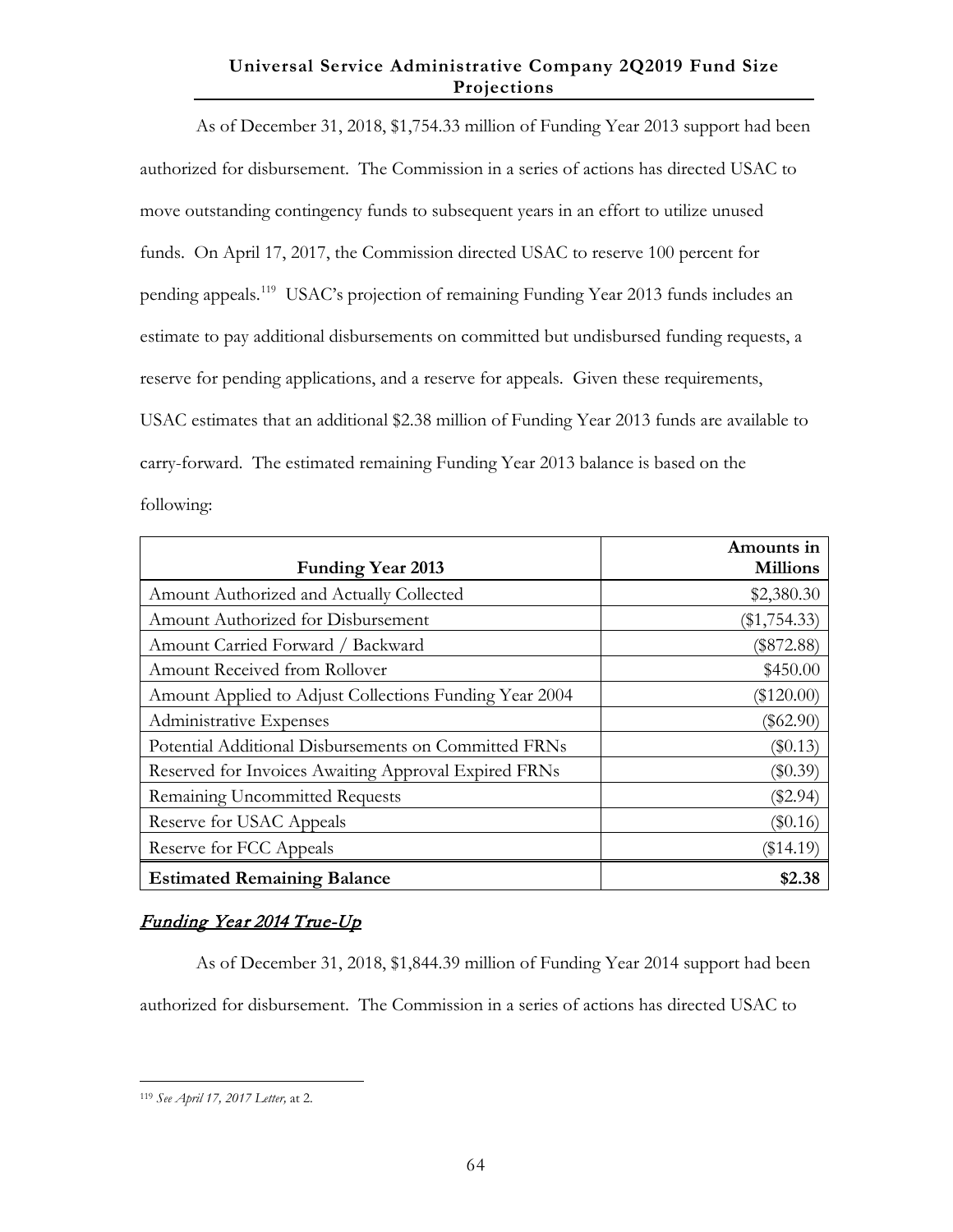move outstanding contingency funds to subsequent years in an effort to utilize unused funds. On April 17, 2017, the Commission directed USAC to reserve 100 percent for pending appeals.[120](#page-71-0) USAC's projection of remaining Funding Year 2014 funds includes an estimate to pay additional disbursements on committed but undisbursed funding requests, a reserve for pending applications, and a reserve for appeals. Given these requirements, USAC estimates that \$5.49 million of Funding Year 2014 funds are available to carry-

| <b>Funding Year 2014</b>                             | Amounts in<br><b>Millions</b> |
|------------------------------------------------------|-------------------------------|
| Amount Authorized and Actually Collected             | \$2,413.82                    |
| Amount Authorized for Disbursement                   | $(\$1,844.39)$                |
| Amount Carried Forward / Backward                    | $(\$635.77)$                  |
| Amount Received from Rollover                        | \$200.00                      |
| Administrative Expenses                              | (\$74.94)                     |
| Potential Additional Disbursements on Committed FRNs | $(\$34.51)$                   |
| Reserved for Invoices Awaiting Approval Expired FRNs | $(\$0.40)$                    |
| Remaining Uncommitted Requests                       | (\$2.54)                      |
| Reserve for USAC Appeals                             | $(\$0.00)$                    |
| Reserve for FCC Appeals                              | $(\$15.78)$                   |
| <b>Estimated Remaining Balance</b>                   | \$5.49                        |

# forward. The estimated remaining Funding Year 2014 balance is based on the following:

#### Funding Year 2015 True-Up

As of December 31, 2018, \$2,740.52 million of Funding Year 2015 support had been authorized for disbursement. The Commission in a series of actions has directed USAC to move outstanding contingency funds to subsequent years in an effort to utilize unused funds. On April 17, 2017, the Commission directed USAC to reserve 100 percent for pending appeals.[121](#page-71-1) USAC's projection of remaining Funding Year 2015 funds includes an

 $\overline{a}$ 

<span id="page-71-0"></span><sup>120</sup> *See April 17, 2017 Letter,* at 2.

<span id="page-71-1"></span><sup>121</sup> *See April 17, 2017 Letter,* at 2.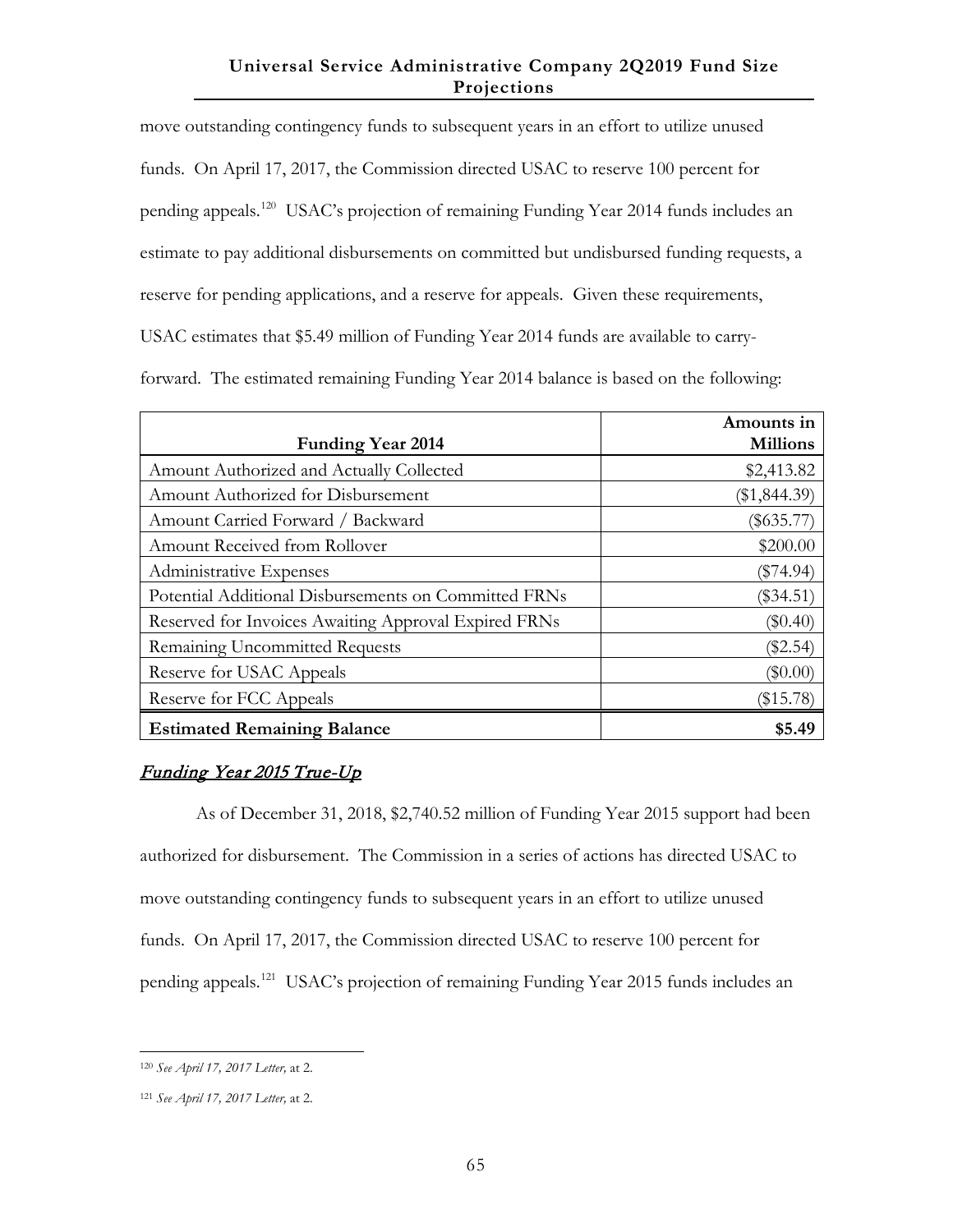## **Universal Service Administrative Company 2Q2019 Fund Size Projections**

estimate to pay additional disbursements on committed but undisbursed funding requests, a reserve for pending applications, and a reserve for appeals. Given these requirements, USAC estimates that \$7.54 million of Funding Year 2015 funds are available to carryforward. The estimated remaining Funding Year 2015 balance is based on the following:

|                                                      | Amounts in      |
|------------------------------------------------------|-----------------|
| <b>Funding Year 2015</b>                             | <b>Millions</b> |
| Amount Authorized and Actually Collected             | \$2,250.00      |
| Amount Authorized for Disbursement                   | $(\$2,740.52)$  |
| Amount Carried Forward / Backward                    | $(\$847.39)$    |
| Amount Received from Rollover                        | \$1,575.05      |
| Administrative Expenses                              | $(\$103.04)$    |
| Potential Additional Disbursements on Committed FRNs | $(\$88.16)$     |
| Reserved for Invoices Awaiting Approval Expired FRNs | (\$7.73)        |
| Remaining Uncommitted Requests                       | $(\$1.55)$      |
| Reserve for USAC Appeals                             | (\$15.74)       |
| Reserve for FCC Appeals                              | $(\$13.38)$     |
| <b>Estimated Remaining Balance</b>                   | \$7.54          |

# Funding Year 2016 True-Up

As of December 31, 2018, \$2,272.80 million of Funding Year 2016 support had been authorized for disbursement. The Commission in a series of actions has directed USAC to move outstanding contingency funds to subsequent years in an effort to utilize unused funds. On April 17, 2017, the Commission directed USAC to reserve 100 percent for pending appeals.[122](#page-72-0) USAC's projection of remaining Funding Year 2016 funds includes an estimate to pay additional disbursements on committed but undisbursed funding requests, a reserve for pending applications, and a reserve for appeals. Given these requirements, USAC estimates that \$86.32 million of Funding Year 2016 funds are available to carryforward. The estimated remaining Funding Year 2016 balance is based on the following:

<span id="page-72-0"></span> $\overline{a}$ <sup>122</sup> *See April 17, 2017 Letter,* at 2.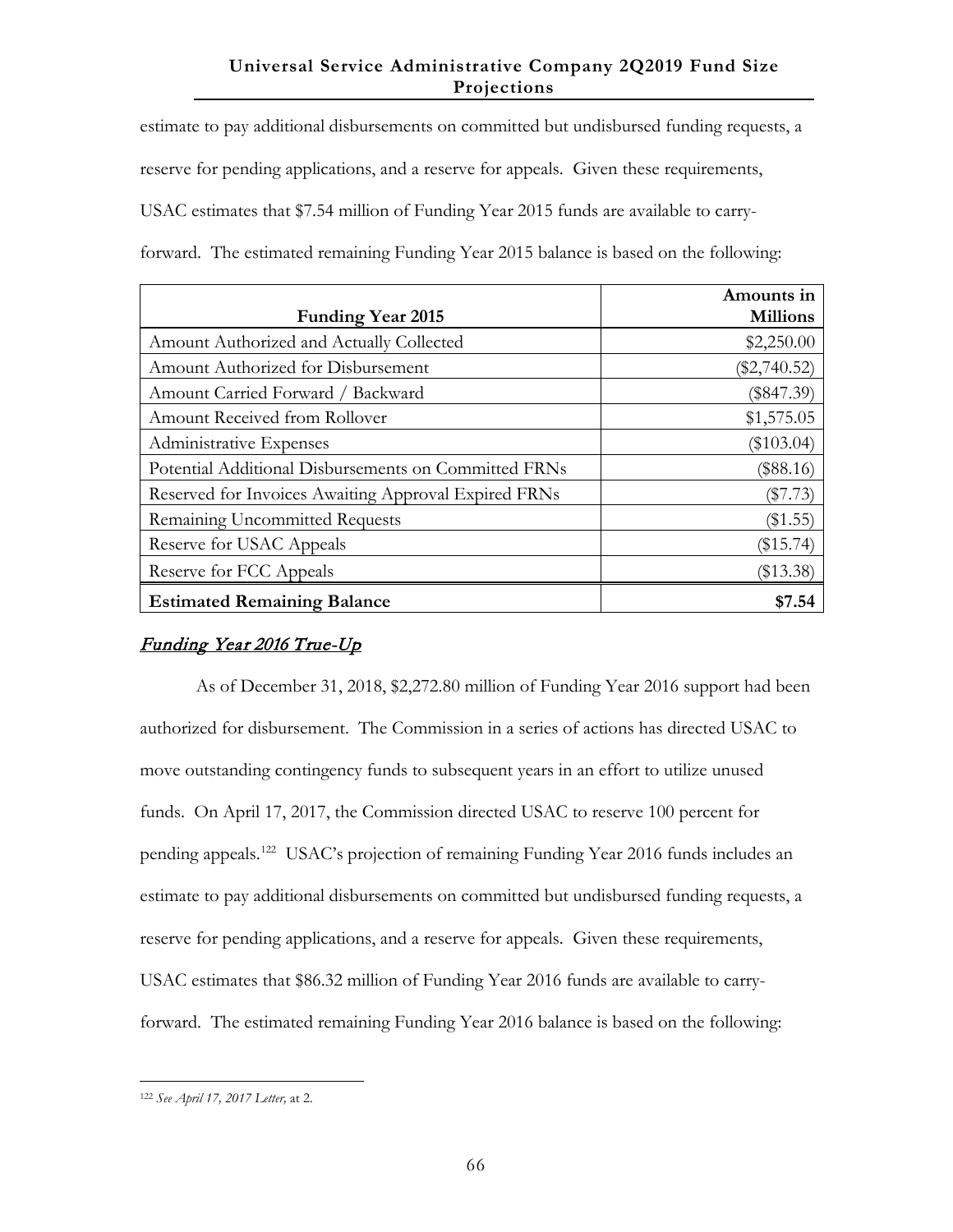| <b>Funding Year 2016</b>                             | Amounts in<br><b>Millions</b> |
|------------------------------------------------------|-------------------------------|
| Amount Authorized and Actually Collected             | \$1,842.25                    |
| Amount Authorized for Disbursement                   | $(\$2,272.80)$                |
| Amount Carried Forward / Backward                    | $(\$1,020.59)$                |
| Amount Received from Rollover                        | \$1,900.00                    |
| Administrative Expenses                              | $(\$120.35)$                  |
| Potential Additional Disbursements on Committed FRNs | $(\$178.37)$                  |
| Reserved for Invoices Awaiting Approval Expired FRNs | $(\$15.30)$                   |
| Remaining Uncommitted Requests                       | $(\$8.04)$                    |
| Reserve for USAC Appeals                             | (\$24.44)                     |
| Reserve for FCC Appeals                              | $(\$16.04)$                   |
| <b>Estimated Remaining Balance</b>                   | \$86.32                       |

# Funding Year 2017 True-Up

As of December 31, 2018, \$1,639.35 million of Funding Year 2017 support had been authorized for disbursement. The Commission in a series of actions has directed USAC to move outstanding contingency funds to subsequent years in an effort to utilize unused funds. On April 17, 2017, the Commission directed USAC to reserve 100 percent for pending appeals.[123](#page-73-0) USAC's projection of remaining Funding Year 2017 funds includes an estimate to pay additional disbursements on committed but undisbursed funding requests, a reserve for pending applications, and a reserve for appeals. Given these requirements, USAC estimates that \$137.53 million of Funding Year 2017 funds are available to carryforward. The estimated remaining Funding Year 2017 balance is based on the following:

|                                          | Amounts in      |
|------------------------------------------|-----------------|
| <b>Funding Year 2017</b>                 | <b>Millions</b> |
| Amount Authorized and Actually Collected | \$2,064.22      |
| Amount Authorized for Disbursement       | $(\$1,639.35)$  |
| Amount Carried Forward / Backward        | (\$586.37       |

<span id="page-73-0"></span> $\overline{a}$ <sup>123</sup> *See April 17, 2017 Letter,* at 2.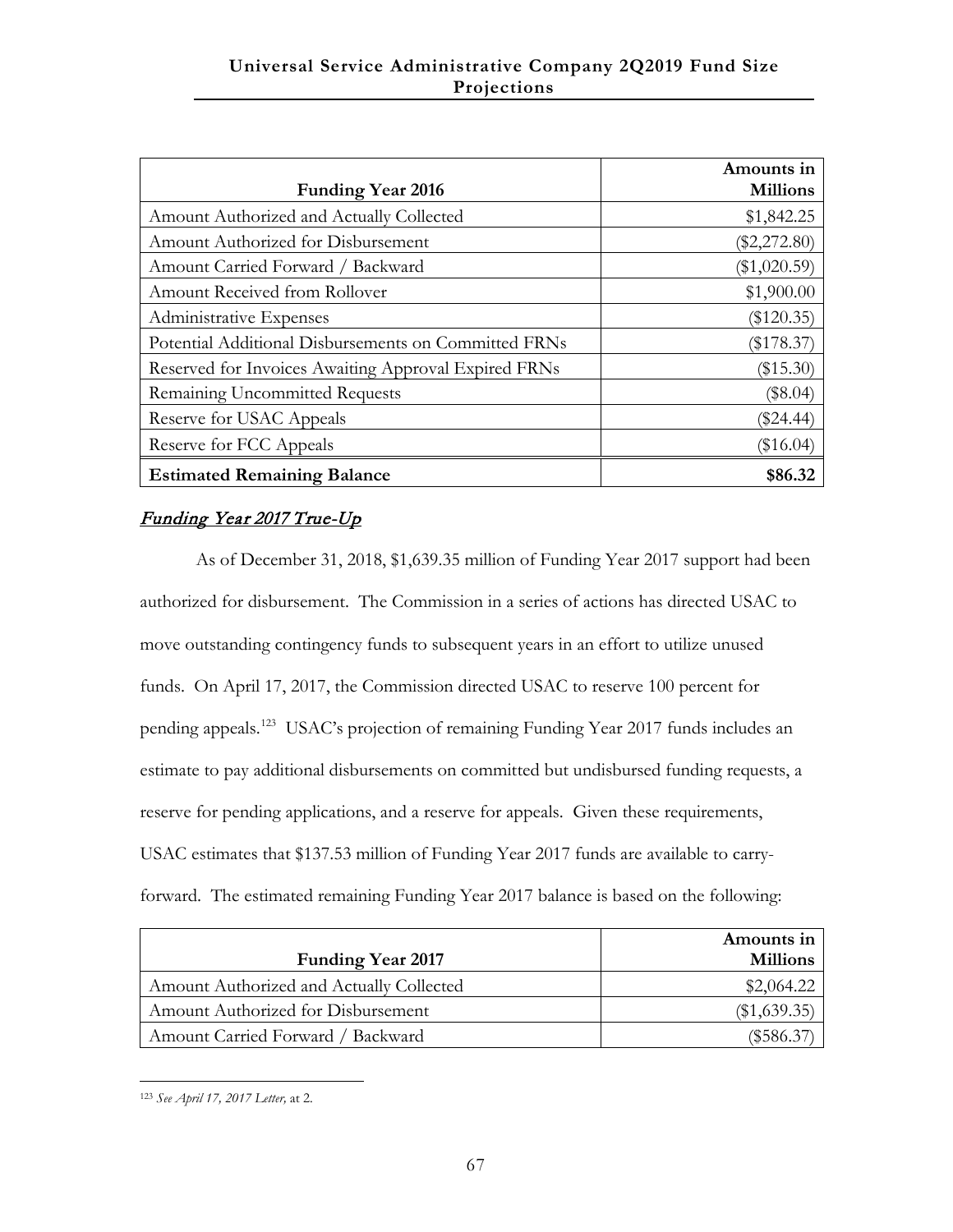## **Universal Service Administrative Company 2Q2019 Fund Size Projections**

| Amount Received from Rollover                        | \$1,200.24   |
|------------------------------------------------------|--------------|
| Administrative Expenses                              | $(\$110.67)$ |
| Potential Additional Disbursements on Committed FRNs | $(\$587.98)$ |
| Reserved for Invoices Awaiting Approval Expired FRNs | $(\$4.28)$   |
| Remaining Uncommitted Requests                       | $(\$153.43)$ |
| Reserve for USAC Appeals                             | $(\$11.81$   |
| Reserve for FCC Appeals                              | $(\$33.04)$  |
| <b>Estimated Remaining Balance</b>                   | \$137.53     |

#### **SCHOOLS AND LIBRARIES SUPPORT MECHANISM SUMMARY**

On February 20, 2018, the FCC announced the funding cap for Funding Year 2018 of \$4,062.03 million. [124](#page-74-0) This reflects a 1.8 percent inflation-adjusted increase to the \$3,990.21 million cap from Funding Year 2017.<sup>[125](#page-74-1)</sup> The filing window for Funding Year 2018 closed on March 22, 2018. Based on applications received within the window, USAC estimates demand for Funding Year 2018 will be \$2,715.40 million (net of projected post window close adjustments).<sup>[126](#page-74-2)</sup> In consultation with the FCC, USAC projects that a total of \$1,200.00 million is available to carry-forward to Funding Year 2018 from prior Funding Years as follows, 1998: \$0.39 million; 2001: \$2.31 million; 2008: \$3.12 million; 2012: \$10.87 million; 2013: \$11.75 million; 2015: \$97.51 million; 2016: \$597.27 million; and 2017: \$476.78 million. Based on the estimated demand of \$2,715.40 million, and funds available for carry forward of \$1,200.00 million, the collections requirement for Funding Year 2018 is \$1,515.40 million. The 2Q2019 collection requirement of \$378.85 million represents one quarter of demand for Funding Year 2018.

<span id="page-74-0"></span> $\overline{a}$ <sup>124</sup> *See Wireline Competition Bureau Announces E-rate Inflation-Based Cap for Funding Year 2018*, CC Docket No. 02-6, Public Notice, 2018 WL 1008330 (2018).

<span id="page-74-1"></span><sup>125</sup> *Id.*

<span id="page-74-2"></span><sup>126</sup> *See* Letter from Catriona Ayer, Acting Vice President Schools and Libraries Division, USAC, to Kris Monteith, Bureau Chief, Wireline Competition Bureau, FCC, CC Docket No. 02-6 (Apr. 17, 2018).